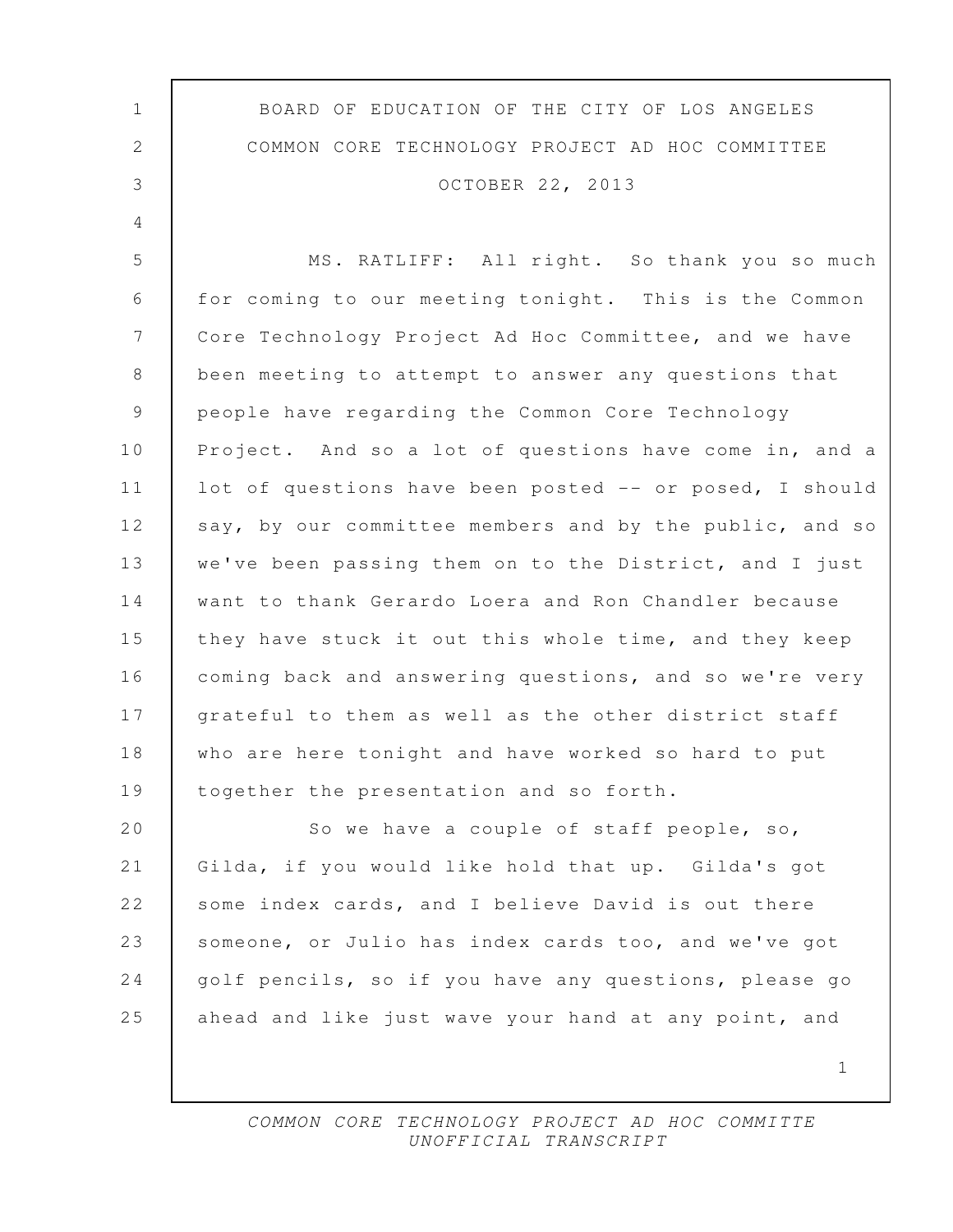2 1 they will be walking around every once in a while to go 2 ahead and give you those index cards so that we can get 3 some questions from you realtime as they say. 4 So without further ado, I think we should 5 go ahead and start, and so if we could have 6 Mr. Hugh Tucker come up from Facilities Services 7 Division and he's going to go ahead and answer some of 8 the procurement questions that we had given to the 9 District earlier. 10 Thank you. 11 MR. TUCKER: Members of the committee, despite 12 the agenda, my name is not staff representative. I am 13 Hugh Tucker. I'm the Deputy Director of Facilities 14 Contracts, and I'm going to start by going through the 15 process that we use to select the Apple products. In 16 general and in this case, all of our procurement 17 | processes go through three phases. There's a planning 18 | phase, there's a publication of the documents phase and 19 | there's an evaluation and the selection phase. 20 So there's some -- most of these things we did 21 the same way we always do them. We've done thousands 22 of these this way. There are some exceptions in this 23 case, and I was going to go through those with you. 24 In the planning stage, the first thing we try 25 to figure out is how are we going to do the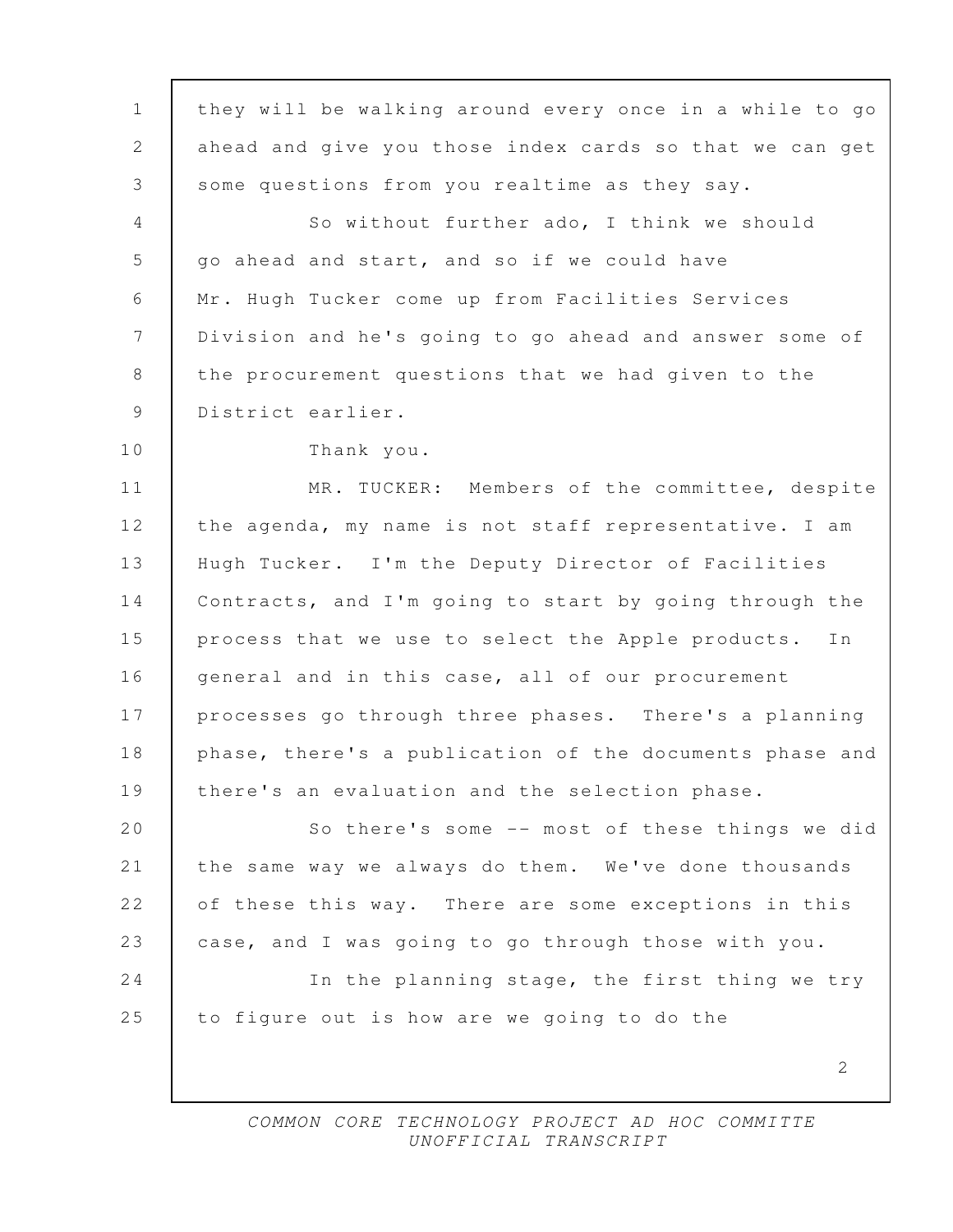1 procurement. In this case, we have -- the enabling 2 | statute is Public Contract Code 20118.1. Now, this is 3 very similar to best values. Some of you are familiar 4 with that. In this case, it is the highest qualified, 5 and then a selection of the three lowest proposal. So 6 that's in the enabling statute. So we started off with 7 we need a criteria to put together for the selection. 8 Now, we don't have one of these RFP's just 9 sitting on the shelf, so we had to do some research. 10 The state of Maine happened to have one out at the same 11 | time that we were putting this together, so we called 12 the people in charge of their RFP and spoke to them. 13 Now, theirs was not identical because it 14 involved five other states, and some are asking for 15 laptops. Some are asking to build infrastructures, but 16 it gave us a starting point. And we also went to our 17 | own district, general conditions that we've used in the 18 past for -- for computer-type equipment procurement, so 19 we had some things to start with. 20 In as much as we were doing scoring criteria, 21 we needed experts in the field for the different areas 22 such as the hardware/software curriculum, SBE 23 warranties, security and training. So we went to the 24 various departments and got managers and directors who 25 went to their folks, found out who had the expertise

> COMMON CORE TECHNOLOGY PROJECT AD HOC COMMITTE UNOFFICIAL TRANSCRIPT

3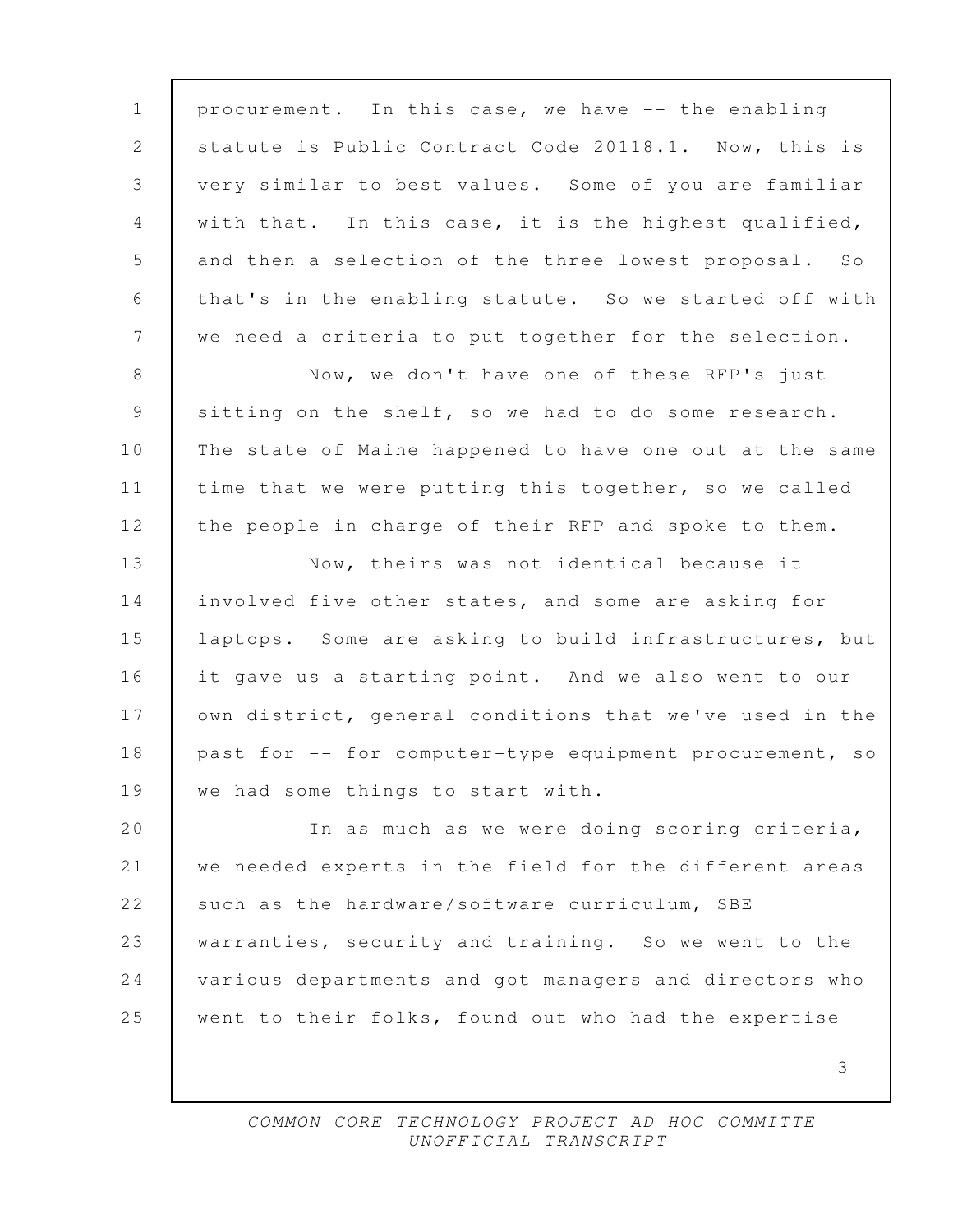| $\mathbf{1}$    | and who was available during the time period of the     |
|-----------------|---------------------------------------------------------|
| 2               | selection. So we got -- we got the folks together. We   |
| 3               | created the scopes of work that would fit for the       |
| 4               | scoring criteria, and we created a draft RFP.           |
| 5               | Now, this part's a little different than what           |
| 6               | we'd normally do with the RFP process is that we had an |
| $7\phantom{.0}$ | industry forum. So we invited in manufacturers and      |
| 8               | content providers and other folks into this very room,  |
| 9               | and we had a -- with your Smartphone, you could         |
| 10              | actually do a poling survey, so we had screens up, and  |
| 11              | you could see the results of a question that was asked  |
| 12              | by those of us that were at the horseshoe here, and you |
| 13              | could get an instant results. Really great because you  |
| 14              | get the whole group voting at the same time.            |
| 15              | So from the industry forum, we learned one              |
| 16              | thing. The key was that we could obtain the number of   |
| 17              | devices that we needed in the time frame that we had.   |
| 18              | I mean that was obviously a basic and serious question, |
| 19              | and the answer to that was, "yes." So a number of       |
| 20              | other things came up, so what we did is we redrafted    |
| 21              | the RFP and issued it on March 1st.                     |
| 22              | Now, the issuance of the RFP also causes                |
| 23              | another little function that we always have in our      |
| 24              | procurement exercise and that is the Cone of Silence.   |
| 25              | The Cone of Silence is set up so that Board members,    |
|                 | 4                                                       |
|                 |                                                         |

 $\mathsf{l}$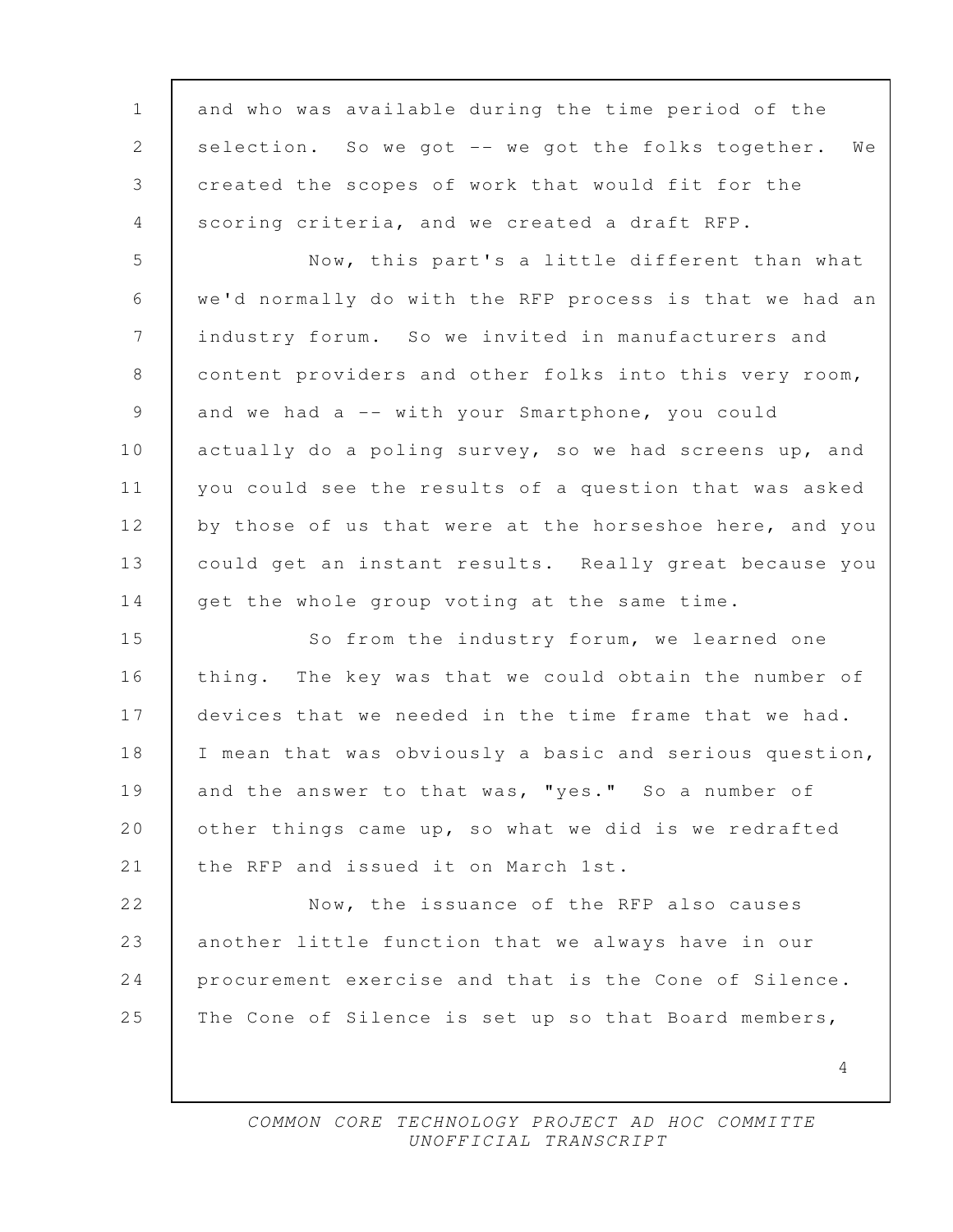| $\mathbf 1$    | quite frankly, don't get calls from vendors saying      |
|----------------|---------------------------------------------------------|
| $\mathbf{2}$   | "Vote for me." They don't really understand the         |
| 3              | operation, and the Board members don't vote for them    |
| 4              | until we bring it to the Board, and the penalty is      |
| 5              | disqualification. So they're all made aware of it. We   |
| 6              | send these notices out to a number of our staffers, so  |
| 7              | everybody here knew about it, and the idea was to focus |
| 8              | the comments to one person named in the RFP, so they    |
| $\overline{9}$ | would take the answers and get the questions back out.  |
| 10             | The Request for Proposal is now out. We put             |
| 11             | it out on the street. It contains minimum               |
| 12             | qualifications which is very much like your Appendix J  |
| 13             | that's been handed out. It has the scoring criteria     |
| 14             | which is actually the points for those that have made   |
| 15             | it past the Initial Responsiveness Test. It has         |
| 16             | addendums where they're being issued at this point in   |
| 17             | time.                                                   |
| 18             | So what happens is the RFP is being received            |
| 19             | by people. They're reading through it. The RFP is       |
| 20             | being received by people. They're reading through it.   |
| 21             | They have -- the RFP is being received by people. They  |
| 22             | read through it. They have a question, and there's a    |
| 23             | format in the RFP that says who we send the question    |
| 24             | to, and what we do is we use an addendum to actually    |
| 25             | answer those questions.                                 |
|                |                                                         |

5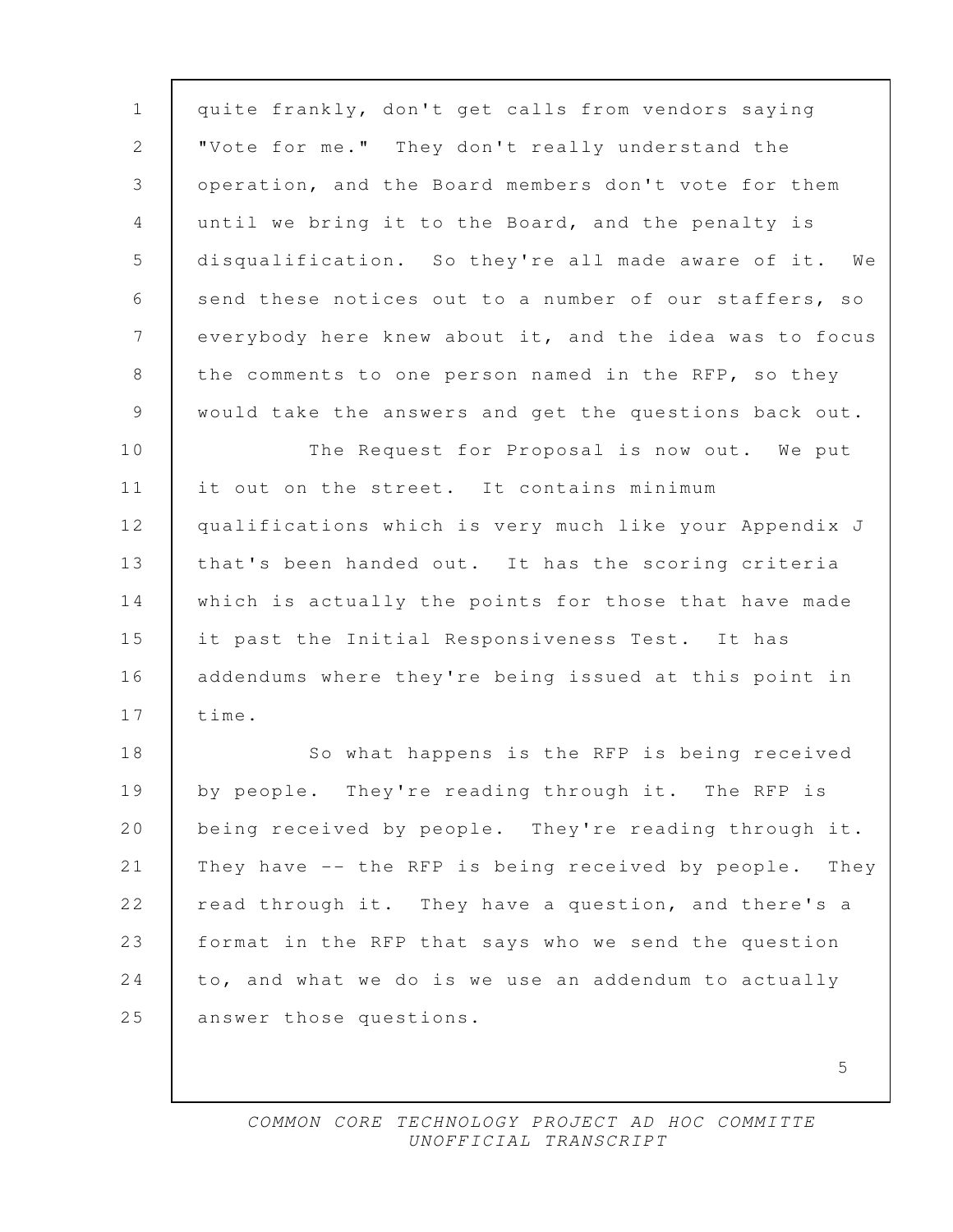6 1 So we'll put the question that was asked 2 without the author, and then we'll put the district's 3 answer in it, so as the questions come in, we put out 4 addendums to answer those questions. If something 5 doesn't make sense to us while we're going through 6 this, we can also make a change through the addendum so 7 they can adjust when it's time to submit their 8 | proposal. 9 The selection panels are also set up at this 10 point in time. Now, what we did was we had the experts 11 | in the field that already created the various criteria, 12 so those same people were the selection panel. So 13 | there's about 30 people that were involved in that, and 14 they were the ones that were going to then do the 15 evaluations later. 16 Now, we received 13 proposals, and this kind 17 of addresses two of the questions that were issued to 18 us. One was the RFP, was it limited to tablets, and 19 the answer, it was not. There was no limitation on it. 20 We actually did receive a netbook from one firm, but it 21 failed to meet the minimal quals, so we did have other 22 | types of devices submitted. 23 The curriculums also -- we received more than 24 one curriculum. There was actually five different 25 curriculums that we received and scored.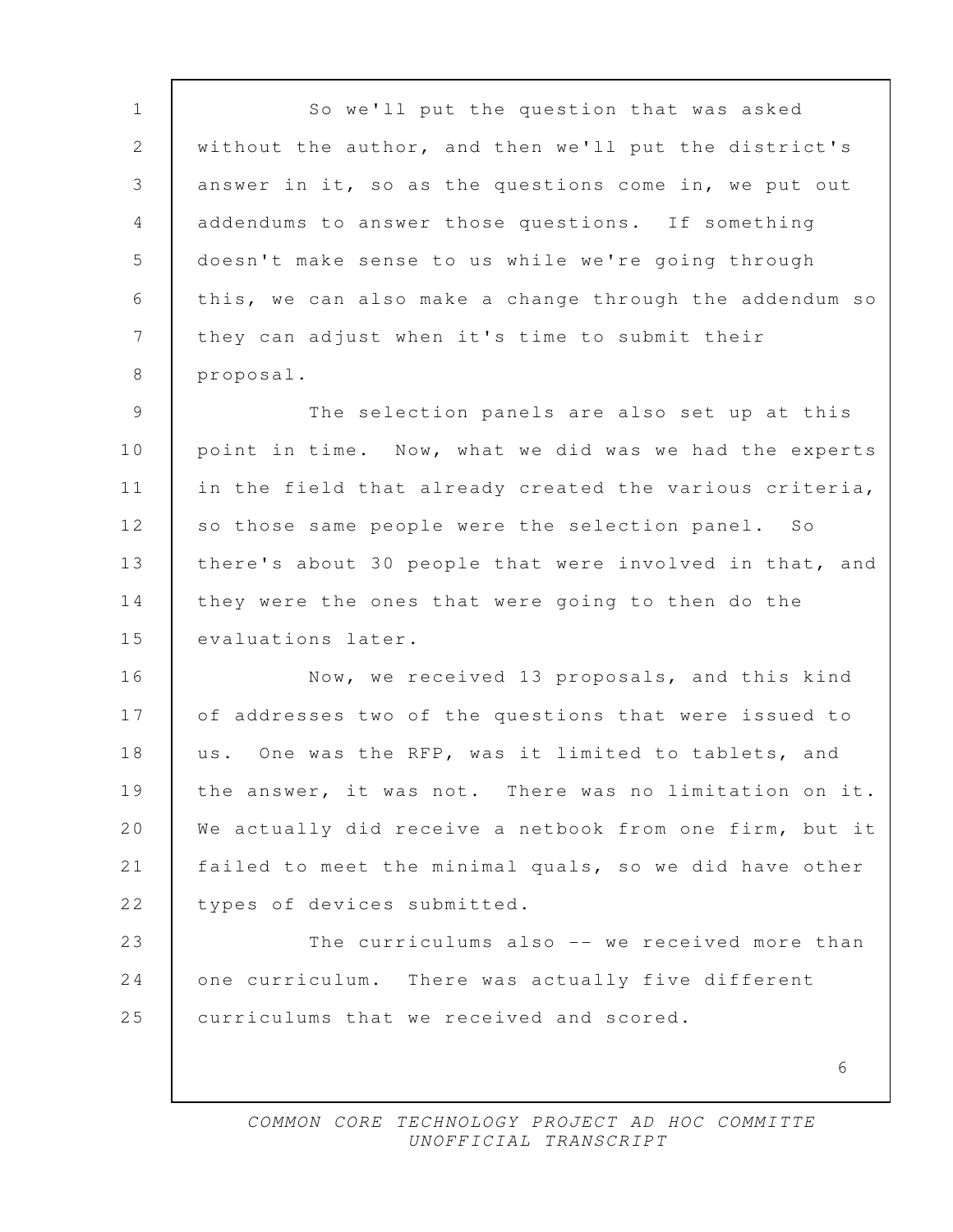7 1 MS. RATLIFF: I'm going to stop you for just 2 one second. 3 MR. TUCKER: Yes, ma'am. 4 MS. RATLIFF: I was just wondering because now 5 you are moving into the slide, but it's not being shown 6 for anyone, and so we have a paper version -- 7 | MR. TUCKER: All right. It is now. 8 MS. RATLIFF: Okay. Great. All right. 9 And so you are now in No. 5: 10 "Did the group that recommended the 11 iPads looked at netbooks or 12 **| Taptops";** is that correct? 13 MR. TUCKER: That's correct. 14 MS. RATLIFF: Thank you. 15 MR. TUCKER: So that was done. And here's the 16 different topics that are up on the screen that were 17 evaluated by the committees. 18 Now, the committee members all have to execute 19 non-disclosure agreements which are collected and held 20 in a file. The scoring for the responsiveness is the 21 initial cut, and in the initial cut, we lost three 22 | proposers, and we were left with ten. 23 They then went to score the remaining ten. 24 Then we asked them for demo devices which they 25 submitted to us, so we had ten demo devices for each of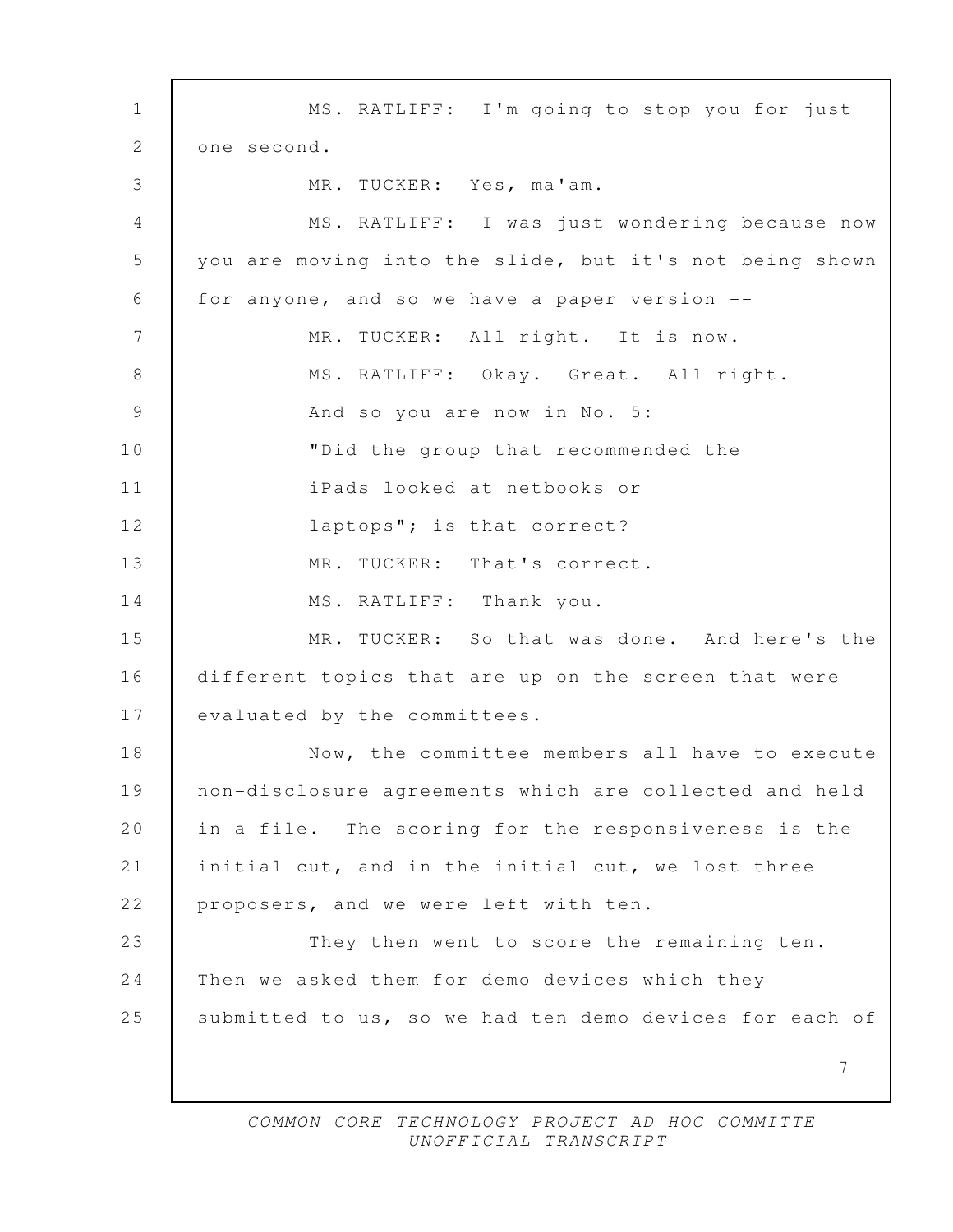| $\mathbf 1$     | the remaining proposers. Those demo devices were then  |
|-----------------|--------------------------------------------------------|
| 2               | scored again by the evaluation panel.                  |
| $\mathcal{S}$   | So now you have what they said in their                |
| $\overline{4}$  | proposal. Does it match our criteria. Here's the       |
| 5               | device. Does it -- does it do what's advertised. Does  |
| 6               | it perform as they said it would. And all those --     |
| $7\phantom{.0}$ | they were scored on a range from 100 to zero. We had a |
| 8               | naturally break at 70, so we had three firms that made |
| 9               | it above 70, and the rest were below -- 68 and below,  |
| 10              | so the natural break point was the 3 of the 70.        |
| 11              | Those 3 moved on to the next stage, so they            |
| 12              | were invited to an interview which was a non-scoring   |
| 13              | interview, and they also submitted their price         |
| 14              | proposals. So on a final head-to-head rescore, the     |
| 15              | Apple product was the No. 1 value, and they were also  |
| 16              | the lowest price.                                      |
| 17              | Now, part of their proposal as part of the other       |
| 18              | two firms was an option for keyboard. So a keyboard    |
| 19              | was submitted as part of the options. It was not part  |
| 20              | of a -- not a requirement. It wasn't scored.           |
| 21              | The decision to -- to use the keyboards is             |
| 22              | still open. Now, we can do it a number of ways. One,   |
| 23              | you can go to Apple and use their keyboard at their    |
| 24              | proposed price, or you can go to Apple and negotiate a |
| 25              | different type, or you can go through a catalog or go  |
|                 | 8                                                      |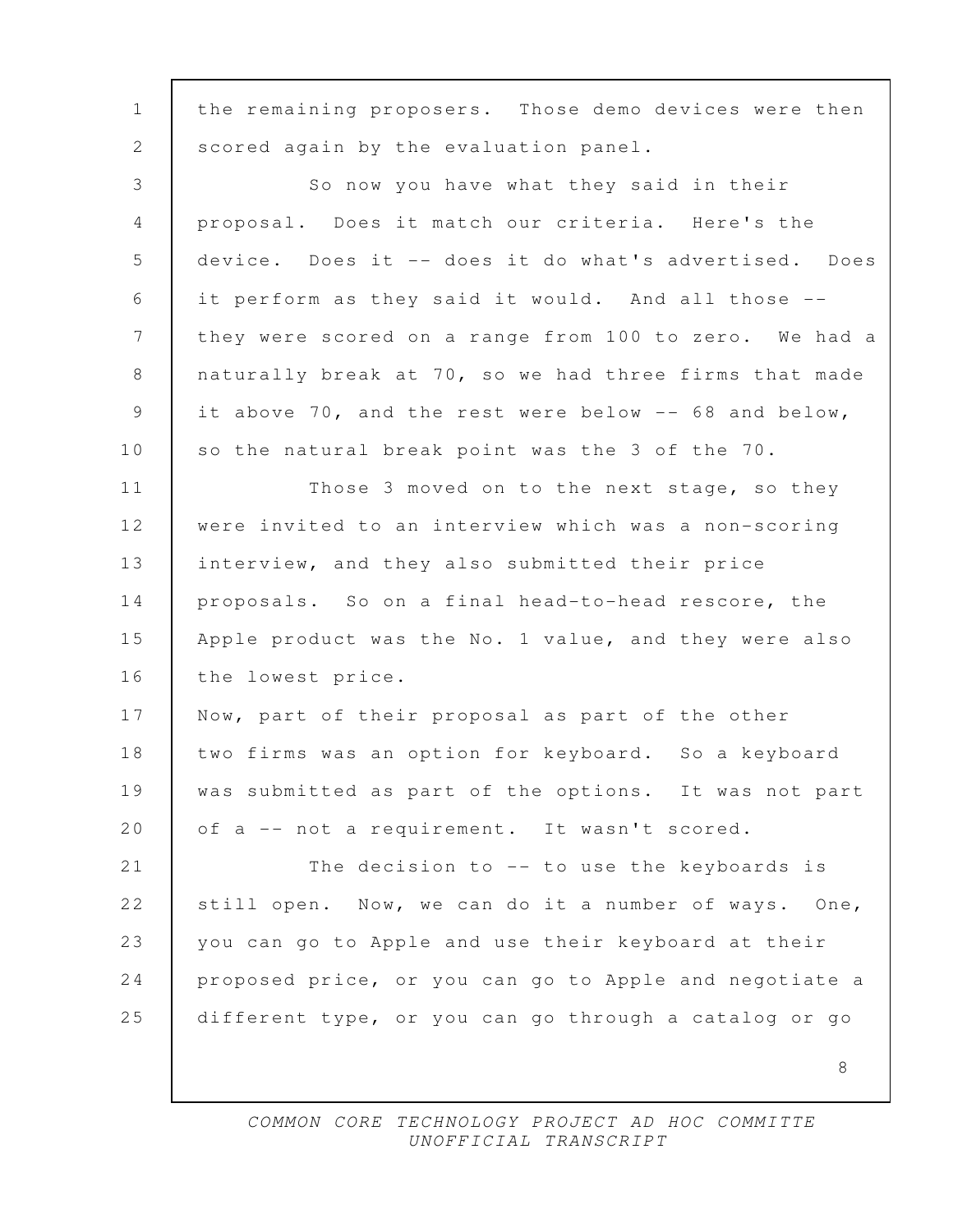9 1 through an IFB, which is a request for bids or issue 2 another RFP, and the time schedule for that would run 3 anywhere from six weeks to three months. 4 I believe that answered all the questions that 5 was provided, and please advise me if I missed 6 something. 7 | MS. RATLIFF: Okay. Well, yes. Before --8 before we do that, though, I want to make sure that if 9 somebody's got a procurement question on an index card, 10 now is the time to send it up, and if you've already 11 | submitted a procurement question on an index card, now 12 is the time for me to get it. 13 | No. We have no procurement index card 14 questions. All right. So let's go ahead and move to 15 questions from the horseshoe starting over here. 16 | MS. PEREZ: Thank you. I do have a question. 17 When you guys finished the contract, the 18 proposal, and it was accepted by you, was that 19 presented to the Board for approval? 20 MR. TUCKER: Yes. 21 MS. PEREZ: And did they really look at it? 22 MR. TUCKER: Our folks on the procurement side 23 and the evaluators certainly looked at it in depth. We 24 did presentations to our executive group a number of 25 times, and the executive group accepted the evaluation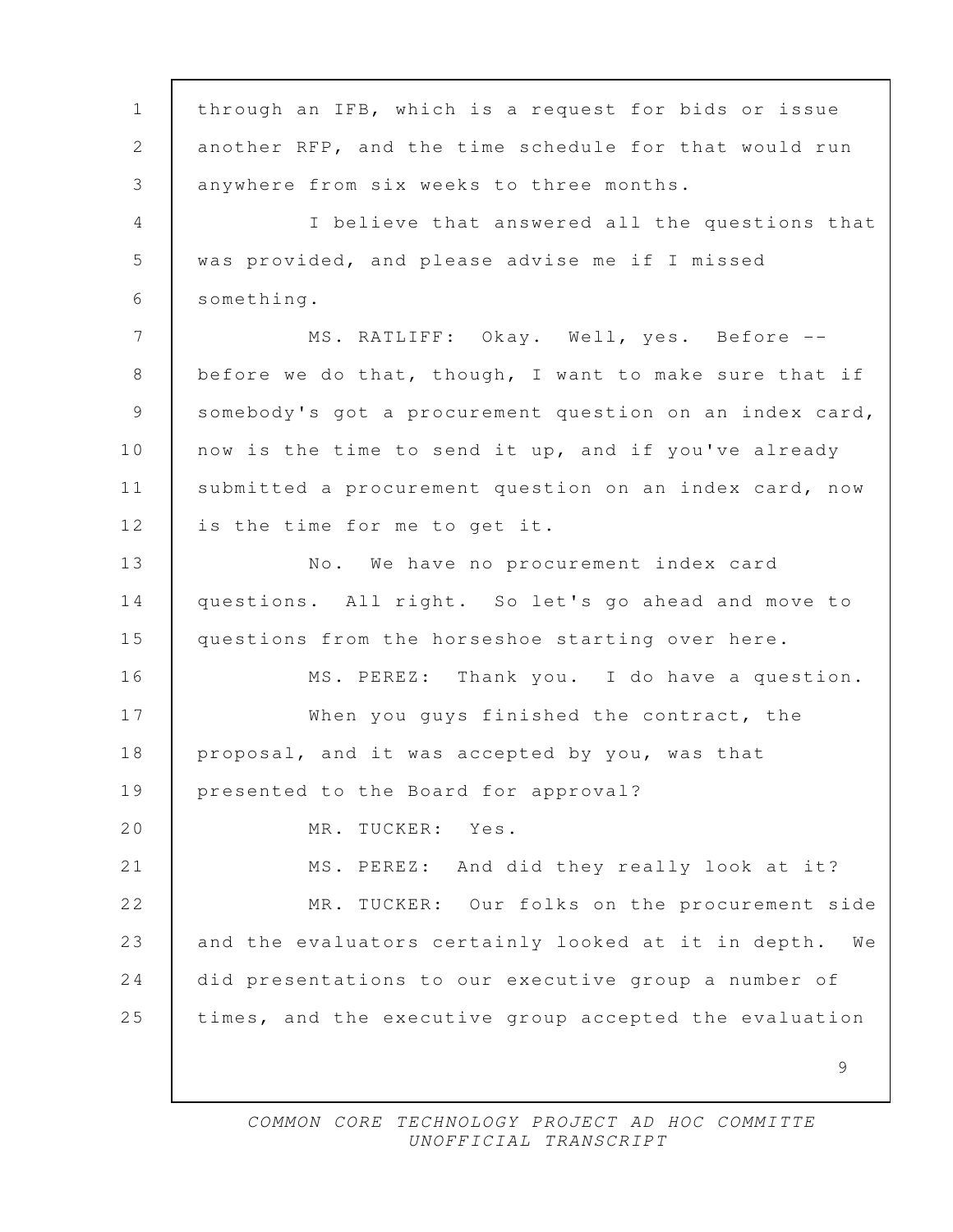10 1 panel's recommendation and that went forward to 2 | Mr. Hovatter to execute. 3 MS. PEREZ: Okay. Because I know that 4 procurement presents so many proposals, and it might be 5 very difficult for everybody to remember what they saw, 6 what they read, and what they approved, so -- 7 | MR. TUCKER: Well, I hope they did their 8 homework. 9 MS. PEREZ: Thank you. 10 | MS. RATLIFF: Any other questions on this 11 side? 12 Ms. Karahalios. 13 MS. KARAHALIOS: Yeah. 14 Hi, I'm Lisa Karahalios. I'm with the 15 United Teachers Los Angeles. We represent 33,000 16 teachers and health and human services professionals in 17 the district to teach and service our students in our 18 | schools. 19 Were there a large number of practitioners on 20 | the panel who helped inform the decision? 21 **Did you have a lot of teachers, a lot of** 22 people who would actually be using the devices? 23 MR. TUCKER: The teachers were -- there were 24 some teachers on the panel. I provided the list of 25 panel members to Ms. Ratliff. The -- they were also --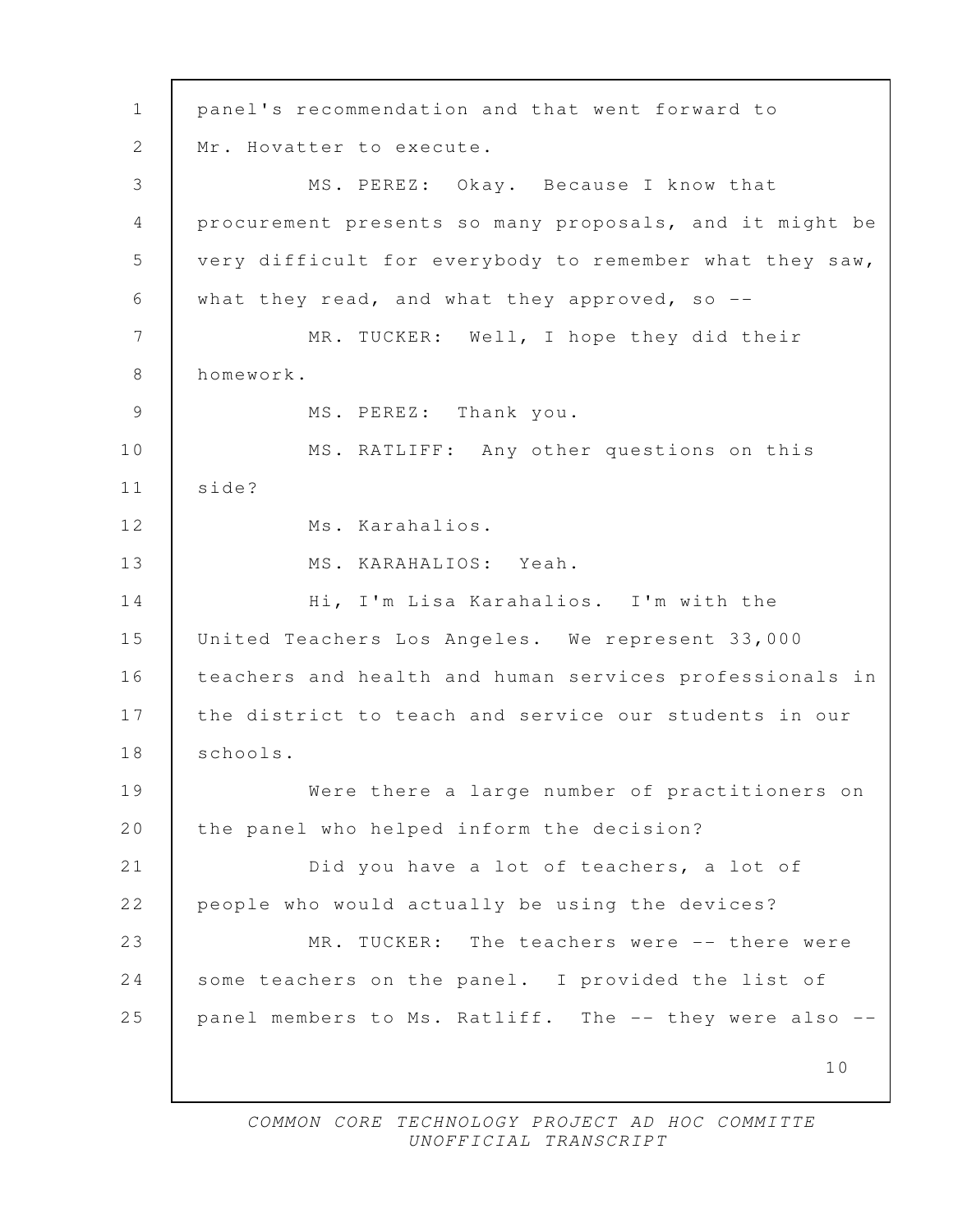11 1 the devices were also taken to three schools; 2 elementary, middle school and high school, and at this 3 point we only had two sets of devices, ten each, so it 4 wasn't really a good sample as far as saying something 5 that was -- could score. They were taken out and 6 actually used by teachers and students. 7 MS. KARAHALIOS: Was one of them a netbook or 8 a laptop, do you know, or were they both tablets? 9 MR. TUCKER: No. At that point, they were 10 | only the HP Elite and the Apple. 11 MS. NGUYEN: So my understanding is by the 12 time you narrowed it down to the three finalists -- and 13 correct me if I'm wrong -- they all had the Pearson 14 Curriculum, and they all would have had some element of 15 | touch based activity; is that correct? 16 | MR. TUCKER: That's correct. 17 | MS. NGUYEN: Okay. I quess what I'm trying to 18 understand is how decisive was Pearson in narrowing 19 down to the finalists as in were there -- were any of 20 the other pre-finalist candidates that were not 21 touch base or, you know, tablet-like -- I guess was 22 Pearson available, you know, for mouse -- mousey 23 laptops? 24 MR. TUCKER: Pearson was certainly available 25 to any of the proposers. I don't know why they didn't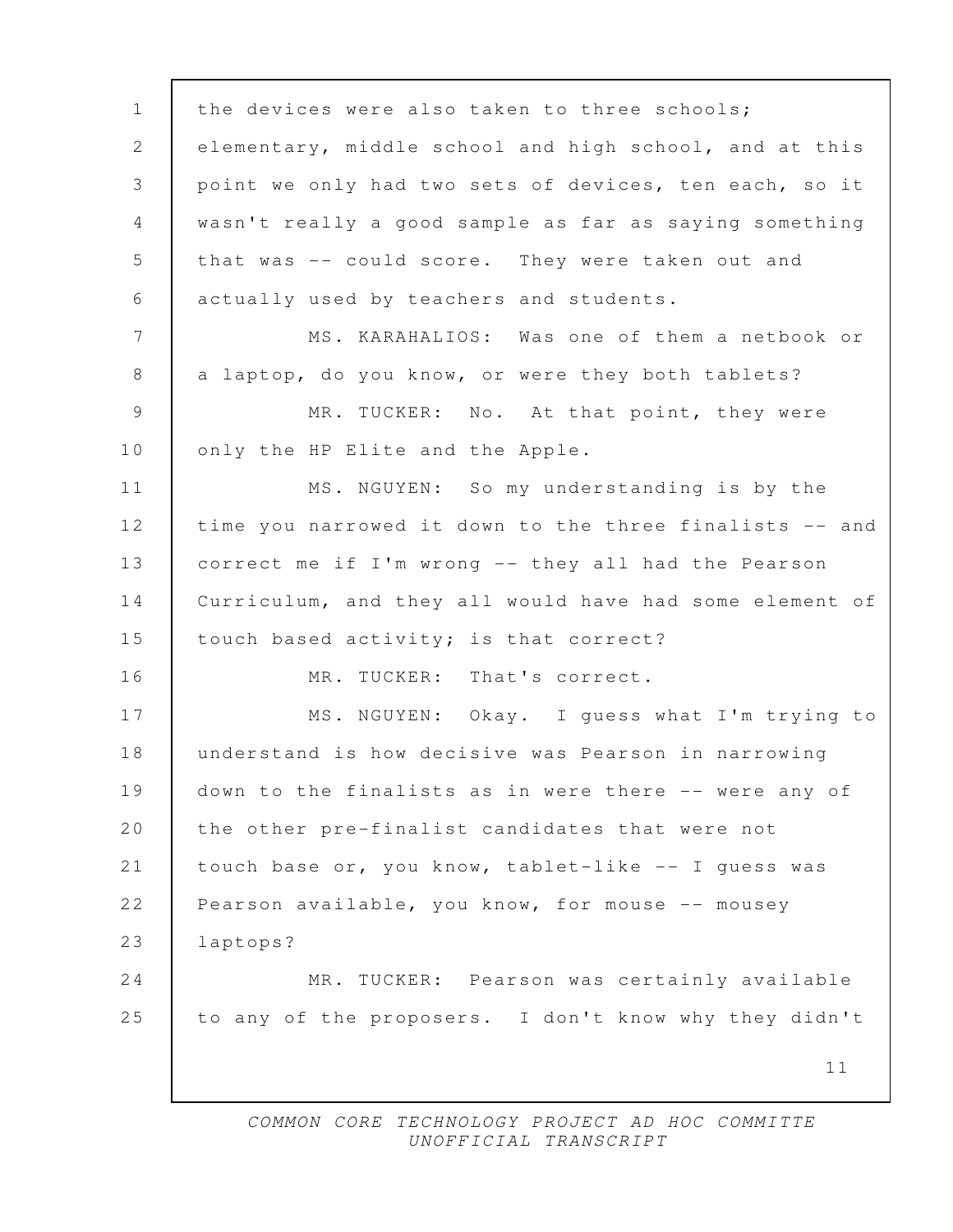| $\mathbf 1$     | pick them up, but we did have five different types of   |
|-----------------|---------------------------------------------------------|
| 2               | content providers or curriculum providers. And you're   |
| 3               | correct. The top three were all Pearson content         |
| 4               | providers.                                              |
| 5               | MS. NGUYEN: So would you say Pearson was one            |
| 6               | of the deciding factors if -- it's not a coincide       |
| $7\phantom{.0}$ | that $--$                                               |
| 8               | MR. TUCKER: It -- it -- it had -- it earned             |
| 9               | points. It was one of the factors, yes.                 |
| 10              | MS. NGUYEN: Okay. As opposed to -- and I'm              |
| 11              | going to say the reason I ask this is as we toured      |
| 12              | several schools -- the members of the Bond Oversight    |
| 13              | Committee toured several schools months and months ago  |
| 14              | when this was kind of an initial idea, and some of them |
| 15              | already had, you know, one-to-one devices for a limited |
| 16              | number of students.                                     |
| 17              | And in the schools that had access to both              |
| 18              | iPads and laptops, we were told unanimously by older    |
| 19              | students and by the teachers of older students that     |
| 20              | iPads were great for young students, but past a certain |
| 21              | point, the productivity software available in laptops   |
| 22              | was just so much more useful for older students.        |
| 23              | And so I was just wondering how decisive                |
| 24              | was -- $oh$ , I'm sorry -- how decisive was the         |
| 25              | curriculum, you know, over, say, the productivity, you  |
|                 | 12                                                      |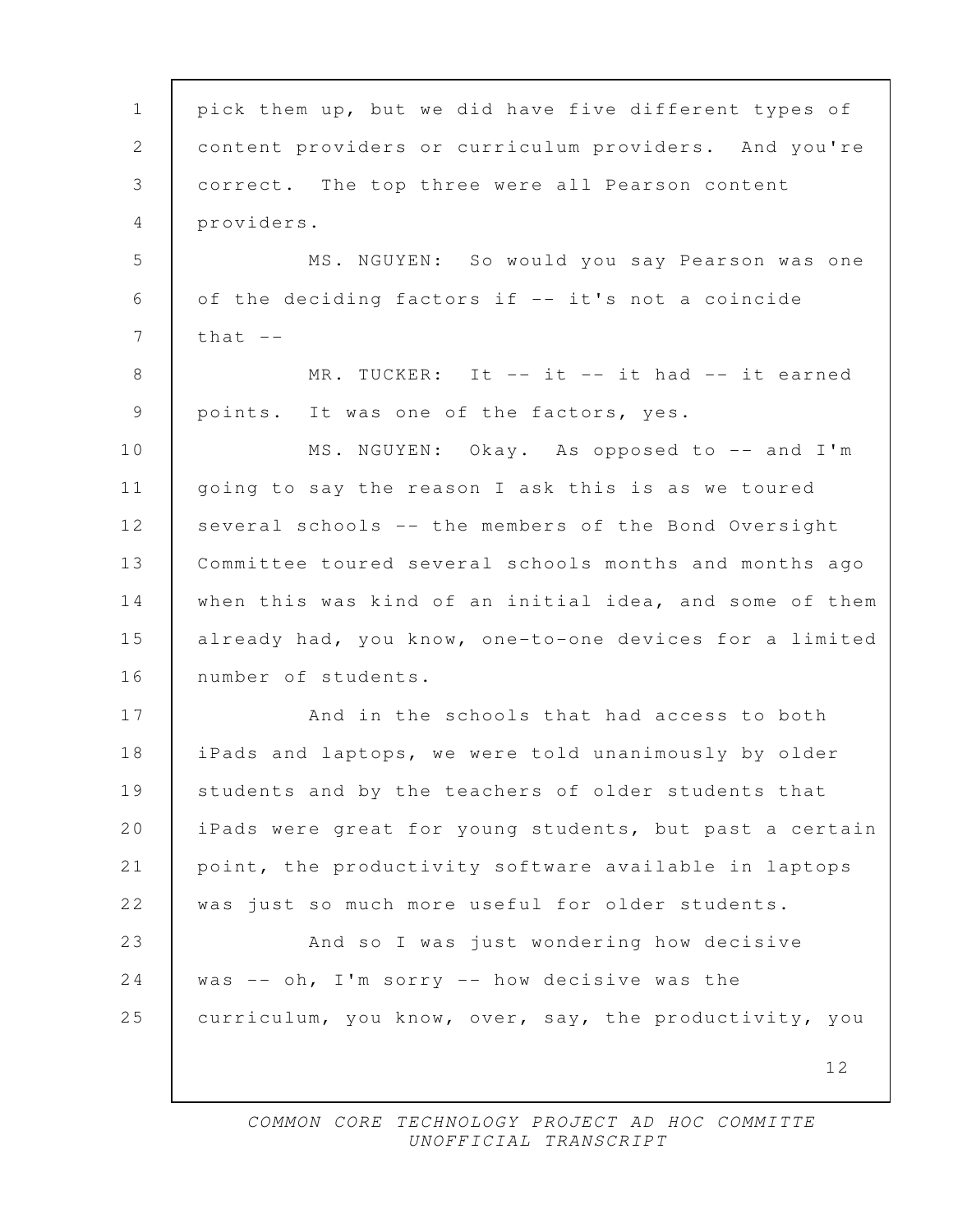13 1 know, software availability. 2 | MR. TUCKER: Well, overall, the Pearson 3 Curriculum was scored the highest. 4 | MS. NGUYEN: Okay. Thank you. 5 MS. RATLIFF: Okay. Before I pass it on to 6 this side of the horseshoe, I had a question. I wanted 7 to clarify a couple of the slides. So if we could take 8 a look at No. 5, which is: 9 "Did the group that recommended 10 the iPads look at" --11 | So I have it listed as page 5 of the slides. 12 | I think that's it, yes. 13 "Did the group that recommended the 14 iPads look at netbooks or laptops? 15 One vendor proposed a netbook, but 16 it did not meet the district's 17 technical specifications." 18 Now, my understanding from looking at 19 | Appendix J, which is the criteria that has been passed 20 | out to the committee members, and I believe we have it 21 for the public as well, is that one of the minimum 22 device specifications on page 70 of 81 is that it be a 23 "10-inch multi-touch display capable of operating with 24 a stylus," which wouldn't that kick out most netbooks 25 and laptops because I mean back then, I'm guessing,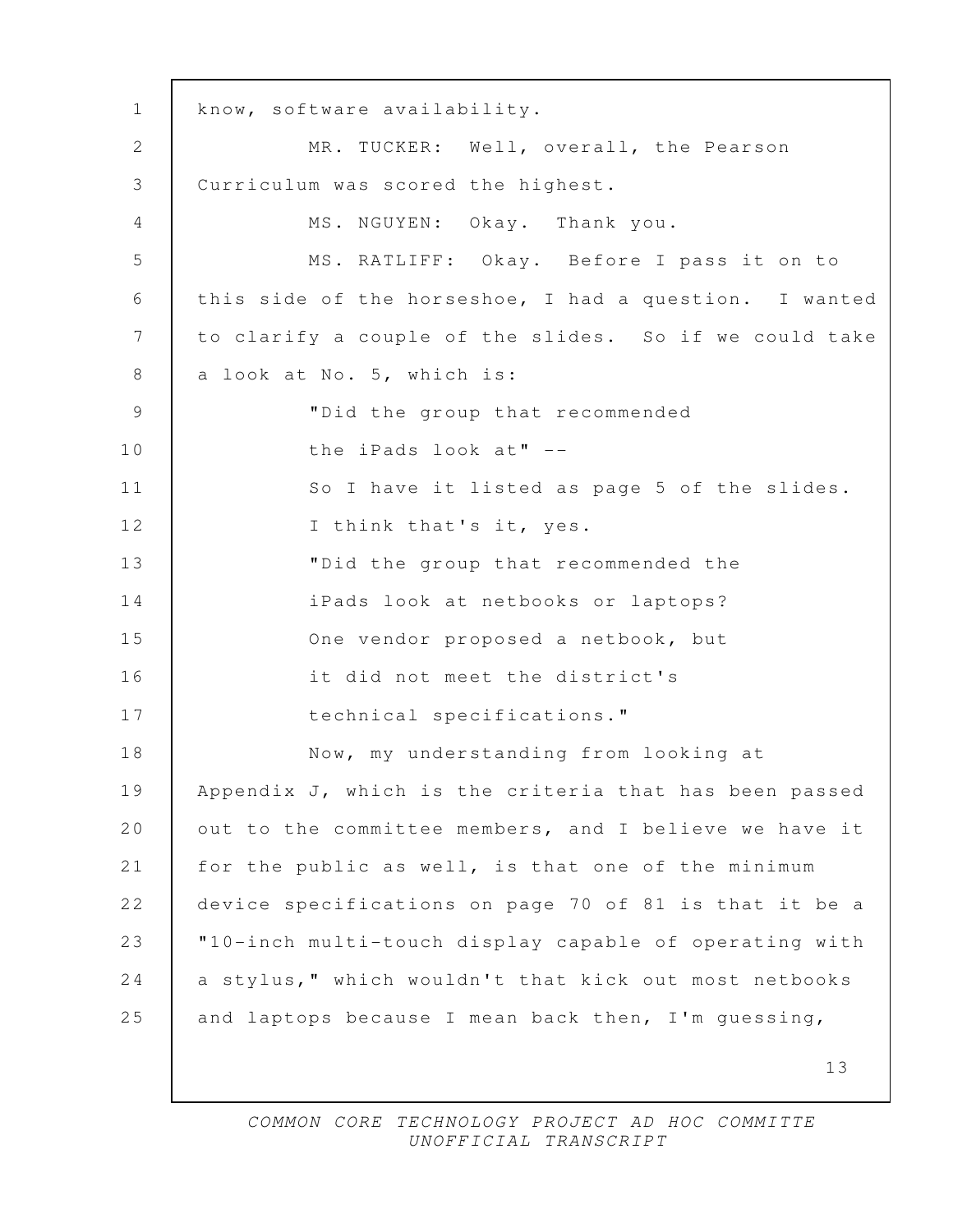14 1 most of them have the ability to be touch screen laptop 2 or netbook, or wouldn't that kind of preclude them? 3 Doesn't this kind of -- I guess my question is 4 doesn't this criteria essentially require a tablet 5 versus a netbook or some sort of laptop? 6 MR. TUCKER: I'm going to give you an "it may" 7 | question because that, quite frankly, that's a 8 technical question, and I'm a procurement officer, not 9 an I.T.D. expert, so --10 MS. RATLIFF: Okay. Well, I have an I.T. 11 expert next to me -- 12 MR. TUCKER: I know. Real close. 13 | MS. RATLIFF: -- so perhaps later -- later he 14 can answer that question, unless you want to answer it 15 now. 16 MR. CHANDLER: I would say you can speak to 17 the procurement piece, and I'll speak to the technical 18 piece. 19 So there are available options that our laptop 20 can have functional stylus and touch screens, so 21 they -- and they apply, but they're there, and we know 22 that because we have some of those in the district as 23 we speak. 24 | MS. RATLIFF: So I quess if you want to speak 25 to the procurement process, did any netbook or laptop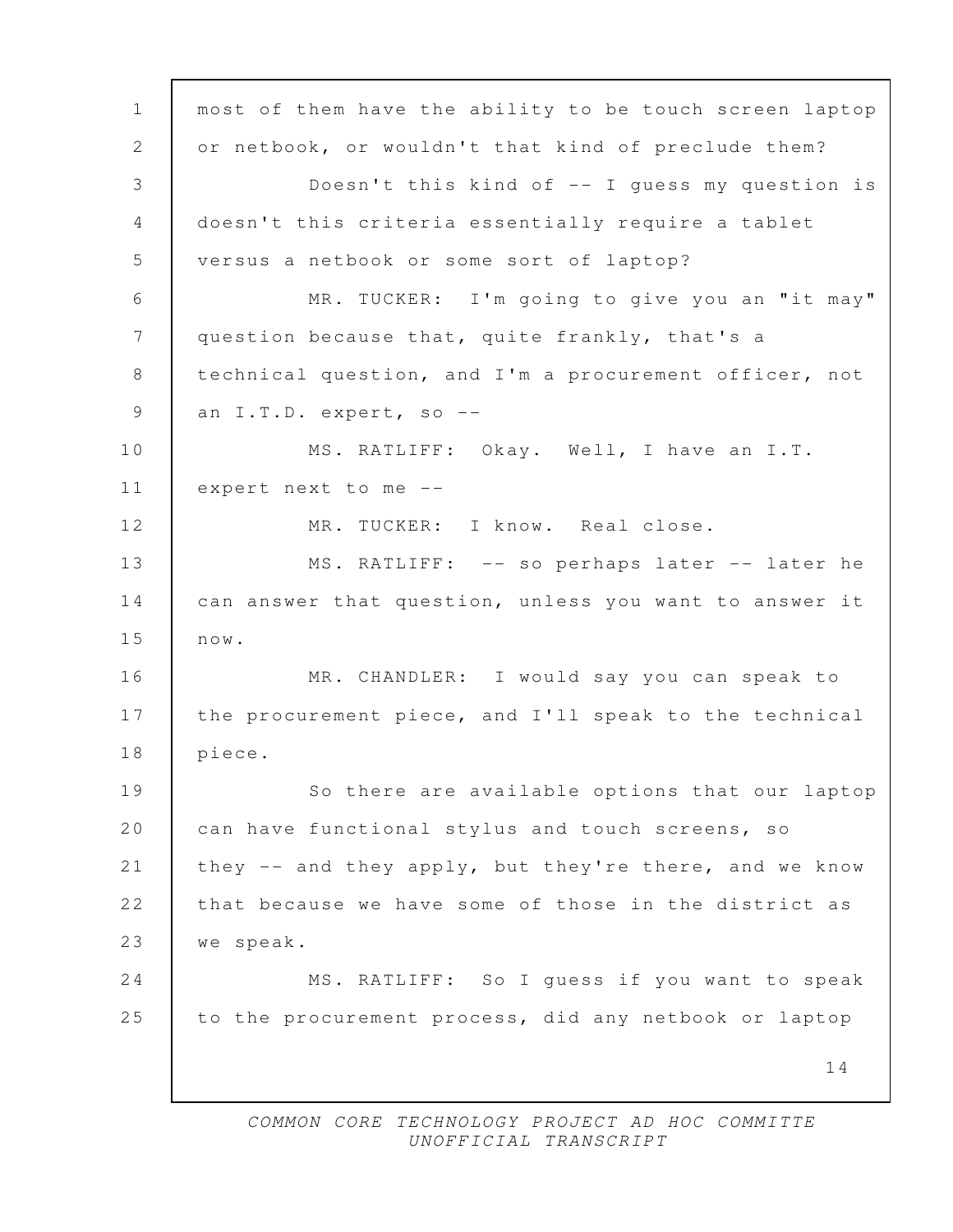15 1 provider with these capabilities apply? 2 MR. TUCKER: No. They didn't. They -- well, 3 again, I don't know what the technical aspects of all 4 of the different types of -- particularly the netbooks, 5 what they can be, so -- but the answer was we did 6 receive a netbook. It did not pass minimum quals, and 7 we did not receive any laptops. But we did ask for 8 devices which is relatively open, but you can say -- 9 you're pointing out that the criteria may be 10 | eliminating those other devices. 11 | MS. RATLIFF: Yes. That is exactly what I'm 12 | pointing out. 13 And so I guess my next question is, in light 14 of the fact that the criteria clearly says that it 15 has to have a multi-touch display capable of operating 16 with a stylus as well as Bluetooth capabilities, 17 eight-hour batteries, video mirroring, a physical 18 keyboard of sufficient sizes and ease for students and 19 teachers to be able to do their work effectively and 20 | efficiently without discomfort, who created these 21 | specifications? 22 WR. TUCKER: It would be the technical folks 23 from parts of the I.T.D. 24 MR. CHANDLER: So the technical specs came 25 from the I.T. division under advisement from Smarter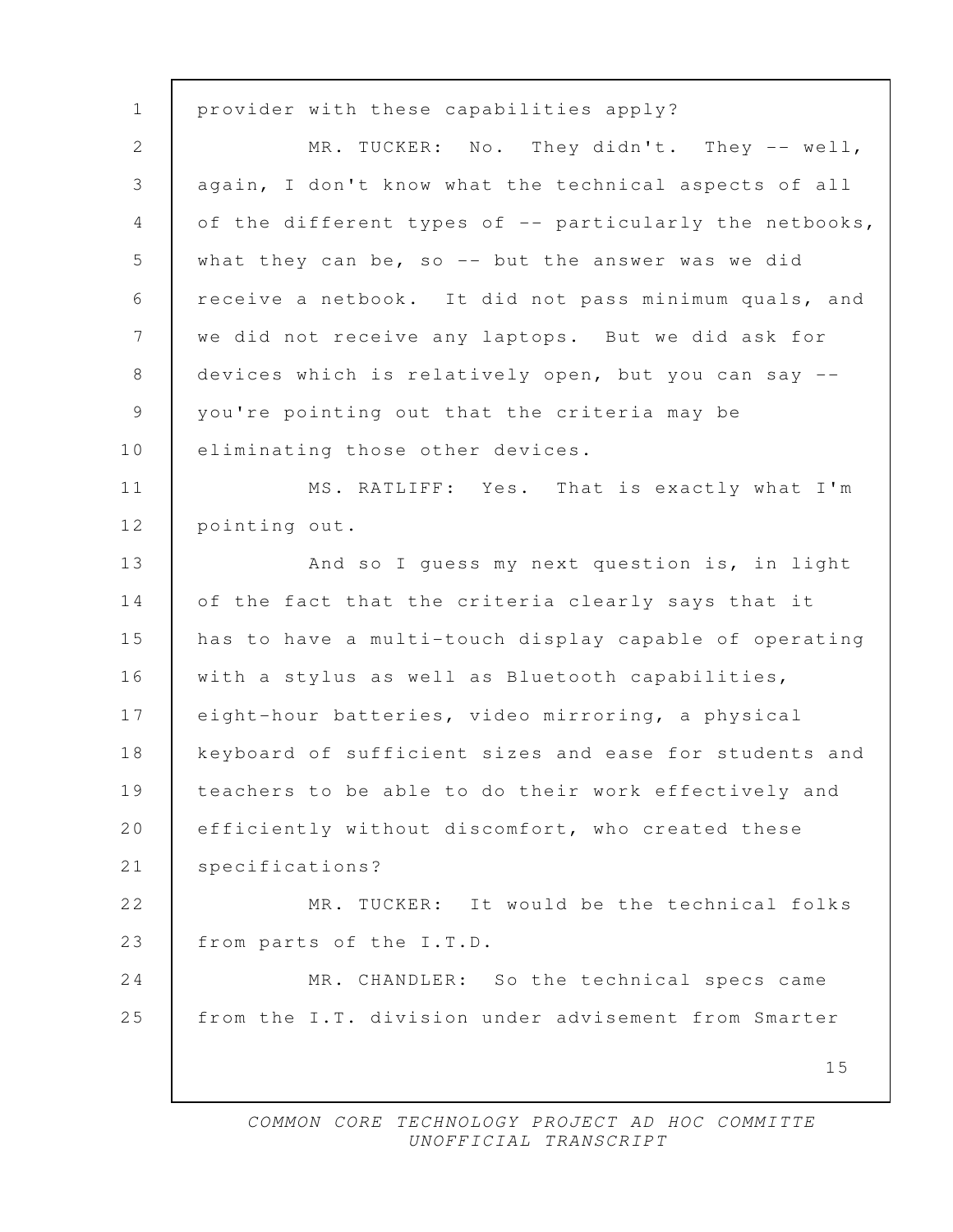| $\mathbf 1$    | Balanced, and there are certainly plenty of devices out |
|----------------|---------------------------------------------------------|
| 2              | there that could have come under this. We feel          |
| $\mathfrak{Z}$ | strongly that there are devices that could have come    |
| $\overline{4}$ | through this process, but for whatever reason, they did |
| 5              | not propose.                                            |
| 6              | MS. RATLIFF: So the next aspect of the slide            |
| 7              | was in No. 5 on page 5, again, where it says, "Who is   |
| 8              | going to make the decision about whether keyboards will |
| 9              | be needed," at the bottom it says, "A separate RFP or   |
| 10             | IFB will be issued" -- and you mentioned that -- "and   |
| 11             | the final purchasing decision will be made by the       |
| 12             | executive sponsors."                                    |
| 13             | Could you state who they are?                           |
| 14             | MR. TUCKER: A better -- a better answer would           |
| 15             | probably be that instruction would be the driver as to  |
| 16             | what we need. Now, the Executive Panel is Mr. Chandler  |
| 17             | sitting next to you, Matt Hill, and Dr. Aquino.         |
| 18             | MS. RATLIFF: (Unintelligible.)                          |
| 19             | TUCKER: And Mr. Hovatter is --<br>MR.                   |
| 20             | CHANDLER: Your boss.<br>MR.                             |
| 21             | -- sort of the top of the chain.<br>MR.<br>TUCKER:      |
| 22             | MS. RATLIFF: Okay. So that is the -- those              |
| 23             | are the two questions I have regarding the slides.      |
| 24             | Now, we have had a couple procurement                   |
| 25             | questions come in on index cards, so I'm going to go    |
|                | 16                                                      |
|                |                                                         |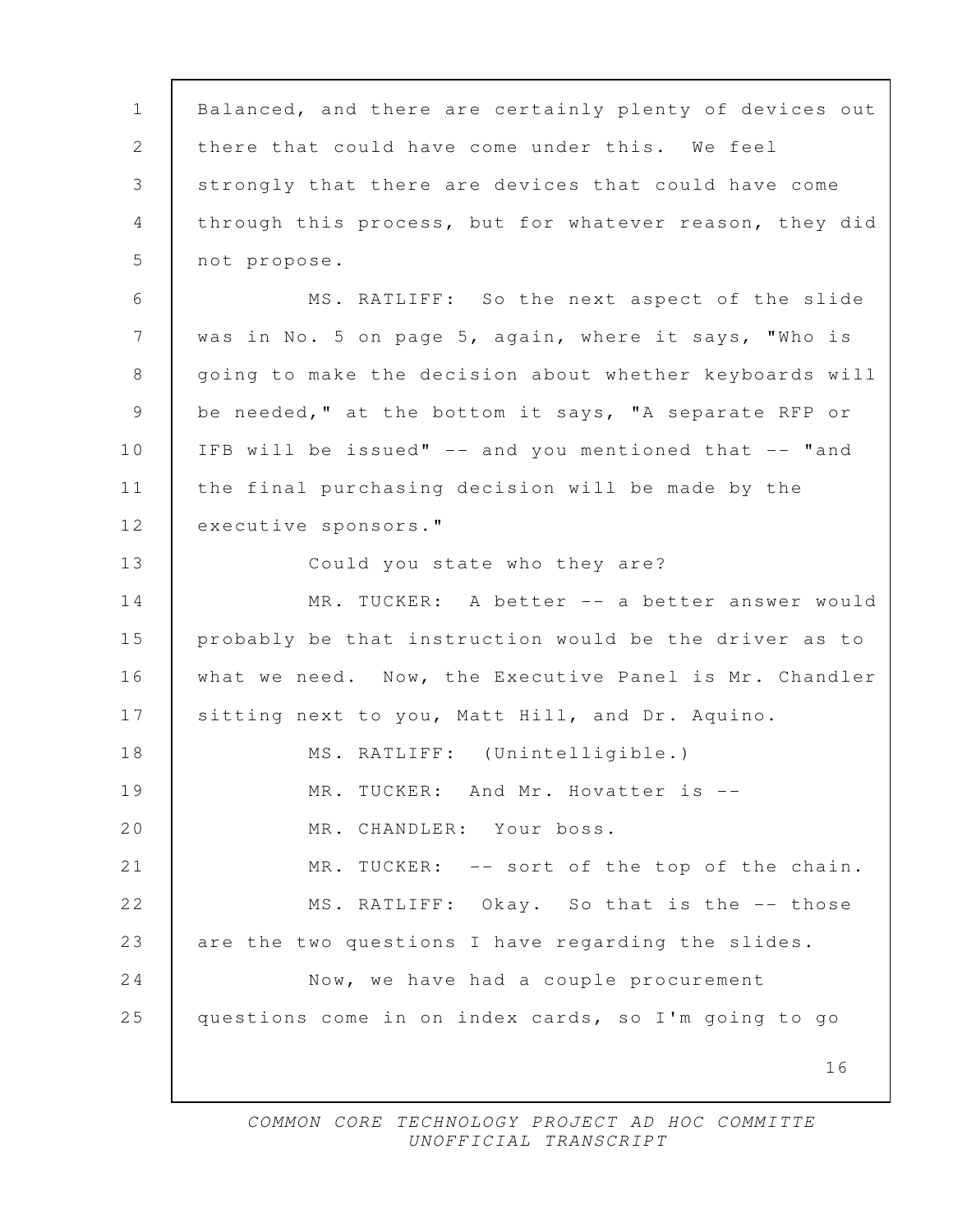17 1 ahead and read these and see if you can -- not like see 2 if you can answer them, but if you can answer them, 3 please do, and if you can't, if you could let us know 4 maybe who might be able to or what -- 5 MR. TUCKER: Okay. Can you give me a hint if 6 I need to put on my dancing shoes? 7 MS. RATLIFF: No. There's no need for 8 dancing. 9 MR. TUCKER: Okay. 10 MS. RATLIFF: All right. So the first 11 question: 12 "Did LAUSD and the Office of 13 Instruction select Pearson as the 14 curriculum content vendor or" -- 15 and I think we've had sort of the answer, but 16 let's get on out there on the record. 17 "Did LAUSD and the Office 18 Instruction select Pearson as the 19 curriculum content vendor, or did 20 Apple select Pearson as a 21 curriculum content vendor? 22 MR. TUCKER: That was Apple. That would be 23 whoever the prime proposer was, selected their subs, 24 and the content providers were the subs, so in Apple's 25 case, their subcontractor was Pearson, so Apple picked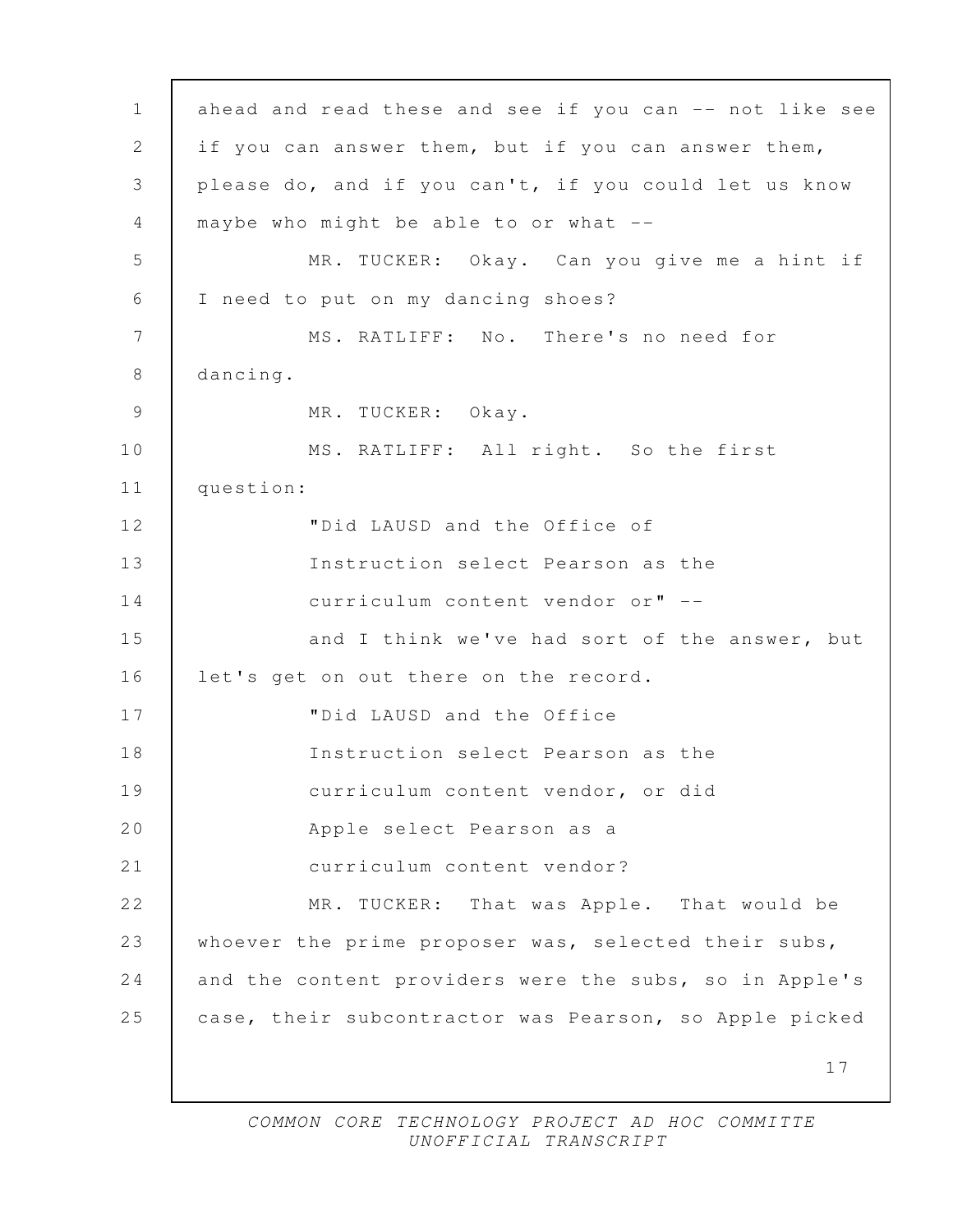| $\mathbf{1}$  | Pearson. And in the Arey Jones, you know, they both     |
|---------------|---------------------------------------------------------|
| $\mathbf{2}$  | picked -- Arey Jones A and B, that is, picked Pearson   |
| 3             | as the content provider.                                |
| 4             | MS. RATLIFF: And the second question was --             |
| 5             | and I think I know the answer to this, but I'm going to |
| 6             | ask the question, then I'm going to attempt to answer   |
| 7             | the question. If I'm wrong, go ahead.                   |
| $8\,$         | "Did the Board of Ed ratify the                         |
| $\mathcal{G}$ | decision or the Apple board."                           |
| 10            | I'm assuming that Apple made the decision               |
| 11            | about including Pearson. That we had nothing to do --   |
| 12            | MR. TUCKER: No. We had nothing to do with               |
| 13            | the selection of their subcontractors.                  |
| 14            | MS. RATLIFF: Okay. Thank you.                           |
| 15            | Another question:                                       |
| 16            | "When will the names of the                             |
| 17            | procurement committee members be                        |
| 18            | released, " and "Will there be" --                      |
| 19            | Let's start with that one.                              |
| 20            | "When will the names of the                             |
| 21            | procurement committee members be                        |
| 22            | released?"                                              |
| 23            | TUCKER: You have been provided the list<br>MR.          |
| 24            | of the names of the committee members.                  |
| 25            | MS. RATLIFF: Yes, but I'm asking you the                |
|               | 18                                                      |
|               |                                                         |

 $\Gamma$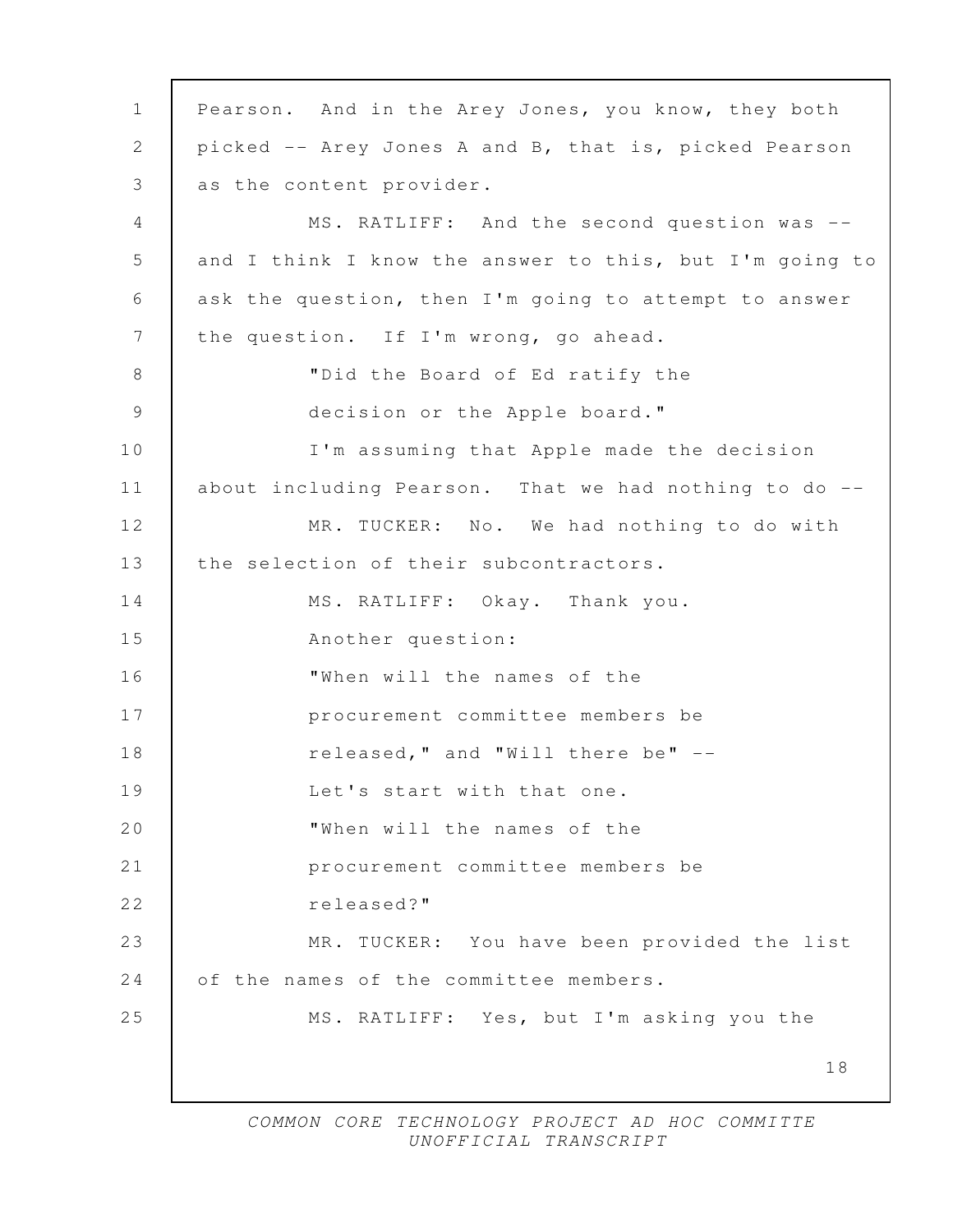19 1 question. 2 MR. TUCKER: We also have a Public Records 3 Request that is asking for the names of the committee 4 members, so we will provide that tomorrow. 5 MS. RATLIFF: So tomorrow to the individual -- 6 MR. TUCKER: To those who have requested that 7 information. 8 MS. RATLIFF: Okay. So if people want the 9 information, they should do a Public Records Act 10 Request, and they can get the information as to who are 11 the -- who were the procurement committee members? 12 MR. TUCKER: That's correct. 13 | MS. RATLIFF: Okay. The next question on that 14 index card: 15 "Will there be a chance to reopen 16 the procurement process after the 17 pilot?" 18 MR. TUCKER: Well, it's a rather large pilot. 19 The intent of this contract is to be the one that will 20 be amended should the Board approve Phase 2 and 3, so 21 there will not be a reopening of the procurement unless 22 | we're so directed. 23 MS. RATLIFF: Okay. I think that we've kind 24 of answered this question a little bit, but not really. 25 **WALK** 25 **WALK** 25 **WALK** 25 **WALK** 25 **WALK** 25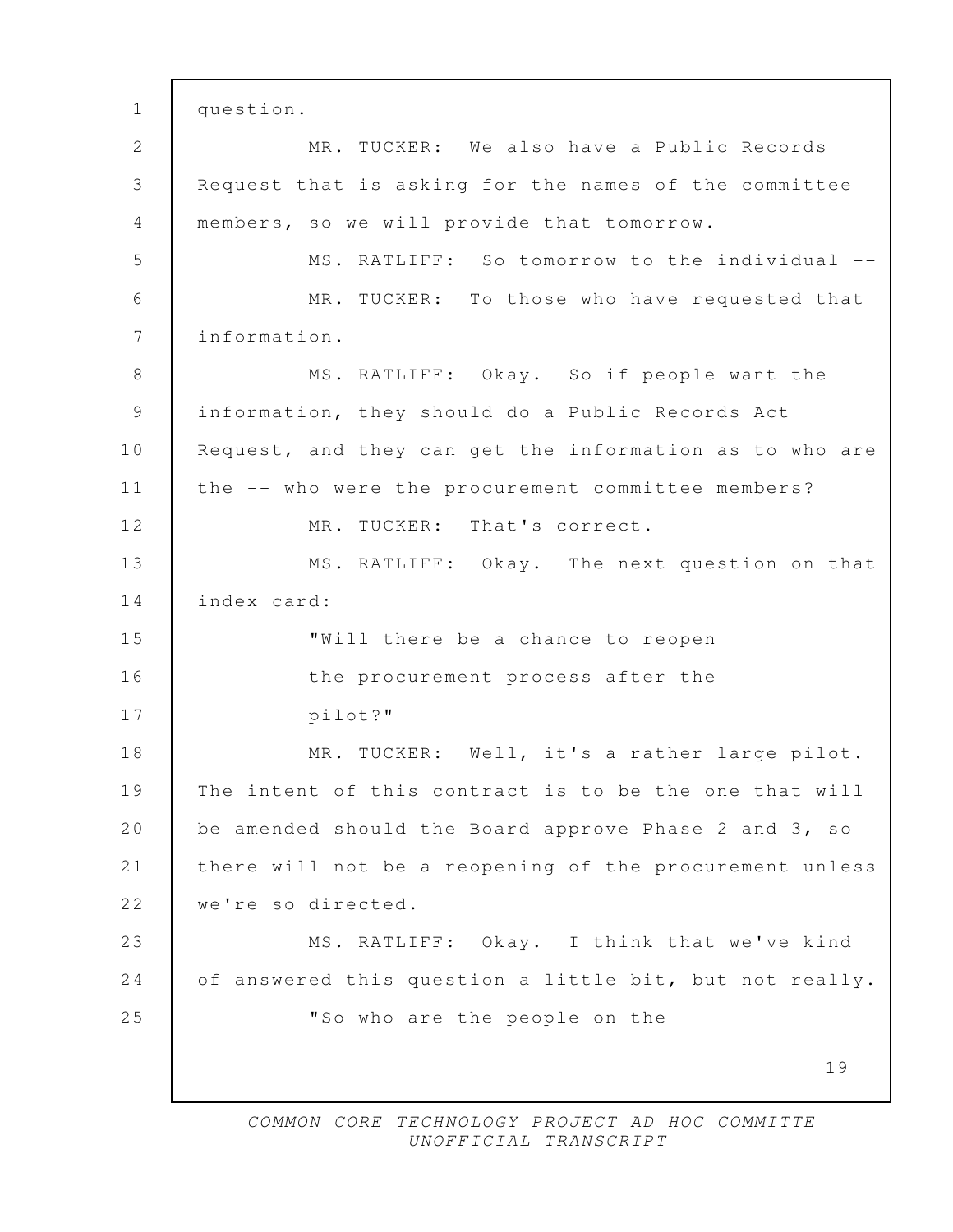20 1 Evaluation Committee?" 2 We've already answered that. You said they 3 can do a Public Records Act. 4 The next part was: 5 "Why are they protected by 6 anonymity?" 7 I quess we can answer that. 8 MR. TUCKER: Well, the idea is that the 9 selection panel does not want to be subject to 10 possible, you know, offerings of money or things like 11 | that down the road, so we can tend to keep their names 12 quiet. Now, naturally if Board members want to know 13 | who they are, we'll tell them. If we get Public 14 Records Requests, we'll go through it if we have to, 15 but it's simply to protect our people on one side from 16 both influence and being subject to inquires as to "Why 17 did you pick who you picked." 18 So that's the reason why we're relatively 19 silent on who the panel members are. 20 | MS. RATLIFF: And were these the same people 21 that evaluated -- and you talked to me a little bit 22 about this, but I think we might need to make this 23 clearer. 24 **Are these** -- did the same people evaluate the 25 software and the hardware?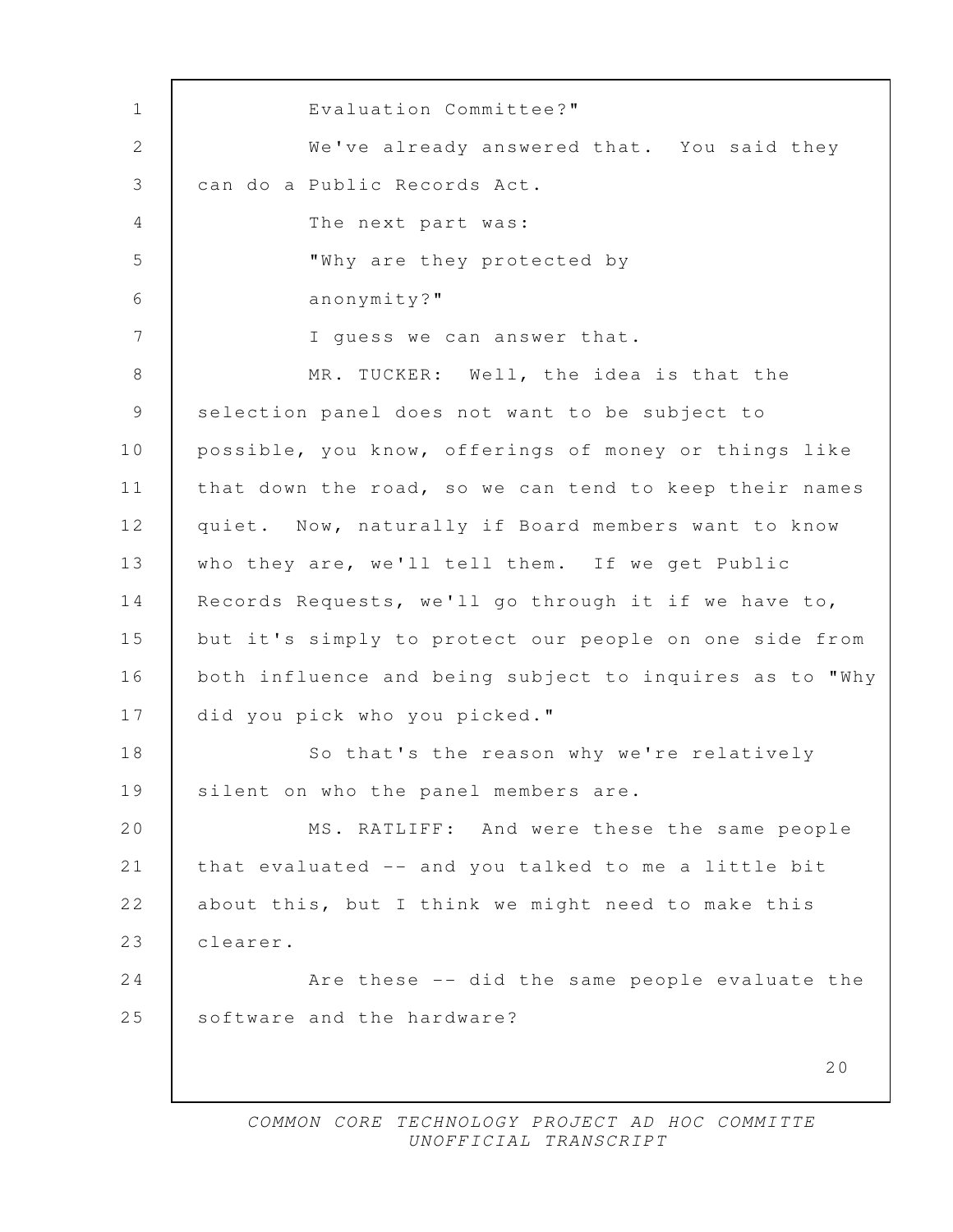21 1 MR. TUCKER: No. You had different folks in 2 different committees. I mean it's -- who are the 3 specialists in the field. I think software and 4 hardwares is close, but I'd have to look at the list of 5 names to see. There may have been a crossover here or 6 there, but for the most part, they're separate. 7 | MS. RATLIFF: I have a few more index cards, 8 but let me take any questions from this side. 9 You have to stick your -- 10 MR. ALVARENGA: Oh, sorry. My is simple, 11 | short, and probably two parters. 12 | MR. TUCKER: Okay. 13 MR. ALVARENGA: First of all is iPads. 14 Which version, one, two, three, four or five? 15 MR. TUCKER: Ron, can you help me on this? 16 What version do we have? 17 MR. CHANDLER: This would be the new iPads. 18 MR. ALVARENGA: Is it four to five? 19 MR. CHANDLER: What's that? 20 MR. ALVARENGA: Five? 21 MR. CHANDLER: No. This is a four. 22 MR. ALVARENGA: A four. Okay. 23 UNIDENTIFIED SPEAKER: (Unintelligible.) 24 MR. CHANDLER: Retina display, so it's 25 three-plus. All right. We'll get the official model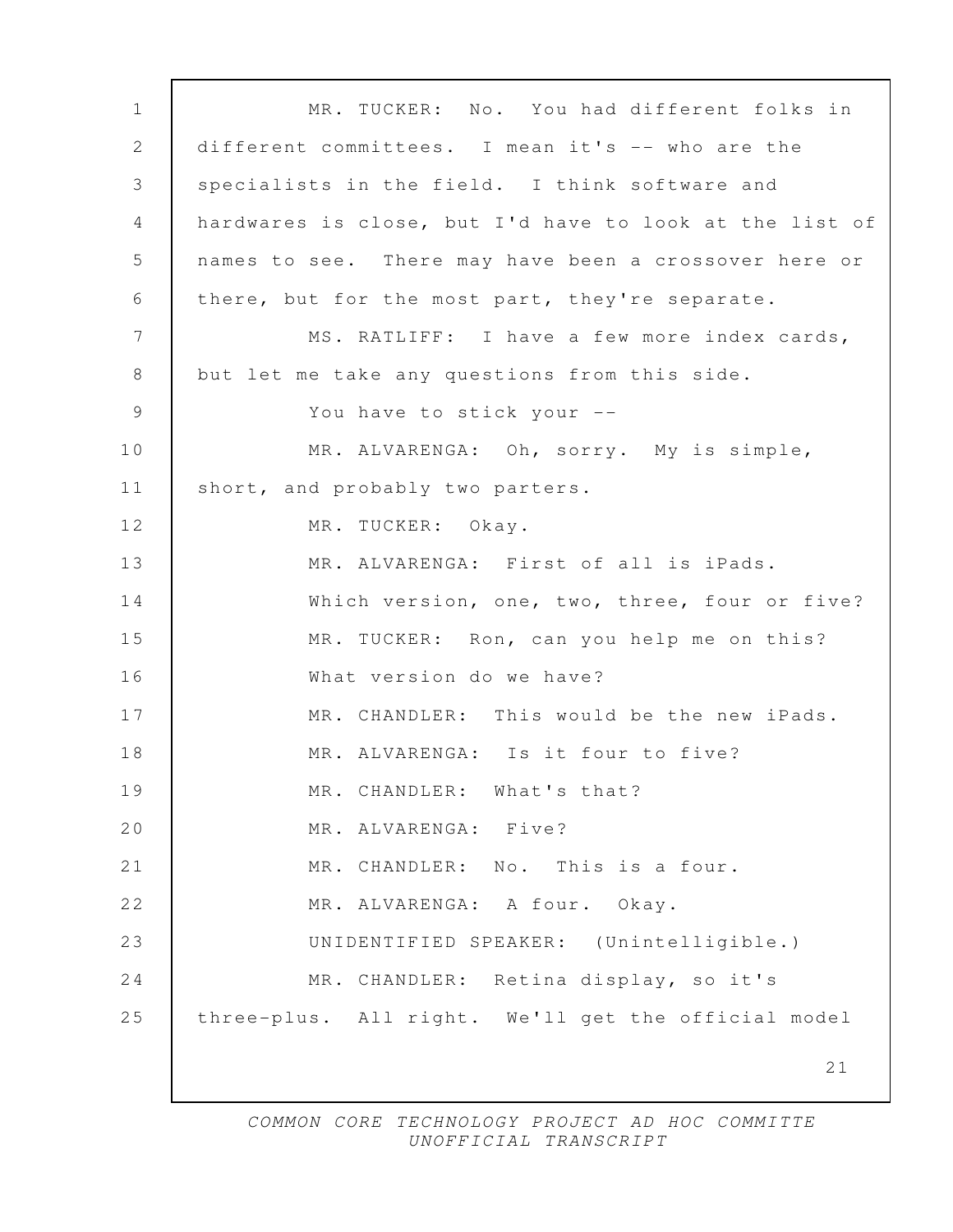| $\mathbf 1$ | number, but it's the three with the retina display.      |
|-------------|----------------------------------------------------------|
| 2           | MS. RATLIFF: We have -- didn't we have --                |
| 3           | MR. TUCKER: Yeah. I think it's written down.             |
| 4           | MR. ALVARENGA: And I guess my concern is                 |
| 5           | because we do have $--$ now they're coming up with five, |
| 6           | so we're two versions behind, and why is that?           |
| 7           | MR. TUCKER: They're fast. I can't tell you               |
| 8           | why and how and when, you know, a company like Apple is  |
| 9           | going to put out a new version or new software or        |
| 10          | hardware. I mean that's -- they keep that close to the   |
| 11          | vest. We do the best we can by trying to buy the most    |
| 12          | recent version and that's what we did.                   |
| 13          | MR. ALVARENGA: Okay. So no matter what                   |
| 14          | versions they come up with, we're always going to have   |
| 15          | three?                                                   |
| 16          | I mean, on this project just for my                      |
| 17          | clarification.                                           |
| 18          | MR. TUCKER: I think the answer to that is                |
| 19          | " $y \in S$ ."                                           |
| 20          | MR. ALVARENGA: Okay.                                     |
| 21          | MR. TUCKER: Like your phone, you know, you               |
| 22          | buy it, and the next thing you know you hear that        |
| 23          | somebody else has got -- where's mine?                   |
| 24          | MR. ALVARENGA: Thank you.                                |
| 25          | MR. CANDELARIA: Hi. I'm actually going to                |
|             | 22                                                       |
|             |                                                          |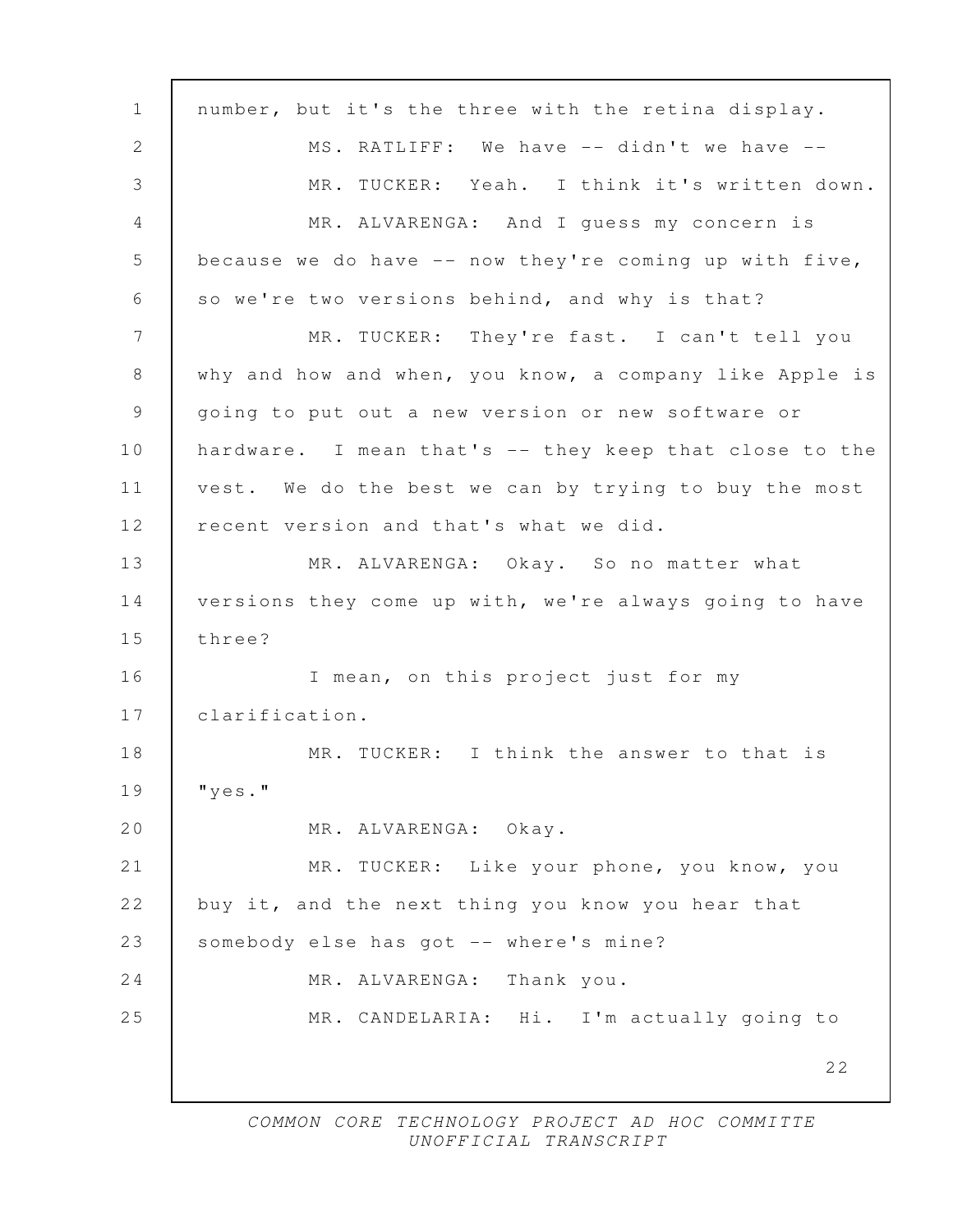23 1 piggyback on that question if I may. 2 So, for instance, with the subsequent phases 3 as they roll out, does that restrict the -- again, the 4 model of these devices to when the bid was aborted or 5 when they are deployed because when you consider the 6 deployment over subsequent phases, again, you're 7 talking in another 18 to 24 months, for instance, so 8 | will there be the opportunity for an upgrade during 9 that phase for the devices that have not been issued 10 out? 11 MR. TUCKER: They can always be negotiated. 12 The price is based on this particular device. 13 MR. CANDELARIA: Thank you. 14 MR. JENKINS: All right. I have, I quess, a 15 practical question having a child in public school and 16 that is, the quarantee -- I'm looking at section 7 of 17 Appendix J -- and basically it says that no kid should 18 be without a working iPad for more than a day, and what 19 I'm -- I guess my question is, given that young 20 people's ability or lack of handling the device with 21 care, does that include like if they drop it or water 22 or something like that, that it will be replaced, or 23 this is simply software? 24 MR. TUCKER: We have two parts to -- to --25 there are two parts to that answer. One is we have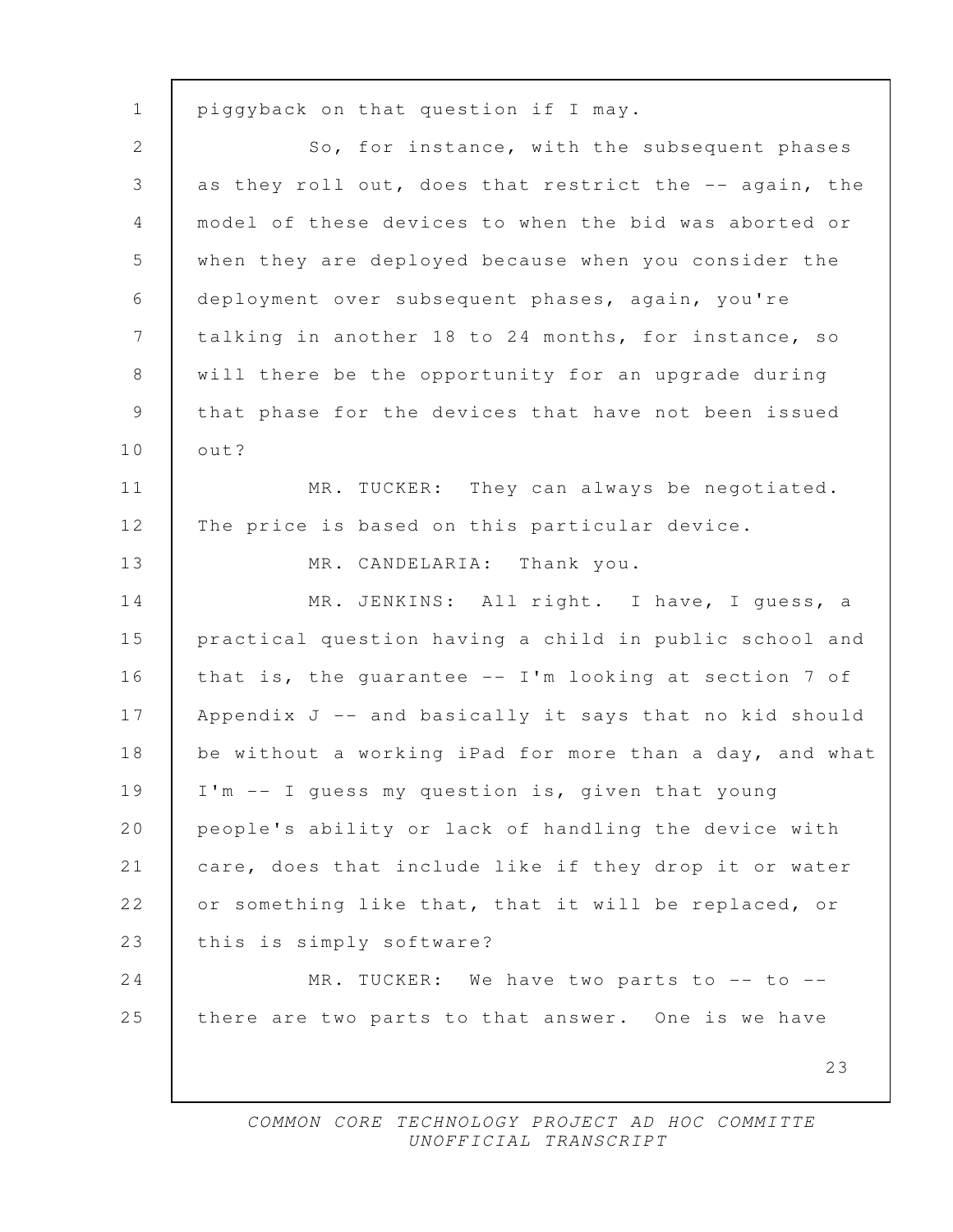24 1 two pools of devices. One is a buffer pool, and one's 2 a spare pool. So the spare pool, 5 per- -- at a half a 3 percent of the purchases that we make. 4 So if you buy 200 iPads, we actually get 206, 5 so part of that is for the spare pool, and part of it's 6 for the buffer pool. The buffer pool is 2.5 percent of 7 the purchase, so you would get -- five of those devices 8 would be in the buffer pool and that would be for a 9 device that was dropped or something other than 10 **Warranty item.** 11 The spare pool's for warranty items, so we'd 12 have one device out of 200 that would be available for 13 a warranty failure. 14 MR. JENKINS: Thank you. 15 MS. ESCOBEDO: Just a clarifying question. 16 You said that it was Apple's discretion to 17 determine what curriculum company was the best, and in 18 | this case it was Pearson; is that correct? 19 MR. TUCKER: That's correct. That's the one 20 they used. Now, they also provided another company, so 21 if you went down the line and said, "Okay. Who was in 22 | fourth place," it was actually Apple again. Same 23 device but a different curriculum provider. 24 MS. ESCOBEDO: And can you help me understand 25 the thought process behind allowing a computer company,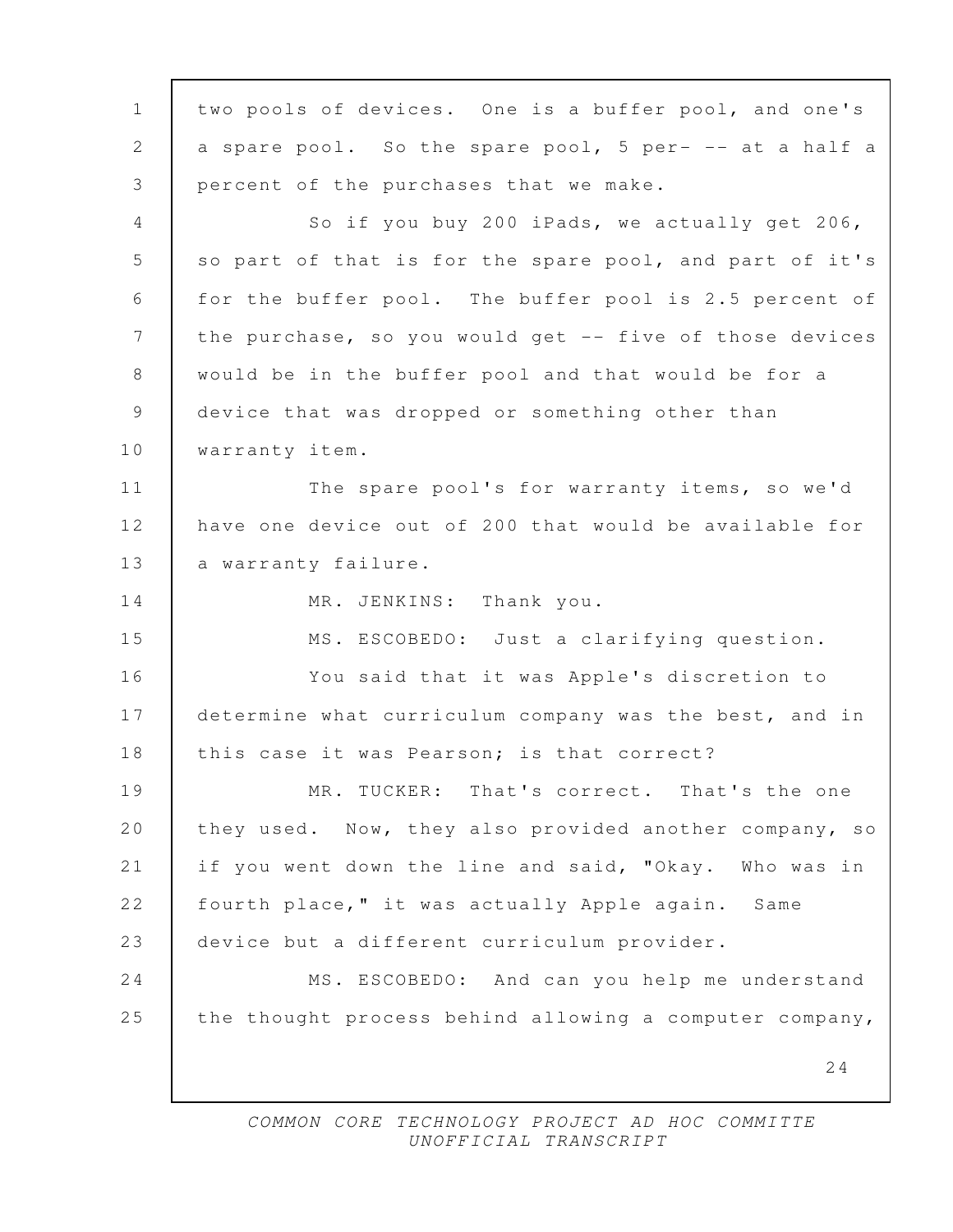25 1 if you will, to determine what's the best instructional 2 | curriculum to use? 3 MR. TUCKER: They're trying to make a sale, so 4 | they're going to try to find what we feel -- what they 5 think we think is the best one and that's -- that's the 6 basis of their selection of their subcontractors 7 because they want to make the deal, so they want to get 8 the best subcontractor that they can. 9 | MS. RATLIFF: Ms. Perez. 10 | MS. PEREZ: That was exactly my question. 11 Why is it Apple the one deciding the 12 curriculum to be implemented in the computer? 13 They are not teachers. They don't know 14 anything about education as far as I would know because 15 I don't know anything about education. 16 How would I decide to put Pierce -- or Pearson 17 there? 18 MR. TUCKER: That's simply what Apple thought 19 was the best just like they would think that their 20 product is the best, and they market a lot to 21 educational facilities. 22 MR. LOERA: I want to make a clarification on 23 that. There's a distinction between what Apple 24 selected to submit as a proposal between what we 25 actually evaluated as a product, so we as a school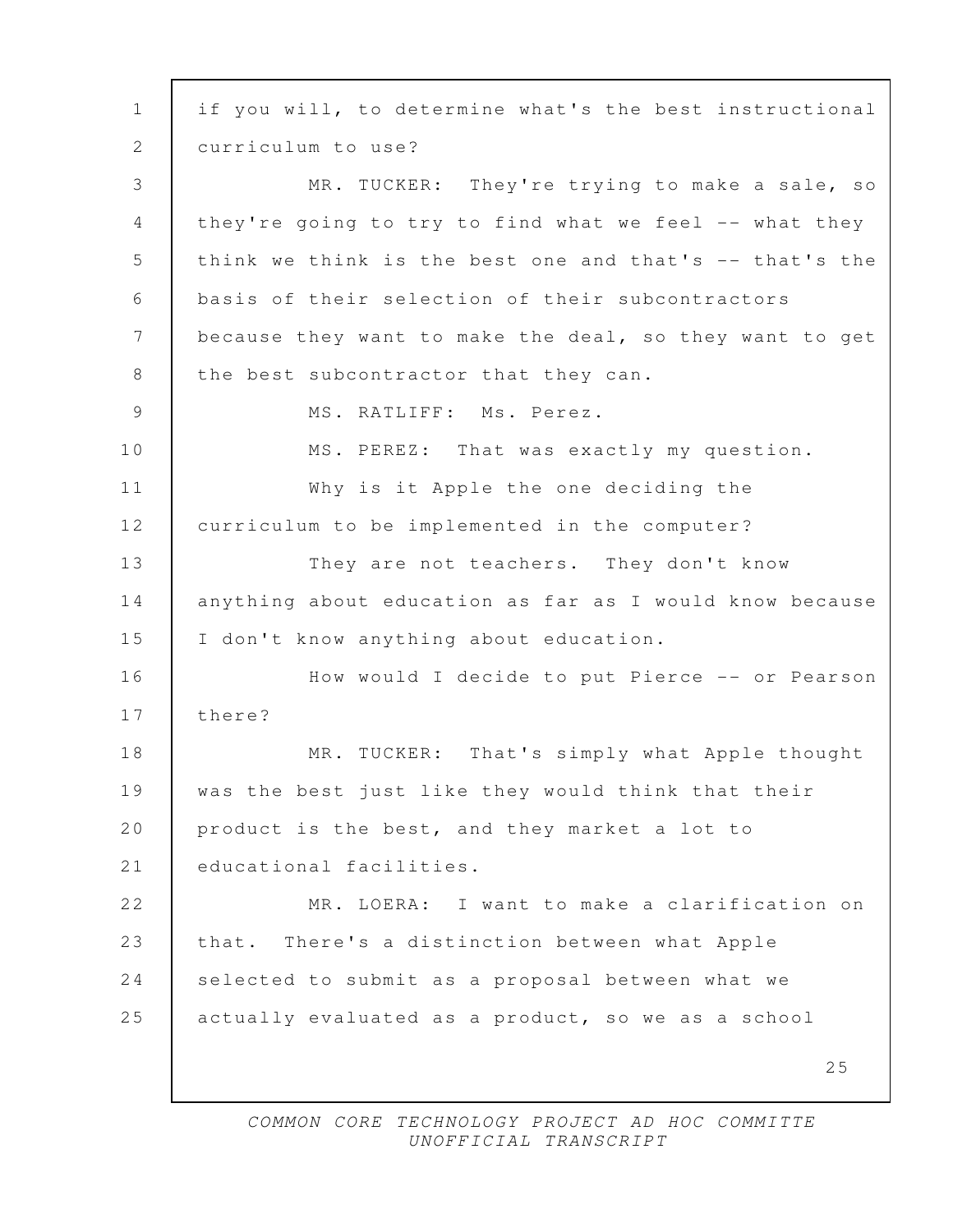26 1 district also were engaged in the evaluation of the 2 content as well. It wasn't just the device. 3 So Apple selected Pearson as the package that 4 they submitted as a proposal, and then we reviewed  $5 \text{ hoth.}$  6 MS. RATLIFF: Now, we're going to be wrapping 7 up -- not quite yet, but we're going to be wrapping up 8 the procurement section, so if you have a burning 9 question, you need to wave down David or Gilda, and you 10 | need to get an index card and write your question while 11 they stand next to you so they can pick it up and bring 12 it back up here. 13 | All right. So in the meantime, we have a 14 couple of the questions here, and the first question, I 15 think I know what you're going to say, but I'm going to 16 ask you the question anyway. 17 **Can we get a copy of the** 18 Apple/Pearson contract that they 19 have between themselves?" 20 MR. TUCKER: No. 21 MS. RATLIFF: You know, I know what the 22 | follow-up question to this would be. 23 Why not? 24 MR. TUCKER: Well, we don't have a contractual 25 relationship with them. You could make some kind of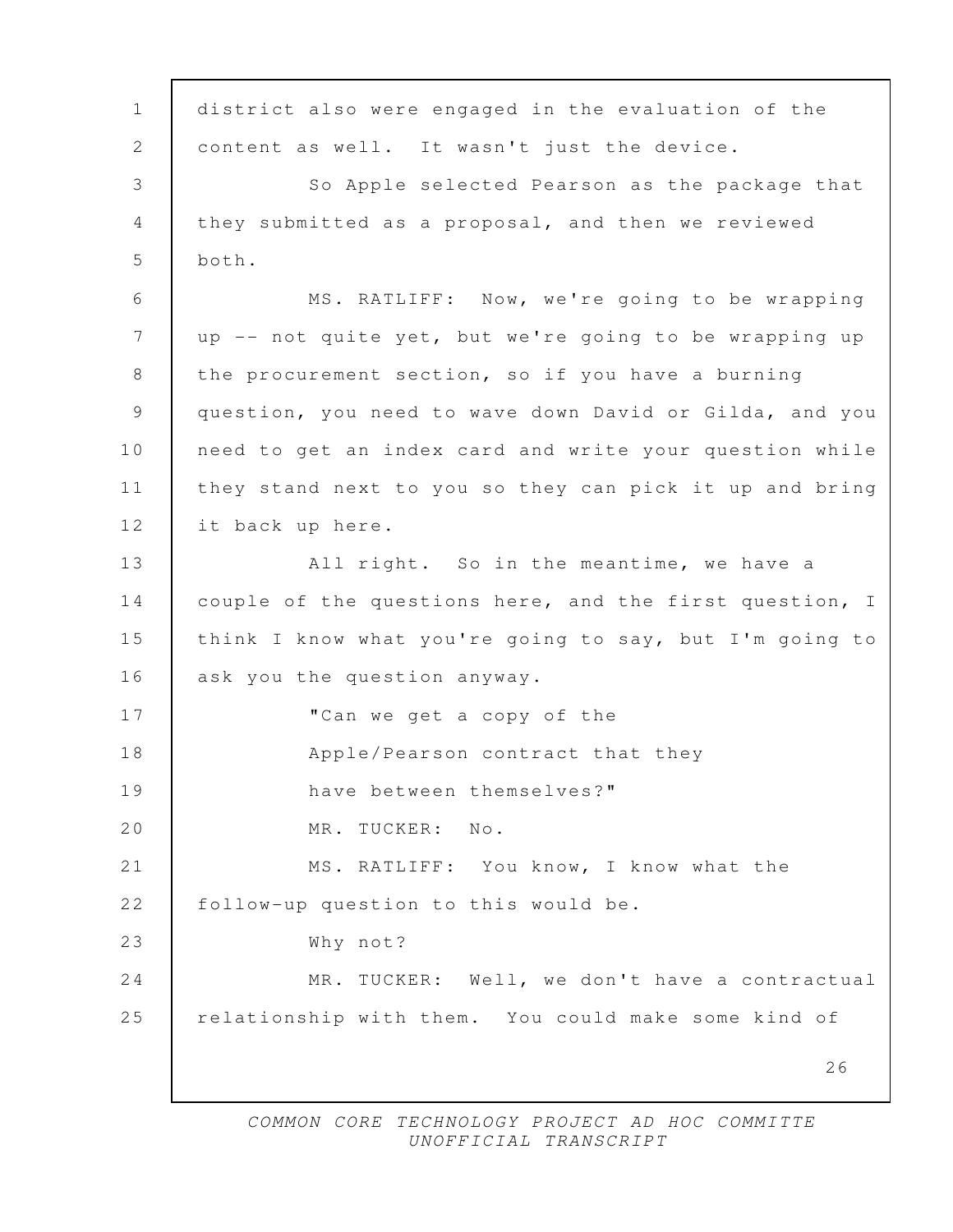| $\mathbf{1}$ | demand on Apple, and they can make a business choice as |
|--------------|---------------------------------------------------------|
| 2            | to whether to continue with their contract with us to   |
| 3            | risk their relationship with a subcontractor. They      |
| 4            | make that decision because they may not want their      |
| 5            | business practices or their prices revealed to other    |
| 6            | competitors.                                            |
| 7            | MS. RATLIFF: Thank you.                                 |
| 8            | The next question on the index card -- okay.            |
| 9            | "Are the people who made the                            |
| 10           | procurement proposals the same ones                     |
| 11           | who recommended" $--$ I think this                      |
| 12           | is, "Are the people who made the                        |
| 13           | procurement decisions the same ones                     |
| 14           | who recommended my school buy a                         |
| 15           | Gateway computer after they went                        |
| 16           | bankrupt?"                                              |
| 17           | Now, I'm letting you know I'm not going to              |
| 18           | read -- if you include a comment on the question as     |
| 19           | this person did, I'm not going to read the comment that |
| 20           | follows. I'm just reading the question. So that's the   |
| 21           | question. I guess they want to know, did the people     |
| 22           | who chose the devices have any sort of relation to the  |
| 23           | people who recommended they buy a Gateway computer?     |
| 24           | I don't know the answer to that.<br>MR.<br>TUCKER:      |
| 25           | MS. RATLIFF: Okay. I do not know the answer             |
|              | 27                                                      |
|              |                                                         |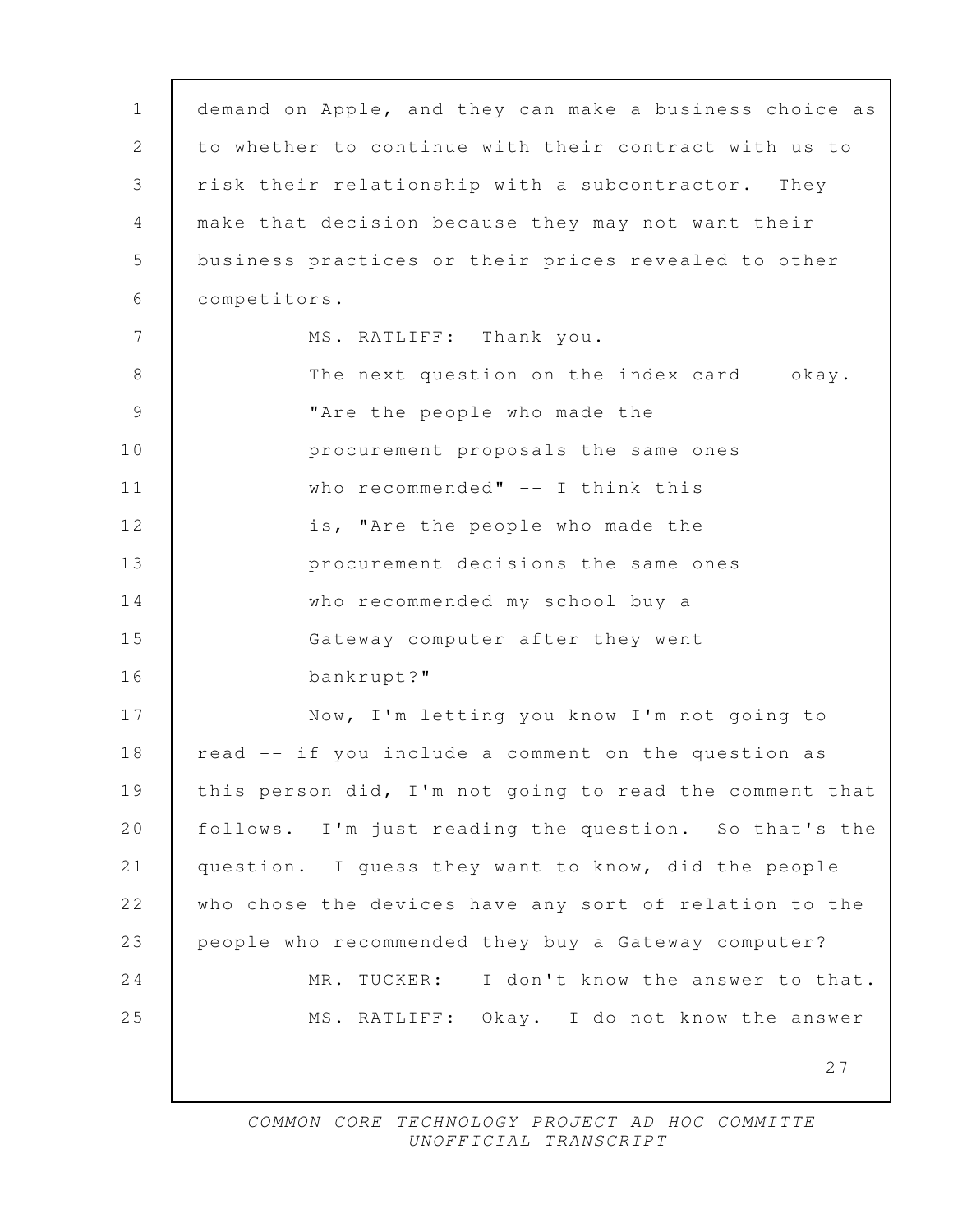28 1 to that either, but I am curious, at some point, I 2 think, I would like to learn more, not today, about 3 these Gateway computers and how they went bankrupt. 4 Just as an aside, I think we should have something 5 about that in the future if we could. 6 MR. CHANDLER: So let me make sure I have 7 | clarity on what the request is. 8 So the company Gateway went bankrupt, and so 9 we don't -- although this was a central decision, we 10 typically don't force schools to purchase certain 11 equipment. So this could have been a request by the 12 school to purchase Gateway computers, and I don't know 13 when this happened and who advised this, so I'm not 14 sure how I would even answer that question. 15 MS. RATLIFF: All right. So if you're the 16 person who wrote this index card, feel free to request 17 another index card and put more clarity into it. We 18 won't answer the question today, but we will answer the 19 question hopefully in the future. 20 All right. Okay. 21 **WELL** MEN IS THOW much influence did Dr. Aquino 22 **have in choosing Pearson?"** 23 MR. TUCKER: Dr. Aquino had no influence on 24 choosing Pierce. We chose Apple, and it was done by --25 as a selection panels. We simply would go to the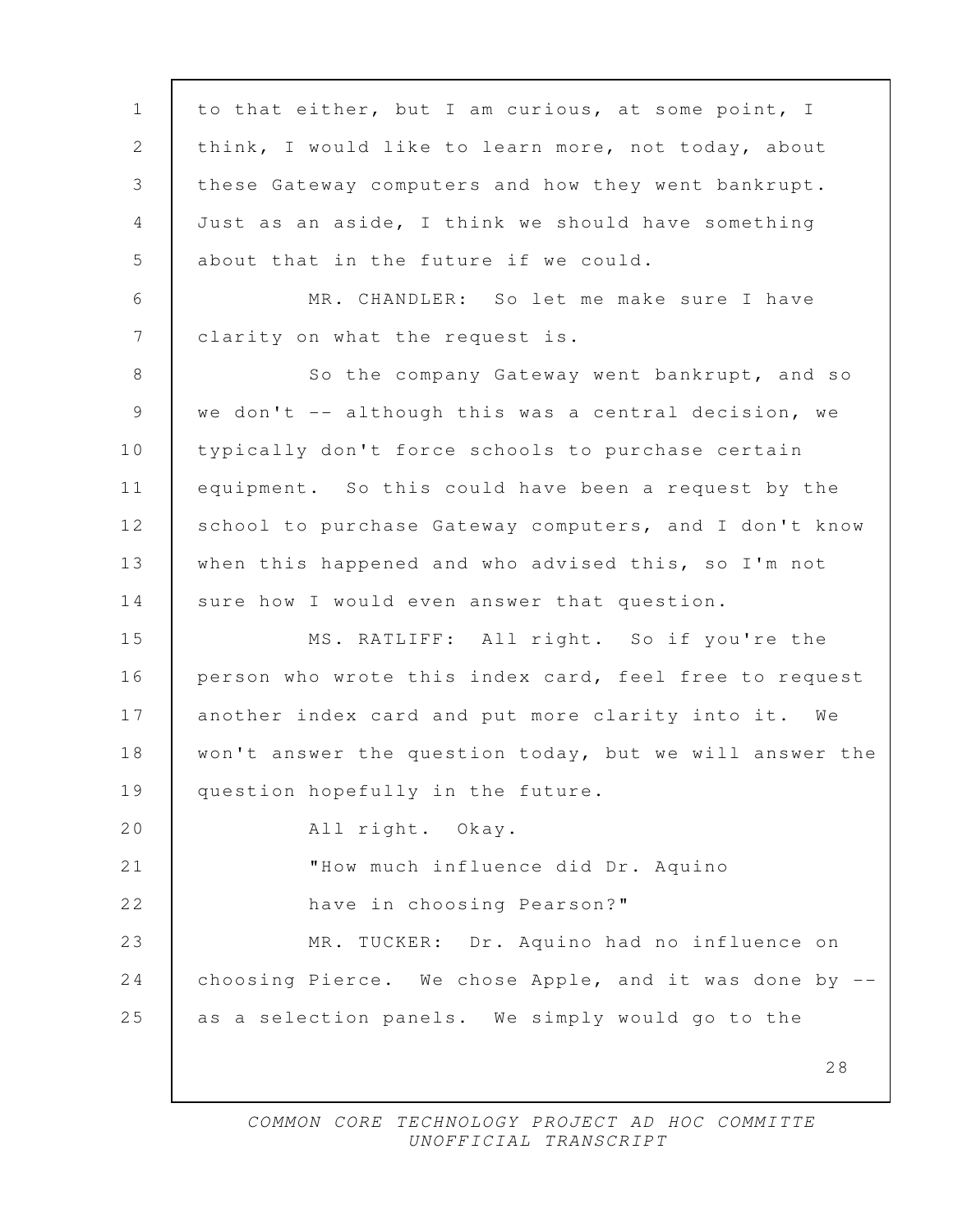29 1 executive committee for their okay to move onto the 2 next step. They never had us change anything or 3 rescore anything. We simply advised them where we were 4 going, and the final recommendation, they accepted it, 5 and we threw it to Mr. Hovatter who executed the okay 6 to the Board document. 7 MS. RATLIFF: Thank you. 8 All right. Any more questions from the 9 horseshoe related to the procurement. 10 Yes. 11 MS. CEDILLO: My question is, we have a 12 contract with Apple, so, therefore, we get Pearson. 13 | If we no longer have a contract with Apple, do 14 we still get Pearson forever? 15 MR. TUCKER: I don't know the answer to that 16 question. We have a three-year contract. If we've 17 executed with Apple with Pearson as our -- as their 18 | sub, we do not have a contract with Pearson. So if you 19 wanted to continue something with Pearson -- and this 20 is bad. I'm probably going to speculate here -- you'd 21 have to enter into a contract with Pearson. 22 | MS. CEDILLO: Because in the last meeting, 23 they specified that because we had Apple, they chose 24 Pearson, and we're wondering if we kept Pearson 25 | forever, as long as the devices were working, so if we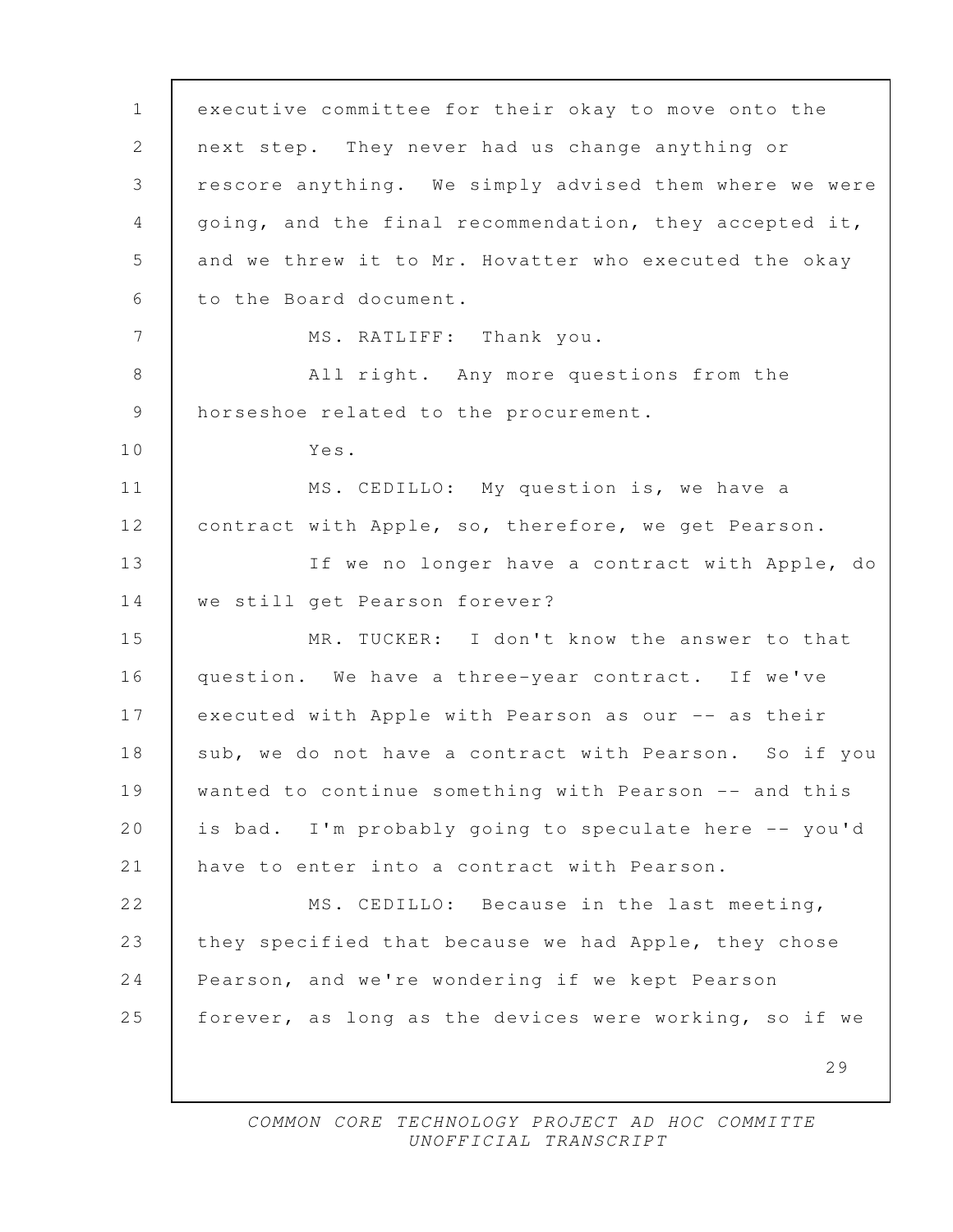30 1 | no longer have a contract with Apple and the devices 2 still work, do we still have access to Pearson? 3 MR. TUCKER: I heard the discussion before. I 4 think there's some legal issue in there. Some 5 licensing issues that are way above my level, my 6 knowledge, but all of the -- it doesn't matter who we 7 picked, we all would have been in the same boat 8 three years from now no matter who we picked because 9 they all had a subcontractor that was providing the 10 content. 11 | MS. RATLIFF: Well, I think that in the 12 future, I think it'd be great if at our next one we 13 would be able to have answers to that question because 14 I think that's a good question --15 MR. TUCKER: I agree. 16 | MS. RATLIFF: -- and it's not -- this isn't 17 the first time we've heard it, and I think it would be 18 | great to have those answers. 19 Okay. Were all the -- okay. Now, we're 20 closing down -- we're closing down the procurement 21 index card questioning section just so you know. 22 | Yeah. Oh, sure. 23 MR. CHANDLER: Just as a point of 24 clarification, we did procure the iPad fourth 25 generation. That's the official -- 4th generation.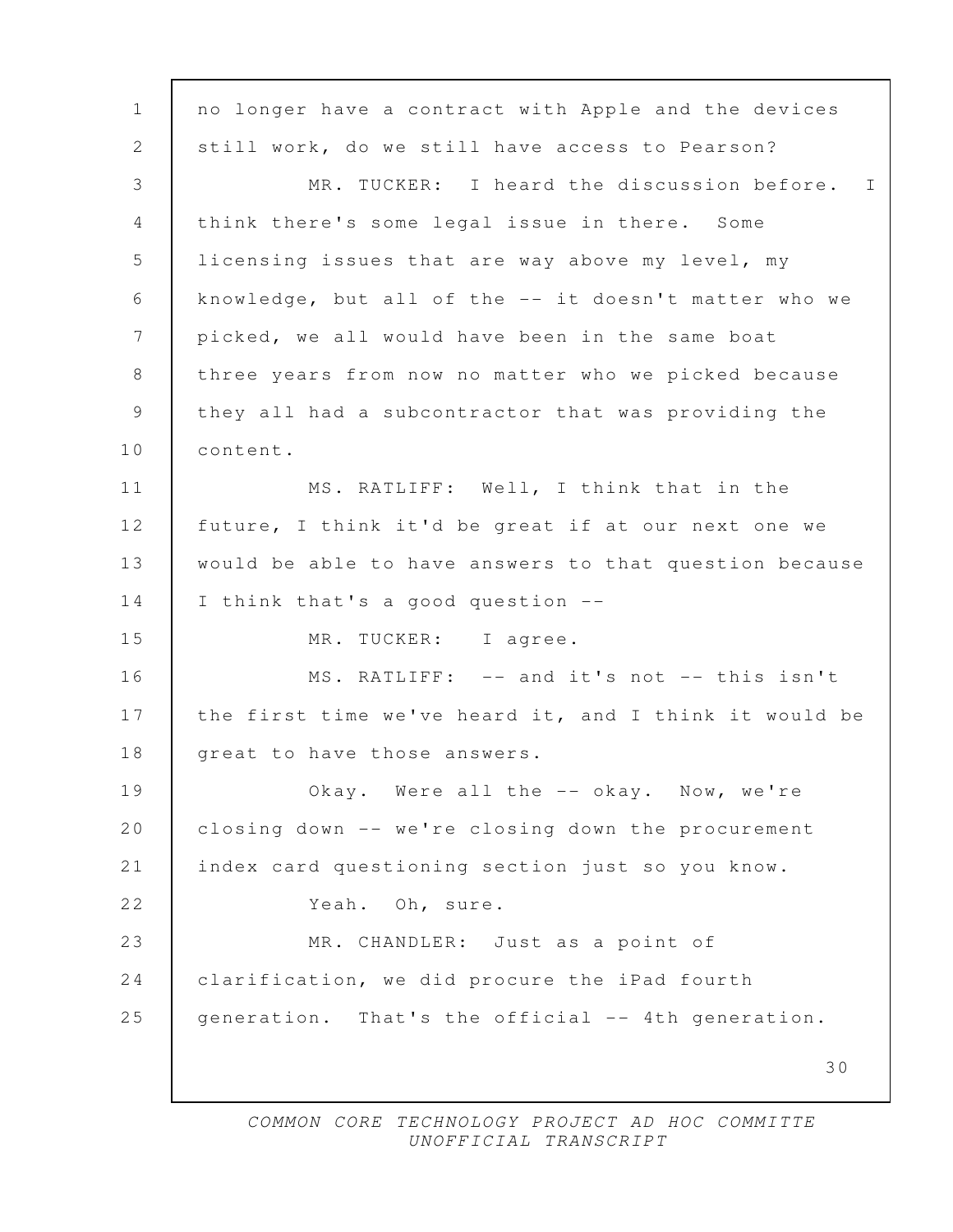31 1 | Not iPad four. 4th generation. 2 | MS. RATLIFF: So it's 4th generation with the 3 Retina -- 4 | MR. CHANDLER: With the Retina display, yes. 5 MS. RATLIFF: Now, I'm sure that the follow-up 6 question to that is ultimately as was mentioned by 7 two of the committee members, and maybe for the future 8 | we could hear more about this even though I think it's 9 going to be depressing which is, are we, therefore, 10 | locked into "This is what you get even though out on 11 the market there's going to be more bells and whistles 12 on the newer iPads"? 13 MR. TUCKER: Yeah. I mean, you know, you're 14 going to go one year, and there's going to be things 15 out there that you may say, "Oh, I wish I had that," 16 and two years down where we're now a third way into the 17 contract, we may be able to formulate a better idea as 18 to where we can go, how we're going to pay for it, all 19 the usual things that come up again because, you know, 20 certainly by then, there can be better  $-$ - you know, 21 certainly better things out there that we may want to 22 take advantage of. 23 MS. RATLIFF: One of the index card questions, 24 "Why did the District allow Apple to be the driver of 25 the curriculum choice," I believe Ms. Perez essentially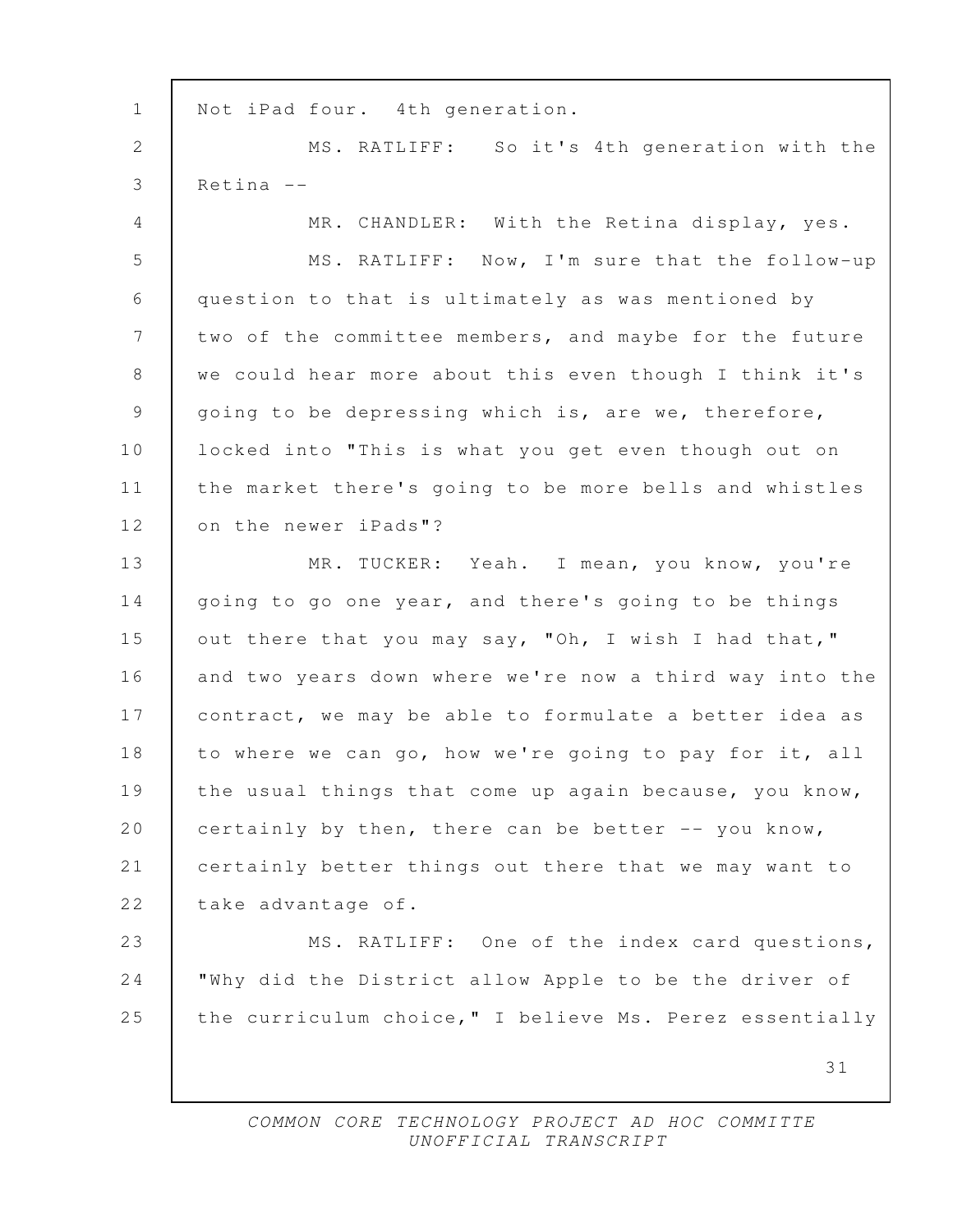| $\mathbf{1}$ | asked that question, so I'm not going to answer that |
|--------------|------------------------------------------------------|
| $\mathbf{2}$ | again.                                               |
| 3            | The next question:                                   |
| 4            | "Was there any district persons                      |
| 5            | with an interest in Pearson pushing                  |
| 6            | the choices?"                                        |
| 7            | MR. TUCKER: Not to my knowledge.                     |
| 8            | MS. RATLIFF: And next:                               |
| 9            | "Were all the vendors aware that                     |
| 10           | only a tablet touch-screen model                     |
| 11           | would be chosen?"                                    |
| 12           | MR. TUCKER: All the vendors were aware of            |
| 13           | what the requirements of the RFP.                    |
| 14           | MS. RATLIFF: Okay. And so they were aware of         |
| 15           | this criteria before they put in a bid?              |
| 16           | MR. TUCKER: Oh, absolutely.                          |
| 17           | MS. RATLIFF: And then:                               |
| 18           | "Was this procurement a capital                      |
| 19           | expenditure?"                                        |
| 20           | That's the question.                                 |
| 21           | MR. TUCKER: I need a finance person to               |
| 22           | answer. As far as I know, it's bond funded.          |
| 23           | MS. RATLIFF: Yeah. I believe it's bond               |
| 24           | funded. And then -- which is a capital. It's --      |
| 25           | MR. TUCKER: Well, we are buying in a fact a          |
|              | 32                                                   |

 $\Gamma$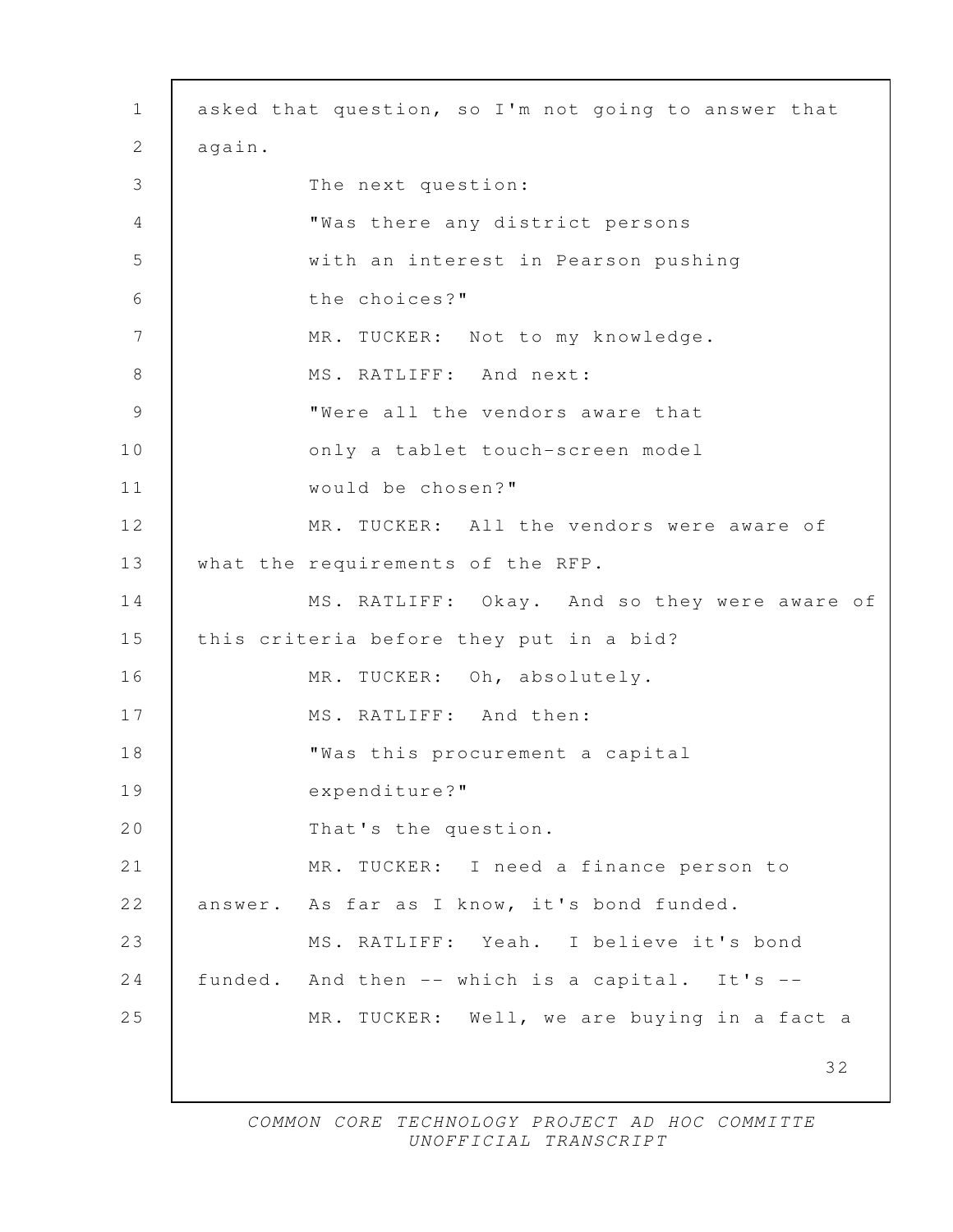33 1 | system, not just a device. 2 | MS. RATLIFF: Okay. 3 Or "Was this a procurement that was 4 leases over a number of years 5 allowing for technology refresh?" 6 MR. TUCKER: This is not a lease. 7 | MS. RATLIFF: Not a lease. Thank you. 8 **What happens when the devices are** 9 mo longer supported?" 10 I believe we have a -- I believe we're going 11 | to move into that at some point; right? The obso- --12 when the devices become obsolete? 13 UNIDENTIFIED SPEAKER: (Unintelligible.) 14 MS. RATLIFF: Yeah, it is. It's Financial 15 Plan No. 3, "Anticipated Useful Life" of the iPads, but 16 I'll go ahead and read the question. 17 What happens when the devices are 18 no longer supported?" 19 I'm hoping that somebody will address that 20 when we talk about the useful life of the iPads. 21 **And "Is there a number of years** 22 that Apple will guarantee support?" 23 I believe that is in the contract; right? 24 MR. TUCKER: That's the -- the three year and 25 plus the warranty and the Apple Care -- plus the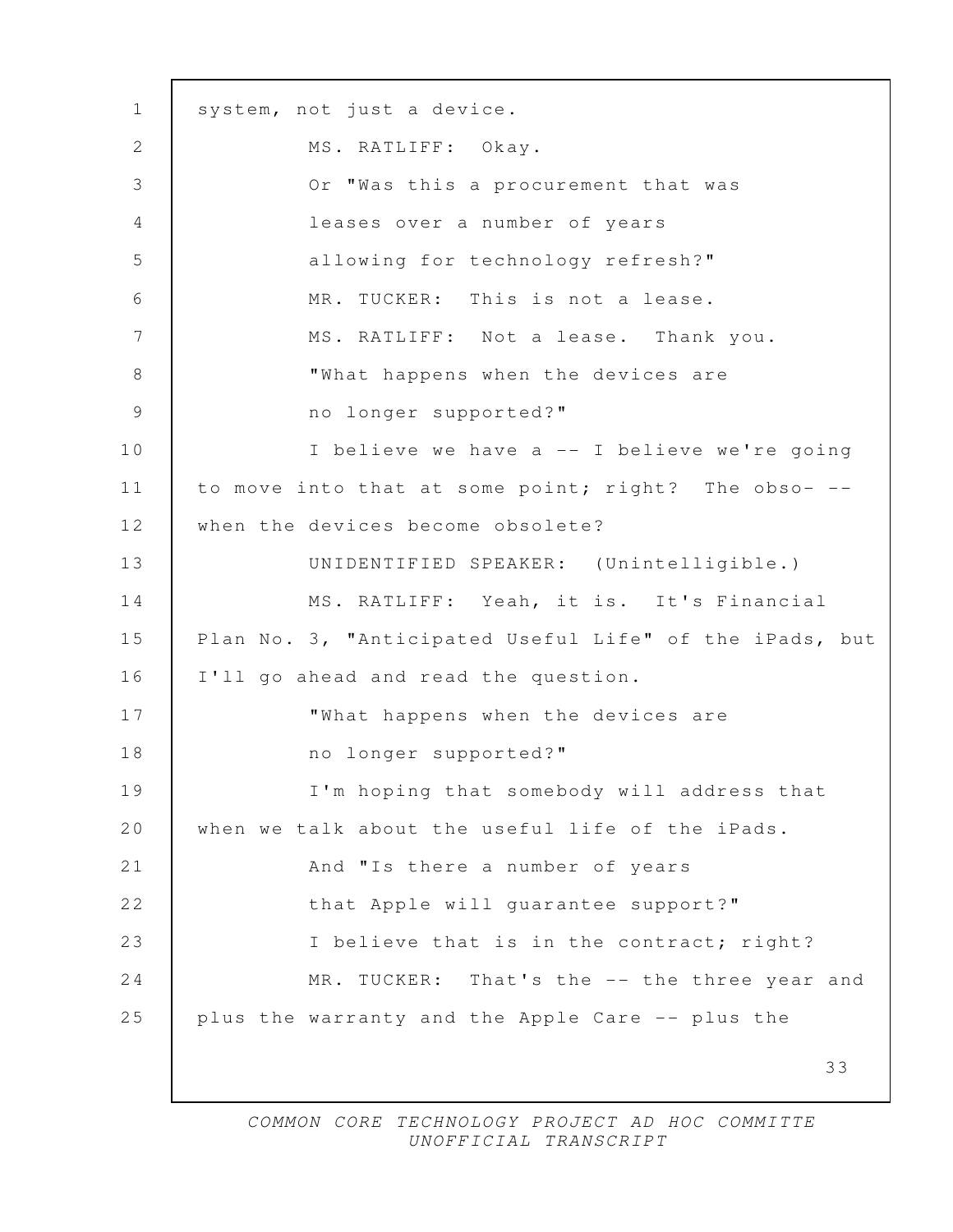34 1 Apple Care warranty. 2 MS. RATLIFF: So that would be three years 3 then; right? 4 MR. TUCKER: Yes. 5 MS. RATLIFF: Okay. All right. 6 Now, if we go past -- this is just a question 7 | I have. 8 | If we go past the three years, and we haven't 9 used up 5 percent, do we still -- can we still keep 10 | going and get -- until we've gotten to 5 percent of the 11 life of the contract? 12 MR. TUCKER: We haven't used 5 percent of 13 what? 14 MS. RATLIFF: Well, my understanding is that 15 Apple will replace the devices up to 5 percent of the 16 contract. 17 MR. TUCKER: It's a half a percent for 18 | warranty issues. They'll replace devices for --19 2 1/2 percent is the buffer pool which is, if we drop 20 one -- it's not a warranty issue -- if we break one, we 21 lose one, there's a pool for that. That pool will go 22 down. It's limited until you're at zero. The -- the 23 spare pool which are devices that are replaced for 24 warranty issues will always be there until the 25 three years is out, so that will never end until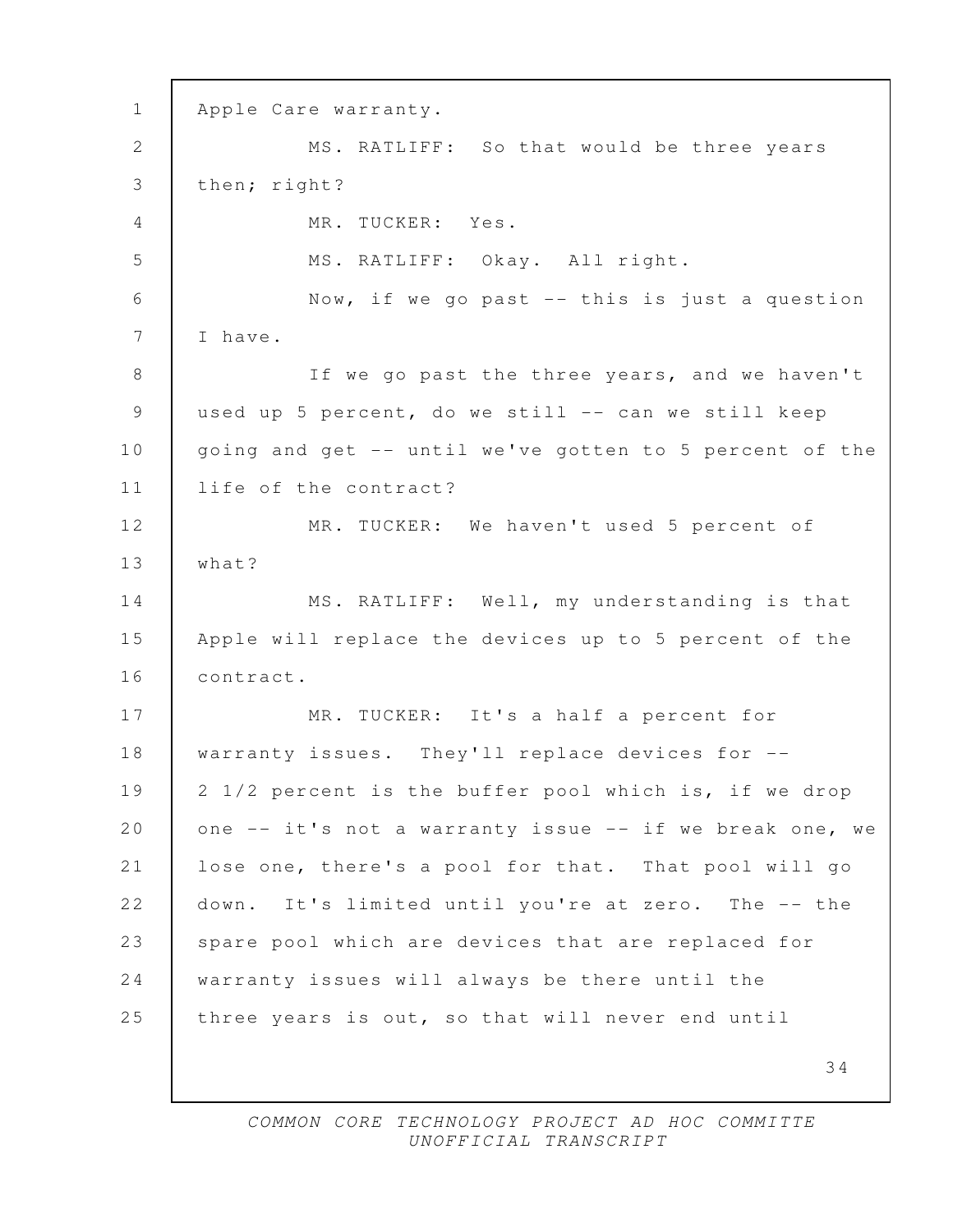35 1 the three years is -- 2 MS. RATLIFF: But once the three years is out, 3 | if we didn't -- if we didn't use it, we lose it; right? 4 MR. TUCKER: We still have it. They'll leave 5 those devices with us, so there'd be a percentage. 6 MS. RATLIFF: Oh, they'll leave them with us. 7 MR. TUCKER: Yes. 8 | MS. RATLIFF: Oh, okay. All right. 9 So at the end of three years, we get all the 10 iPads that we could use in terms of the buffer pool and 11 | the warranty. 12 MR. TUCKER: That's correct. 13 MS. RATLIFF: All right. 14 MR. CHANDLER: Yes. We physically have all 15 those iPads so that there's an immediate replacement 16 should we need that. 17 | MS. RATLIFF: Okay. Any other questions from 18 the horseshoe? 19 MS. NGUYEN: This is a request that I don't 20 need to be answered now, but I think it would help, you 21 know, clarify some of these -- not the process, but 22 since the curricular choice was so central in choosing 23 the device, I think it would be helpful for folks if we 24 made it public the other four curriculum candidates 25 because I hear -- you know, I hear through hearsay that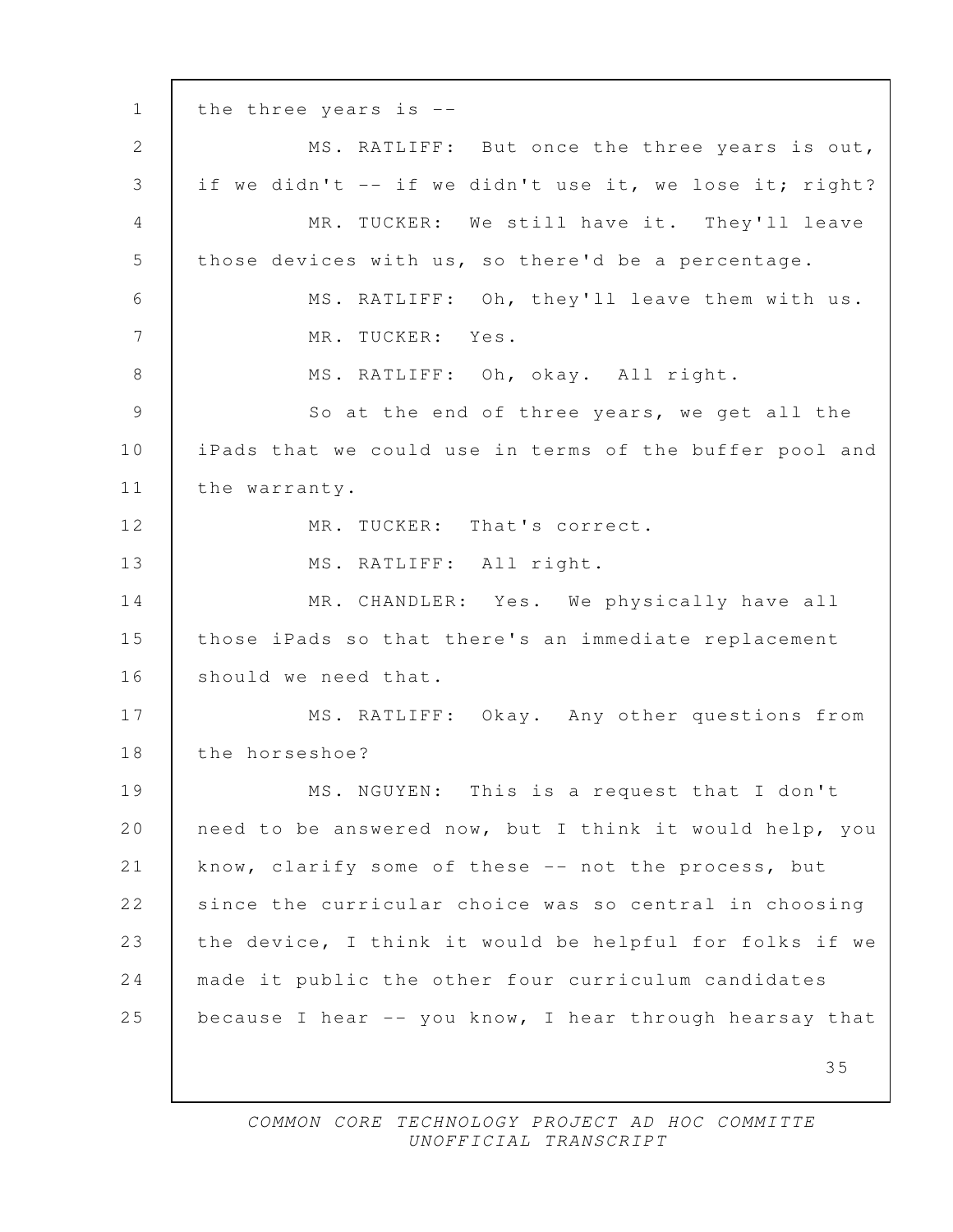36 1 Pearson was just leaps and bounds ahead of everyone 2 else, and I would like to see that because, you know, 3 that would -- that would help. 4 | MS. ESCOBEDO: And along with that, if it is 5 possible, the other vendors as well. 6 | MR. TUCKER: Okay. The scoring sheets have 7 | been provided to the committee, and you can tell, I 8 believe, from that who the other content providers are 9 and who they're aligned with. The scoring sheets also 10 indicate the amount of value placed on the vendor, not 11 | only the hardware, but also the curriculum. 12 MS. NGUYEN: Sorry. You're talking about 13 Appendix J because there are no vendors on 14 Appendix J. 15 MR. TUCKER: No. 16 Ms. Ratliff? 17 | MS. RATLIFF: Okay. I -- you provided me with 18 | Appendix J, which I passed out, and I asked for 19 Appendix H, and you -- I believe you may have sent it 20 to me. 21 | MR. TUCKER: Yes. 22 | MS. RATLIFF: We didn't get it in time to 23 distribute. 24 MR. TUCKER: All right. 25 MS. RATLIFF: And Appendix H, my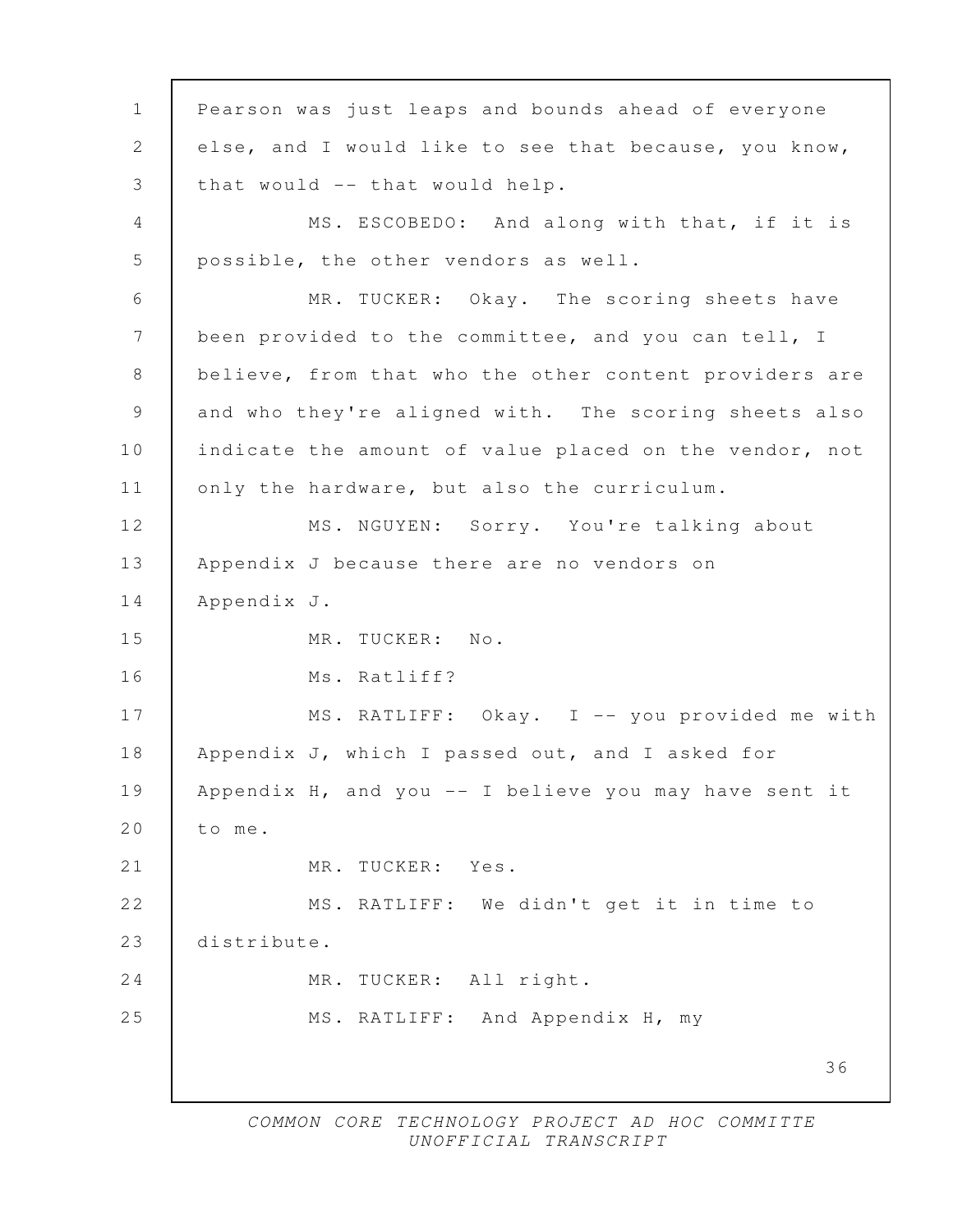37 1 understanding, has the curriculum criteria; is that 2 accurate. 3 MR. TUCKER: That's correct. 4 MS. RATLIFF: Okay. So, yes. So we received 5 that within the last few hours and -- though through no 6 fault of theirs, you know, and we haven't been able to 7 get that printed out for everybody, but we certainly 8 will. 9 But my understanding is that's going to tell 10 us the curriculum criteria. That's not going to tell 11 us the other four -- 12 MS. NGUYEN: Not the publishers. 13 MS. RATLIFF: That doesn't tell us about the 14 other vendors because I also received the scoring 15 criteria, but I was asked to keep that more 16 confidential and that was not passed out to the 17 | committee members, so that's a decision, I guess, that 18 we should discuss in terms of the scoring criteria. 19 | We've kept that -- I have, anyway, kept that 20 confidential. 21 Is that something that is going to be released 22 | via the Public Records Act Request. 23 MR. TUCKER: I would speak to counsel about 24 | that first. 25 MS. RATLIFF: Okay. Which we don't have, but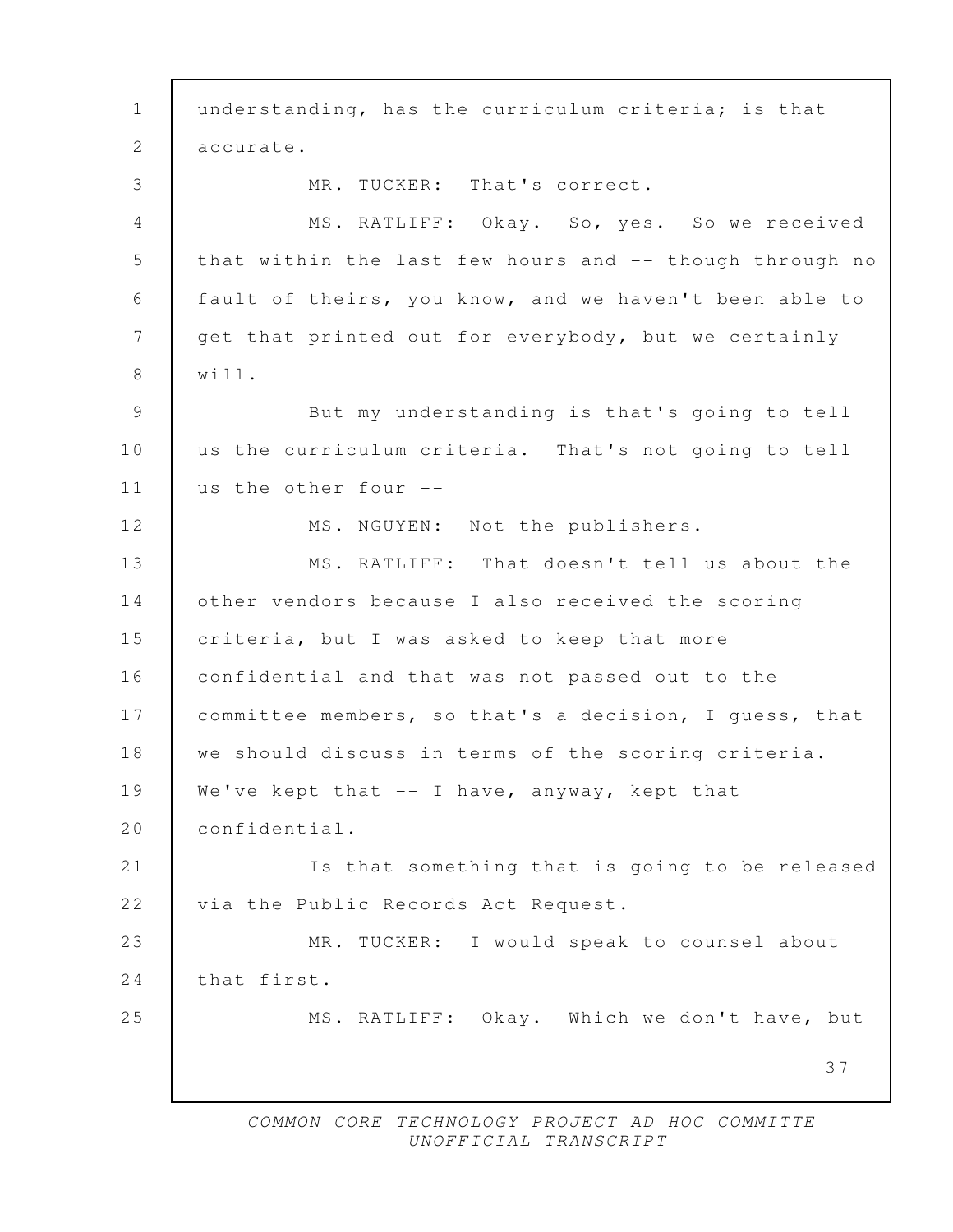38 1 my feeling is, if it's something that will be released 2 through the Public Records Act Request, then we should 3 go ahead and release it to the committee members -- 4 MR. TUCKER: Yes. 5 MS. RATLIFF: -- and you'll get that, and 6 since it would have been, therefore, public document, 7 at our next CCTP meeting, we will make sure we spend a 8 little bit of time on it if it falls under the Public 9 Records Act Request. 10 MR. TUCKER: Thank you. 11 MS. RATLIFF: Sure. And this was our last 12 procurement question. All right. 13 "Did we ask vendors if they could 14 **The IPads** so they could be 15 **connected by wire and, thus, be** 16 quaranteed to be safer?" 17 Now, some of this is people putting their 18 commentary in here, but -- but -- so let's just stop 19 with, "Did we ask the vendors if they could retrofit 20 the iPads so they could be connected by wire." 21 MR. TUCKER: No. We did not. 22 MS. RATLIFF: And is there a reason why? 23 MR. TUCKER: Why would you ask somebody with 24 an HP if they would redo an iPad? It doesn't make any 25 sense. I don't think they were going to do you any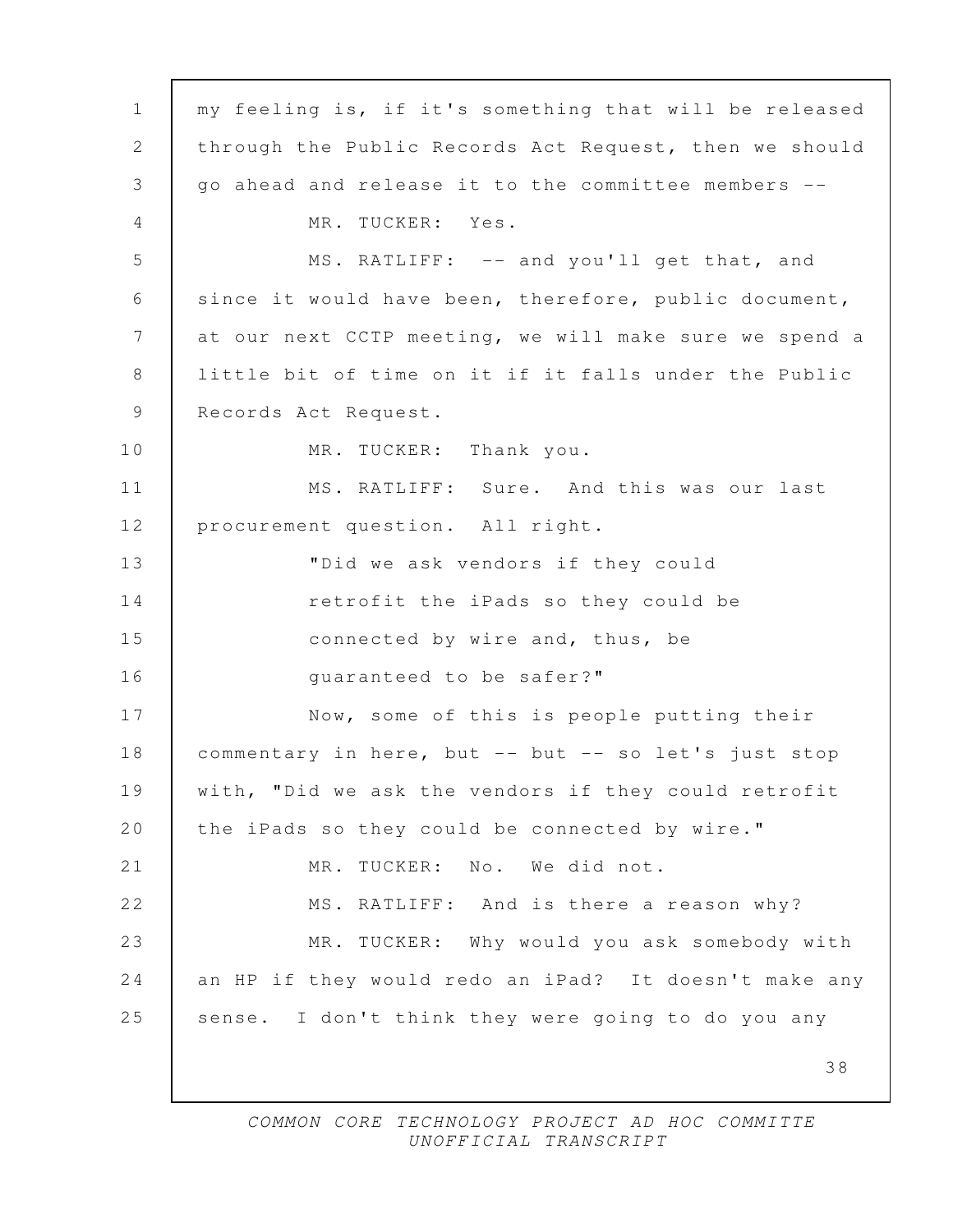39 1 favors with that. 2 MS. RATLIFF: I think it was -- I think it's 3 an attempt to have them connected by wire and, 4 | therefore, address some of these electrosensitivity 5 issues. That's my sense from the question. 6 MR. TUCKER: I see. Hardwire them as opposed 7 to WiFi? 8 MS. RATLIFF: Uh-huh. 9 MR. TUCKER: Okay. That's a technical 10 question. I'm not -- I can't answer that. 11 | MS. RATLIFF: Okay. Maybe we can answer that 12 question in the future. 13 Is that okay, Ron? 14 MR. CHANDLER: (No audible response.) 15 MS. RATLIFF: Okay. And then -- okay. 16 | The I did receive another question and this 17 | question was about whether or not Dr. Deasy's 18 | appearance in an Apple commercial before the provider 19 | was chosen biased the Apple choice. 20 I'm going to refer to your answer previously 21 about whether or not anybody influenced the selection 22 process, and I'm going to say that you would say "no." 23 MR. TUCKER: I would say "no." 24 MS. RATLIFF: Okay. All right. Thank you. 25 MR. TUCKER: Thank you.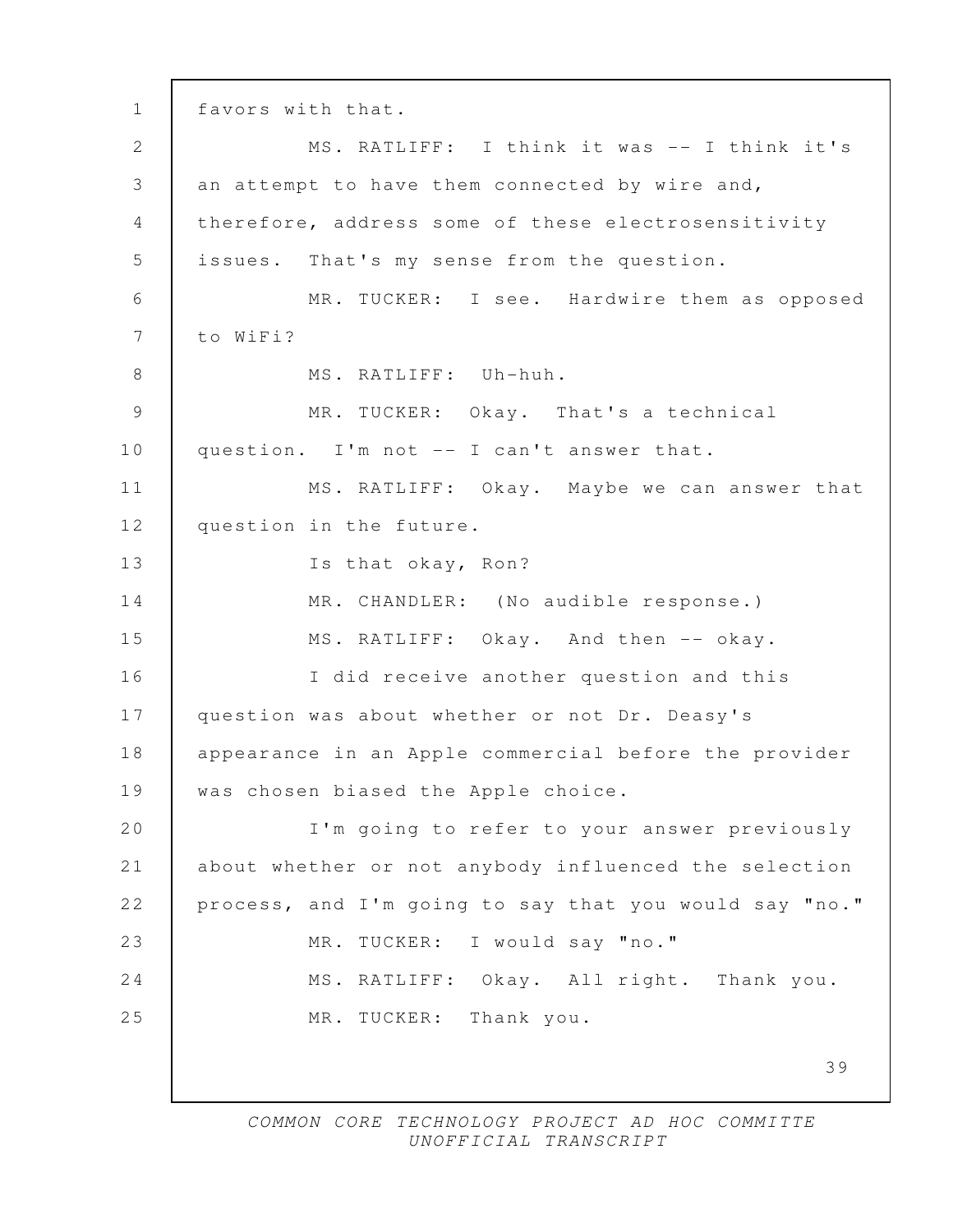40 1 MR. HOVATTER: Mark Hovatter, Chief Facilities 2 Executive. The process was done. I was the one that 3 personally briefed Dr. Deasy. He had no idea who the 4 selection was until after it was submitted to the Board 5 and I had accepted the recommendation. He did not even 6 know who proposed. 7 | MS. RATLIFF: Thank you for that. 8 All right. So let's go ahead and move into 9 the next section which is the "Financial Plan for 10 Phases 2, 3 and Beyond; Durability and Financial Plan," 11 | and Ron Chandler will be speaking on these slides. 12 MR. CHANDLER: Good afternoon -- good evening, 13 | soon to be good night. Ronald Chandler, Chief 14 Information Officer. 15 And can we get the slides up here, please? 16 Thank you. So as we said in the last meeting, 17 we're going to bring the financial plan for Phases 2 18 and beyond after the meeting with the Board. The Board 19 convenes on the 29th. 20 But to answer specific questions that were 21 opposed at the last meeting, the anticipated useful 22 life is three years, and so we have a three-year 23 warranty on these devices, and what we've done is we've 24 taken the software and all the considerations around 25 the device and maxed them out at three years. So for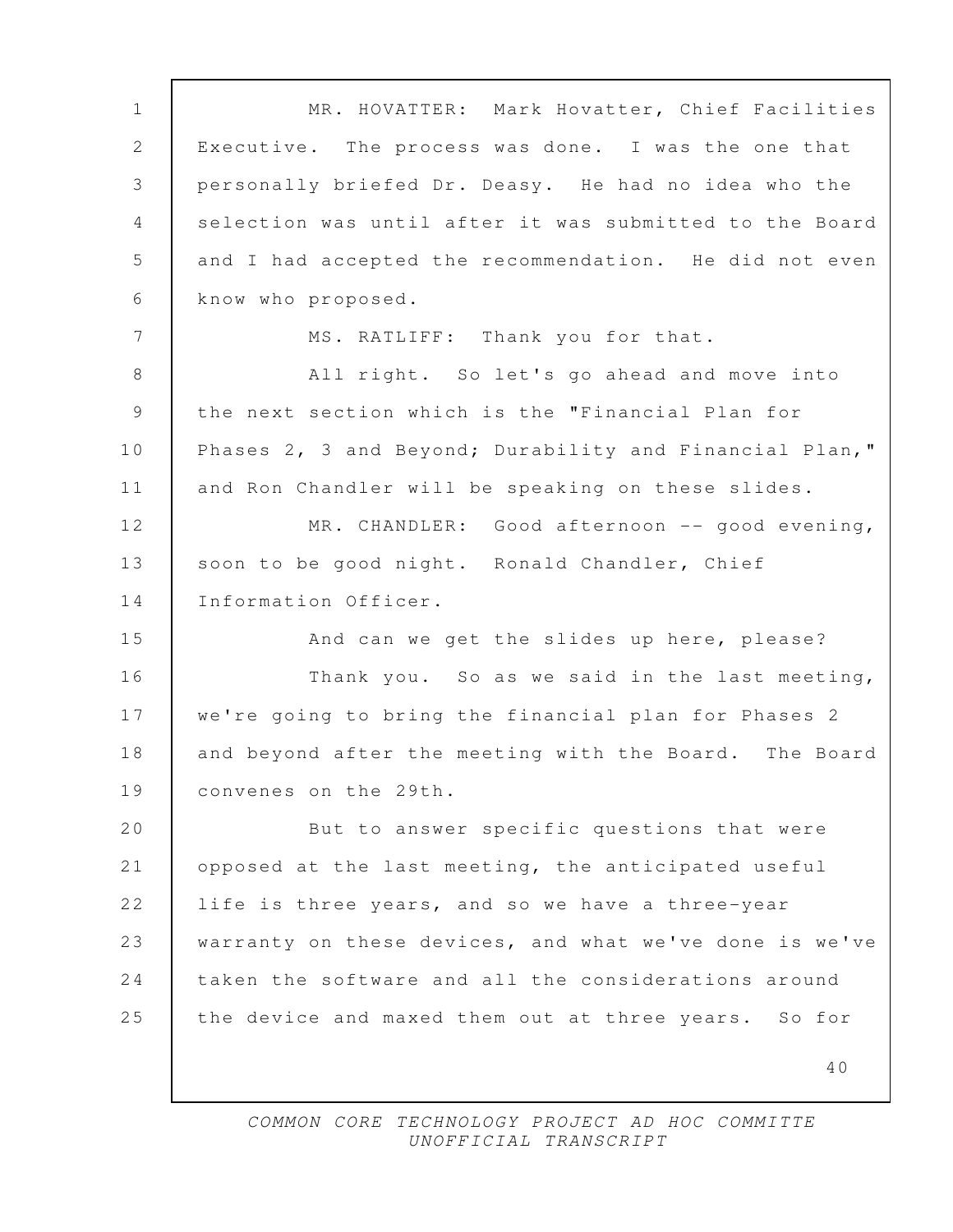41 1 us the usage is for all or our -- the purposes of our 2 estimates is a three-year useful life, and we purchased 3 the extended warranty to take us through three years. 4 Quite honestly, these devices have not been 5 around longer than three years, so we don't know what 6 the official useful life of these devices are going to 7 be. They have -- iPads have not been in existence 8 | longer than three years. 9 | The second question was "Funding for tablets 10 for co-located Charters." These are leveraging bond 11 funds and the technology portion of the bond funds. 12 | And then as I mentioned, the financial plan for Phase 2 13 and beyond will be brought for consideration following 14 the 10/29 Board meeting. 15 MS. RATLIFF: Questions from the horseshoe 16 regarding this slide? 17 18 MS. KARAHALIOS: You mentioned that the 19 Prop 39 co-location Charters will also be getting the 20 iPads. 21 Could you explain to the public why that is 22 and what the Prop 39 co-location law says, please, and 23 why we're suspending LAUSD money on non-LAUSD schools? 24 Thank you. 25 MR. CHANDLER: Can I have someone -- the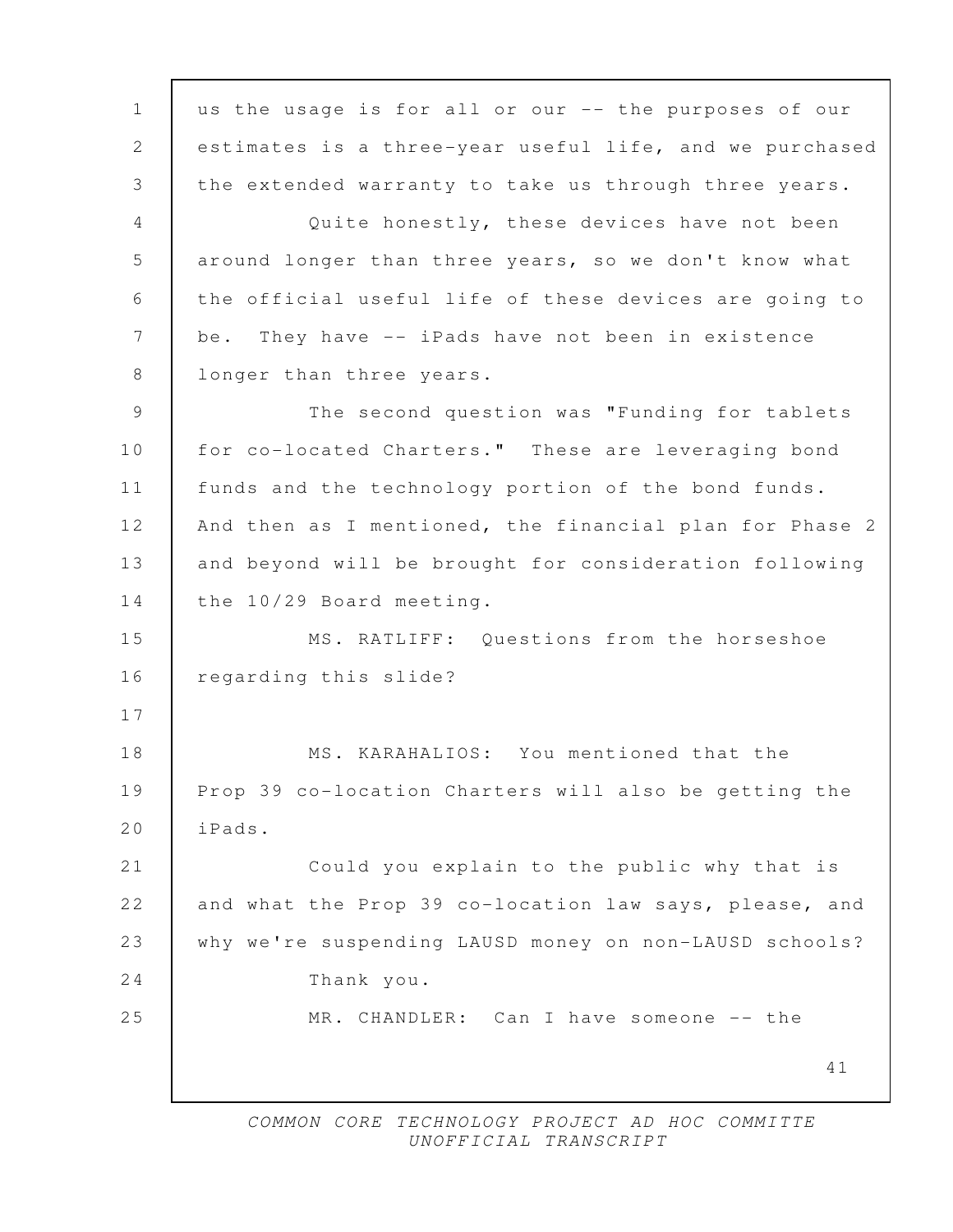42 1 Prop 39 schools -- could you repeat the question, 2 please? 3 Please repeat your question. 4 MS. KARAHALIOS: Could you explain to us the 5 basis in the Prop 39 law why LAUSD is spending LAUSD 6 bond money for co-located Charter? 7 I don't think the public is aware why we are 8 | required by law to do that. 9 MR. HOVATTER: Mark Hovatter, Chief Facilities 10 Executive. 11 We're required by law to provide the same 12 | assess to our facilities to anyone that's on our 13 | property. There are charter who are not on our 14 property, and they're not part of this, but those that 15 actually co-exist on our campuses or have a sole 16 occupancy of our campuses are treated just like we 17 would if their roof leaking. We would repair there 18 | roof. If they had a water problem, we would respond to 19 it. It's our responsibility for all the facilities, 20 and we're classifying these as another utility that's 21 part of our infrastructure in our facilities, so under 22 that interpretation, we are obligated to make sure that 23 | they have the same access that all of our schools have 24 access to. 25 MS. KARAHALIOS: Do you have a dollar figure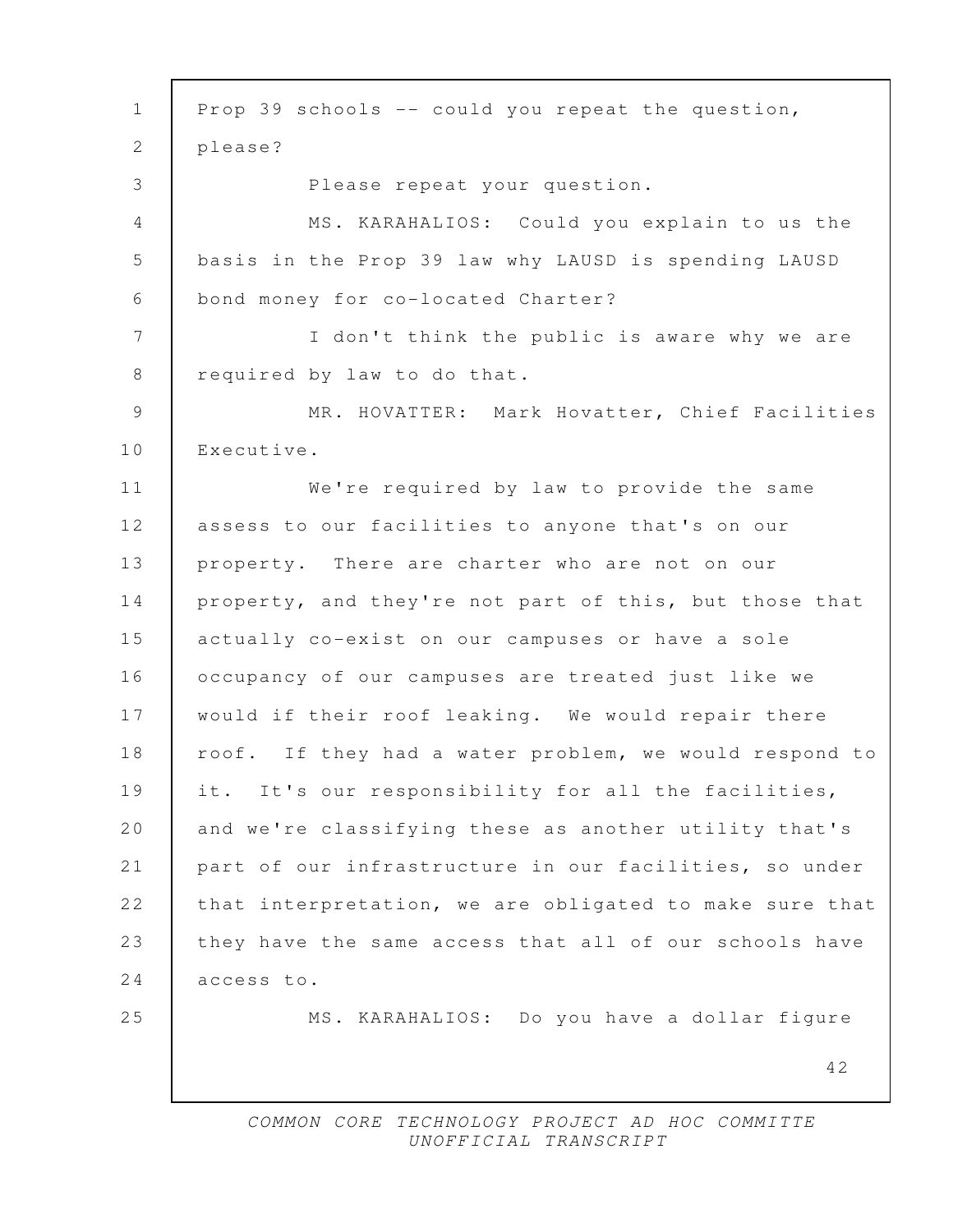43 1 | of how much it's going to cost? 2 MR. HOVATTER: I don't have that, but I can 3 tell you it would be proportional to the number of 4 Charter students that we have. It would be 5 proportional. It's the percent of total students we 6 have that are Charter versus district. It would be 7 that same cost proportion. 8 MS. ESCOBEDO: On that same topic, would it be 9 possible to get that dollar figure at a future meeting? 10 | MR. CHANDLER: Absolutely. 11 MS. ESCOBEDO: Thank you. 12 | MS. RATLIFF: Okay. Questions from this side 13 of the horseshoe? 14 All right. So we have a couple index card 15 questions. So the first question is: 16 "How will you deal with the cost of 17 The replacement if you use up all the 18 buffer devices?" 19 Is the buffer that 2.5 that we mentioned 20 earlier? 21 MR. CHANDLER: Right. So the assumption --22 well, if you -- we looked at national sort of studies 23 around breakage and loss, and the assumption is usually 24 around between 1 and 3 percent, we feel very 25 comfortable with that number.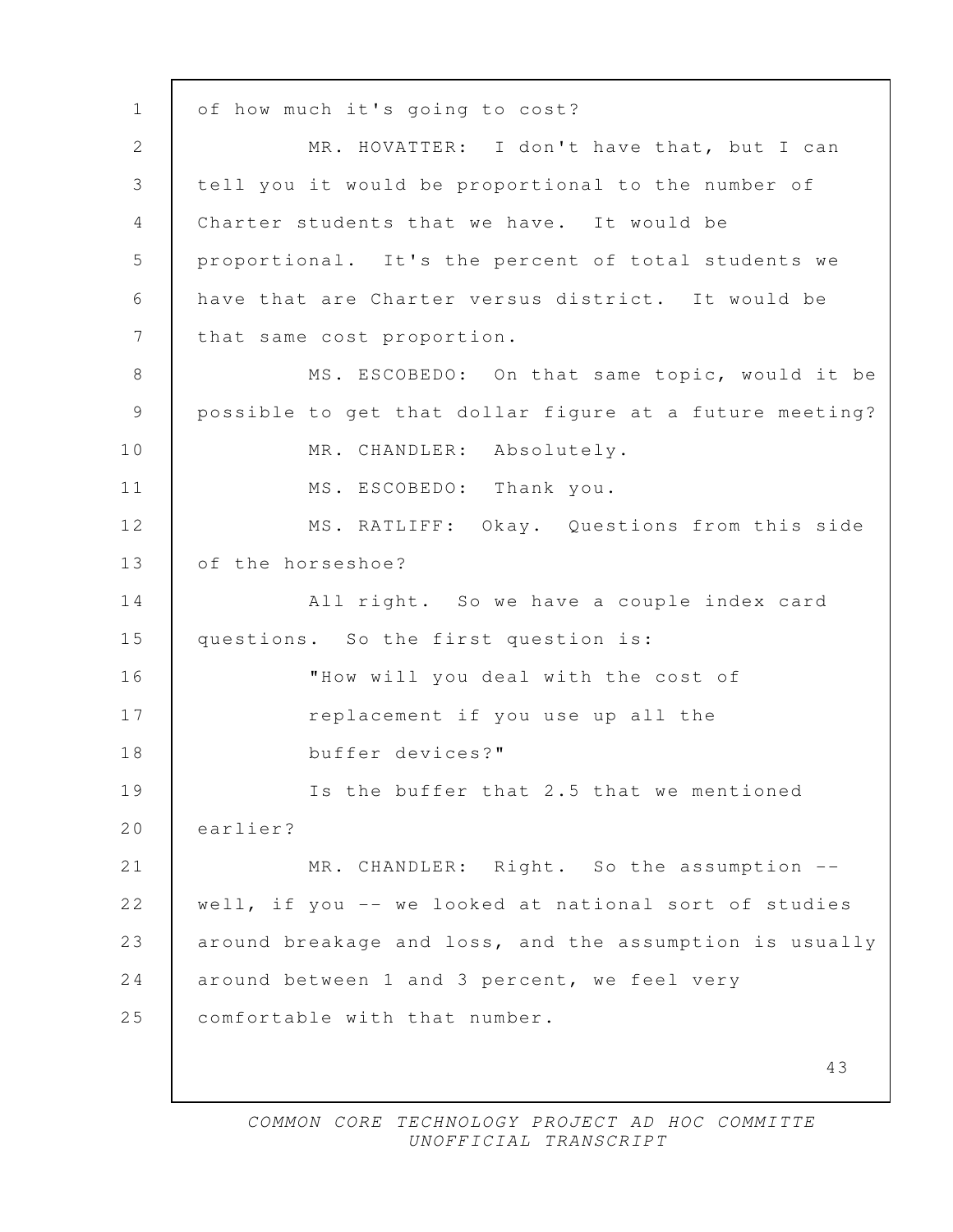44 1 MS. RATLIFF: So that's somewhat related to 2 | this next question: 3 "Has anyone actually done research 4 | Con what the real repair costs will 5 be as the percent in warranty is so 6 small?" 7 | MR. CHANDLER: I'm sorry. Repeat that 8 question. 9 MS. RATLIFF: I think the question is, "Has 10 anyone actually done research on what the real repair 11 cost" -- let's cut out "real." Okay? Let's just say 12 repair costs. 13 | WHas anyone actually done research 14 on what that repair costs will be 15 as the percent in warranty is so 16 Small?" 17 MR. CHANDLER: We'll look at that. I'll have 18 to come back to you with that one. That's a great 19 question. 20 MS. RATLIFF: Thank you. Thank you, Ron. 21 **And then I think that answer will answer their** 22 next question: 23 | "Isn't the repair cost for 24 three years probably 50 percent 25 versus 5 percent," I think we'll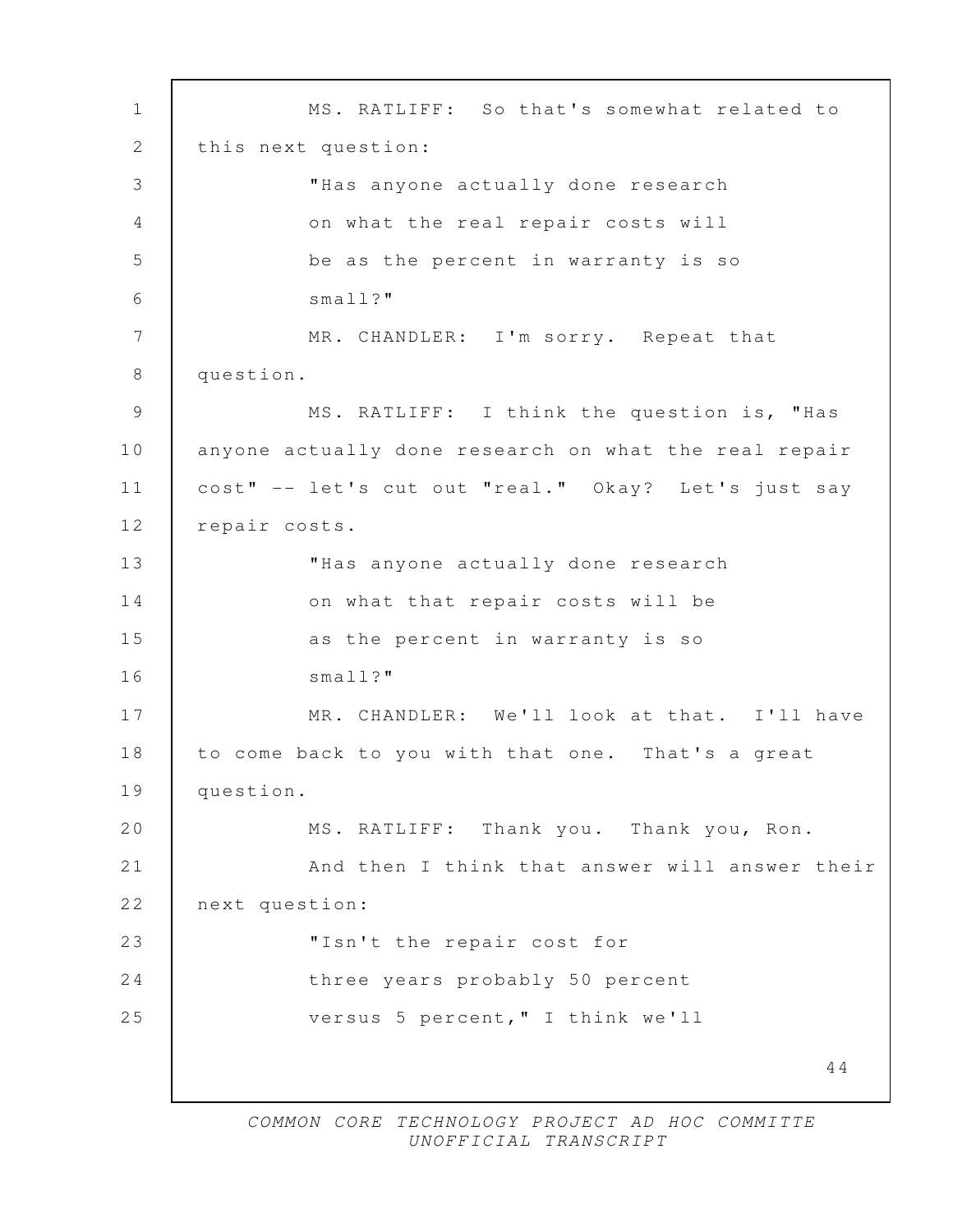| $\mathbf{1}$ | have the answer when you bring those back --           |
|--------------|--------------------------------------------------------|
| 2            | MR. CHANDLER: Right.                                   |
| 3            | MS. RATLIFF: Okay. Any questions from this             |
| 4            | side of the horseshoe before I go on to the -- Okay.   |
| 5            | All right.                                             |
| 6            | "Will the Board require that all of                    |
| 7            | the problems and issues of Phase 1                     |
| $8\,$        | be resolved before approving and                       |
| $\mathsf 9$  | funding Phase 2 and 3?"                                |
| 10           | MR. CHANDLER: Will the Board require that?             |
| 11           | MS. RATLIFF: Yes.                                      |
| 12           | MR. CHANDLER: That's a question for the                |
| 13           | Board. We will notify the Board what we learned        |
| 14           | through Phase 1, and it's all for consideration        |
| 15           | obviously.                                             |
| 16           | MS. RATLIFF: Right. Before I go more into              |
| 17           | these index cards, anything over here?                 |
| 18           | $N \circ ?$<br>Okay.                                   |
| 19           | All right. Oh, yes, Ms. Perez.                         |
| 20           | MS. PEREZ: Thank you. I'm ignorant about               |
| 21           | acronyms, and I would like to know for the rest of us  |
| 22           | that don't know, what is RFP, what is IFB, and what is |
| 23           | CCTP?                                                  |
| 24           | Thank you.                                             |
| 25           | MR. CHANDLER: So the CCTP is the Common Core           |
|              | 45                                                     |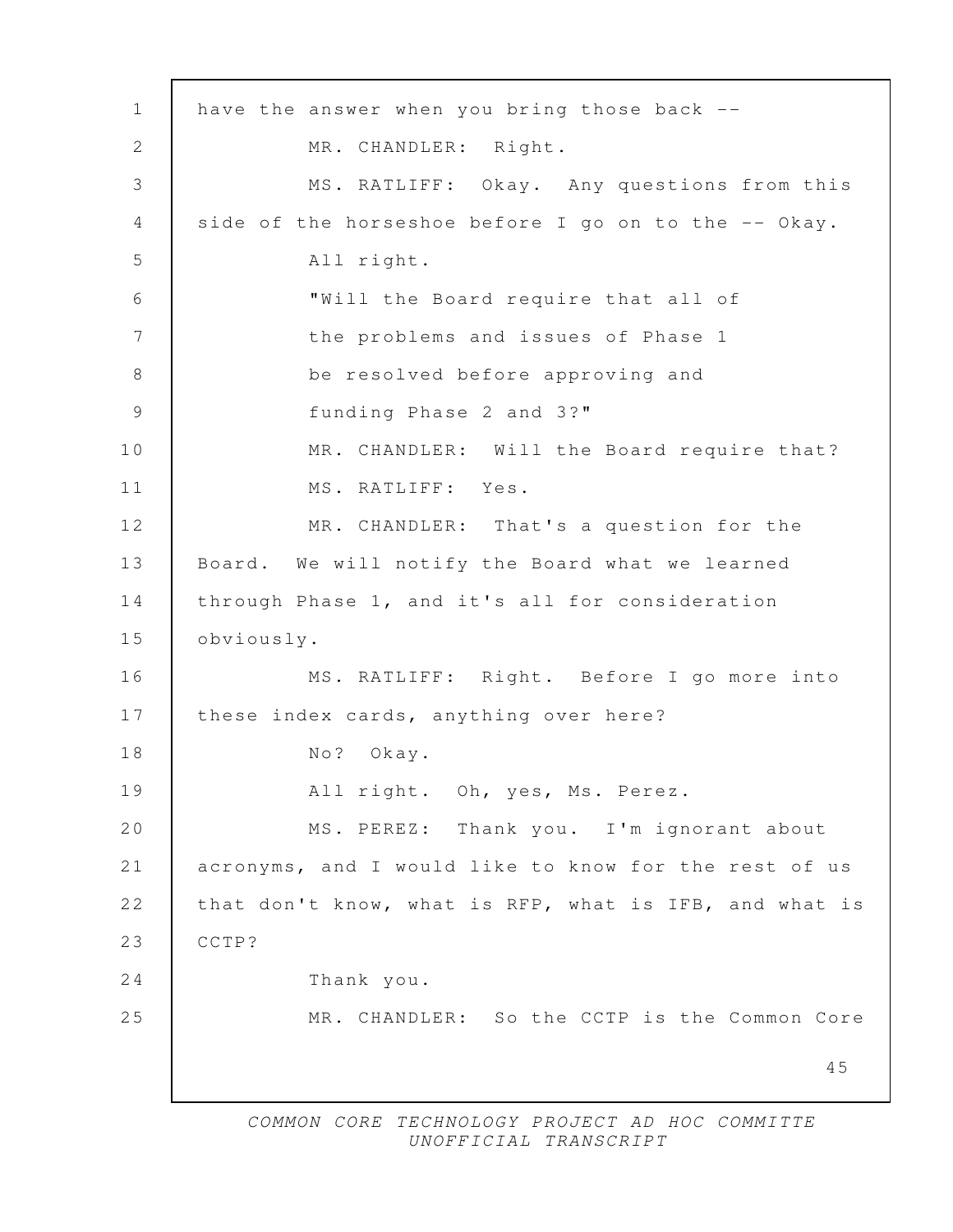| $\mathbf{1}$    | Technology Plan or Program, which we are a part of      |
|-----------------|---------------------------------------------------------|
| $\mathbf{2}$    | that. And I'll let -- is Hugh gone?                     |
| 3               | Mr. Hovatter will talk about RFP versus IFB.            |
| $\overline{4}$  | MR. HOVATTER: RFP is a Request for Proposal.            |
| 5               | IFB is an invitation for bid. The main difference is    |
| 6               | an invitation for bid, we only care about price. We     |
| $7\phantom{.0}$ | don't care about anything else, but in the Request for  |
| 8               | Proposal, a vendor would propose a price, and we would  |
| $\overline{9}$  | also score other things that are important to us.       |
| 10              | So sometimes it's referring to as a "Best               |
| 11              | value selection." We care not only about price, but we  |
| 12              | care about content. We care about warranties. We care   |
| 13              | about small business participation and other factors.   |
| 14              | MS. RATLIFF: Okay. So I had some questions              |
| 15              | that were E-mailed to us to CCTP E-mail -- or           |
| 16              | "cctpquestions@gmail.com," and I believe you've already |
| 17              | answered the questions over the last few meetings, so I |
| 18              | do want to go ahead and note them and state that I      |
| 19              | believe they've been answered.                          |
| 20              | "What is the financial plan," or "When does             |
| 21              | the Pearson contract expire?"                           |
| 22              | So my guess is that the Pearson contract                |
| 23              | expires when the Apple contract expires; is that        |
| 24              | accurate?                                               |
| 25              | MR. CHANDLER: Right.                                    |
|                 | 46                                                      |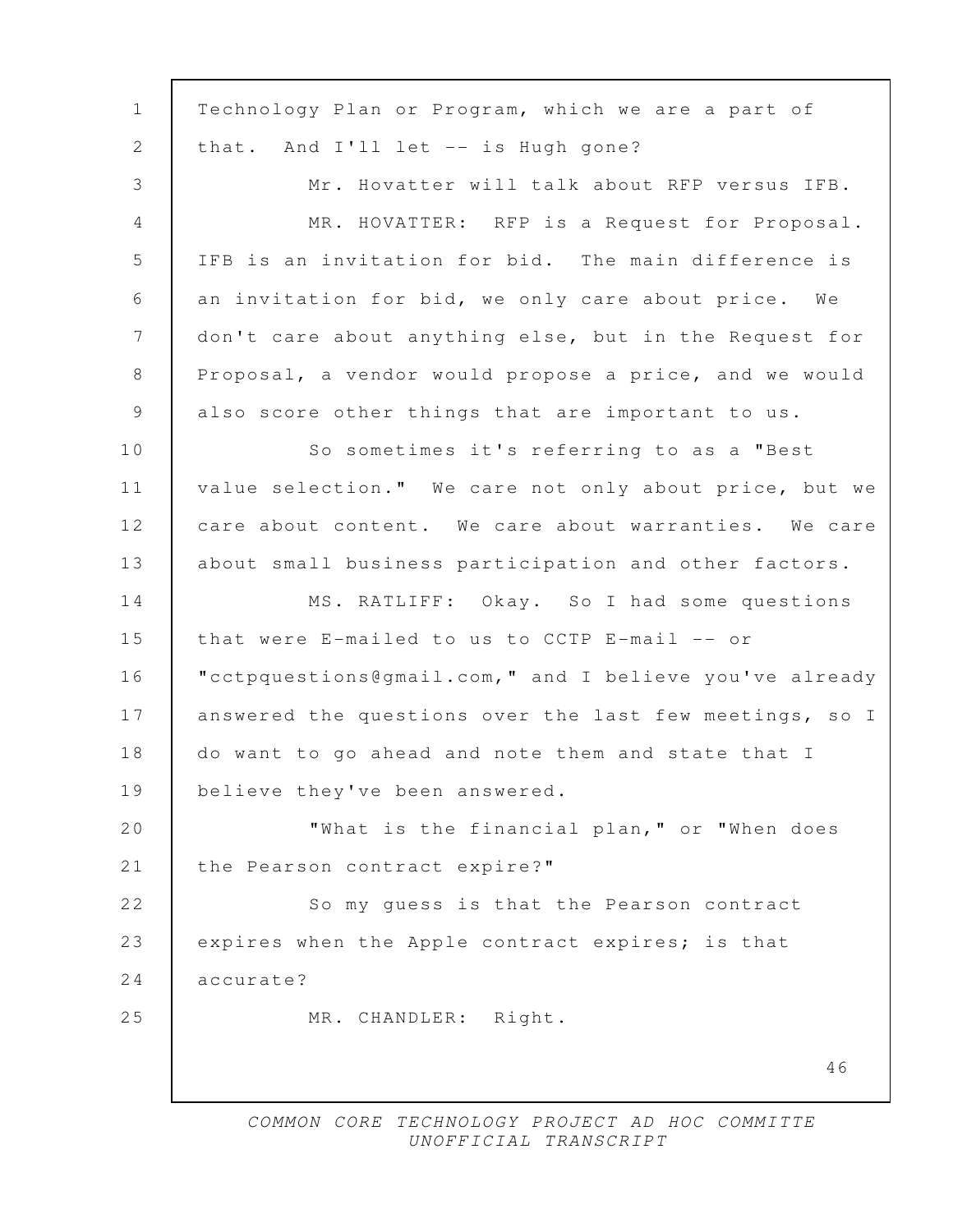47 1 | MS. RATLIFF: All right. 2 "Is the curriculum being rented, 3 and will the curriculum be deleted 4 from the devices upon contract 5 expiration?" 6 I believe you answered at the previous meeting 7 that we will be able to keep the curriculum on the 8 device -- 9 MR. CHANDLER: Right. 10 MS. RATLIFF: -- and that it is not being 11 rented. 12 MR. CHANDLER: It's not being rented. What we 13 do need to clarify is updates to the curriculum and 14 anything that post-three years, what are the 15 conditions of that. 16 MS. RATLIFF: And so you'll come back to us 17 with that. 18 MR. CHANDLER: We'll come back to that. 19 MS. RATLIFF: Okay. And then: 20 "Do both the Apple and Pearson 21 contract expire simultaneously?" 22 I believe the answer would be, "yes." 23 MR. CHANDLER: Our contract is with Apple. 24 MS. RATLIFF: Right. 25 **What guarantee is there that**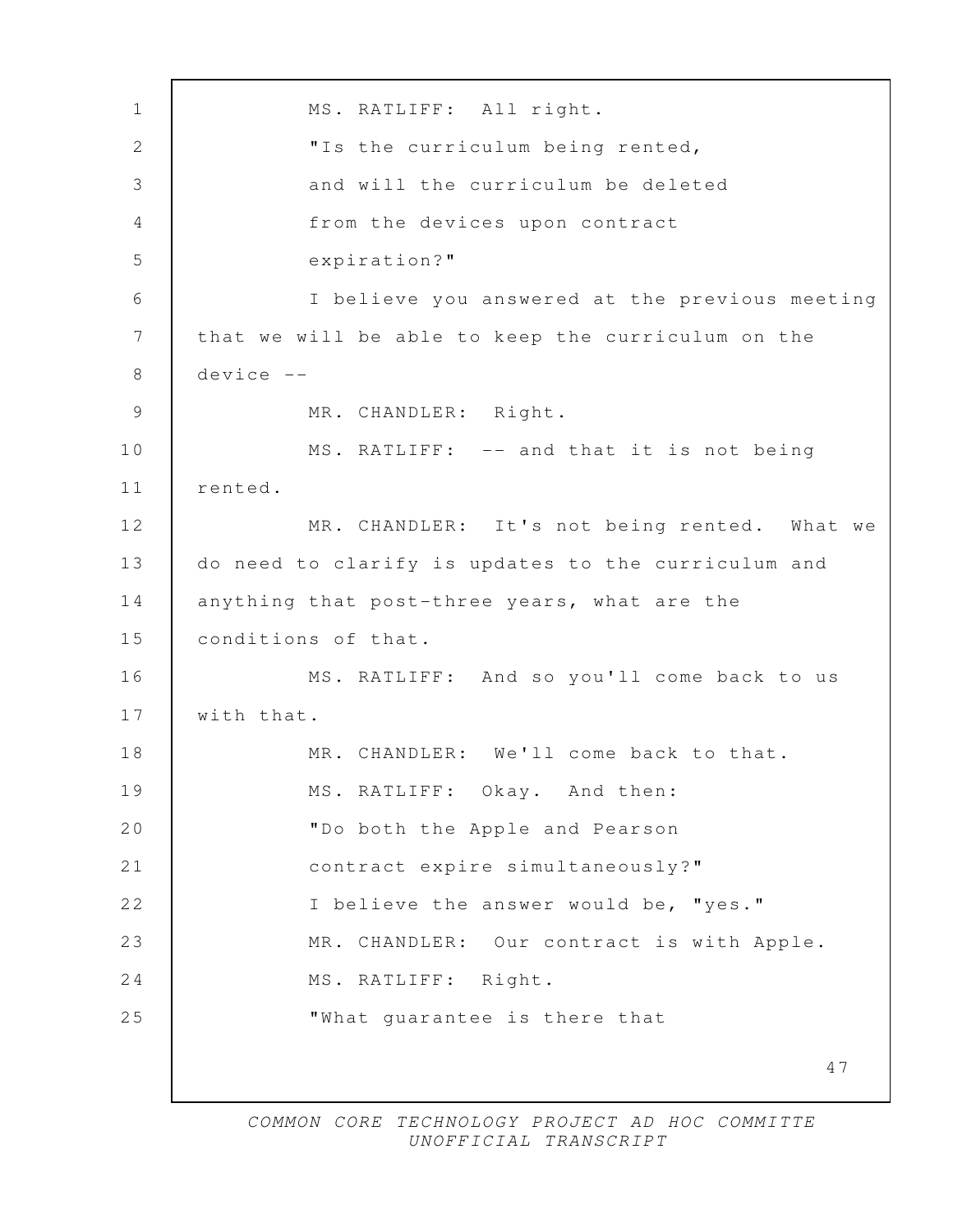48 1 Pearson will not pull the plug on 2 **its curriculum on the iPads?"**  3 I believe you're going to -- you've already 4 answered that. They can't pull the plug on the 5 curriculum, but they could stop giving us updates. 6 MR. CHANDLER: Yeah. Our contract is with 7 Apple, so we're purchasing Apple devices. 8 | MS. RATLIFF: All right. Okay. 9 So somebody asked, "Did we look at a laptop 10 | option?" I believe that's already been answered 11 several times. How much more or less what it would 12 cost. I believe that they weren't in the top bids 13 basically. The one group that gave a netbook didn't 14 make it into the top. 15 MR. CHANDLER: Right. 16 | MS. RATLIFF: Okay. 17 Will the batteries work for three years," and 18 | "What is the expected replacement cost for that?" 19 MR. CHANDLER: Our assumption is, "yes" and 20 the -- we have a three-year warranty. If the batteries 21 | go out, then they replace the device. 22 | MS. RATLIFF: And then battery life of iPad in 23 hours, I saw in that in Attachment -- or Appendix J, 24 there was a requirement that the battery life had to be 25 at a certain rate; right?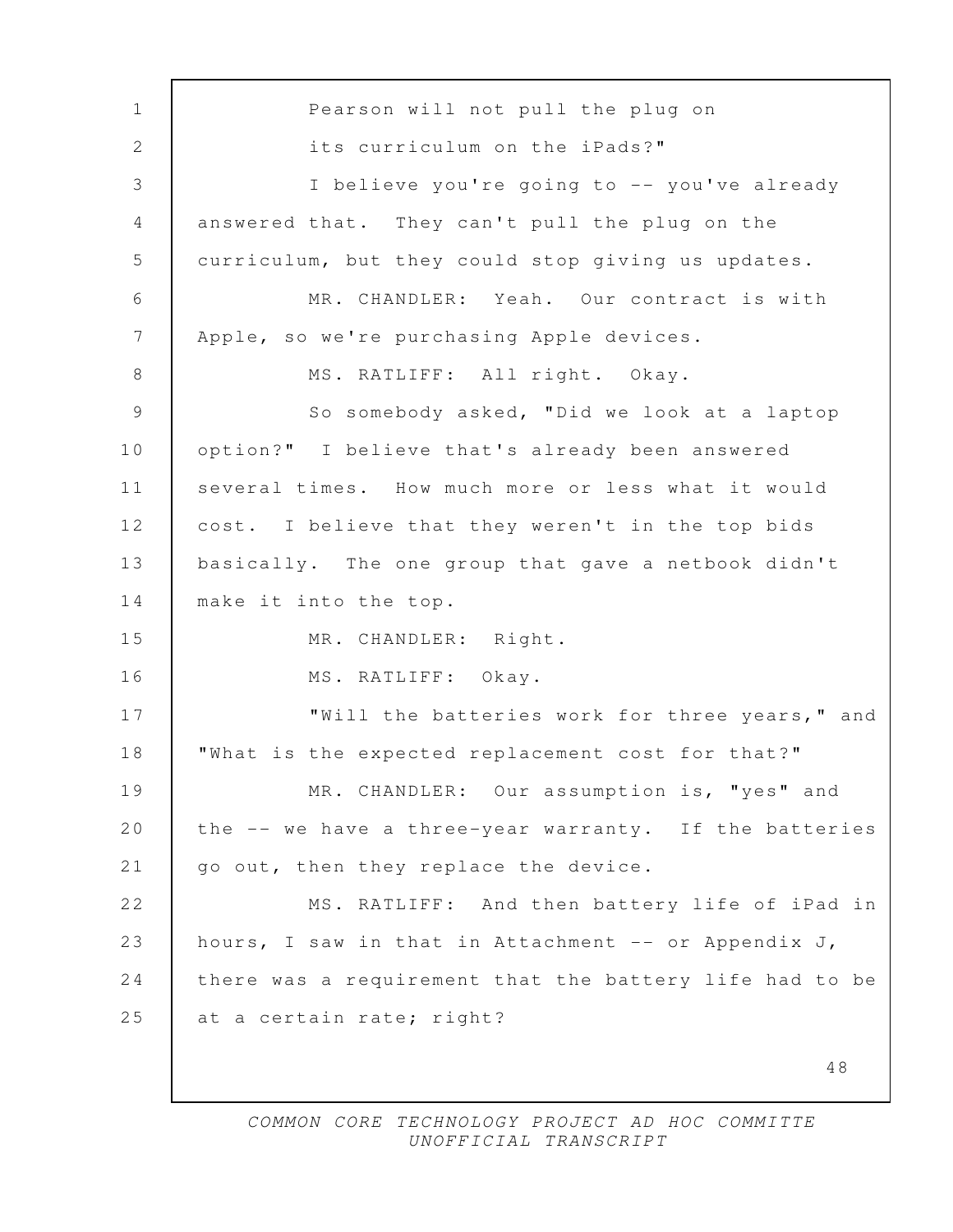49 1 MR. CHANDLER: It's a requirement, yeah. 2 MS. RATLIFF: And what was that? 3 Do you remember off the top of your head? 4 MR. CHANDLER: I don't remember. 5 MS. RATLIFF: Okay. All right. I believe we 6  $\vert$  can answer that question in the next -- 7 MR. CHANDLER: Sure. 8 | MS. RATLIFF: -- at the next one. All right. 9 "Will there be chargers purchased 10 for home use?" 11 **Oh, do the students when they take the iPad,** 12 do they get the charger with it? 13 MR. CHANDLER: They get a charger and earbuds, 14 yes. 15 MS. RATLIFF: Okay. And how long does it take 16 to charge an iPad? Do you have any idea? 17 | I don't think that's really a finance 18 question, people. I don't think that's a finance 19 question, but --20 MR. CHANDLER: We'll have an answer for you 21 before the meeting's over. 22 | MS. RATLIFF: Oh, would you? 23 MR. CHANDLER: I'll make a point of 24 Information on that one. 25 MS. RATLIFF: Okay. Thank you. Thank you.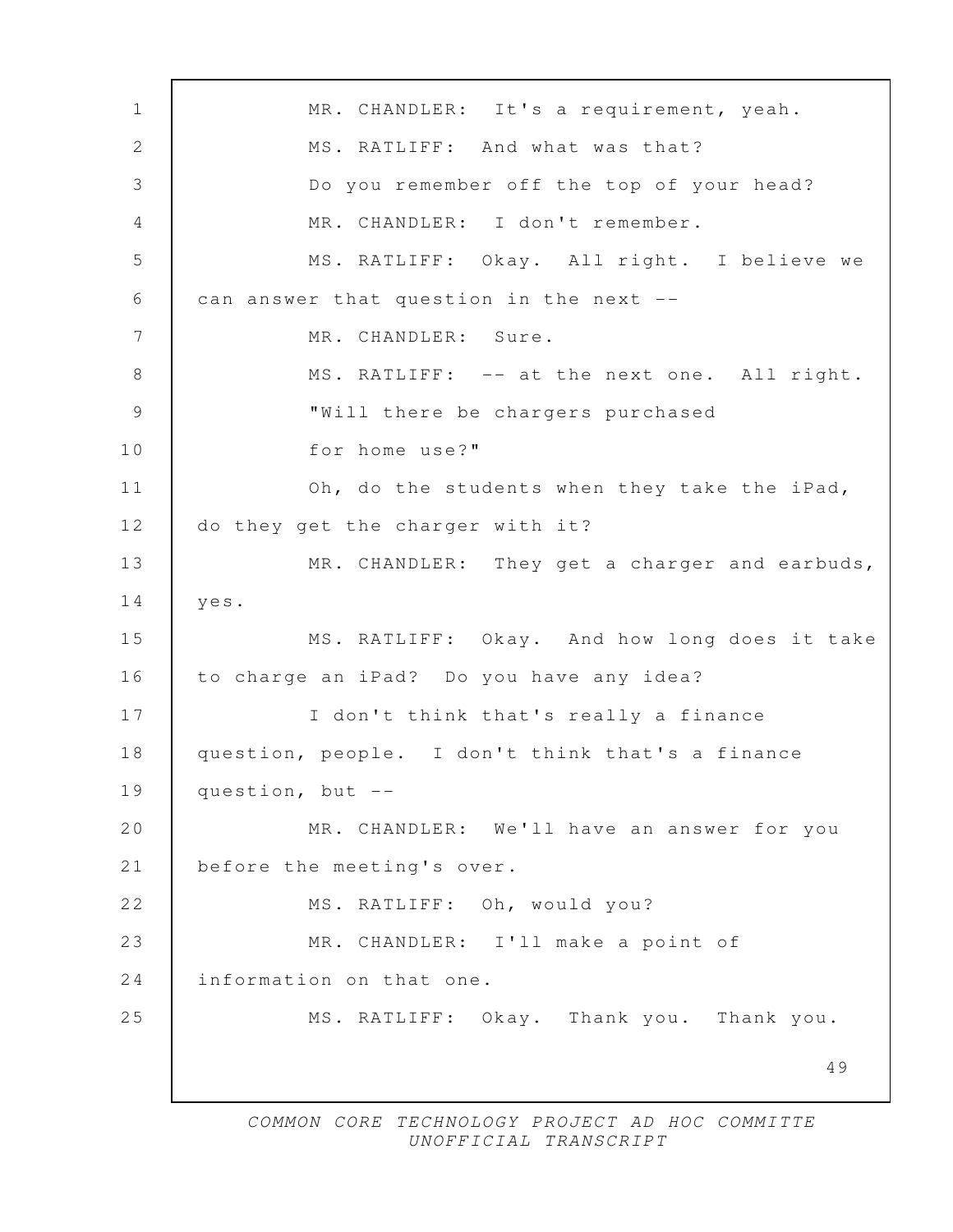50 1 **And then my understanding is that if we're**  2 assuming that the iPad -- "will the batteries work for 3 three years, and what is the expected replacement for 4 that?" 5 I'm assuming that if we have the -- if the 6 iPads are supposed to last for three years, we're 7 assuming that the batteries are supposed to last for 8 three years. 9 MR. CHANDLER: Yes. 10 MS. RATLIFF: Okay. And, "What is the percent 11 used of" -- this is question I have no idea. 12 **What is the percent used of total** 13 bond fund that bought the" -- "the 14 iPads, the billion dollars of 15 iPads?" 16 But "What is the percent used of 17 I the total bond fund?" 18 So I guess this is a bond question. I don't 19 know if we can answer this here right now, but if we 20 could, Mark, can you do that? 21 MR. HOVATTER: Mark Hovatter, Chief Facilities 22 | Executive. 23 We have remaining approximately \$7.3 billion 24 of money that is yet to be committed, and we've so far 25 committed \$50 million worth under Phase 1 towards that,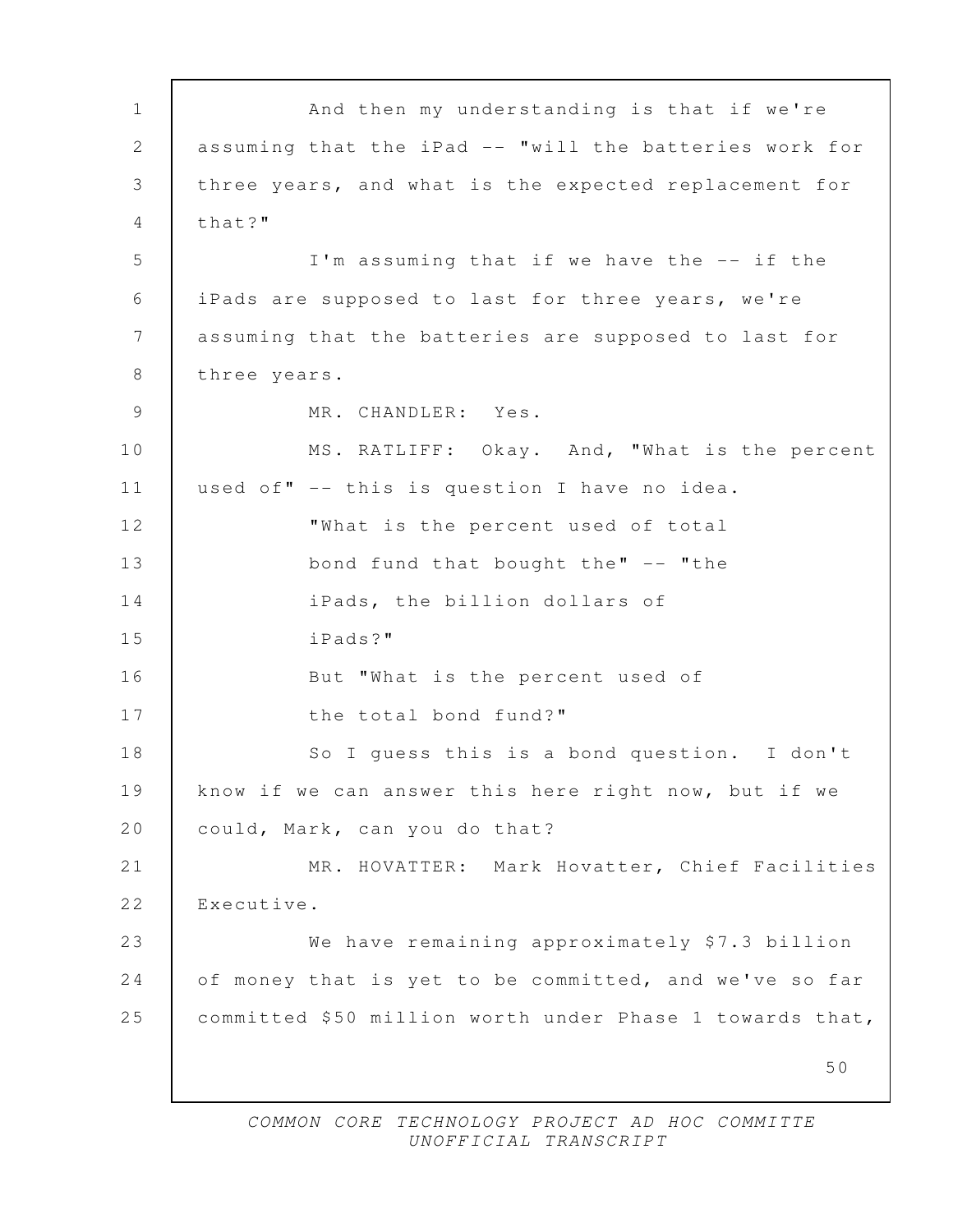51 1 | so whatever that math works out to be. 2 MS. RATLIFF: Right. Now, their follow-up 3 question was, How much during Phase 1, Phase 2 and 4 Phase 3, and I believe that on the 29th, we're going to  $5$  get information regarding  $-$  6 MR. HOVATTER: That is yet to be determined 7 based on what the Board directs us to move forward 8 with, and the math would be as a proportion of 7.2. 9 MS. RATLIFF: Great. So we are closing the 10 | finance section of the index cards. 11 Now, I do want to say that I have noticed that 12 | some of these cards are bringing in questions that have 13 actually been answered before, and so if you would, 14 please, if you, when you give us a card, if you would 15 write your E-mail address on there because in the 16 interest of time, I am going to start weeding out some 17 of the questions that we have answered previously, and 18 we will answer you if you give us your E-mail because I 19 | will have thought, "Okay, we've answered this before. 20 | I know we can provide you with this answer." 21 So I wanted to let everybody know that. 22 Please put your E-mail on the index cards from now on. 23 Okay. This one, and, again, I'm going to read 24 this, but this is the last one that I'm going to do 25 where it's more of a comment than a question.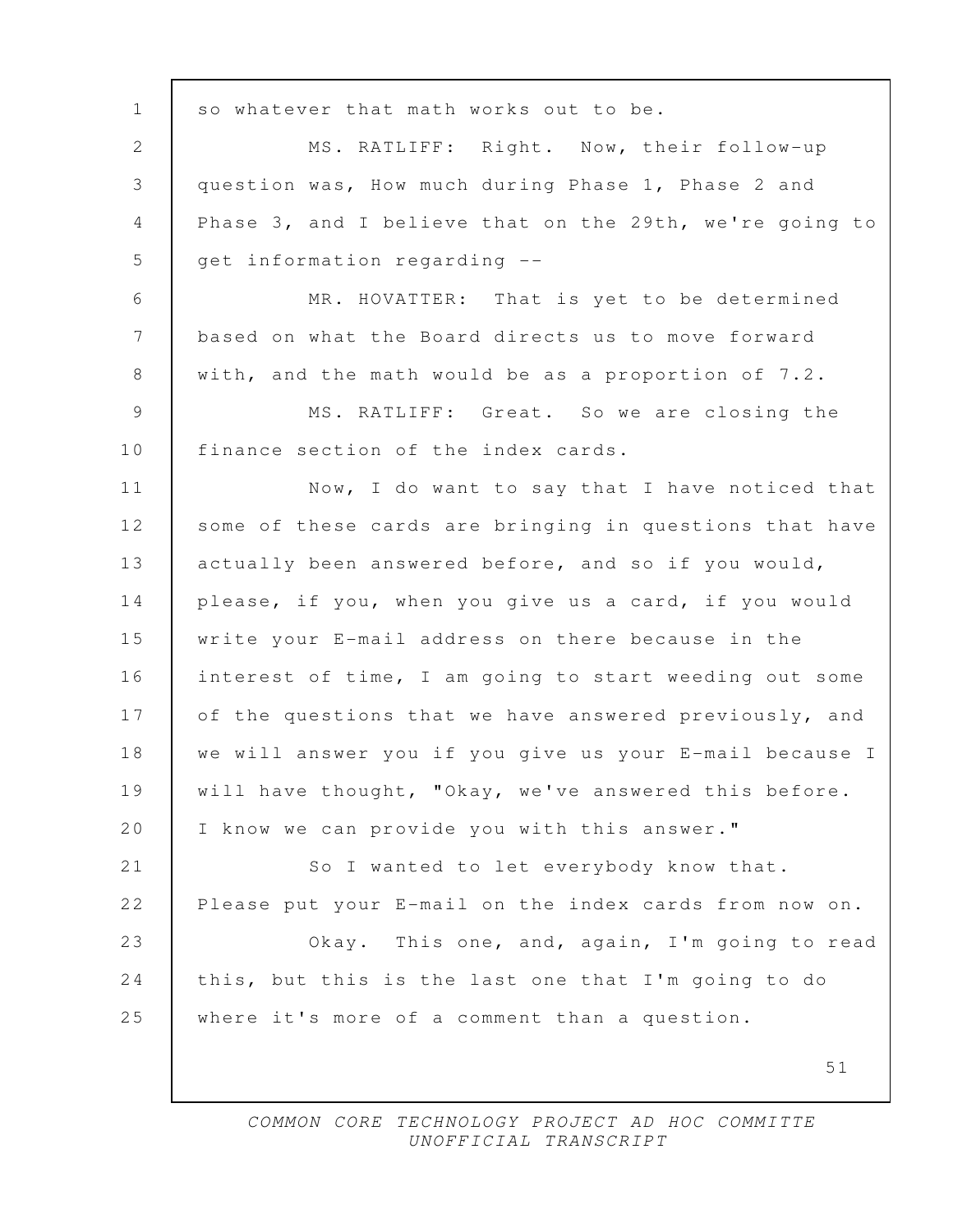52 1 All right. 2 | TI teach at Normont Elementary 3 School. We have run out of the 4 paper towels and other basic 5 supplies. We've run out of paper 6 two times in the first two months 7 | Contract of school. How can this Board" --8 **b** this is the question. 9 "How can this Board justify spending 10 any more money on iPads?" 11 Okay. I don't think Ron can answer that 12 question. I believe that kind of question is actually 13 for your individual Board members, but I do want -- I 14 do want you to realize that if you send me these, I'm 15 going to read them, but not anymore. I am going to 16 start weeding them out, and if I feel like that 17 question has been answered or needs to go somewhere 18 else, I'm going to send it there. Please put your 19 E-mail on there. 20 Okay. If you would move on to the next 21 section, please. 22 MR. CHANDLER: Absolutely. 23 MR. LOERA: Hello. Good evening. This is 24 Gerardo Loera, the Executive Director for Curriculum 25 and Instruction in L.A. Unified, and we're going to go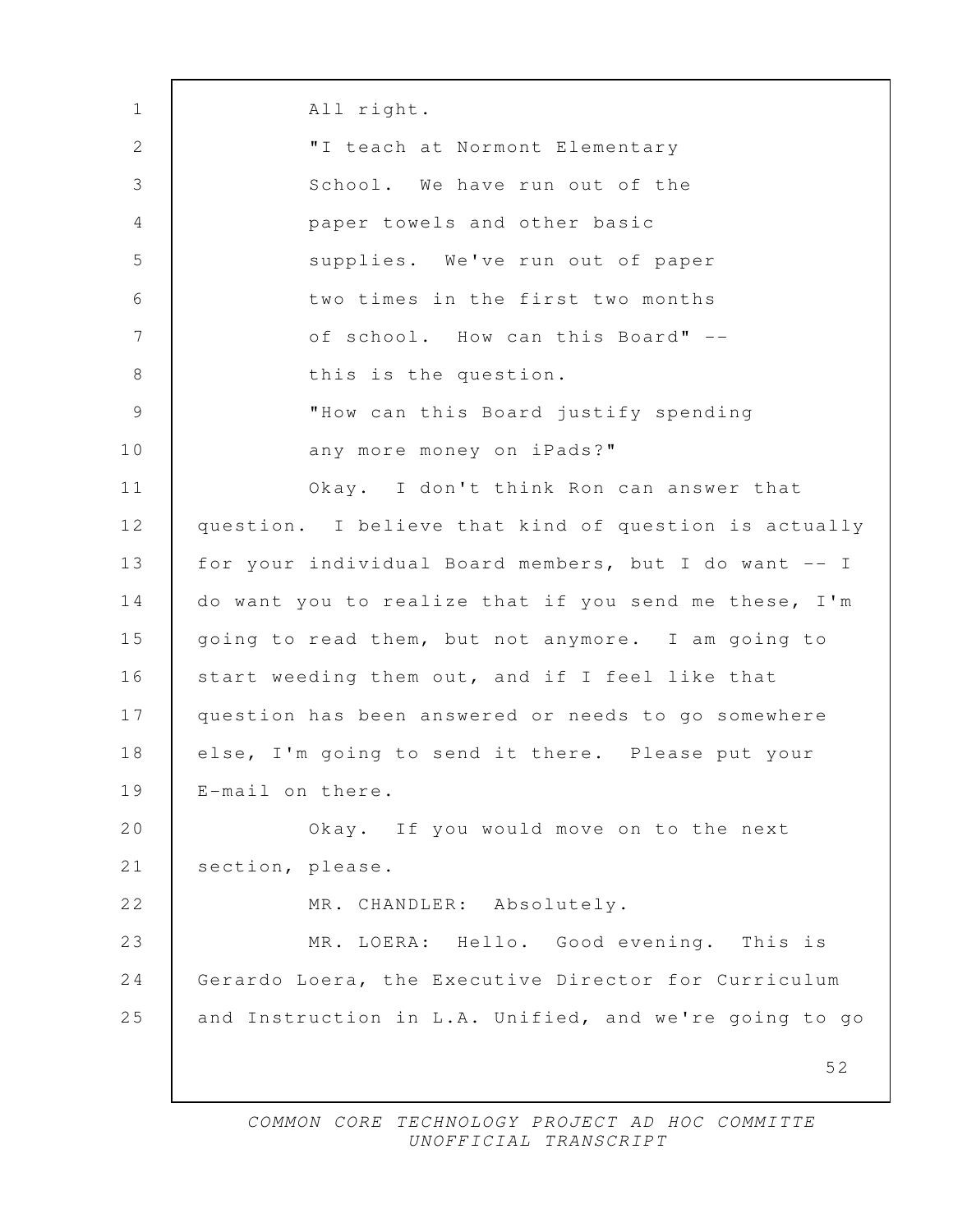1 ahead and begin the slide deck up here. We're just 2 going to start off just with a quick couple of slides 3 that basically show the number of schools deployed over 4 time because one of the questions that we get often is, 5 you know, "So how is the student achievement already 6 going up?" 7 | And it's like, "Well, we've just barely 8 Started the rollout, and you could see over time we're 9 not even finished with our rollout yet," and so we just 10 want to be really clear about what our expectations are 11 | from the very, very, very beginning. 12 So this slide kind of captures that. The 13 number of schools are 47, and we should be finishing up 14 with most of those schools very shortly. The next 15 slide basically shows the number of devices that have 16 been deployed as well as the rate at which we have been 17 deploying, and the team has been very committed and 18 focused on making sure that those devices get put out 19 on schedule. 20 And so in terms of learning experiences, what 21 we also want to basically state and be really clear 22 about, because I've seen some confusion out there. 23 | It's like we're not only generating or giving -- excuse 24 me -- giving or assigning devices to students without 25 any content.

> COMMON CORE TECHNOLOGY PROJECT AD HOC COMMITTE UNOFFICIAL TRANSCRIPT

53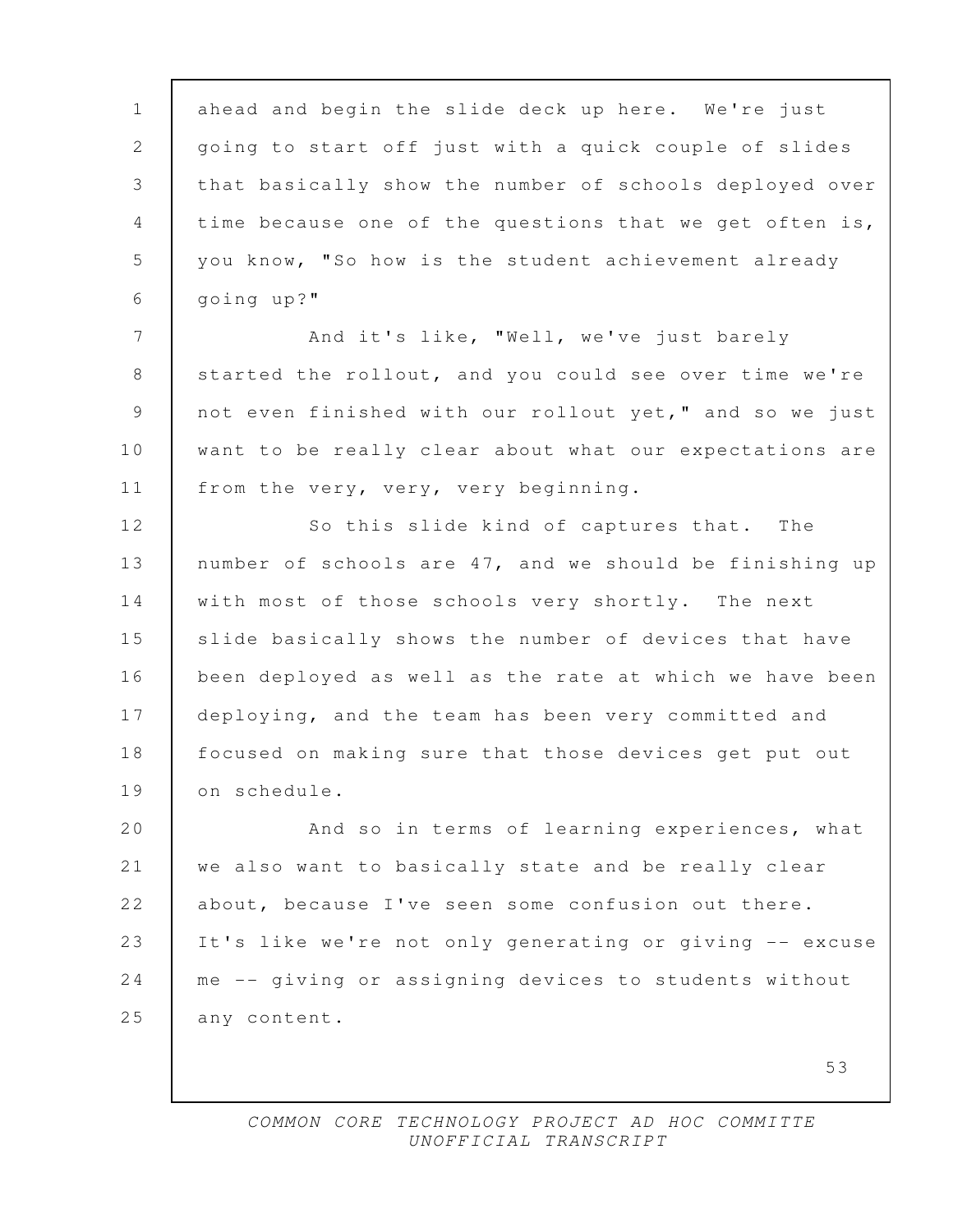54 1 The devices do come with curriculum installed 2 on them, and the curriculum follows the publishers 3 criteria that was developed by the authors of the 4 standards themselves and that was basically the 5 guidance that we used to basically evaluate that 6 curriculum. 7 And so when we did so, we were very, very 8 deliberate about making sure that we were not getting 9 retrofitted curriculum that was aligned to old 10 standard, either from California or other states, that 11 would not actually be indicative of what we're 12 expecting students to learn how to do and master. 13 And so part of this, the questions that I will 14 be addressing up here, for example, will be forthcoming 15 in subsequent slides. 16 But one of the questions was, "Is the 17 curriculum adaptive, or can students basically move at 18 | their own pace," and the answer to that is, "yes." 19 Teachers, however, will obviously still continue to 20 play the most critical role in the student's life in 21 terms of the teaching piece. We consider the 22 technology piece a tool, but it's not the answer. 23 And so, obviously, we will have to continue to 24 train our teachers in this process and get used to 25 having students engage in this work as we are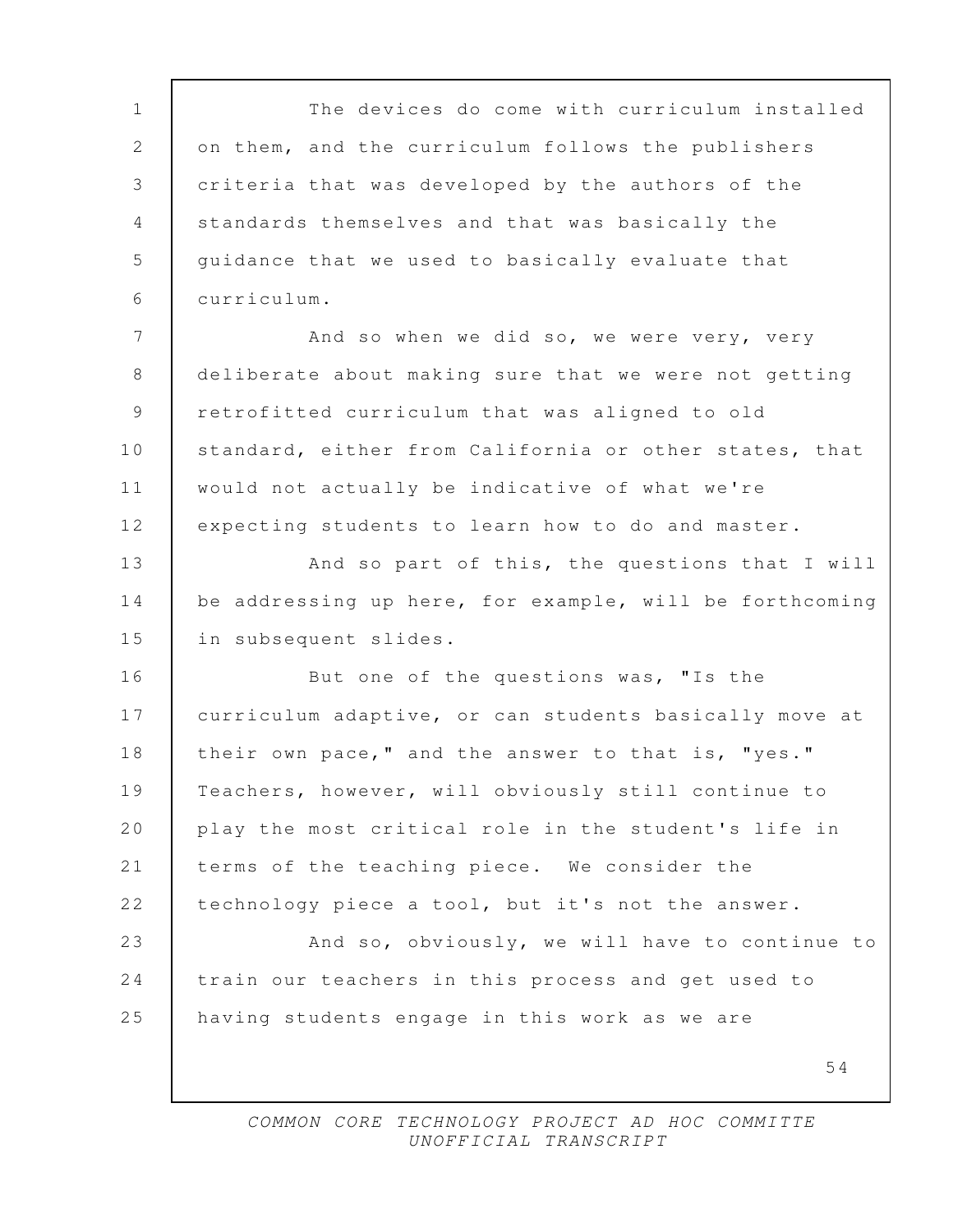55 1 supporting them to be literate for the 21st century. 2 So the content that's loaded on there is 3 around English Language Arts and Mathematics and some 4 subsequent slides that you'll see to what extent that 5 is actually loaded on the devices at the moment. 6 And there was also a question, addressing just 7 verbally here, about whether the digital library is 8 accessible remotely, and the answer to that is "yes" 9 also in terms of students and teachers are able to now 10 access the digital library away from the school 11 district network. So then, in other words, you could 12 access it from home. 13 The question also was around whether students 14 could and our teachers or anybody could access the 15 digital library content on a mobile device, and the 16 answer to that is, in some cases depending on the 17 actual resource that they were to access, and so that 18 is improving over time. 19 MS. RATLIFF: Mr. Loera, may I stop you for 20 | one moment? 21 | MR. LOERA: yes. 22 | MS. RATLIFF: So a viewer at home let us know 23 that KLCS is off the air, and now they're showing a 24 NOVA episode on Ground Zero, so I was just wondering if 25 we're going to be able to get that back on-line or --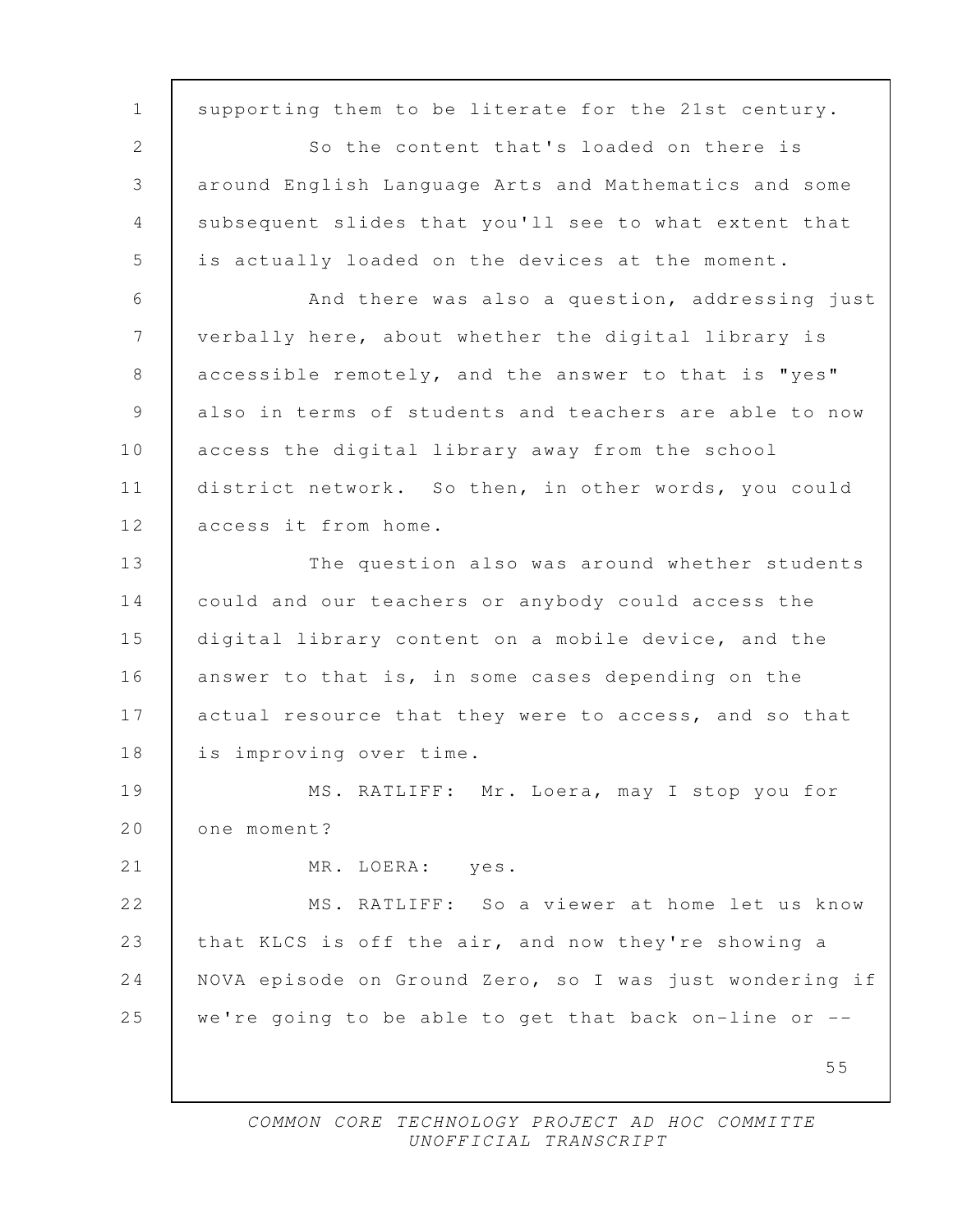| $\mathbf{1}$   | so -- so I just wanted to let everybody know we are     |
|----------------|---------------------------------------------------------|
| $\mathbf{2}$   | aware of it, and we would like it to go back on-line,   |
| 3              | but we're not sure if that's going to happen, so if     |
| 4              | anybody can look into that over here.                   |
| 5              | Thank you, Mr. Loera. Go ahead.                         |
| 6              | MR. LOERA: You're welcome.                              |
| $7\phantom{.}$ | So let me take us to the next slide. We're              |
| $\,8\,$        | going to show you basically one example, a brief        |
| $\mathsf 9$    | example from Kentwood Elementary School.                |
| 10             | They were basically deployed only about                 |
| 11             | ten days ago, and so we have a little bit of video that |
| 12             | will show about what it looks like ten days into        |
| 13             | deployment, and you'll see students engaged in the      |
| 14             | content. You'll see the teacher quiding the students    |
| 15             | in reading while students listen, and you'll see        |
| 16             | students working with the actual content as well as     |
| 17             | getting direction from the teacher about how to work    |
| 18             | with regrouping in mathematics so that students can     |
| 19             | actually learn how to do the math with second grade.    |
| $2\,0$         | So this is a second grade classroom from                |
| 21             | Kentwood Elementary, so we'll begin. I'm going to stop  |
| 22             | a couple of times. It's a brief video. It won't take    |
| 23             | very long.                                              |
| 24             | (Video being shown.)                                    |
| 25             | THE TEACHER: Girls, I'm going to read this to           |
|                | 56                                                      |
|                |                                                         |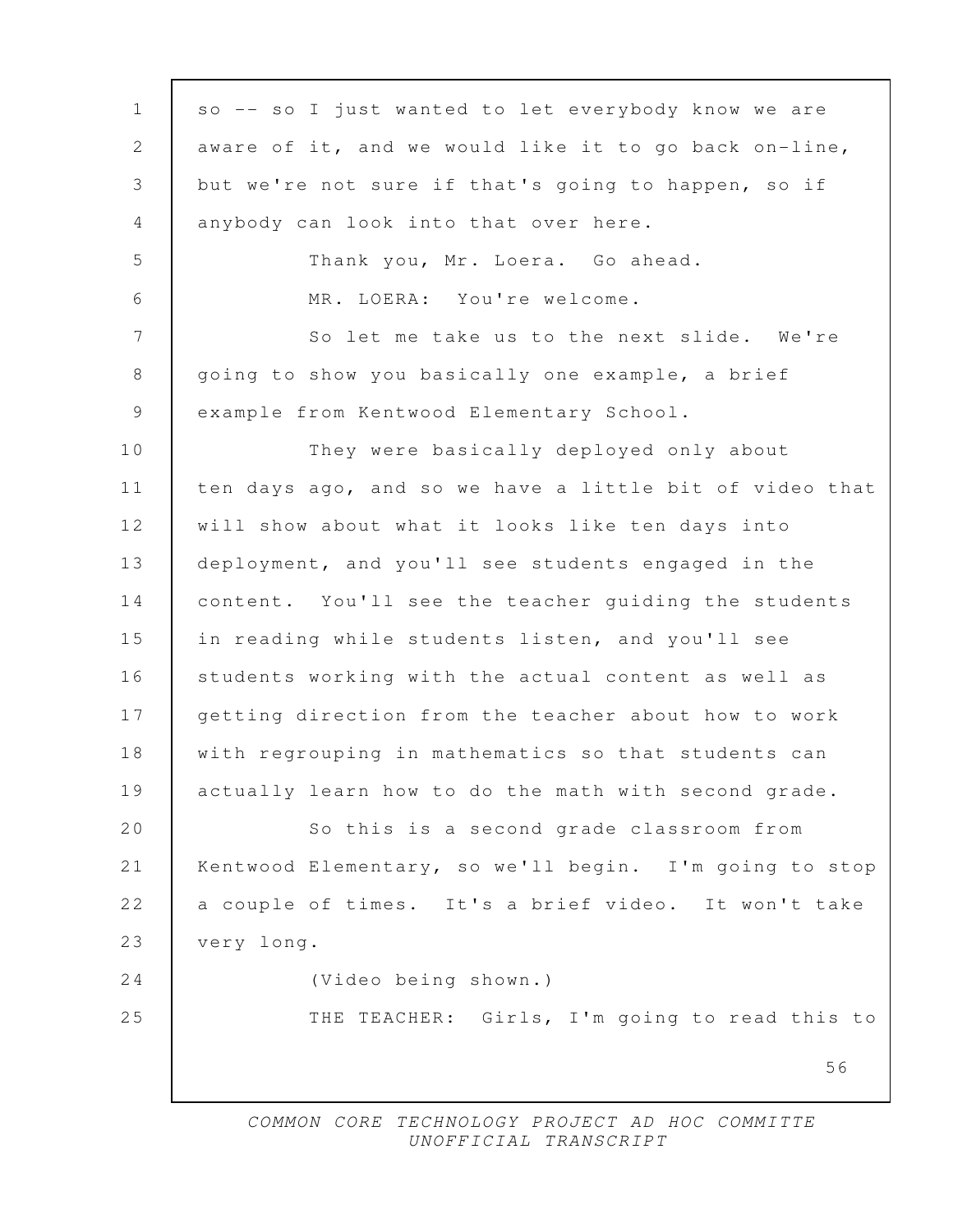57 1 you, and your job is to -- what do we do when I'm 2 | reading? 3 THE CHILDREN: Listen. 4 THE TEACHER: Listen. And since you don't 5 really want to touch the screen a bunch, you can make 6 sure that you're following just above hovering like a 7 helicopter. Okay? 8 Your finger is going to be a hovering 9 helicopter as you fish read. 10 | Rice you ready helicopters? 11 | THE CHILDREN: Yes. 12 THE TEACHER: Okay. Read and discuss. You 13 can use the hunter chart to --14 THE CHILDREN: Add. 15 THE TEACHER: Thank you, followers. 16 Here is an example: To find the number that  $17$  is  $-$ 18 THE CHILDREN: 16 --19 THE TEACHER: More than 32 --20 THE CHILDREN: -- more than 32. 21 **THE TEACHER:** -- break 16 up into 10 and --22 | THE CHILDREN: 6. 23 THE TEACHER: Add 10 by going from 32 to 42. 24 Then add 6 by moving six boxes to the right from 42. 25 You land on the answer 48.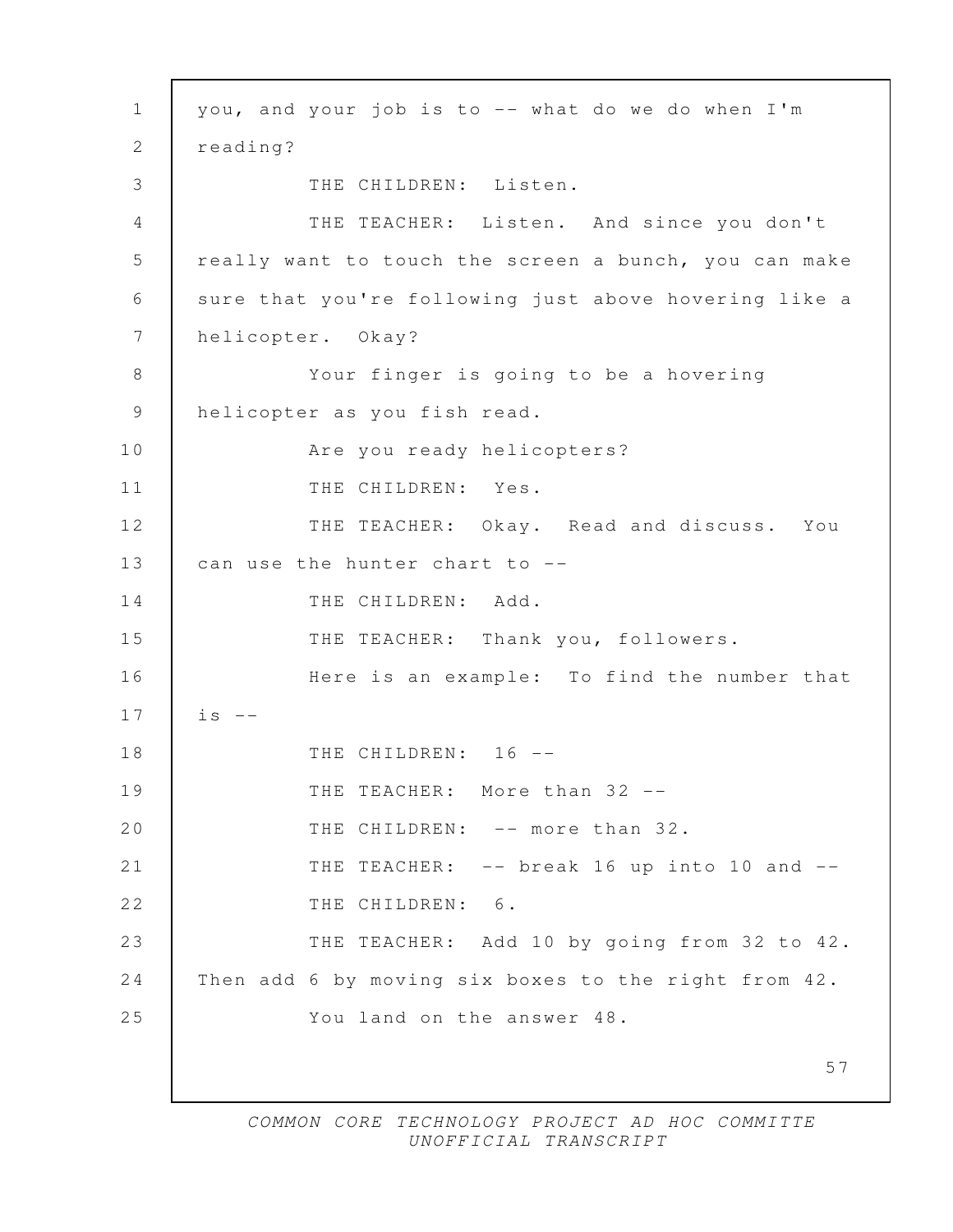58 1 So, you see, they're showing you another way 2 that you can be doing it. Let's go to the next page. 3 This is the page you're going to love. Ahhh. 4 | And I'm going to ask for people at the wolves. 5 Wolves, raise your hands. Raise your hands, 6 wolves. 7 Can you please read this to the rest of the 8 | class starting at "Write"? 9 THE CHILDREN: "Write in the question about 10 the idea discussed in class today. Use the sentence 11 | starter below if you find it to be helpful." 12 THE TEACHER: Okay. So go ahead. What does 13 it tell you to do? 14 MR. LOERA: So once again, at the very 15 beginning of a deployment and when students begin to 16 engage with the iPad devices and the curriculum, you 17 can see -- you heard the teacher kind of studying the 18 | routines and procedures about what has to be different 19 in the class, setting the rules, sort of the day-to-day 20 | and what that will look like. 21 And so as we move into the next piece, you 22 will see students engaging in the digital content by 23 using a notebook, and the teacher is reinforcing the 24 learning of mathematics, getting students to write and 25 engage in writing using the actually built-in key pads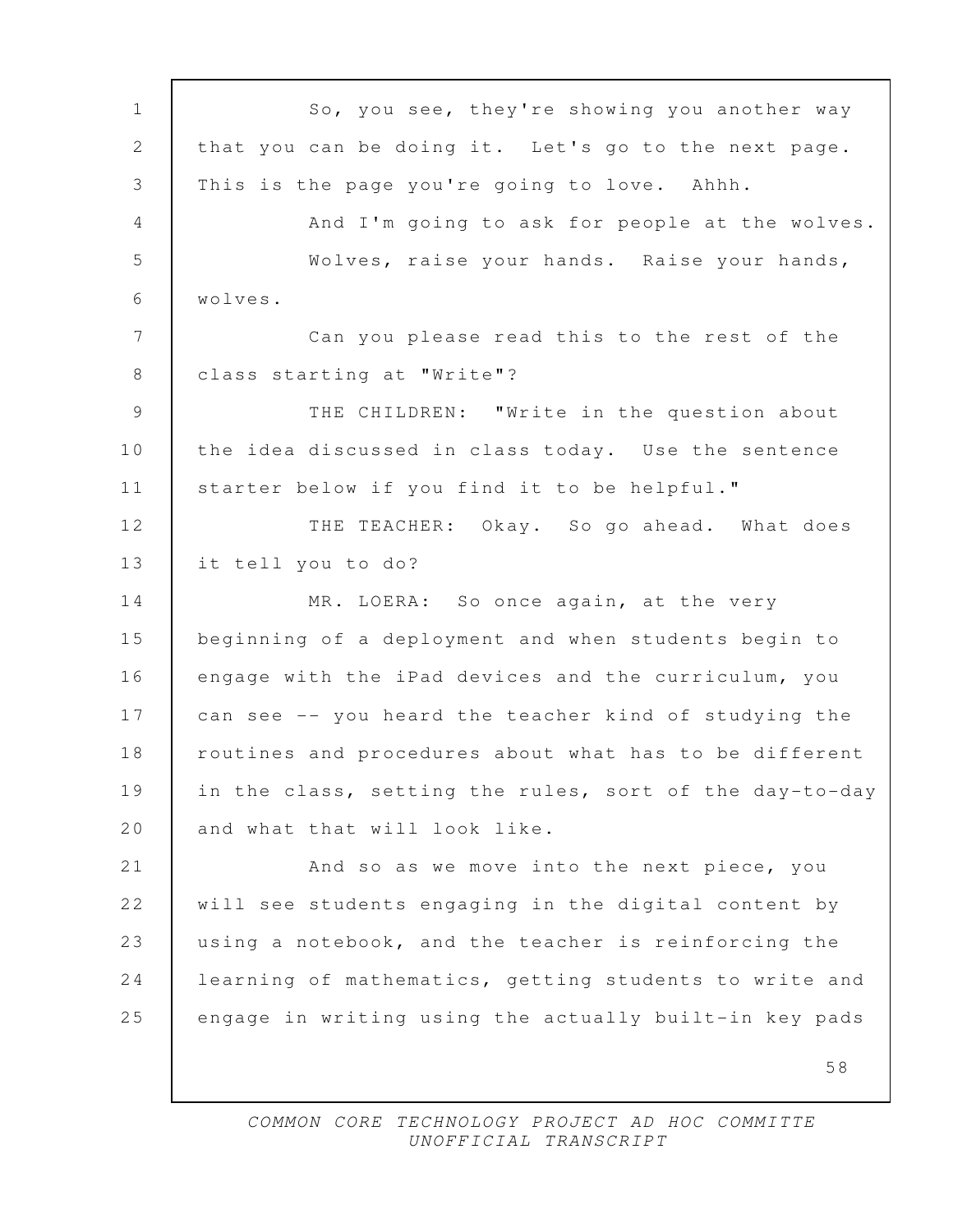59 1 the the iPads actually have equipped with, so we're 2 | going to start the video here so you can continue. 3 So I'm going to show you about another minute 4 or so, and then we'll continue with the rest of the 5 discussion. 6 (Video being shown.) 7 THE TEACHER: Boys and girls, you can use that 8 sentence starter if you need some help, or you can 9 start it on your own. So they're letting you know, 10 hey, if you want to share one of your patterns, go 11 ahead. So let's press open notebook. You're presses 12 this. Mine's not opening. 13 MR. LOERA: That's the notebook. 14 THE TEACHER: Okay. You're pressing that. 15 Go ahead and press it. If your neighbor's scared to 16 press it, help them. 17 | Okay. So now you'll notice that -- go ahead 18 and hit it, Mr. Alex. 19 What do you see? Here's your notebook. You 20 can start with this sentence starter, or you can write 21 on your own. Boys and girls, use the pencil for today, 22 and go ahead. I want you to take a few minutes, and 23 you're going to share something that you noticed today 24 or something that you learned today. Something that 25 helped you. Go ahead and begin because I know writers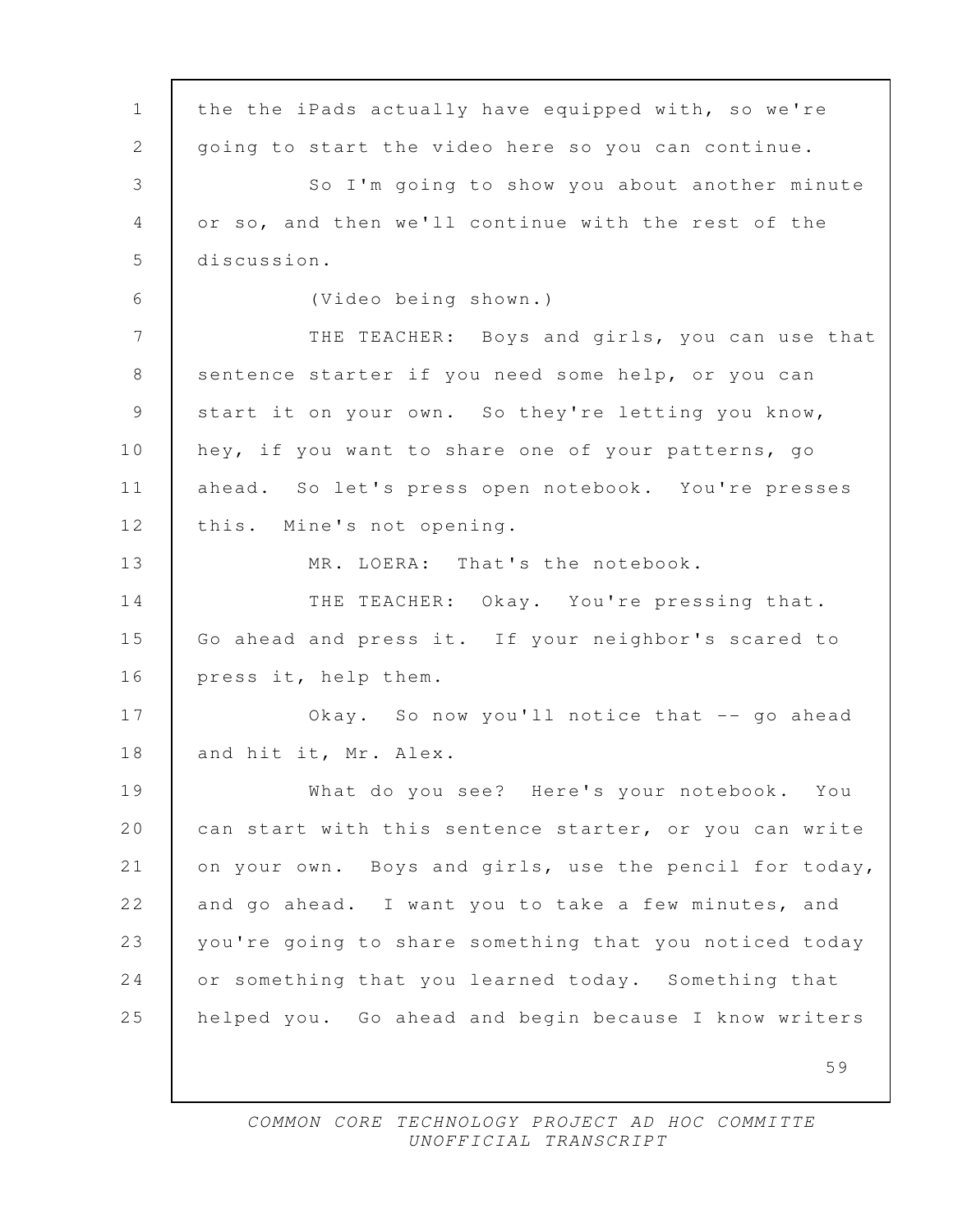| $\mathbf{1}$   | like it to be silent. You can go ahead and start        |
|----------------|---------------------------------------------------------|
| $\mathbf{2}$   | writing what you were thinking."                        |
| $\mathfrak{Z}$ | MR. LOERA: We're going to fast forward the              |
| $\overline{4}$ | video here just in the interest of time so you can see  |
| $\overline{5}$ | some actual student work in the process. There's a      |
| 6              | second grade student engaged in writing and entering    |
| 7              | that into -- to the iPad device. The teacher actually   |
| $\,8\,$        | specifies that, you know, they're not looking for       |
| $\mathsf 9$    | perfection at the very beginning. It's only the         |
| 10             | beginning of the year, but the students are actually    |
| 11             | getting practice on making use of the technology to     |
| 12             | begin the learning.                                     |
| 13             | And so that's just an example of what it looks          |
| 14             | like early on. At the very beginning, I think it's      |
| 15             | important to recognize that we know that in order for   |
| 16             | really -- for long-term transformation of what happens  |
| 17             | in terms of teaching and learning, it's a gradual       |
| 18             | process. At the very beginning, you know, there's a     |
| 19             | sort of substitution between the paper and pencil piece |
| 20             | to the electronic piece and as -- and over time, that   |
| 21             | gets progressed based on additional training that --    |
| 22             | that students and teachers will -- will have in -- as   |
| 23             | the experience come in in terms of making use of the    |
| 24             | interactive functionality that this offer provides as   |
| 25             | well as other types of technology that are on the       |
|                | 60                                                      |
|                |                                                         |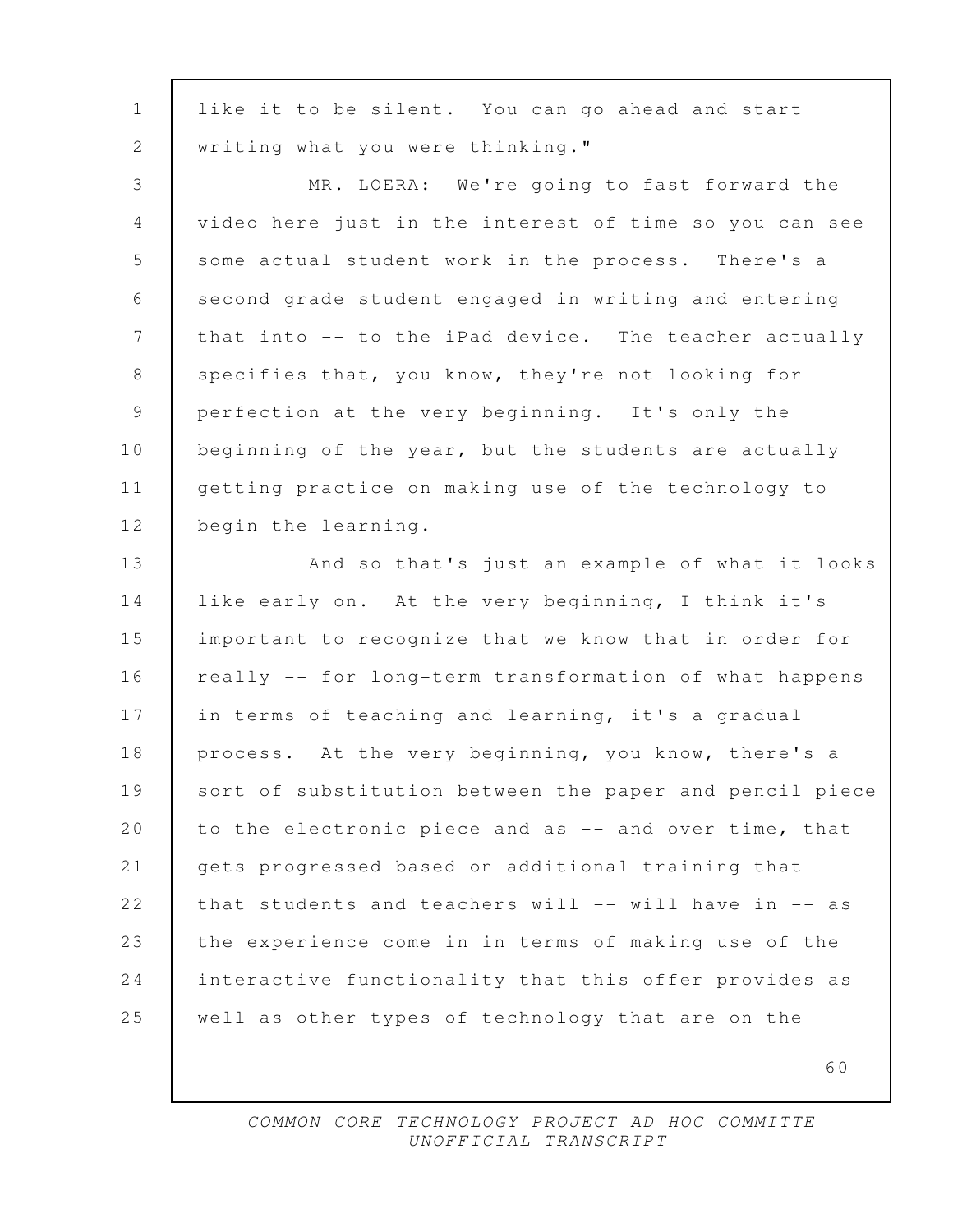| $1\,$         | device.                                                 |
|---------------|---------------------------------------------------------|
| 2             | So as we move on to -- let's go to the next             |
| 3             | slide. So we're going to get the PowerPoint back up     |
| 4             | here in a second. We're on slide 14 for those of you    |
| 5             | that have the paper.                                    |
| 6             | So for Phase 1, there have been questions               |
| 7             | about whether the curriculum is complete, so the answer |
| $8\,$         | to that is, it's complete for what we expect Phase 1 to |
| $\mathcal{G}$ | be. Slide 15 is a breakdown of the lessons that are     |
| 10            | actually outlined in terms of topics and the number per |
| 11            | grade that are actually loaded on the devices.          |
| 12            | I want to draw attention to the slide that I            |
| 13            | started off with in that as we're rolling the devices   |
| 14            | in in this transitional period, the timing about when   |
| 15            | and which lessons teachers will use is important based  |
| 16            | on when they actually get the device.                   |
| 17            | So for the very beginning, we have one or two           |
| 18            | drop-in lessons for units in each grade in E.L.A. and   |
| 19            | math that teachers were given exposure to in the        |
| 20            | training over the summer, and I'm actually -- let me    |
| 21            | see.                                                    |
| 22            | MS. RATLIFF: Mr. Loera, could you --                    |
| 23            | MR. LOERA: Yes.                                         |
| 24            | MS. RATLIFF: -- define -- could you explain             |
| 25            | what do you mean by drop-in lessons, please?            |
|               | 61                                                      |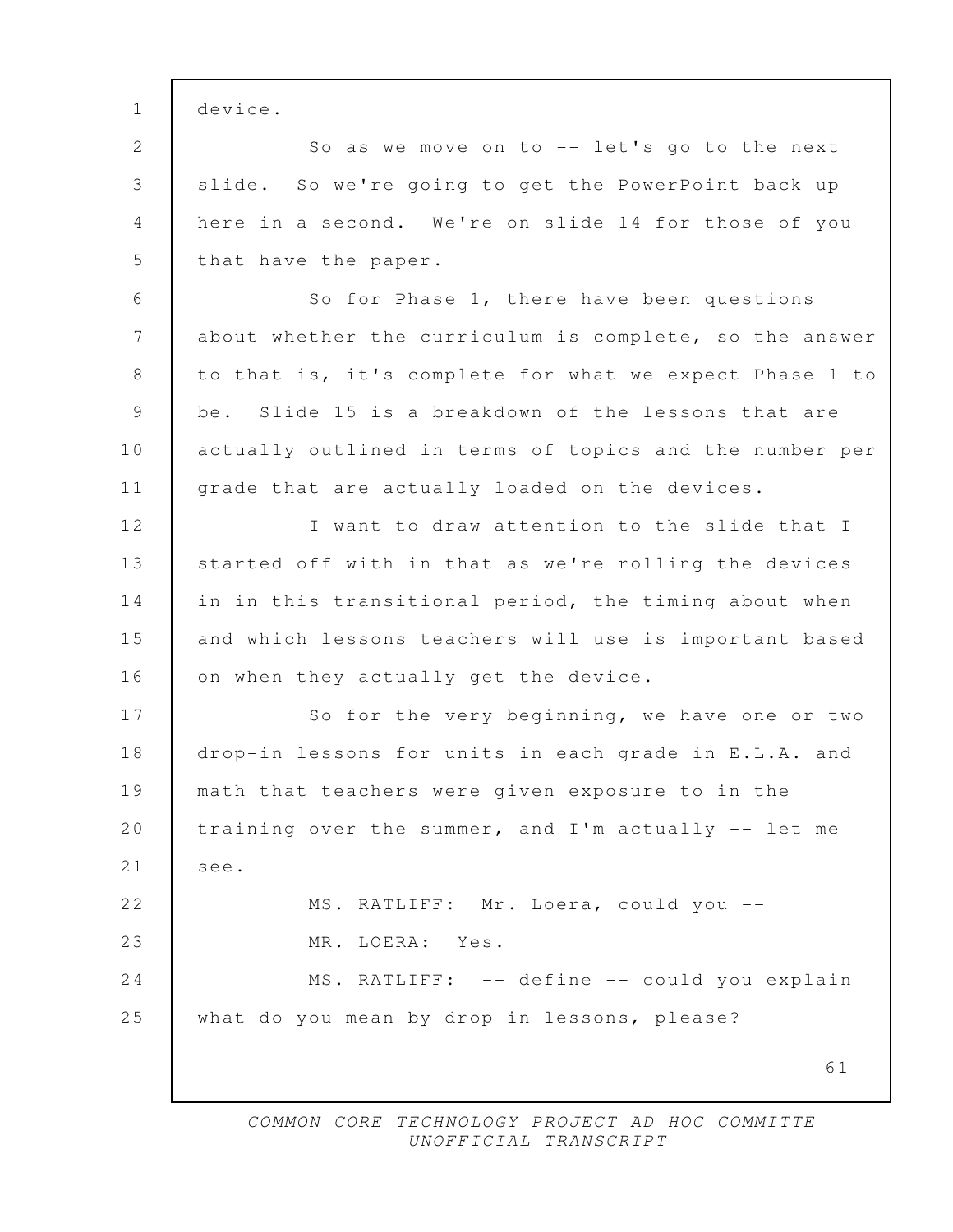62 1 MR. LOERA: Sure. 2 So instructionally we have historically always 3 had a sort of a set curriculum for the most part that 4 we support and provide training for at the district 5 office, and as we transition to a more of a digital 6 curriculum. We begin that shift into the digital 7 platform. So in doing so, we begin to bring in the 8 digital lessons to complement what the historic paper 9 and pencil lessons are in a way that's most thoughtful 10 and time appropriate for student learning, and so 11 that's what I mean by a drop-in less. 12 So a drop-in lesson is a lesson you can drop 13 into what historically has been the curricular path 14 that our students are taking in the class. 15 MS. RATLIFF: So if you were using, let's say, 16 the Envision Curriculum, you would drop in one of these 17 Pearson lessons wherever it fits the Envision 18 Curriculum? 19 MR. LOERA: Correct. Yes. 20 So just to address the point about whether 21 students can learn on their own or go at their own 22 pace, there are limitations to the storage of the 23 devices, so not all the curriculum is loaded for every 24 single grade on the devices, but there is, depending on 25 what grade the student is in will have different amount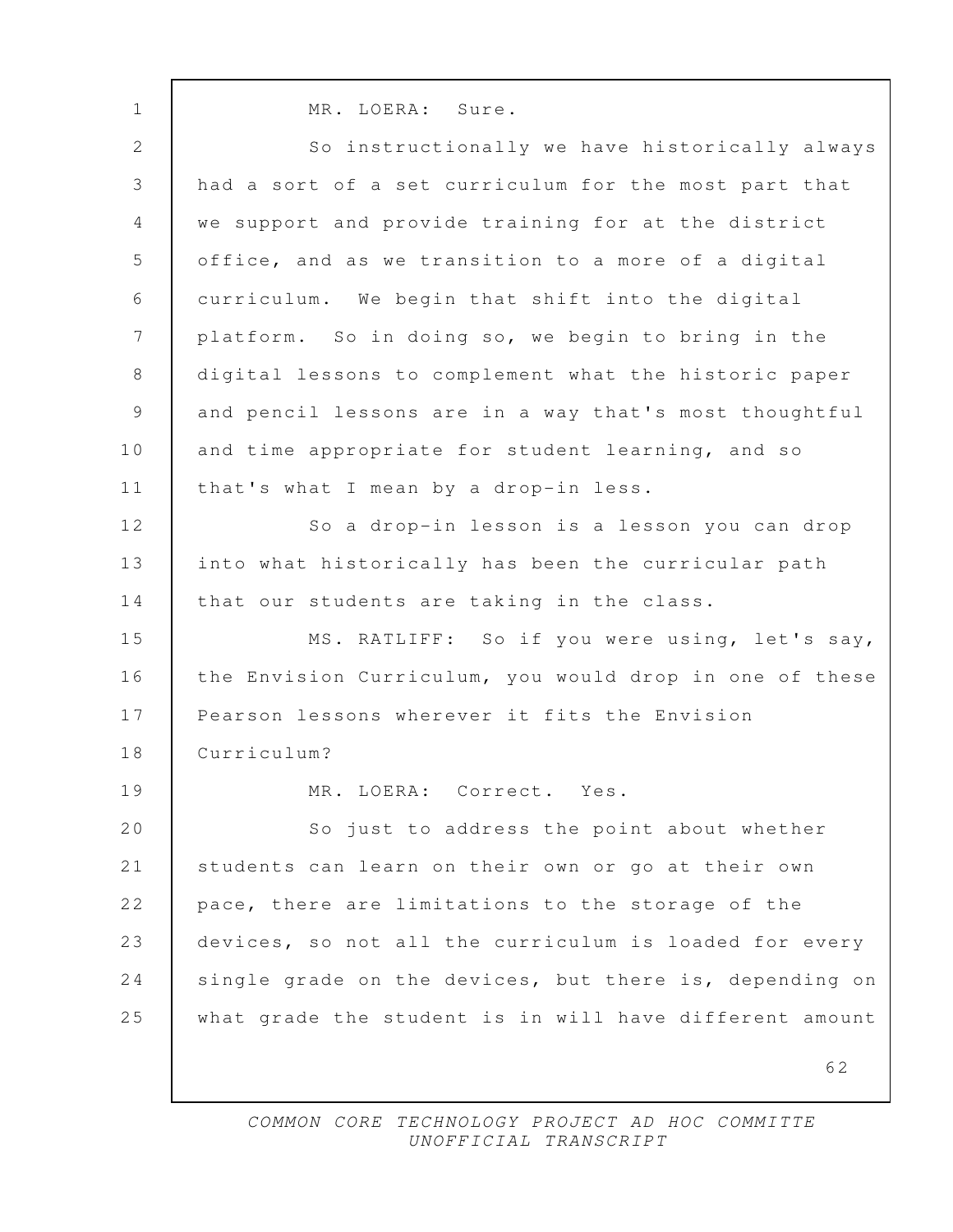63 1 of content loaded on them, and then the teacher can 2 quide the students through that as well as students 3 being able to explore on their own. 4 So I want to show you -- so this slide is on 5 page -- slide 15 and captures what I discussed earlier 6 in terms of where they are. So let me show that you in 7 | math, for example, the curriculum stops at grade eight, 8 and so we don't have Algebra 1 or Geometry -- the high 9 School curriculum as part of Phase 1. 10 So if somebody from high school comes in, 11 especially if it's a math teacher and says, "Well, my 12 | iPad doesn't have content on it," they're correct. It 13 doesn't have it, and it wasn't part of the Phase 1 14 plan. K through 8 was. But in subsequent phases, the 15 plan would be to equip more of the curriculum to 16 different grade levels. 17 | And so page 16 and 17 -- well, 16 shows the 18 additional math units that would be provided in Phase 2 19 based on the existing plans and that's in addition to 20 the curriculum that's already added or provided during 21 Phase 1, so this gives more of a breakdown by grade 22 level. 23 This is for math, and the next slide is for 24 English Language Arts. Then -- 25 Yes?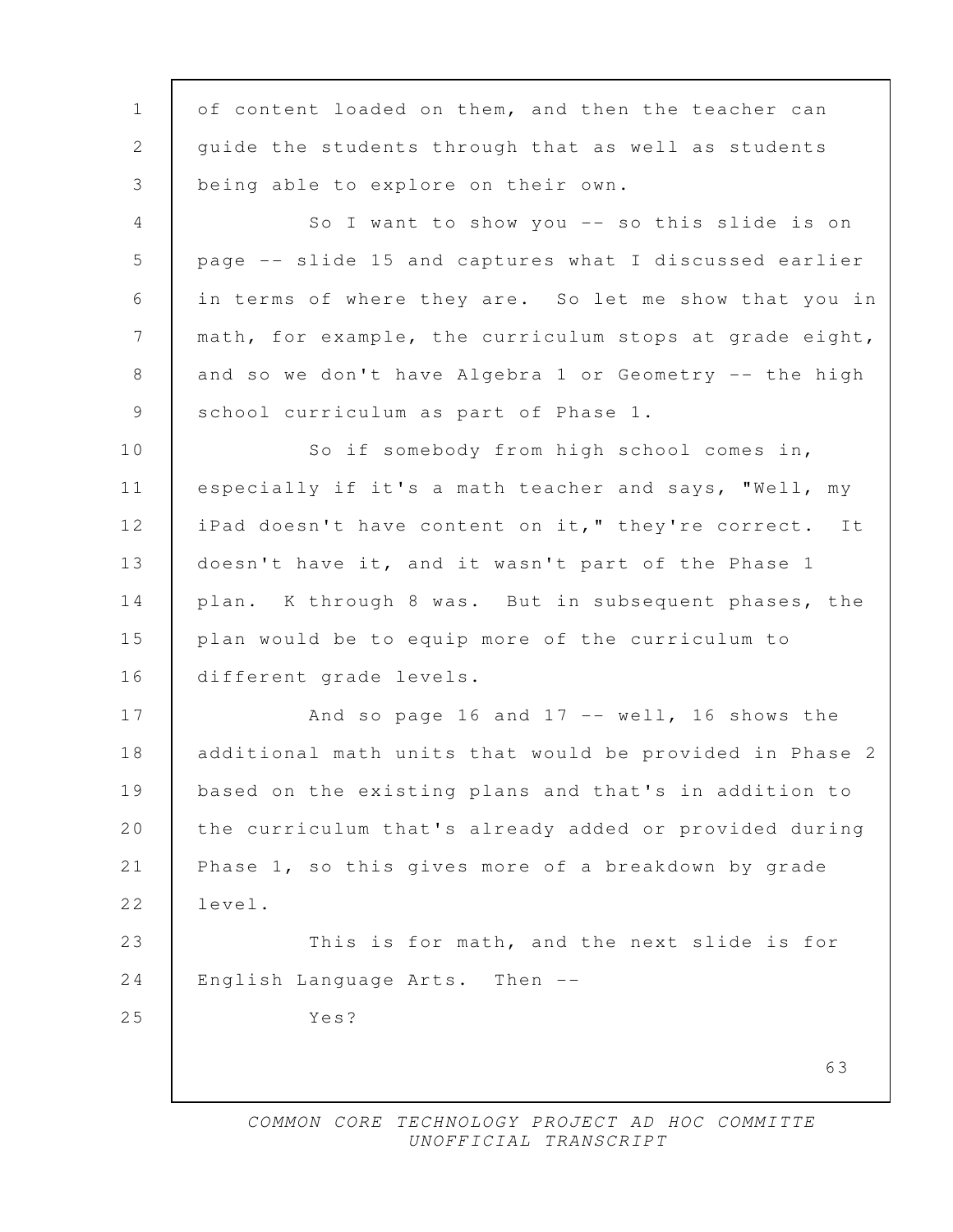64 1 MS. RATLIFF: Before you go into professional 2 development, let's go ahead and ask any questions that 3 we currently have on these previous slides. 4 So are there any questions from the horseshoe 5 on these slides? 6 All right. We had a couple questions from the 7 | public, and so one question was: 8 "What curriculum is on the device?" 9 Pearson is not. I'm going to read it like a 10 question, but I do want to say that I have faith. I 11 have faith that you all can ask questions that are like 12 real questions. Okay? 13 So "Pearson is not finished?" 14 That's not really a question. That's like a 15 statement. Okay? And putting a question mark on the 16 end doesn't make it a question. But I think we have 17 learned that Pearson is not finished. So I guess if we 18 were going to go ahead and ask, maybe the person 19 follow-up question, I'm guessing, would be something 20 along the lines of What -- was this part of the 21 procurement process in the sense of did we state we 22 expect a portion during Phase 1, a portion during 23 Phase 2, a portion during Phase 3? 24 MR. LOERA: That is correct. 25 MS. RATLIFF: And so all of the various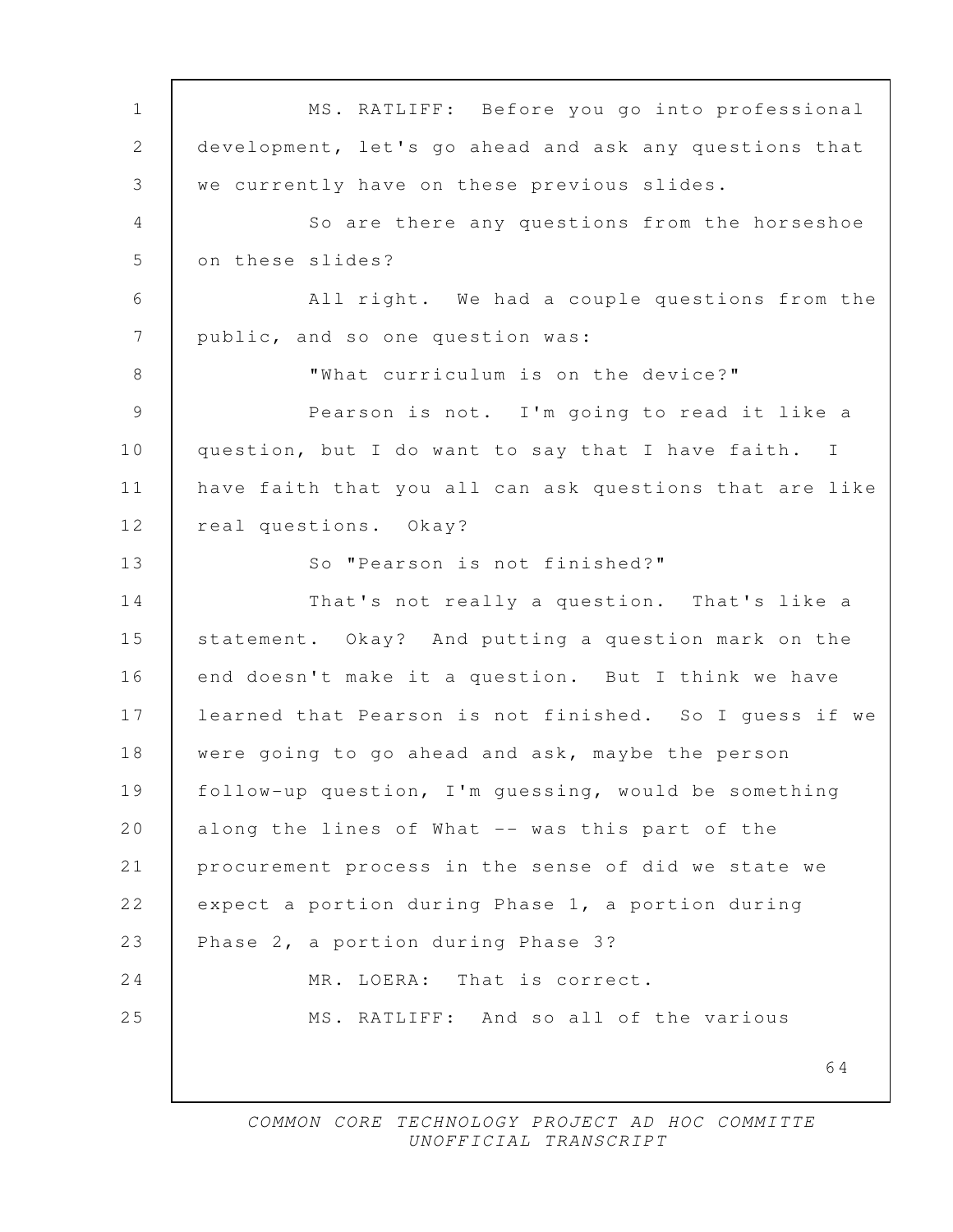65 1 providers that provided curriculum went ahead and 2 | submitted plans. 3 Like did they say, "We'll provide X amount of 4 lessons," or did they say, "We'll provide X amount of 5 percent of curriculum," or how did they submit these 6 requests for -- 7 | MR. LOERA: Yeah. I don't know the detail of 8 the submissions for each of the proposals and how the 9 timelines may have looked different. That would have 10 to be something that we would bring back. That's more 11 | a procurement process question. 12 | MS. RATLIFF: Okay. But I believe we've lost 13 | our procurement expert, so, Ron, can you --14 MR. CHANDLER: I can speak a little bit to 15 | that process. 16 So I know all of the proposed -- the content 17 areas were in various stages of completion, and so 18 they, for the most part, all were going to do a 19 build-in as we go along, but I think we need to have 20 the exact answer from procurement. We'll get that to 21 you. 22 | MS. RATLIFF: Okay. Great. All right. So 23 we'll get more information on that for our next 24 meeting. 25 And so one of the questions that we'd asked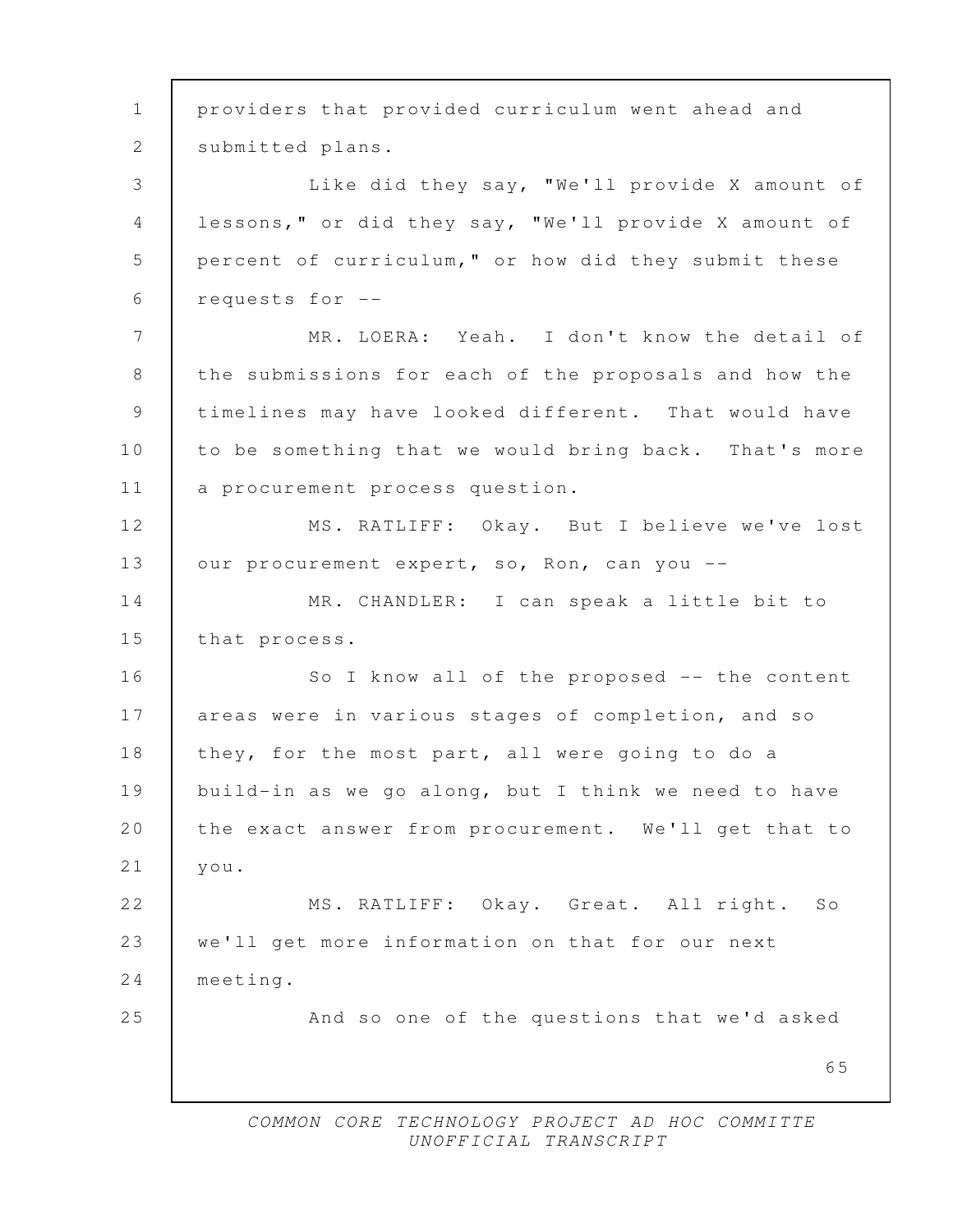66 1 was, "Does the iPad allow the student to study at his 2 or her own pace?" 3 | MR. LOERA: And it said, yes, however, there's 4 a question about whether it's the iPad, the curriculum 5 that's on the iPad, so I just want to draw attention to  $6$  that. 7 So ultimately the teacher still leads that 8 | classroom instruction, and based on that, the student 9 would be able to build and go at their own pace on 10 whatever the other content that's loaded on there, so 11 there's nothing from keeping the student from looking 12 at any of the other curriculum that's loaded. 13 MS. RATLIFF: Okay. So -- but can they study 14 above their grade level? 15 MR. LOERA: They can if the curriculum is 16 **loaded on there.** 17 MS. RATLIFF: And so I quess my question is 18 then, when you -- when we hand this to the students --19 so when we gave it to our committee members, we were 20 given like all of the various drop-in lessons -- are --21 do the students get the same thing, or do they 22 literally, if you're a kinder student, you get just 23 your kinder, whatever the -- Kinder Play with Shapes, 24 | Kinder Make or Break Apart to 20? 25 MR. LOERA: Yes. So I would have to get back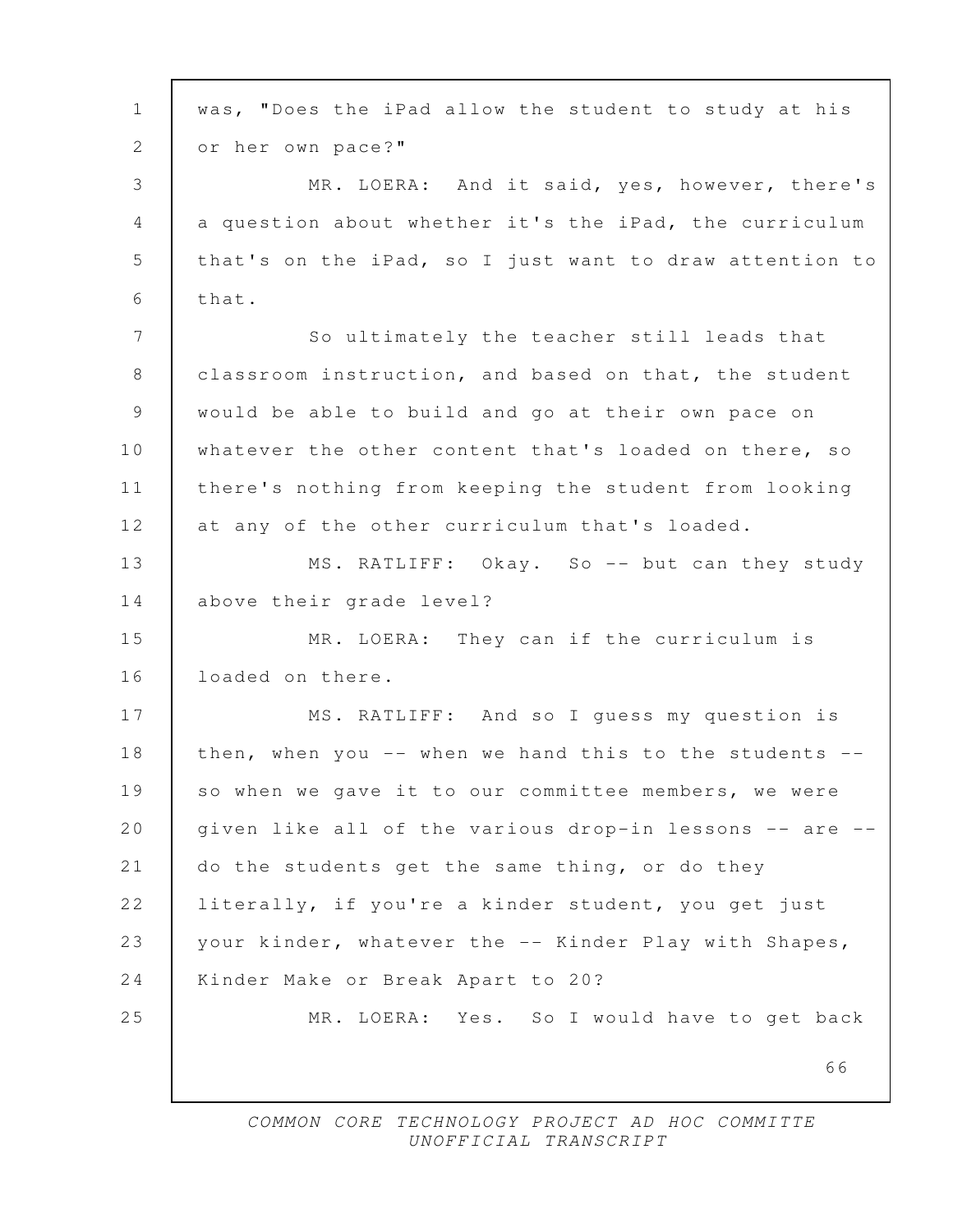67 1 to you on the real specifics on how the content was 2 loaded. When we worked with the teachers, for example, 3 the way that we did it is that we loaded various grade 4 levels onto that particular iPad, and dependent on what 5 the grade level was that the teacher was teaching, then 6 they were assigned that type of iPad that had that type 7 of  $-$ - that level of curriculum on there. 8 In other words, the iPads can't hold all 9 eight grades of curriculum on there. There are 10 | limitations in space, so it's a configuration issue 11 more of a -- a -- sort of a technical one, but -- so to 12 answer your question, it's kind of dependent on the 13 | students grade and where they are. 14 MS. RATLIFF: We're going to take a question 15 from the back. 16 MS. CEDILLO: I have a question regarding the 17 iPad. 18 So you're saying that these aren't fully 19 loaded to what the students have now? 20 | MR. LOERA: Can you restate your question, 21 please? 22 MS. CEDILLO: So these -- are these, what I 23 have in front of me, is that what the students have now 24 that are rolled out through 1? 25 MR. LOERA: I'm sorry. I don't know what --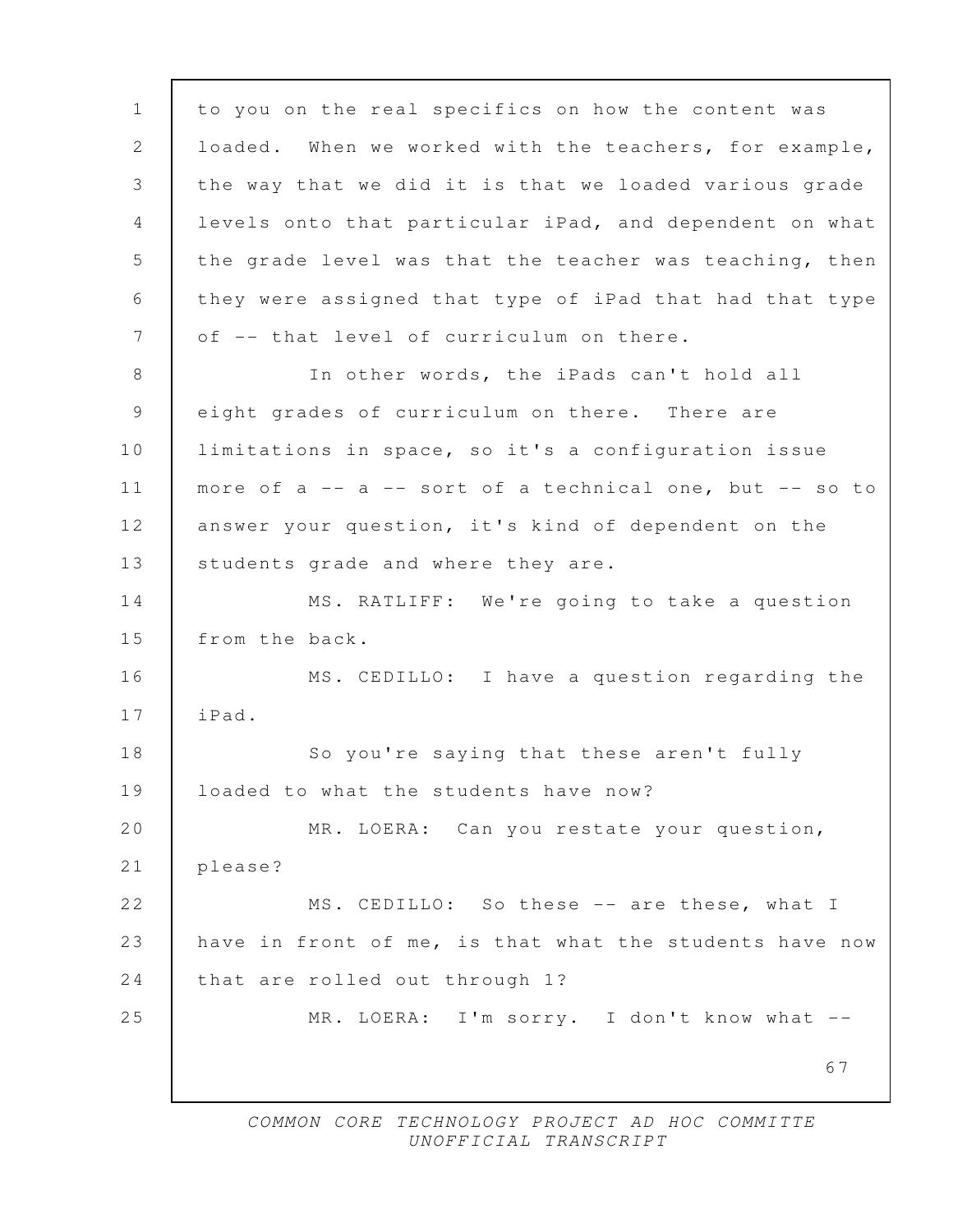68 1 which device you have in front of you. 2 MS. RATLIFF: She has the same iPad that was 3 provided to all of the curriculum members. 4 MR. LOERA: Gotcha. I don't know which 5 content was actually loaded on the iPad. 6 MS. RATLIFF: I believe we have all that was 7 available. 8 MR. LOERA: Okay. So -- 9 MS. CEDILLO: My question is -- because a lot 10 | of them start with like Unit 6, Unit 5. 11 Where's Unit 1, 2, and 3? 12 And that's for like almost all of them. 13 MR. LOERA: Okay. So if we go to, for 14 example, it doesn't actually specify the units on here, 15 but the -- the -- all of the titles that are listed on 16 slide 15 is what would be on the device, and so 17 Bernadette as the director of the project is going to 18 come up and elaborate on that. 19 | MS. LUCAS: Mr. Gerardo pretty much --20 Mr. Loera pretty much already stated this. The 21 information or the units' lessons that are on the iPads 22 are based on the drop-in lesson model, so the iPads 23 would not include all the curriculum at this time. 24 MS. RATLIFF: Any questions from over here? 25 MS. ESCOBEDO: This is a really specific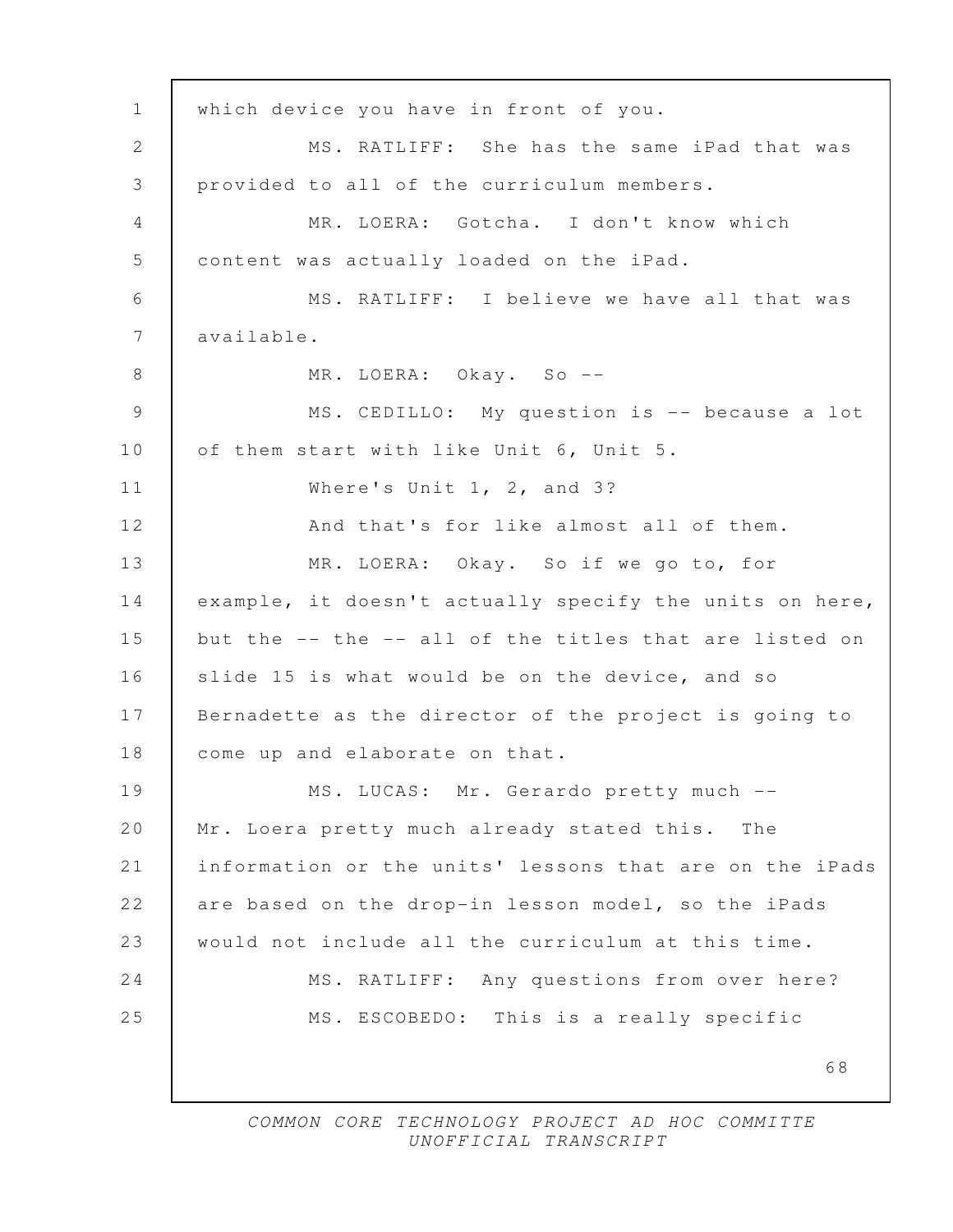69 1 question, so if you can answer it at a future meeting, 2 | that's perfectly fine. 3 I'm just curious if, say, for example, I was a 4 parent and my child was an English Learner, how would I 5 know which of the apps would be suited for my child's 6 particular learning needs? 7 MR. LOERA: It's a great question. 8 So as we work in supporting all students -- 9 English Learners, students with disabilities, GATE and 10 gifted, all the subgroups -- we will continue to -- to 11 build additional professional development into the 12 training that teachers will need in the long term. 13 Pearson does provide some supports for English 14 Learners, for example, but we will continue to -- to 15 expand on that, and Pearson is also continuing to build 16 that into their subsequent curriculum in the future. 17 MS. KARAHALIOS: You said that these are 18 designed as drop-in lessons, so there are -- there are 19 no fully formed units? 20 MR. LOERA: Not yet. Not for Phase 1. 21 MS. KARAHALIOS: Not in Phase 1. 22 | Is there a plan to do that? 23 MR. LOERA: So for Phase 1, we have what's 24 currently listed and that's the extent of the contract. 25 So for Phase 2, that would be dependent on whether the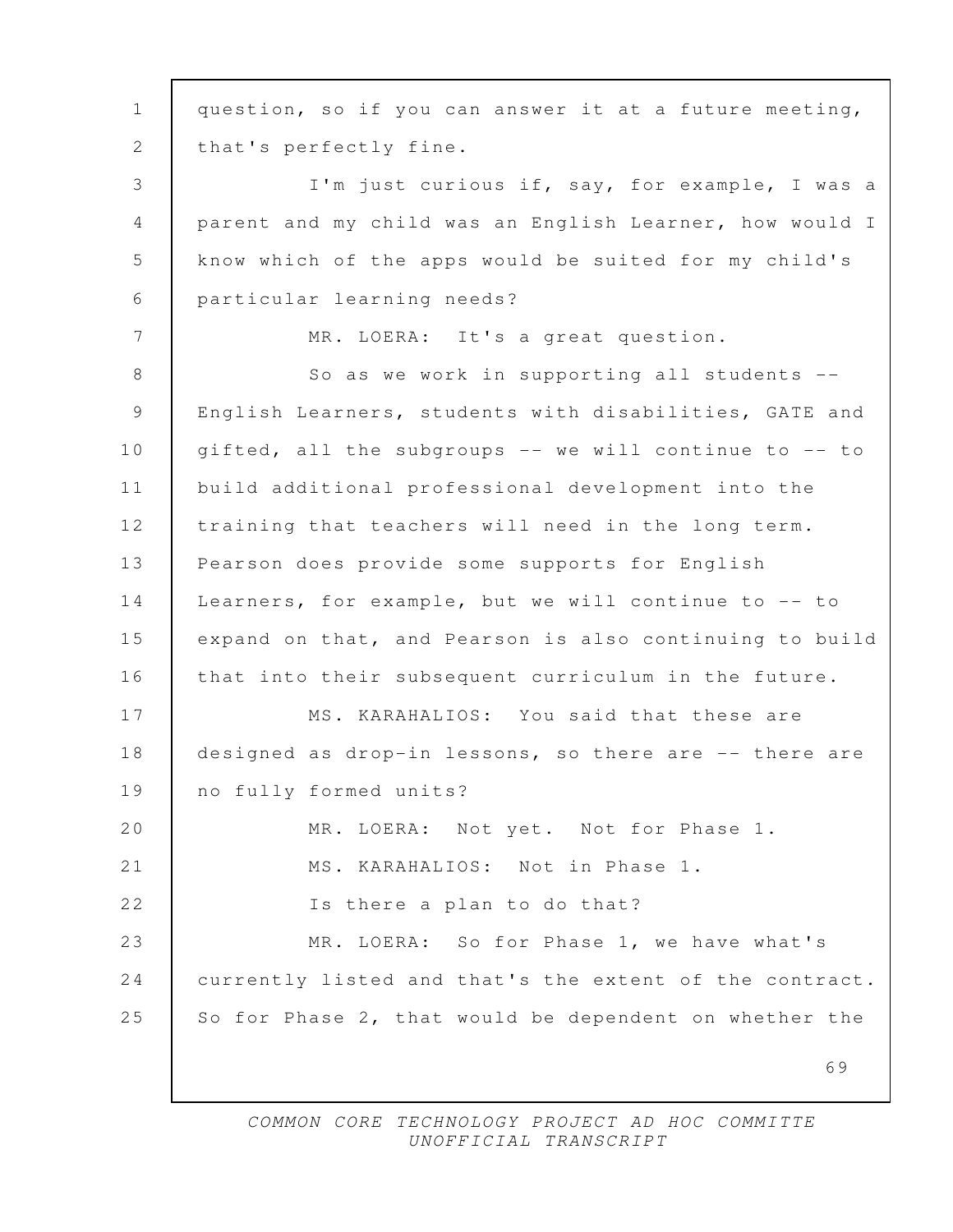70 1 Board ultimately decides to (unintelligible) the 2 | subsequent phases. 3 MS. KARAHALIOS: Okay. Also, if you look at 4 Appendix J, it says that the District is not 5 considering substitution of hard copy textbooks with 6 digitized virgen -- that was a Freudian slip -- 7 versions, so you're not anything to be loading 8 textbooks on the iPads? 9 MR. LOERA: So when -- when we put out the 10 | RFP, we were not interested in simply replacing the 11 hard traditional paper textbook with a PDF, for 12 example. The PDF is sort of a static page that doesn't 13 provide any additional benefits to a student. 14 In order to truly make and take advantage 15 of -- of what the technology has to offer, we wanted 16 the technology to be interactive and to -- and make --17 to have the technology enhancements that are really 18 necessary to make this whole project worth it. And so 19 we believe that as we look forward and move towards the 20 digital age, it's a total different way of thinking 21 about what the curriculum is and how often we will be 22 engaged in updating it over time. 23 MS. KARAHALIOS: So have you researched 24 textbook companies to see if they have interactive 25 textbooks that are available for the District?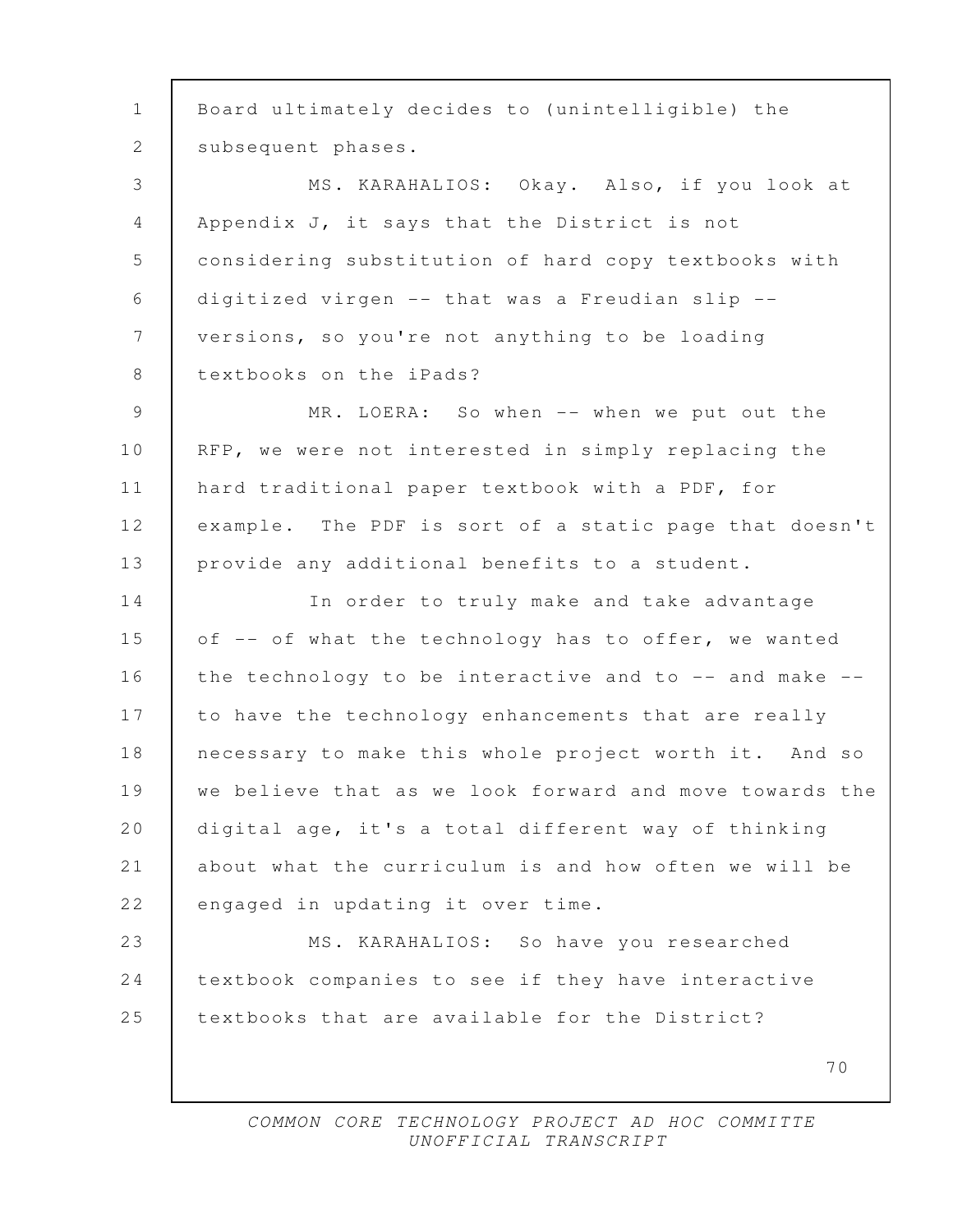71 1 MR. LOERA: So as part of this process, what 2 we did is put out the RFP, and then proposers submitted 3 what they submitted based on what we put on the RFP. 4 | So based on what was turned in, that is --5 | that's what we researched or evaluated, if you will, 6 but that being said, we're continuing to -- to look at 7 what other possibilities and opportunities are 8 presented for us in the long term in terms of digital 9 books. 10 | MS. RATLIFF: Yes. 11 | MR. CANDELARIA: Just a couple of questions. 12 With regards to the curriculum that's 13 available through the Pearson apps, what are the 14 provisions or what's the philosophy as part of this 15 plan? 16 When the devices are deployed -- for instance, 17 you have a variety of magnet programs out there, and 18 they have areas of specialty -- are they going to be 19 given curriculum that's going to supplement their 20 programs, be it in the medical magnets, museum science, 21 the gifted categorization, or is it going to be 22 restricted to more to the vanilla, this is Pearson, 23 this is what you get? 24 MR. LOERA: No. So I think what's important 25  $\vert$  to -- to -- for me to respond to that question in terms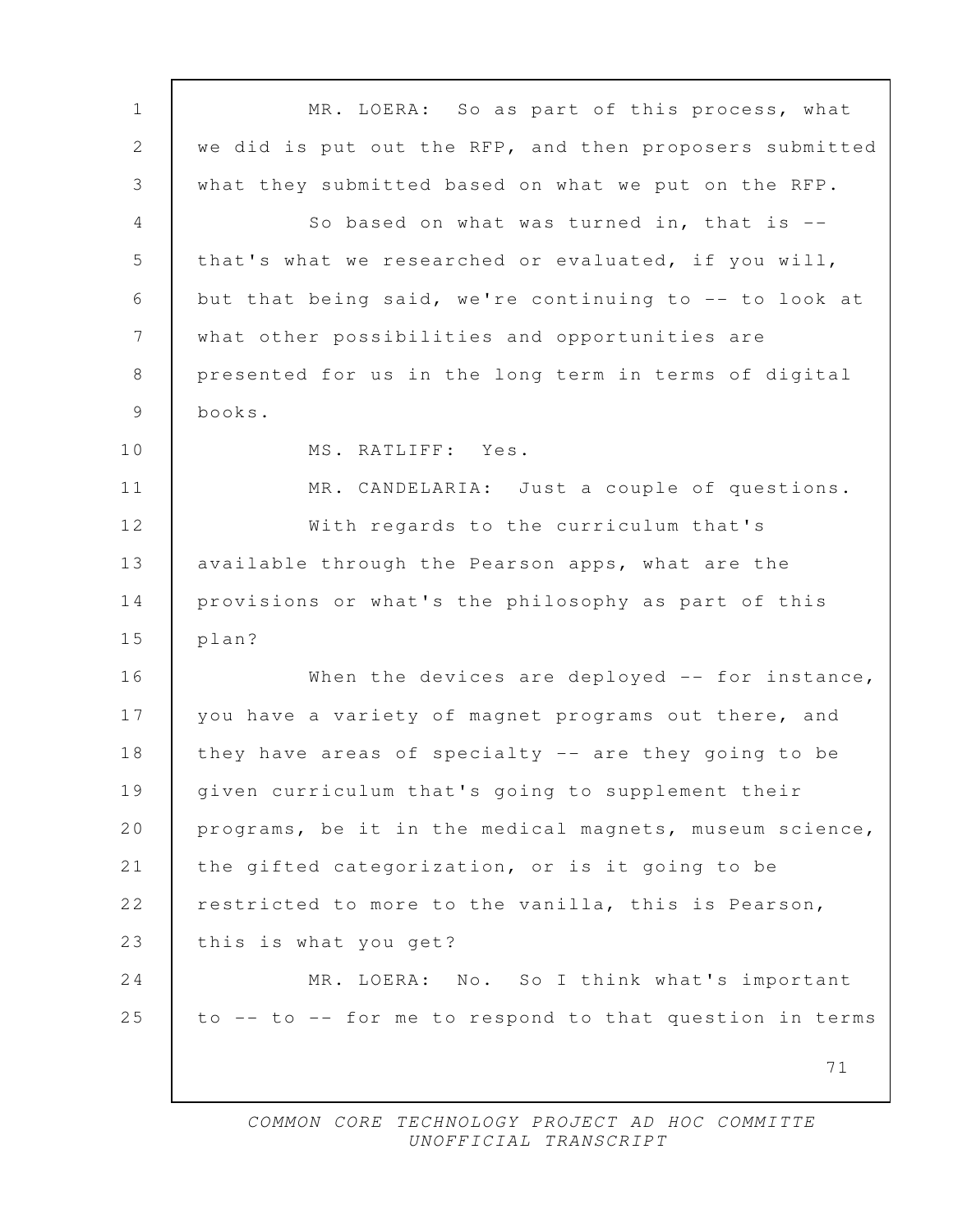72 1 of -- the Common Core Standards are -- are -- as 2 rigorous -- as rigorous as they are and as much as they 3 raise the bar for us in so many ways, they're not the 4 top in terms of the highest level of rigor that we 5 | should expect for all students. 6 So, for example, some students that are in 7 GATE and gifted kind of programs and have this 8 additional talents need more than just that, and so 9 our -- our approach to this has been in the overall 10 | transition to Common Core, that this is the default use 11 as we move forward, but we are going to need to come up 12 with additional strategies to augment and to do that. 13 So for various programs throughout the 14 district, it's going to look a little different, and 15 it's going to be based on actual student need. 16 MR. CANDELARIA: Thank you. The second 17 question -- I'm sorry -- is with regards to the digital 18 | library access, what provisions are in place or what 19 has been considered with regards to wireless 20 accessibility of homes? 21 **Has a survey been made with regards to those** 22 homes that are not wirelessly connected, and what 23 infrastructure would be provided to the families in 24 this case? 25 MR. LOERA: So let me make sure I understood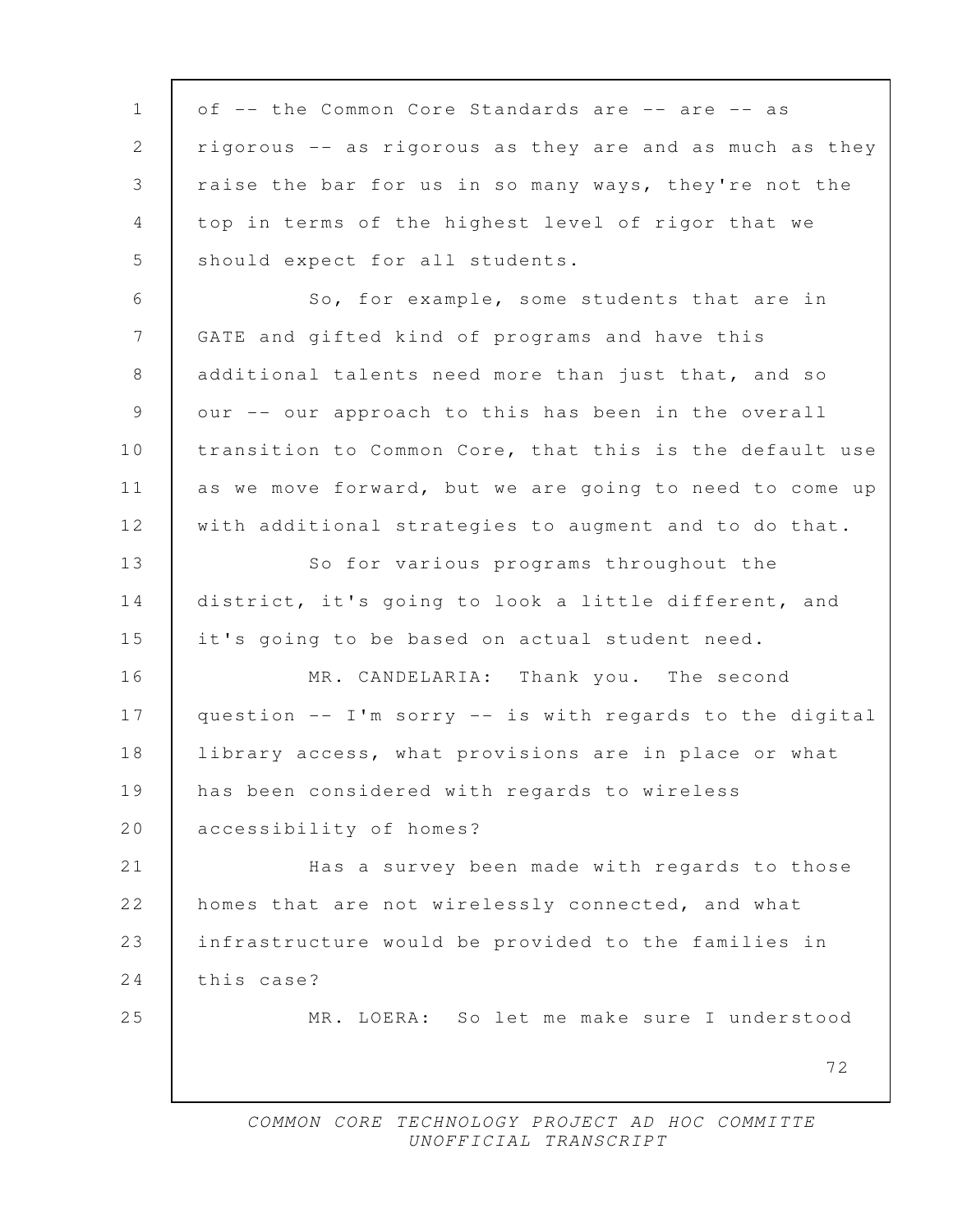73 1 the question, so -- 2 | MR. CANDELARIA: Like, are families that 3 | aren't wirelessly set up at home going to be given 4 wireless routers and infrastructure to run the capacity 5 of accessing from home? 6 MR. LOERA: So in L.A., as part of this 7 contract, we're not providing Internet service at home, 8 so I think that's the shortest answer to your question. 9 I know the City has made some -- some comments 10 about being committed to doing that on a larger scale, 11 and we hope to continue to partner around that and see 12 how we can do that, but that, as part of this project, 13 | it's just not in the scope of the work. 14 MR. CANDELARIA: Thank you. 15 MR. CHANDLER: So let me jump in here -- 16 MR. LOERA: Let me add one little extra piece 17 there. 18 The software itself in terms of the content 19 does not depend on the wireless Internet connectivity 20 at home. The way that it's designed is that we can 21 actually load whatever the student would need on the 22 device at home, and when they come back to school, they 23 can receive or do whatever they need to get whatever 24 the next pieces of the content are. So for that piece, 25 we did address that issue in that way.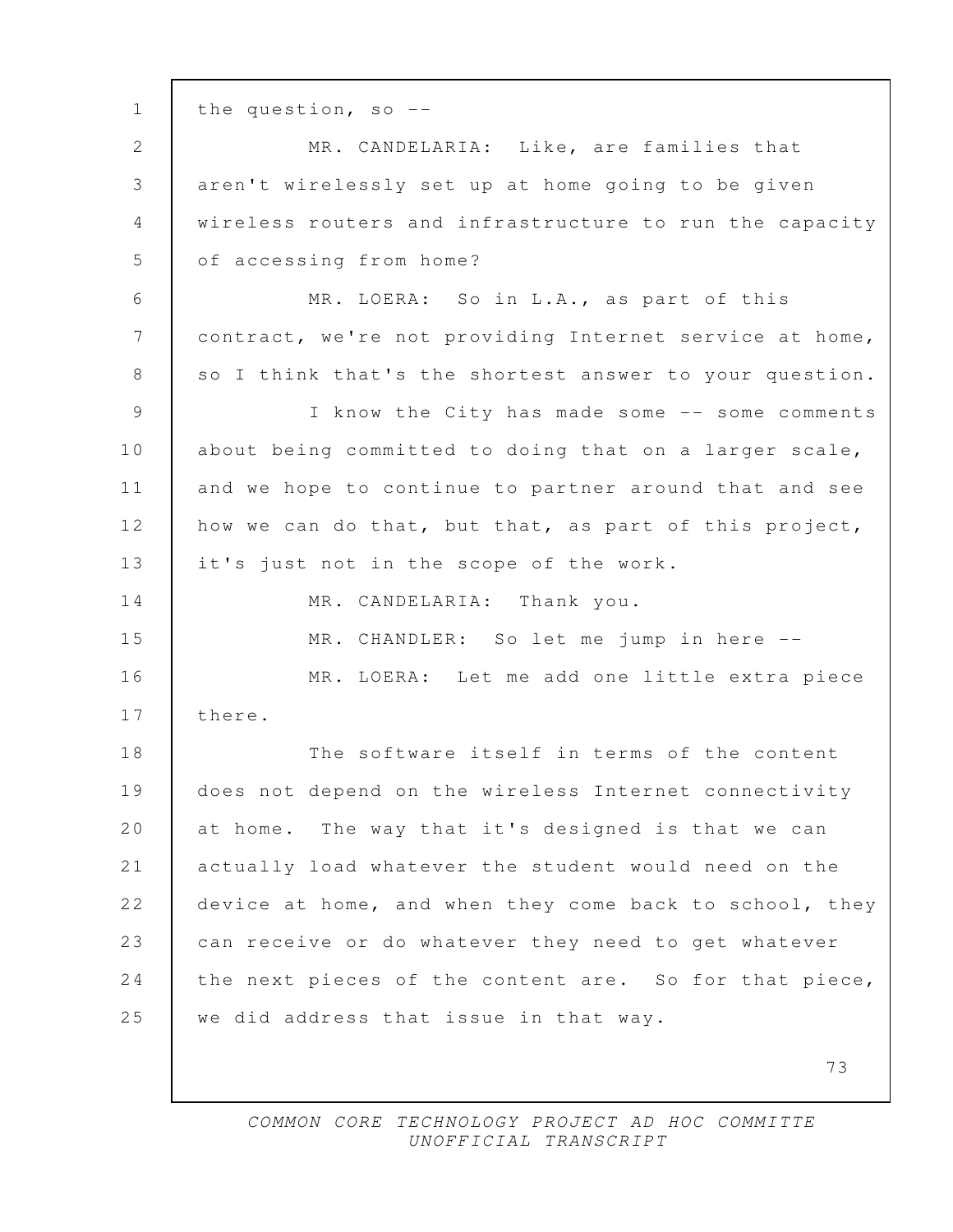| $\mathbf 1$     | I don't know, Ron, if that was what you                 |
|-----------------|---------------------------------------------------------|
| $\mathbf{2}$    | were $--$                                               |
| 3               | MR. CHANDLER: No. I was going to say that               |
| 4               | the majority of the content is resident on the device,  |
| 5               | and so we're not assuming that students had that, but I |
| $6\,$           | was also going to say that the City is in conversations |
| $7\phantom{.0}$ | about doing citywide wireless, and we're part of that   |
| 8               | effort. So I meet with my counterpart in the city on a  |
| $\overline{9}$  | regular basis and actually submitted a letter of        |
| 10              | recommendation around that, so they're going through a  |
| 11              | process now to make L.A. WiFi across the city.          |
| 12              | MS. ESCOBEDO: And just a quick follow-up                |
| 13              | question to that, and I don't mean to place a burden on |
| 14              | you all, but LAUSD is also comprised of many, many      |
| 15              | other cities outside of the city of L.A., so to the     |
| 16              | extent that somehow at some point in the future, if we  |
| 17              | can give consideration to that and get some information |
| 18              | on the wireless status of some other cities that are    |
| 19              | outside of the city of Los Angeles, I do think that     |
| 20              | would be helpful, but again for a future meeting.       |
| 21              | MS. RATLIFF: So why don't we at our next                |
| 22              | meeting, why don't we include a section that talks      |
| 23              | about the wireless plans for the city in the future and |
| 24              | so forth.                                               |
| 25              | MR. ALVARENGA: I have a couple of questions.            |
|                 | 74                                                      |
|                 |                                                         |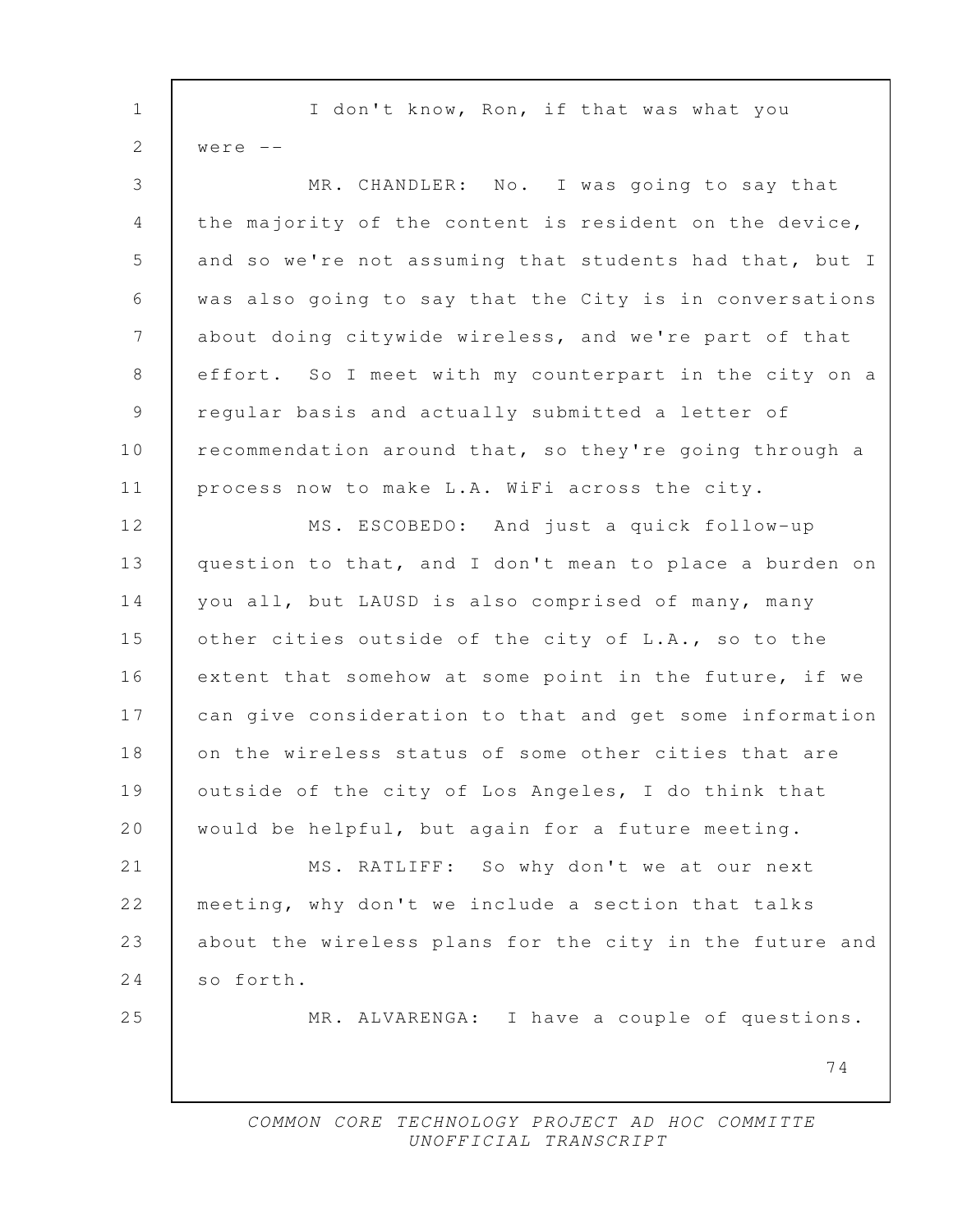75 1 One of them is apps. There's a lot of apps 2 | out there that can definitely benefit our students, so 3 does a teacher has the capability of finding one that 4 they like to work that would like to share with the 5 Students and then utilize it? 6 Can they do that? 7 MR. LOERA: So the question is, can a teacher 8 | download their own app? 9 MR. ALVARENGA: Uh-huh. 10 MR. LOERA: Ron, do we have the actual -- the 11 | answer to that? 12 | MR. CHANDLER: Well, yeah. I was going to say 13 that, you know, we -- we -- as long as it gets through 14 the conditions of our firewall, absolutely. I mean we 15 have, you know, whitelisted and blacklisted apps that 16  $\vert$  we don't want  $\vert$  --17 MR. ALVARENGA: Of course. 18 MR. CHANDLER: -- and do want students to go 19 to and teachers, so absolutely. 20 MR. ALVARENGA: So a follow-up question on 21  $\vert$  that  $\vert$  --22 MR. LOERA: I -- I was going to elaborate a 23 little more on that. 24 MR. ALVARENGA: Okay. Sorry. Go ahead. 25 MS. LUCAS: If I may just add a piece.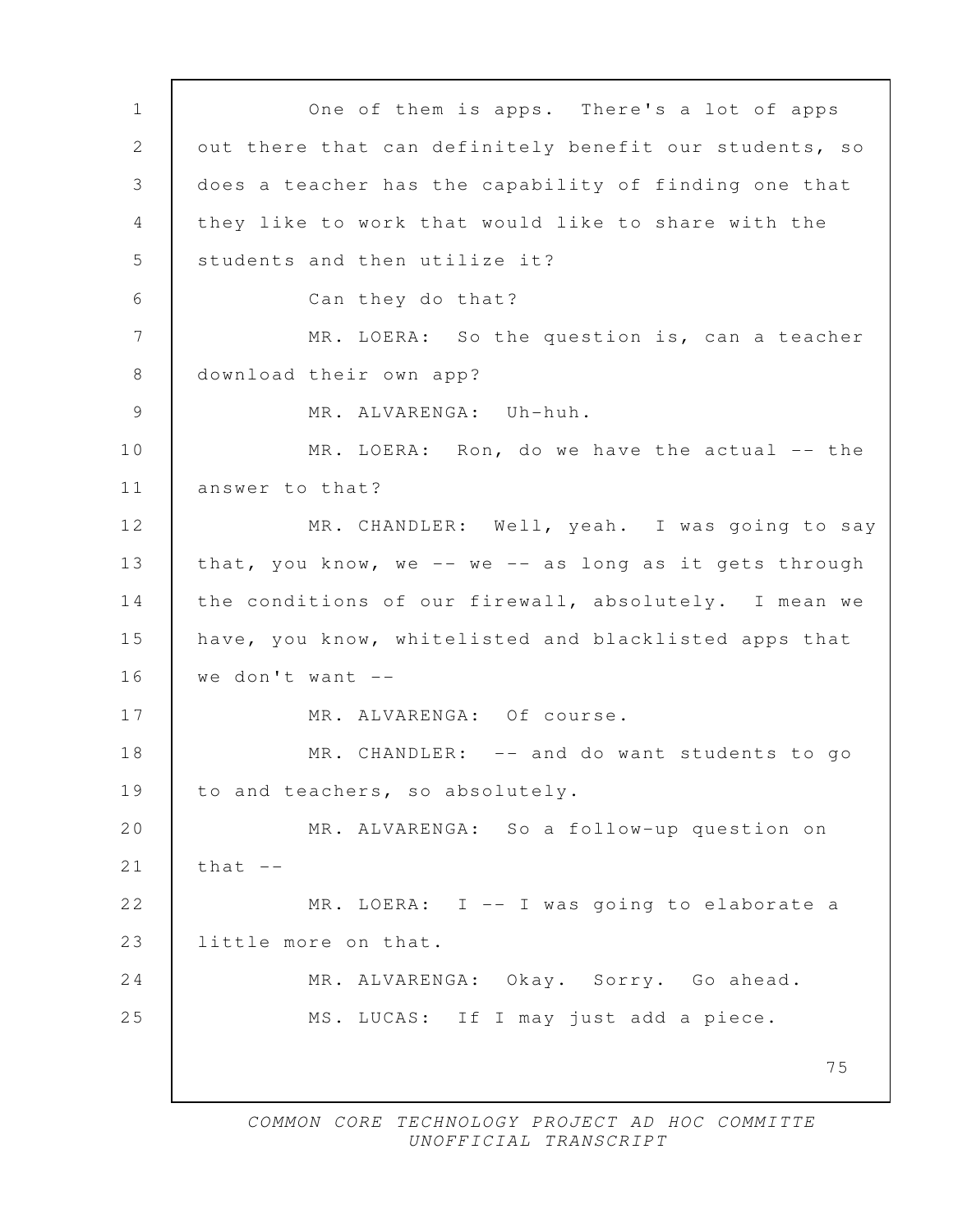76 1 I had the honor of serving as a principal of a 2 one-to-one school, and so what teachers want are vetted 3 apps. Of course we're going to have a methodology for 4 teachers to recommend apps. We'll vet apps organized 5 by content area and grade to ease in teacher selection 6 of applications. They have so much to do. We want to 7 give them a bank of resources to help with that. 8 MR. ALVARENGA: You just answered my next 9 question, a bank of resources in apps, but with that 10 said, do teachers have the -- the choice to opt out of 11 using the tablets -- the iPads? 12 MR. LOERA: Do teachers have the choice of 13 opting out of using -- 14 MR. ALVARENGA: To opting out, yeah. 15 MR. LOERA: So the answer to that, in general, 16 no. Once it becomes part of the default curriculum, we 17 expect the use of that. 18 MR. ALVARENGA: Great. Thank you. 19 MS. RATLIFF: Are there questions on this 20 side? 21 MS. AMAN: A quick question going back to the 22 Pearson content. 23 My understanding from past meetings was that 24 depending on the grade level, that the student would 25 have access to one grade up and one grade below.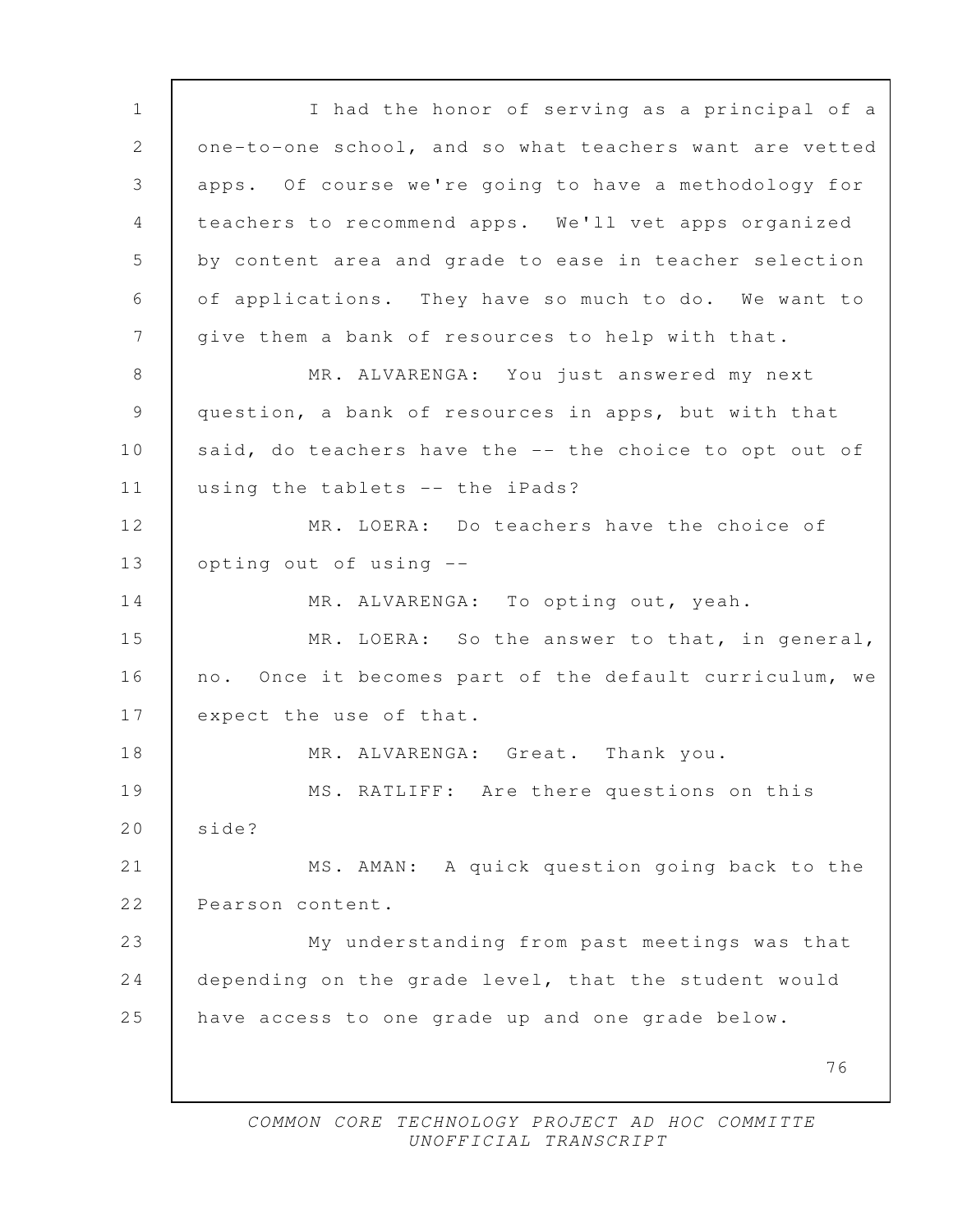77 1 Can you look into allowing them to have more 2 access? 3 They don't have to have access to all 4 eight grades, but even two grades up, two grades below, 5 | is that a possibility? 6 MR. LOERA: So those kinds of things, I think 7 we need to study more on a case by case determining the 8 extent and the limitations of what the device has as 9 well as what the student needs and what -- and I think 10 that as part of that piece, I think that could be 11 | handled more on that kind of a level. 12 MS. RATLIFF: Okay. Yes. 13 MS. CEDILLO: I actually have a couple of 14 questions. The first one being, when we got this 15 contract, Pearson was only 25 -- from what I 16 understand, 25 percent done. 17 When does the three-year contract start? 18 When did it start? The day of the rollout? 19 The first day of the rollout or -- I mean at the end of 20 | three years, will it be a hundred percent done? 21 When will Pearson be done is what I'm trying 22 to say within the three-year contract? 23 MR. LOERA: So let me -- let me first of all 24 state, I'm not sure where you're getting that 25 25 percent figure from.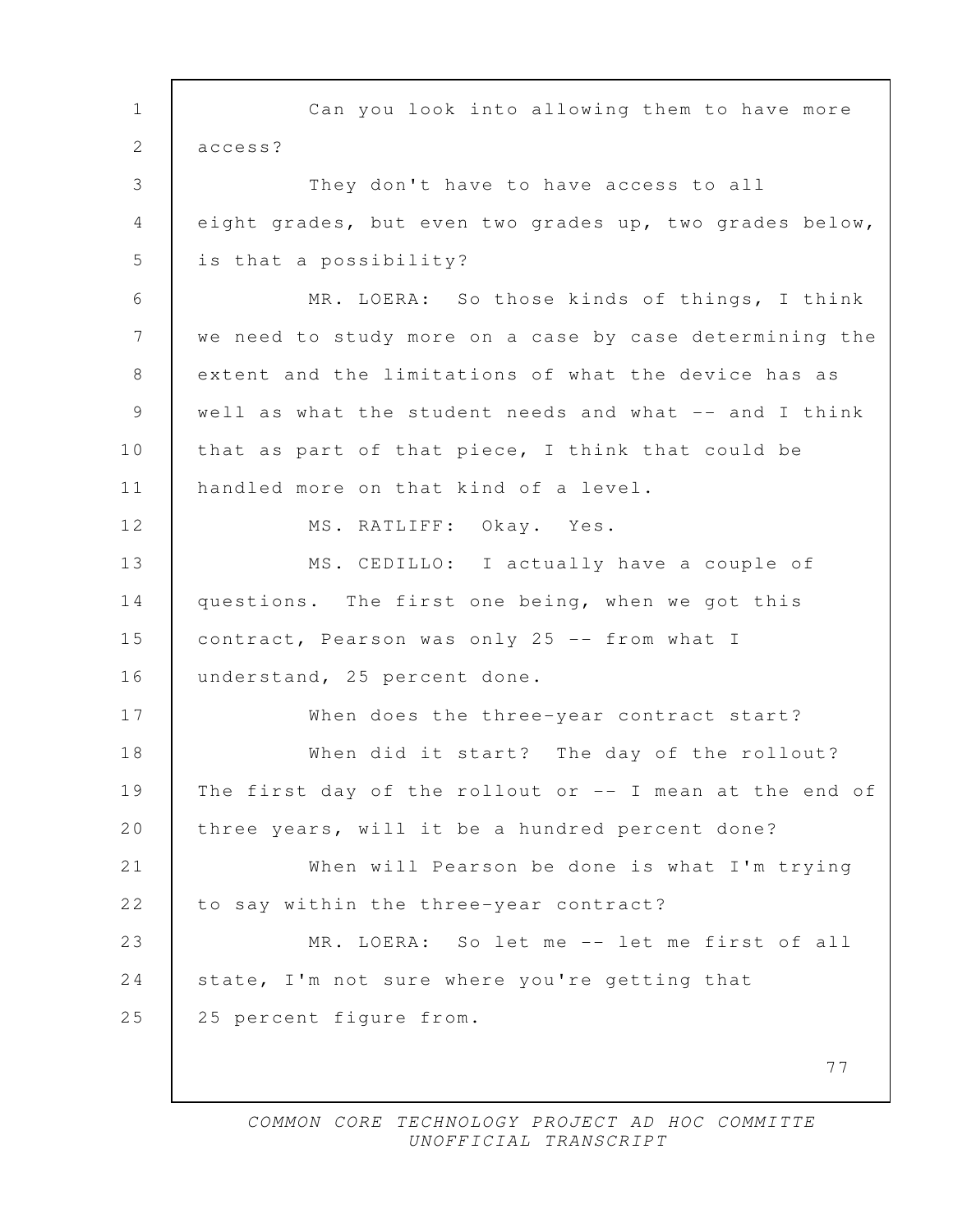78 1 What I'm telling you is that for Phase 1, we 2 have a hundred percent of what was part of that piece 3 in terms of content. 4 MS. CEDILLO: Even though there wasn't all of 5 the units in the iPad? 6 MR. LOERA: That's correct because we don't 7 have all of that. That would be part of phase 2 and 3 8 if the District continued to do that. 9 And in terms of the other part of your 10 question, that's more of a procurement question. I 11 | don't have the answer to that. 12 MS. CEDILLO: Okay. Thank you. 13 | MS. RATLIFF: Quynh. 14 MS. NGUYEN: So earlier -- some of these 15 questions are relating to the question of augmentation. 16 So when we -- we were told by Mr. Aquino that 17 the primary -- the priority of this program is to 18 elevate the students who are not, you know, at advanced 19 level, and I understand and support that priority. 20 **At the same time, we were also reassured that** 21 it would not then, you know, drag down, or, you know, 22 the program would not teach toward the middle where 23 students who need more advanced, you know, more 24 challenge would continue to be challenged. 25 So my question to you is, how does the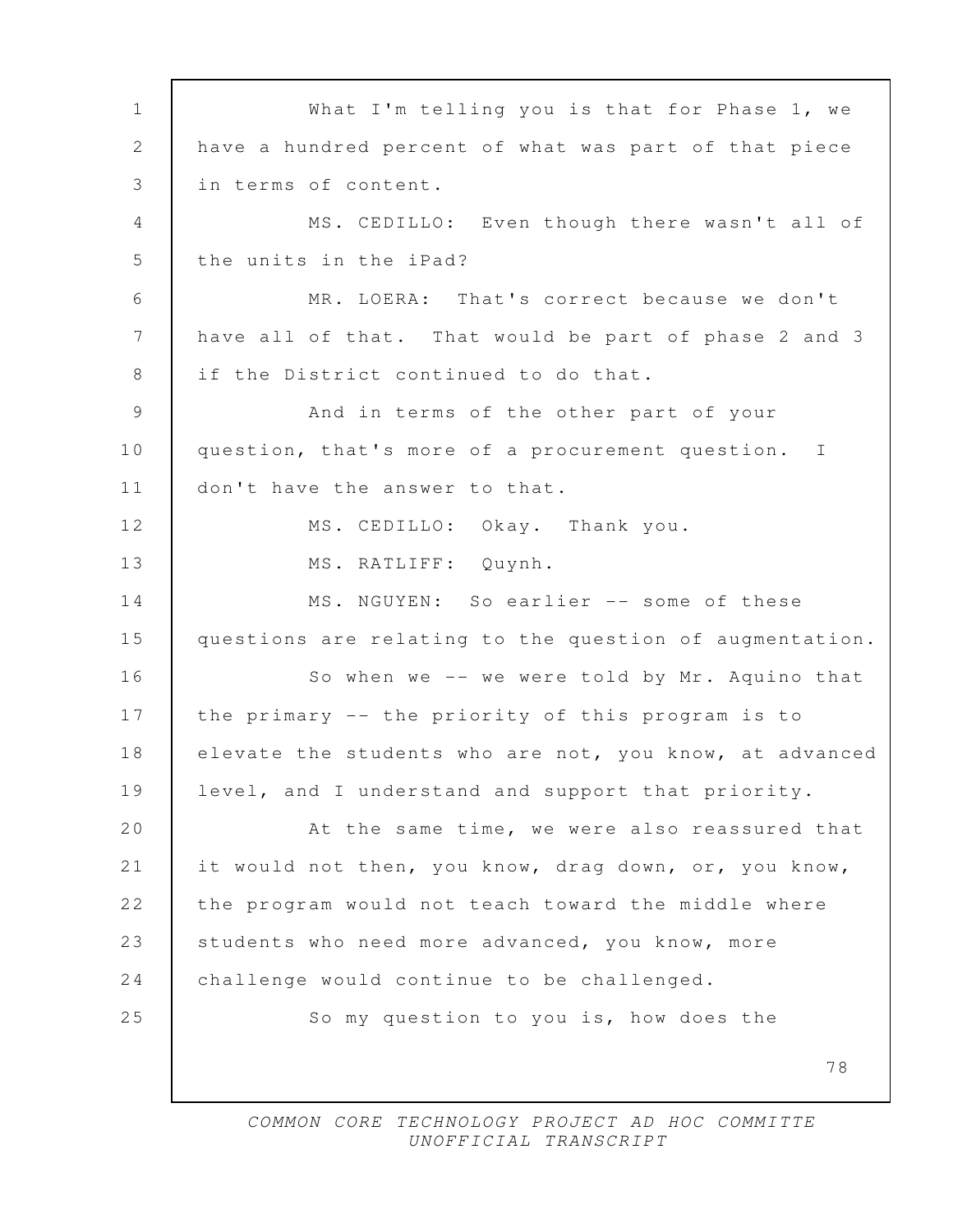79 1 District plan to do that? 2 You mentioned, you know, there will be on a 3 case by case, opportunities for augmentation. 4 Will that then be provided by the District, or 5 is that up the school to pay for it? 6 MR. LOERA: So first of all, I don't know what 7 Dr. Aquino mentioned to you in the past regarding 8 prioritization, but what I can tell you is that all of 9 this work is engaged in the overall transition that 10 we're making towards the Common Core State Standards 11 and that's why we made specific use of the publisher's 12 criteria which are significantly more rigorous than 13 | they've been in the past. 14 And so in terms of being able to differentiate 15 and meet the various student need, we will need to 16 augment, like I said before, with additional open 17 Source content that's out there. I also -- what we 18 can't forget is that the content is just one tool, and 19 the device is one tool, and a students have access and 20 as teachers have access to what the Internet has to 21 offer as we develop teachers' expertise and 22 understanding of how to do that in a most thoughtful 23 way, we have a plethora of resources out there that are 24 available for use. 25 And as Ms. Bernadette Lucas mentioned earlier,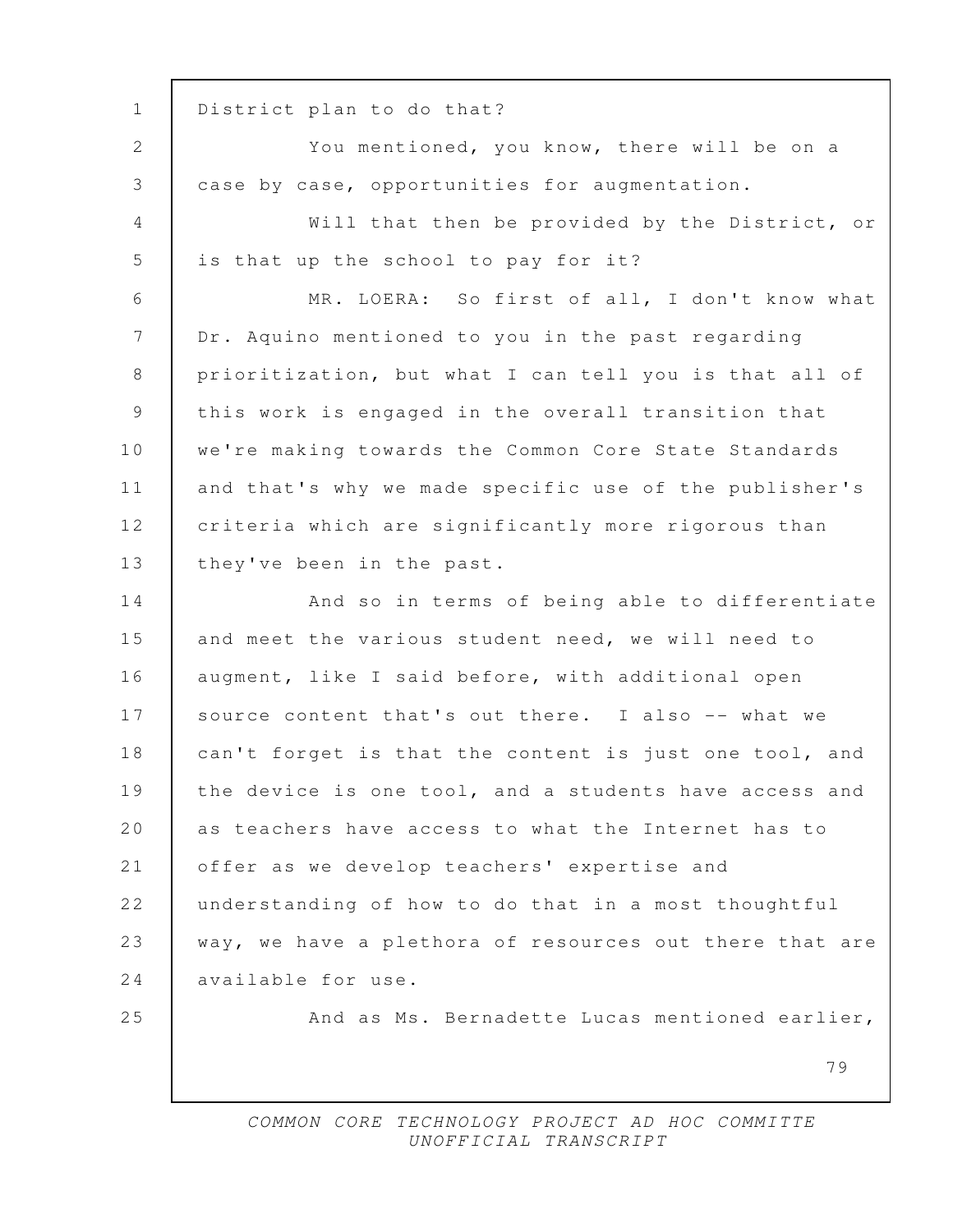80 1 that's the piece that we as a district will continue to 2 build requirement and support teachers on in terms of 3 doing that in a thoughtful manner. 4 MS. NGUYEN: So what I hear though is that it 5 is up to the teacher, the school then to find the open 6 software which is basically free content. And, for 7 example, one of the -- one of the alarm bells that 8 sounded for me is when I looked at the content that the 9 RFP called for, math goes only up to eighth grade; 10 right? 11 So after that, we're expecting our 12 high schoolers to go back to textbooks or free content,  $13$  or what  $-$ 14 Q No. So we are transitioning all grades, so 15 what we're -- what -- where we have been engaged in or 16 for several years now in the overall transition to 17 Common Core aside from the recent integration of 18 technology is all grades. So in the last year, in 19 2012/13, we engaged kindergarten, first grade, 20 sixth grade, and ninth grade where we brought in school 21 teams to begin transitioning those full grades to a new 22 set of standards. 23 In this year in 2013/14, we are beginning the 24 rest of those grade levels, grades 2, 3, 4, 5, 7, 8, 25 10, and 11. So it's basically all other grades except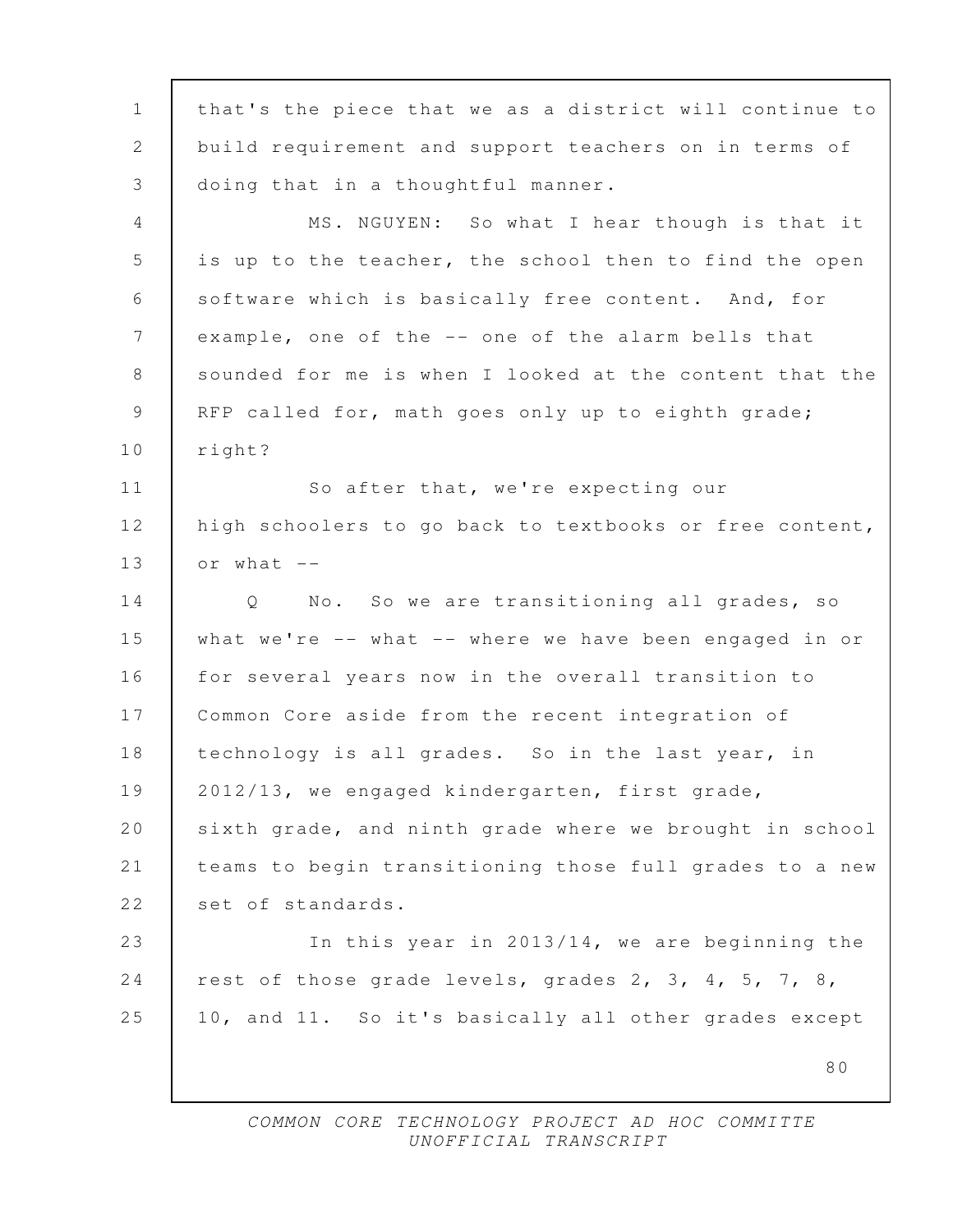1 K, 1, 6, 9 and 12.

| $\mathbf{2}$    | And in the high school level and secondary              |
|-----------------|---------------------------------------------------------|
| 3               | level, that is part of the overall training that we     |
| $\overline{4}$  | have our folks participating in in terms of realigning  |
| 5               | and redoing all of what we need to do curriculum-wise   |
| 6               | instructionally to -- to start teaching and learning in |
| $7\phantom{.0}$ | a new set of standards. That is the CCSS. All of        |
| 8               | that, for the large district, in the absence of the     |
| 9               | technology, which is what the Common Core Technology    |
| 10              | Project does because most schools do not have the       |
| 11              | technology in place now, so that's the missing piece.   |
| 12              | MS. RATLIFF: A question in the back?                    |
| 13              | MS. CEDILLO: I have two questions.                      |
| 14              | MS. NGUYEN: I'm sorry.                                  |
| 15              | MS. CEDILLO: The first one --                           |
| 16              | MS. RATLIFF: I'm sorry. Quynh.                          |
| 17              | MS. NGUYEN: I think she was going to --                 |
| 18              | MR. LOERA: And Ms. Lucas wants to elaborate             |
| 19              | here, but $--$                                          |
| 20              | MS. LUCAS: If I may just add to what                    |
| 21              | Mr. Loera eloquently shared already, there are over     |
| 22              | 40,000 educational apps available via the iPad and the  |
| 23              | app store. I'm not suggesting that all 40,000 are apps  |
| 24              | that we'll use in our schools, but I think what's       |
| 25              | critical to note is that we're looking at working with  |
|                 | 81                                                      |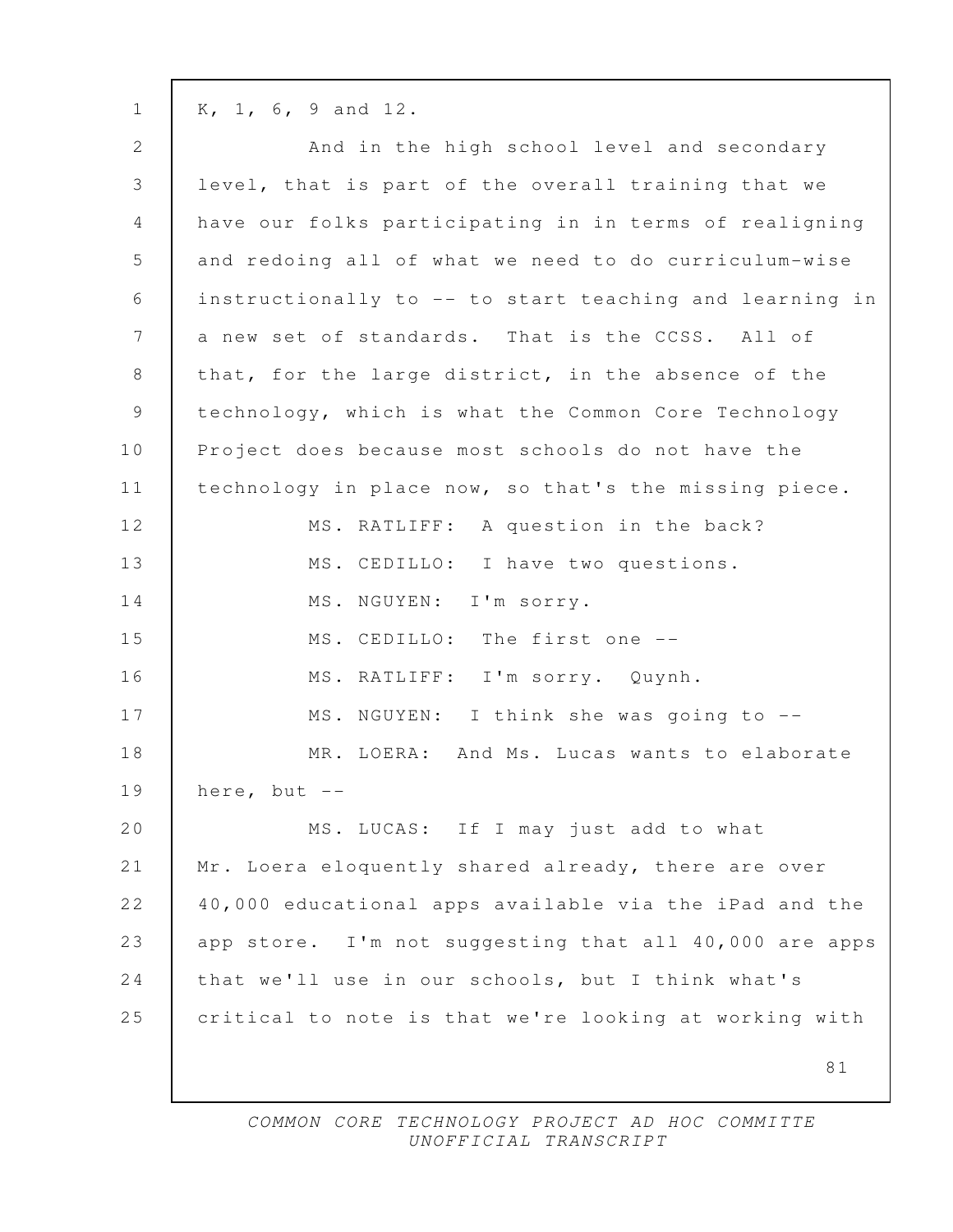82 1 teachers to create dashboards around student needs, 2 differentiating students needs, so be that student a 3 GATE student, a student who may be struggling in one 4 area or another, we're working with teachers and 5 principals around how do you create individual 6 dashboards and pick apps and meet the needs of 7 individual students. 8 So I think it's important to note that while 9 we do have the Pearson app on the iPad, there's a suite 10 of apps available on the iPad and many thousands and 11 | thousands of more. 12 The art and science of it is choosing the apps 13 that meet the individual needs of students. 14 MS. NGUYEN: I understand that and, yet, when 15 it comes to something as detailed -- right? -- and as 16 advanced as day-to-day curriculum that is to be used 17 for an entire year, it is a little case of you get what 18 you pay for. 19 And my concern is currently, I guess, the 20 Pearson, the curriculum that we have paid for, for 21 example, math only goes up to eighth grade, so do we 22 have plans of buying math content through 12th grade, 23 or is that, at that point, we're fishing for open  $-$ 24 MR. LOERA: So the high school -- the 25 | 9 through 12 pieces would come in subsequent phases, so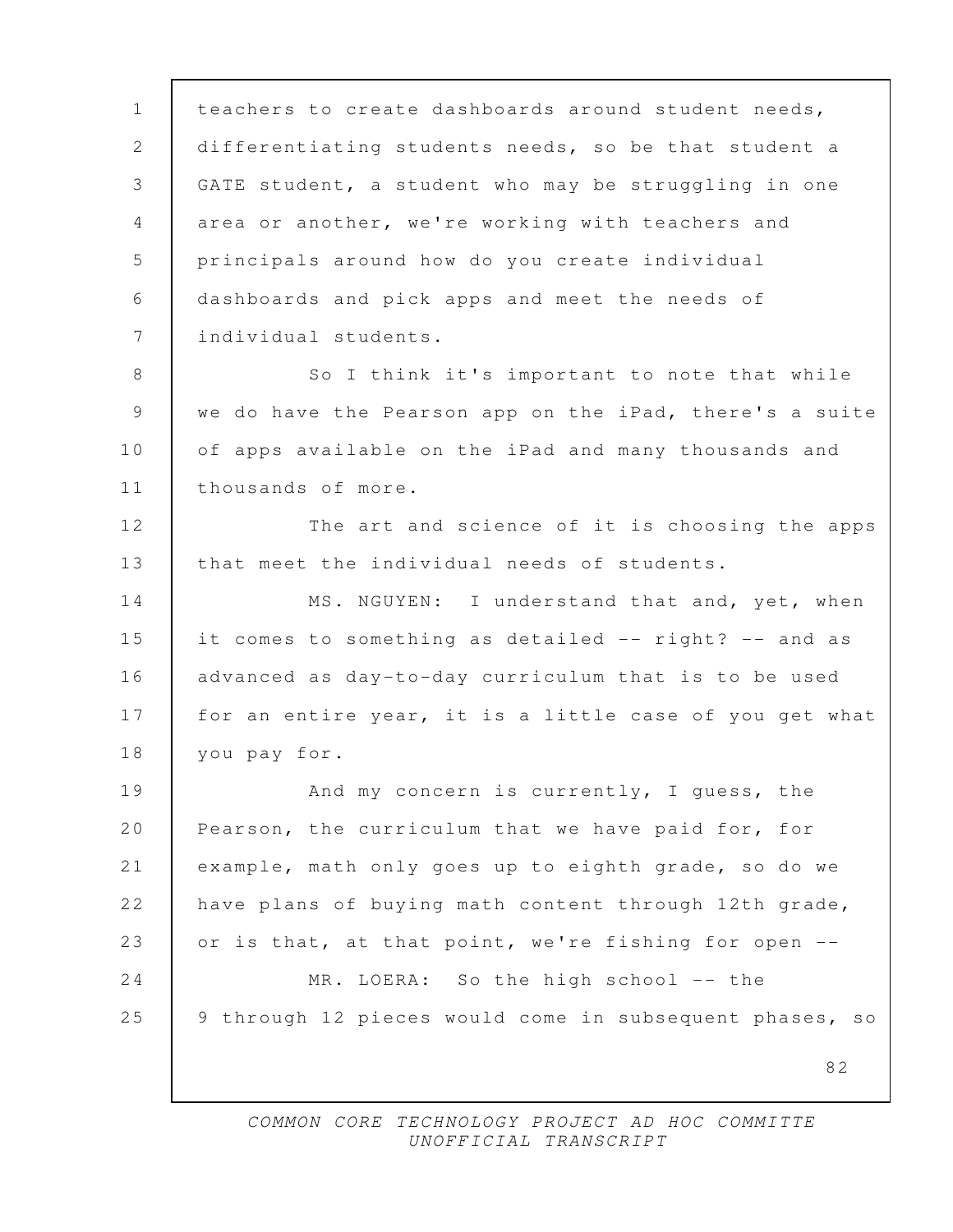83 1 not Phase 1. 2 You see what I mean? 3 MS. NGUYEN: So that's part of the contract? 4 Because -- 5 MR. LOERA: Not for phase 1. Phase 1 we  $6$  have  $-$ 7 | MS. NGUYEN: Okay. But the RFP for later 8 contracts will? 9 MR. LOERA: Correct. Yes. 10 MS. NGUYEN: Okay. Thank you. 11 | MS. RATLIFF: Okay. Let me go to the back. 12 Ms. Cedillo. 13 MS. CEDILLO: I have two questions. The first 14 one being, will this eventually be used for homework? 15 MR. LOERA: Will this eventually be used for 16 homework? 17 MS. CEDILLO: Yeah, the device. 18 MR. LOERA: It can be used. 19 MS. CEDILLO: Okay. Because from what I 20 understand, this is a 32 gigabyte, and if it's going to 21 hold, the Pearson, the homework, the apps, will that be 22 enough gigabytes for this? 23 Because what's loaded on here now, it's 24 already at half the memory. 25 Will we need to upgrade this device in the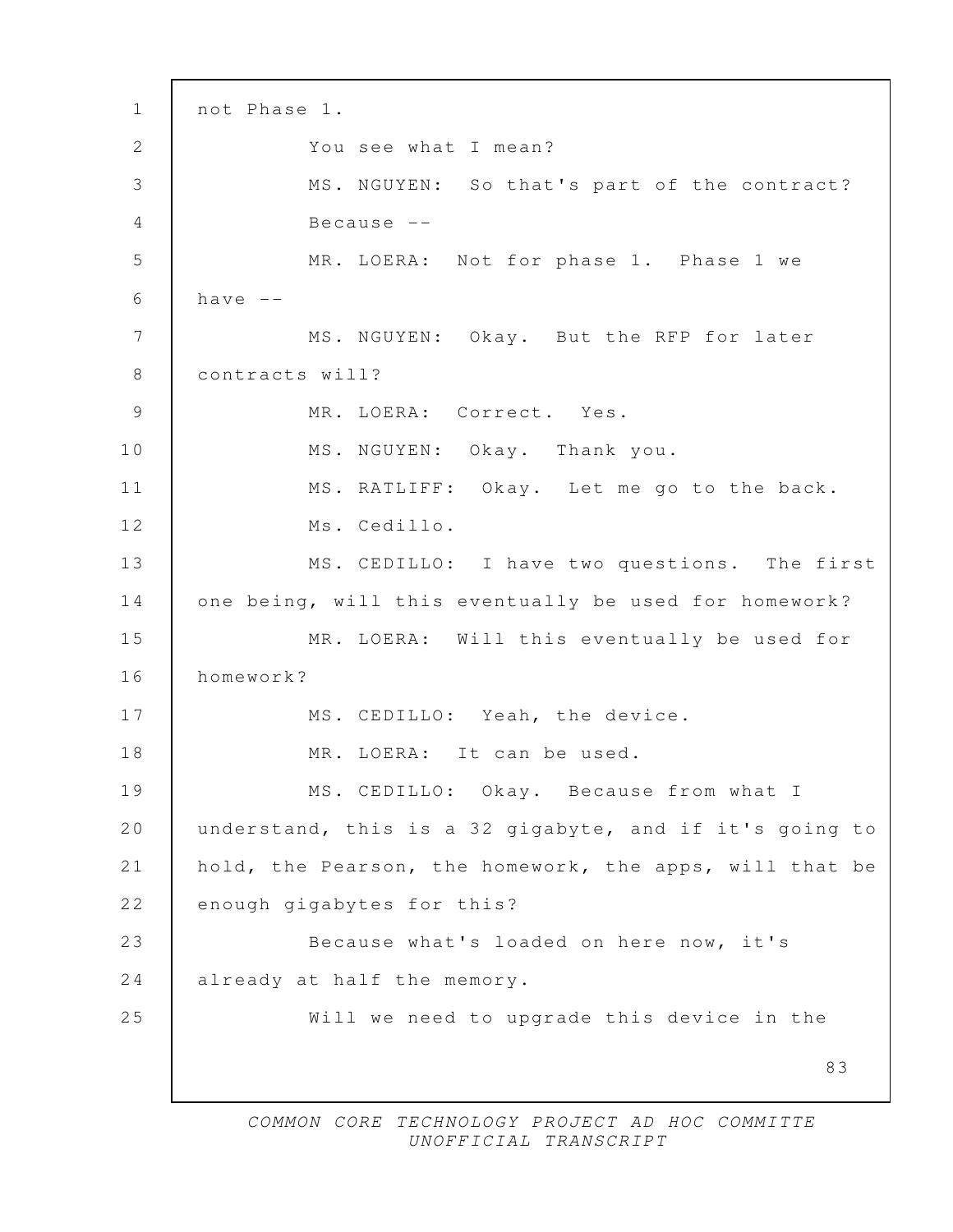84 1 future to hold all those things? 2 MR. LOERA: For most homework -- typical 3 homework, there's plenty of space on the device to 4 handle it. 5 MS. CEDILLO: So it will handle all the apps 6 and the Pearson and the books and everything? 7 MR. LOERA: For most homework, yes, so unless 8 there's some kind of specialized project where it will 9 require a bunch of video or something that would 10 require a lot more space, that might be a different 11 issue, but the majority of, like, sort of typical 12 homework assignments would easily fit on the iPad. 13 MS. CEDILLO: Okay. My next question is, you 14 said teachers could not opt out of using this. 15 Can a parent opt out, because if a parent 16 does, how will the child be able to interact with the 17 class whose half is using iPads and the other ones are 18 not? 19 MR. LOERA: Yes. So when the iPad is being 20 used at the school, we cannot opt out of using that 21 introduction tool. Where parents will be able to opt 22 out is if they don't want it to go home. That would be 23 a different -- a different question. But in terms of 24 the -- just like we can't opt out of using the standard 25 instructional material as paper and textbook, we would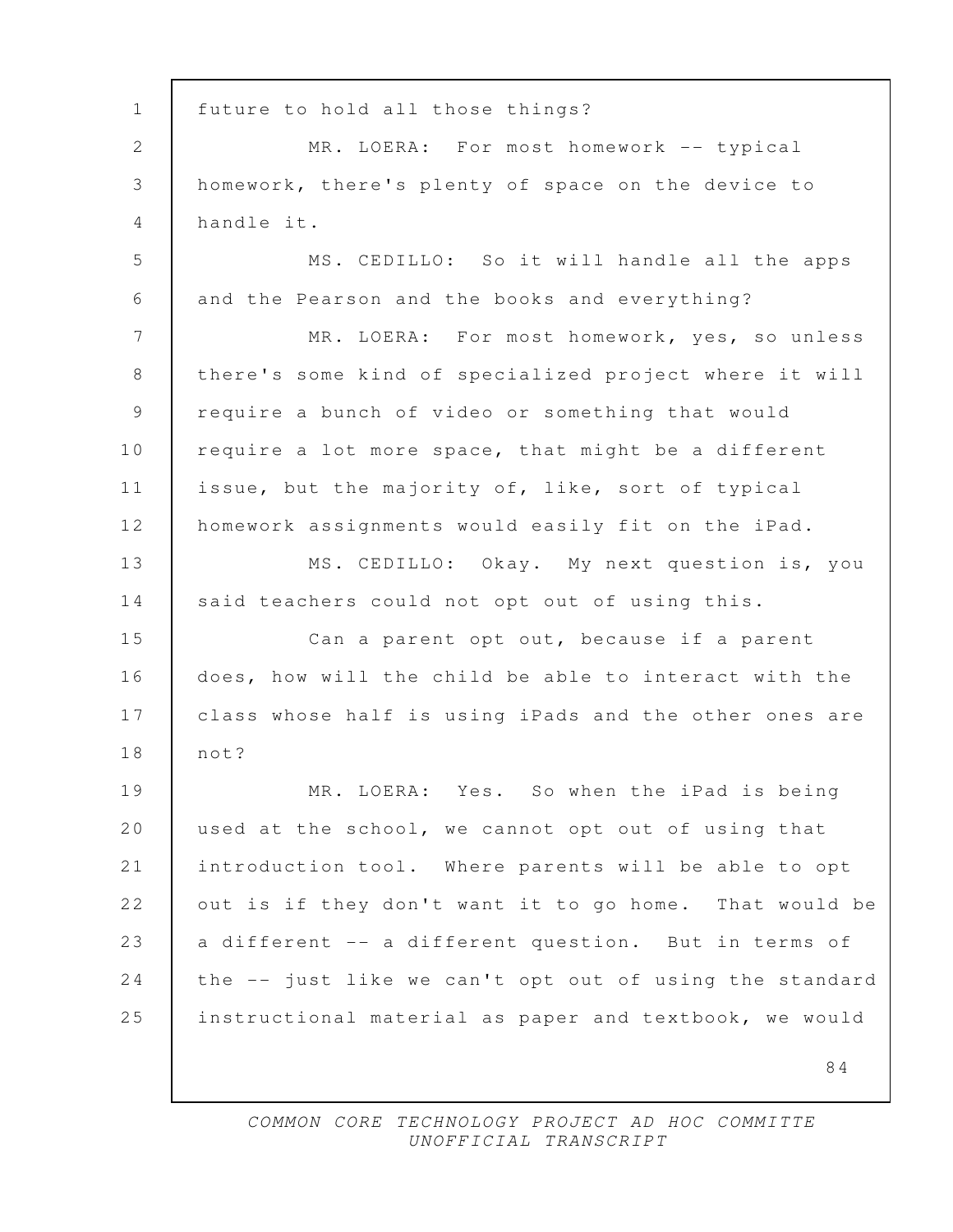85 1 | not be able to opt out of using the technology. It's 2 part of the -- sort of the core piece that it would be 3 used to do the curriculum instruction. 4 MS. CEDILLO: And is this device going to be 5 used like all day for the curriculum? 6 MR. LOERA: It kind of depends. It depends. 7 It wouldn't be used all day necessarily. It would 8 depend. So we have English Language Arts and 9 Mathematics, so it would certainly be used for that 10 time slot, and for the other disciplines, it may not. 11 It's not necessarily appropriate to use it all day -- 12 | all -- for every content area. 13 MS. CEDILLO: Okay. Thank you. 14 MS. RATLIFF: And in the horseshoe, I wanted 15 to ask a question myself, and then I've got a ton of 16 index cards. 17 So one of my questions was regarding the apps, 18 so I wrote down 40,000 educational apps. And then over 19 here we'd had a question about the apps as well, and I 20 | got a sense when the question was asked over here, that 21 there was going to have to be some sort of process that 22 the teachers would have to go through before they could 23 download these apps. 24 And one of my concerns, having interacted with 25 the District as a teacher previously, I've seen how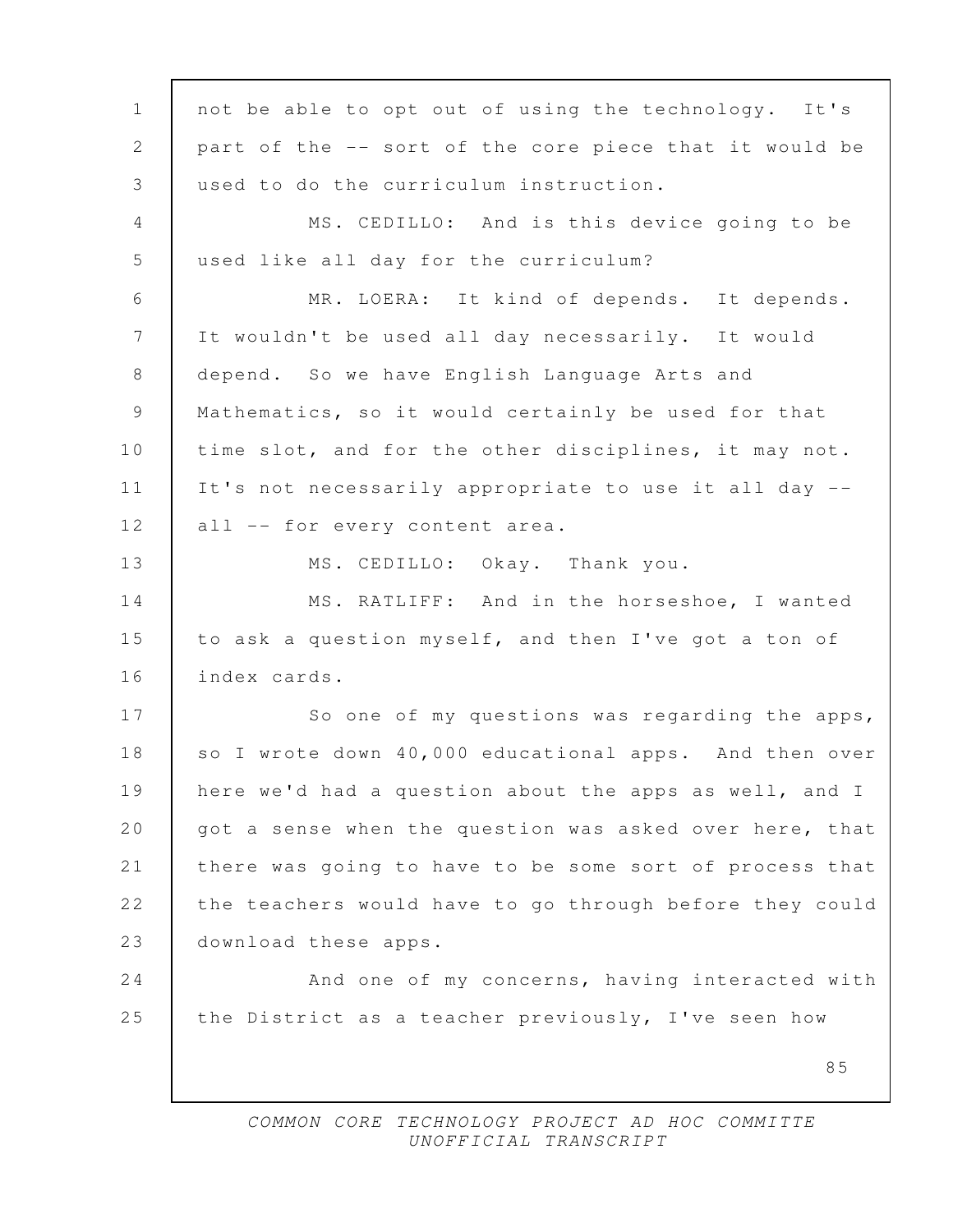86 1 slow it can be, so I'm concerned that we're going to 2 have this process where a teacher says, "I would like 3 to download this apps for all of my students," they 4 begin the process, months later they get approval for 5 the apps, and then it's a little bit moot at that 6 point. 7 | So I was just curious if you could let us know 8 what is the plan, and maybe you don't even know today, 9 but if you would just let us know what you think what 10 maybe the plan might be for teachers being able to 11 access these great apps. 12 | MR. LOERA: Absolutely, yeah. We can bring 13 you back that information at a later time, but let me 14 iust say I absolutely agree that this process should 15 not be that cumbersome and that would not be considered 16 to be sort of a work in process. So we want to make 17 Sure it's streamlined and efficient and it works for 18 all involved, so we will want to make sure that 19 whatever process we have in place is able to -- to do 20 | that. 21 MS. RATLIFF: Okay. That would be great to 22 hear more about that because I'm really concerned. I 23 mean in a sense, if a teacher feels like they have -- 24 they found this great addition to curriculum right now, 25 like in terms of paper/pencil type of thing, they can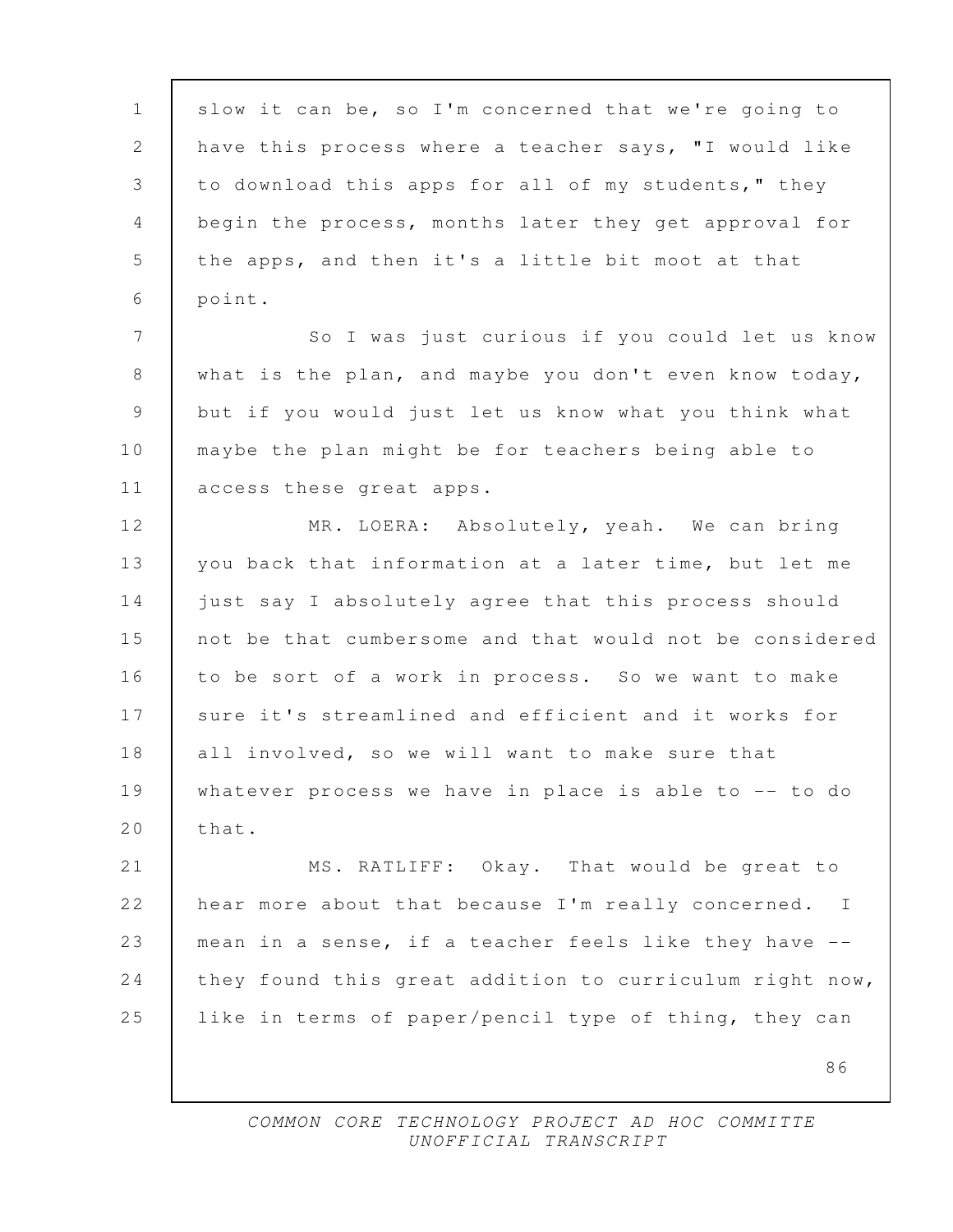87 1 just purchase it, make copies, and hand it out to their 2 | students; right? And now we're actually -- this 3 technology is supposed to make the world faster, and 4 I'm concerned about it making it slower. 5 Particularly as -- one of the people asked -- 6 one of the index cards is, "How many" -- "Approximately 7 how many lessons will Pearson provide?" 8 And I know we've heard lots of different 9 things, and so I would like, at some point, I don't 10 | think can you answer it today, but if we could have at 11 our next meeting a whole section on the curriculum and 12 Pearson and answer all of these questions that have 13 | come up related to Pearson and the curriculum, that 14 would be great because one of my thought is, now that 15 we've -- actually, that Dr. Deasy's put forward this 16 idea of slowing this down a little bit which would 17 | allow us to stay in Phase 1 a little longer, I'm 18 | curious then, is Pearson matching our timeline, or are 19 they matching some other timeline? 20 So they're going to keep cranking these 21 lessons out no matter what, or are they going to slow 22 down if we slow down? 23 MR. LOERA: I don't know the answer to that 24 today. That would be something that we would have to 25 have a conversation with Pearson around or -- and bring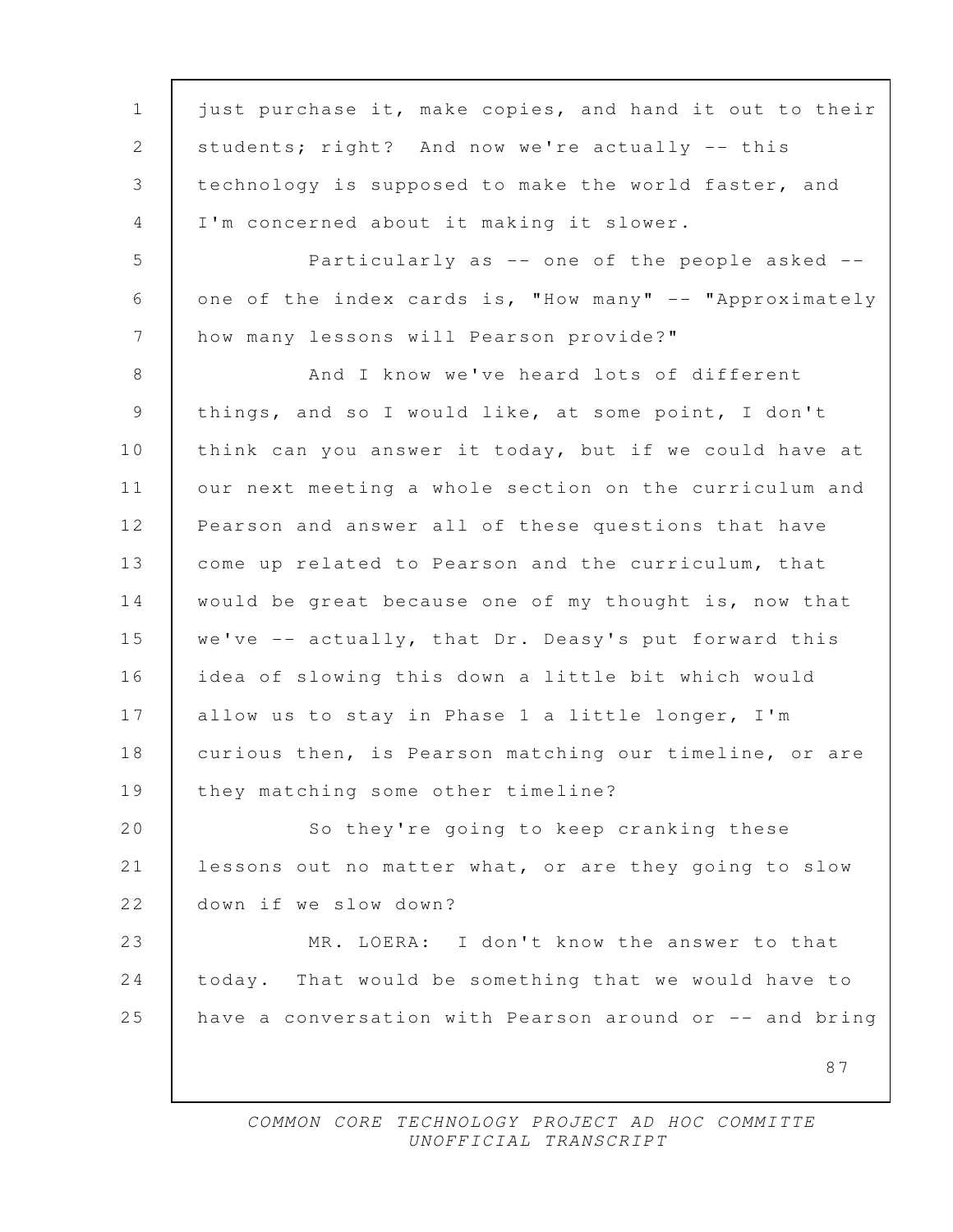1 | that back at a later date.

| $\mathbf{2}$    | MS. RATLIFF: Okay. Maybe we can bring that              |
|-----------------|---------------------------------------------------------|
| 3               | back at a later date because I am also concerned        |
| $\overline{4}$  | about -- it seems to me like, okay, Phase 1 we didn't   |
| 5               | receive much content, but perhaps that was part of the  |
| $6\,$           | deal. Phase 2, in terms of math, we received more       |
| $7\phantom{.0}$ | content, but, again, it doesn't address high school at  |
| $8\,$           | all and is relatively limited, and so I'm just curious  |
| 9               | a little bit more about the timeline, when are we going |
| 10              | to get all these things, and I think that might be      |
| 11              | worth actually more information about the contract.     |
| 12              | So if it's in the contract, if there's little           |
| 13              | pages in the contract that show when are we going to    |
| 14              | get this, when are we going to get that, I think that   |
| 15              | would be useful to share with the committee.            |
| 16              | And one of the index card questions had the             |
| 17              | "How many lessons will Pearson provide," then included  |
| 18              | their commentary in parenthesis, and they said, "You    |
| 19              | don't have to read this," so I appreciate that, and     |
| 20              | then their next question was, "What else can students   |
| 21              | do on the iPad?"                                        |
| 22              | And so I am curious, if we're somewhat limited          |
| 23              | in terms of the drop-in lessons, you can't get apps on  |
| 24              | the device unless you go through some process which     |
| 25              | hasn't been instituted yet, then it seems like they're  |
|                 | 88                                                      |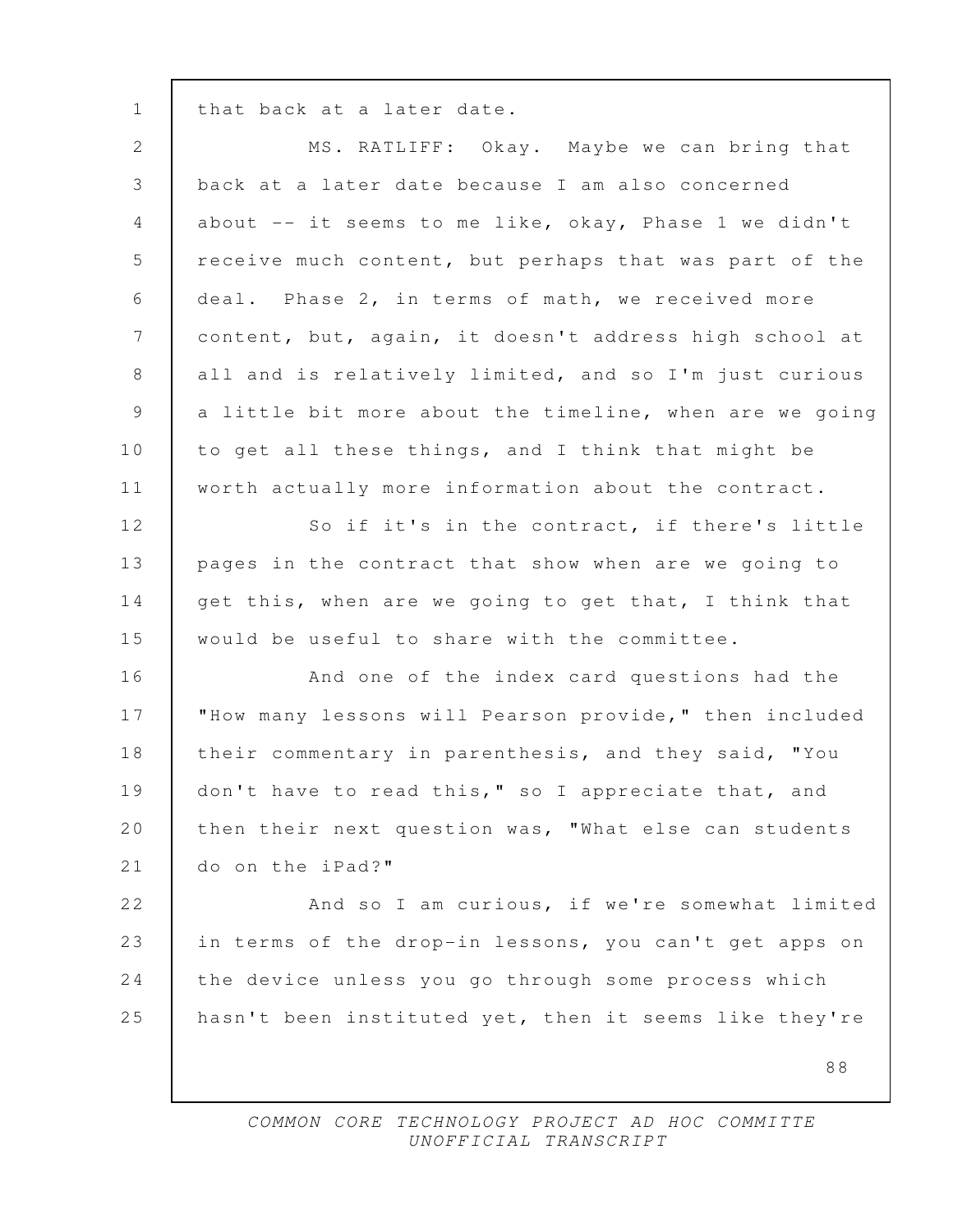89 1 limited to the -- whatever the Apple apps are currently 2 in order to do more with the iPad, but perhaps you'd 3 like to speak to that. 4 MR. LOERA: Yeah. We can actually provide at 5 a later date the list of apps that were included beyond 6 the Pearson content that students can use and do a 7 | number of things with. 8 And I see Ms. Lucas coming up here, so she 9 probably wants to share some more, so that's great. 10 MS. LUCAS: And so we do have schools that 11 have contacted us throughout Phase 1 that want 12 additional apps added, and we have facilitated that at 13 | the schools request. 14 MS. RATLIFF: Oh. So maybe we could hear more 15 about that then in the future and hear what kind of 16 things they put on there. We have some people holding 17 up cards in the back. 18 **WE** Tand what other curriculum is on the iPads, "I 19 guess we'll hear more about that at the next --20 MR. LOERA: So curriculum-wise, it's only the 21 Pearson E.L.A. and Math content. So I guess if we're 22 defining curriculum as actual content, that's -- 23 that's -- apps are sort of resources that -- that could 24 be used in the class, but we don't have their sort of 25 | robust, full, developed curriculum other than what's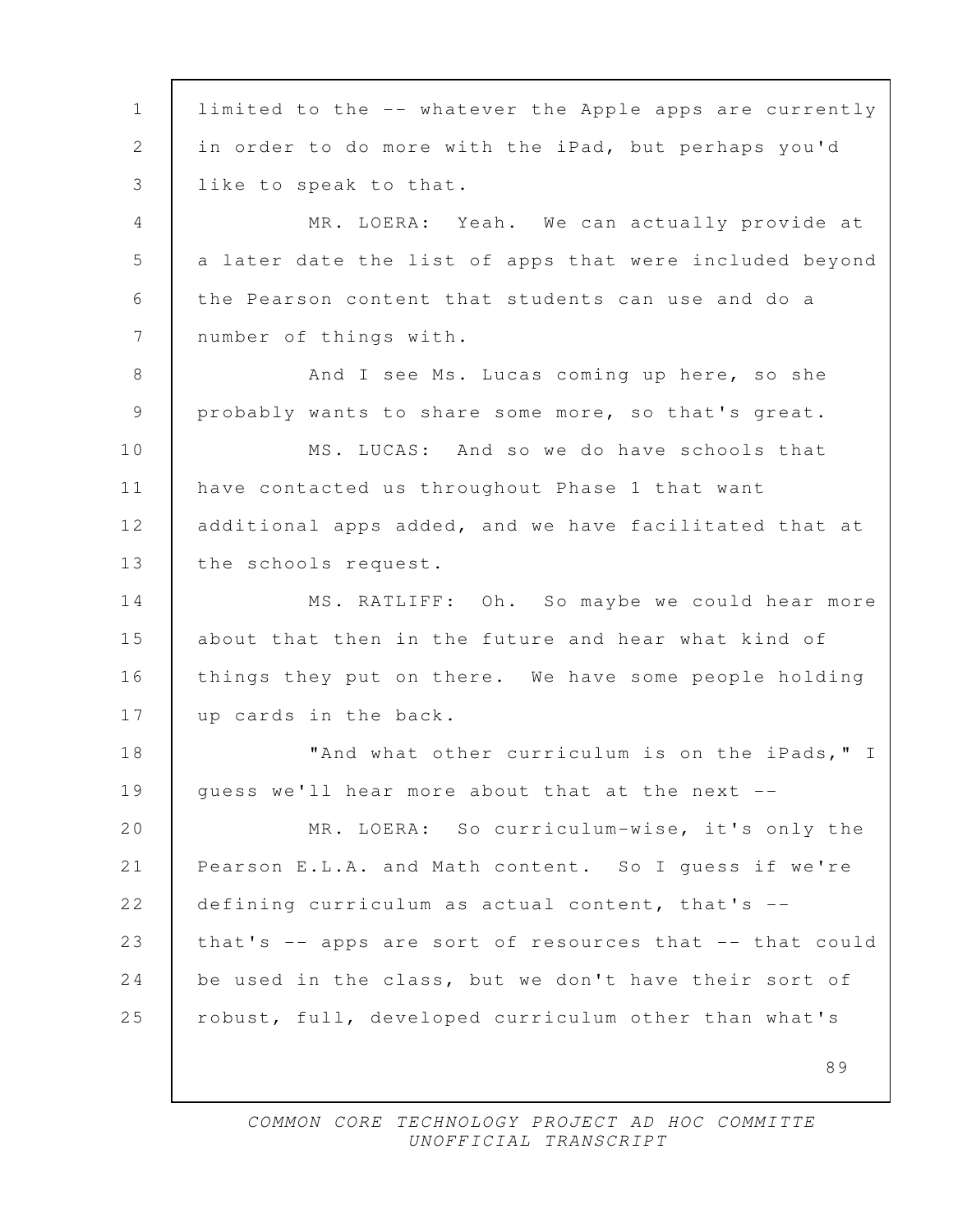| $\mathbf{1}$   | loaded on there with Pearson.                           |
|----------------|---------------------------------------------------------|
| 2              | MS. RATLIFF: Thank you.                                 |
| 3              | Another question was, "Does the Pearson                 |
| $\overline{4}$ | curriculum include lessons designed for English         |
| 5              | Language Learners," and I know that historically when I |
| 6              | was in the classroom, we would get these additions, if  |
| $7\phantom{.}$ | you will, to the curriculum, or sometimes the           |
| 8              | curriculum within the curriculum would say, you know,   |
| 9              | "Here, you want to target this," and they would provide |
| 10             | extra resources.                                        |
| 11             | When I look at this, I don't really see it on           |
| 12             | the face of it, so I was just wondering if you could    |
| 13             | speak to that question.                                 |
| 14             | MR. LOERA: Yes. So being that we have                   |
| 15             | 200,000 English Learners in our district, obviously     |
| 16             | that's a big question for us, and so Pearson did build  |
| 17             | in some tools are -- that are in the Phase 1 content,   |
| 18             | but they're going to continue to strengthen those over  |
| 19             | time in Phase 2 and 3, and we're actually providing     |
| 20             | them some guidance around how to best do that with our  |
| 21             | own team here.                                          |
| 22             | MS. RATLIFF: So if we could hear more about             |
| 23             | that in the future and any contract language related to |
| 24             | that, that would be useful as well.                     |
| 25             | So it sounds like Pearson is going to develop           |
|                | 90                                                      |
|                |                                                         |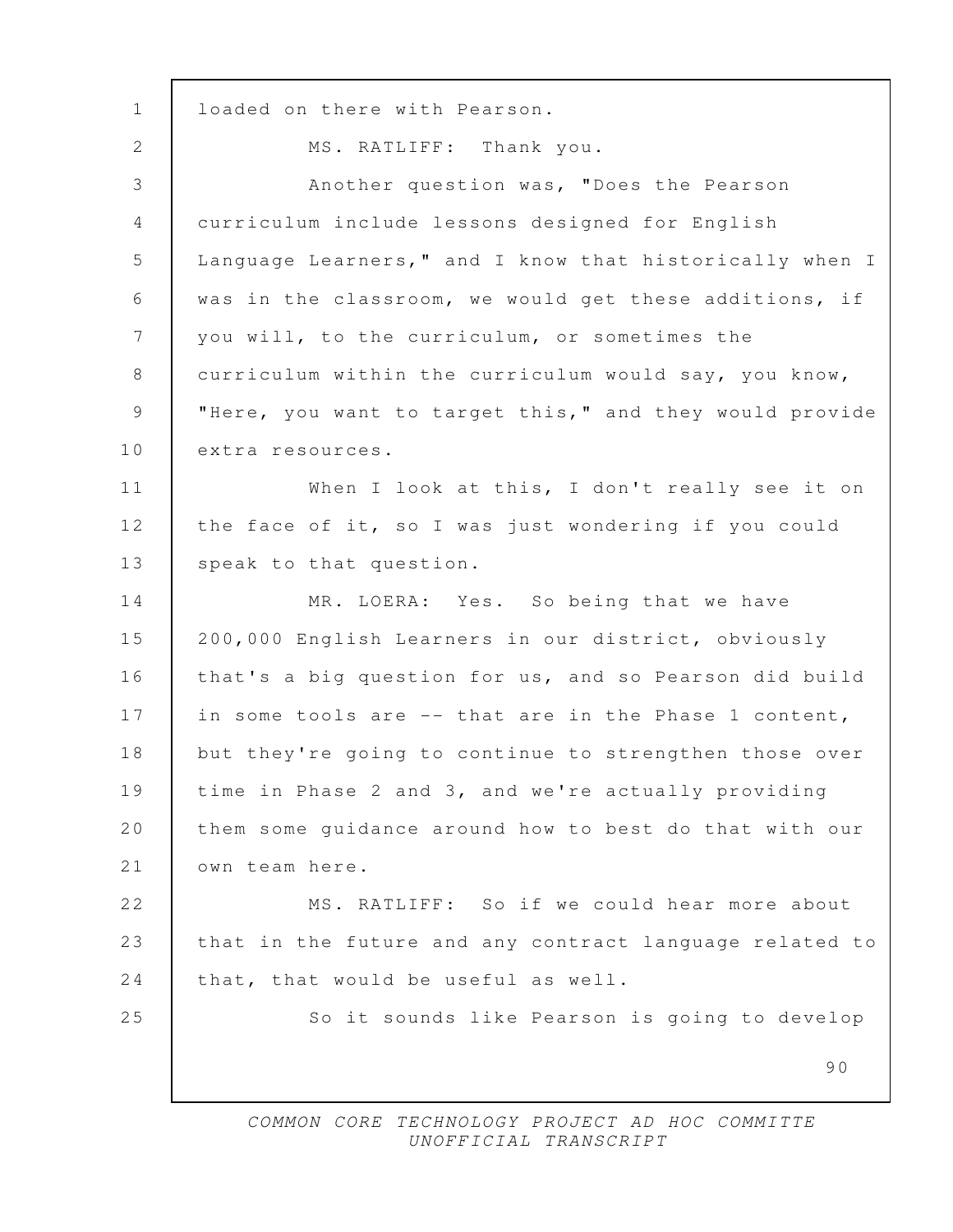| $\mathbf 1$    | curriculum, and they're going to keep our E.L. students |
|----------------|---------------------------------------------------------|
| 2              | in mind.                                                |
| 3              | MR. LOERA: So they're going to be building in           |
| $\overline{4}$ | additional supports for English Learners around the     |
| 5              | consent. Exactly.                                       |
| 6              | MS. RATLIFF: Okay. So I'm going to modify               |
| 7              | this question.                                          |
| 8              | "And so it sounds like we are going to have             |
| $\mathsf 9$    | to" -- "the District is going to have to pay? -- "is    |
| 10             | the District going to have to pay for the Pearson       |
| 11             | curriculum and textbooks in the near future?            |
| 12             | MR. LOERA: So the Pearson curriculum does not           |
| 13             | count as a textbook at the moment, so our textbooks are |
| 14             | still managed by the state in terms -- because we are   |
| 15             | an adoption state, and as a result, we have to follow   |
| 16             | sort of the Williams Rules around adequate              |
| 17             | instructional materials. So part of our request when    |
| 18             | we put out the RFP is that the publisher would be       |
| 19             | working towards being adopted by the state as actual    |
| 20             | curriculum over the long hall.                          |
| 21             | So that hasn't happened yet, but that's                 |
| 22             | something that they're working towards. So bottom line  |
| 23             | is that currently textbooks remain the instructional    |
| 24             | material that the state recognizes.                     |
| 25             | MS. RATLIFF: So it seems like the answer to             |
|                | 91                                                      |
|                |                                                         |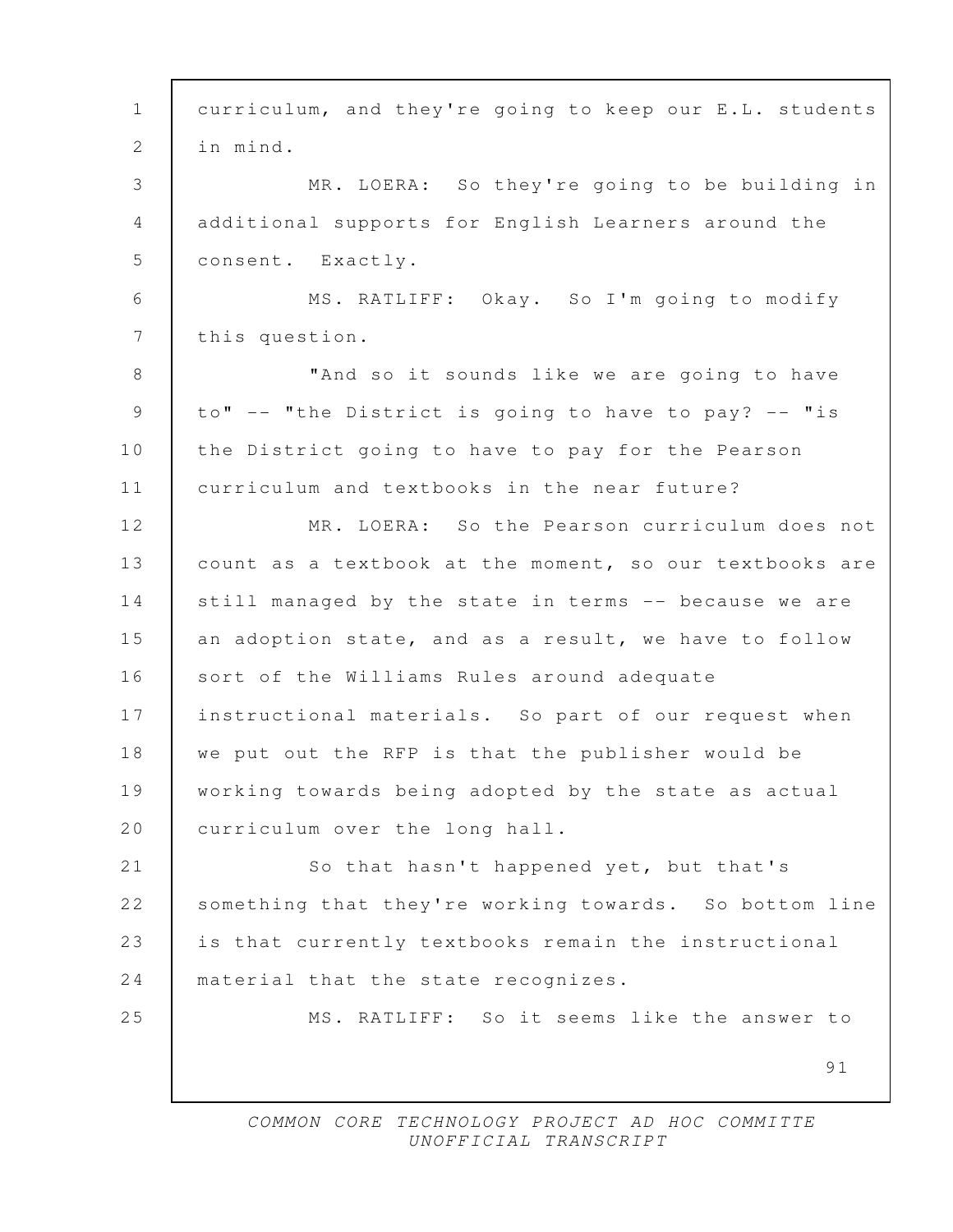92 1 this question is, yes, the District must continue to 2 purchase textbooks for the near future? 3 MR. LOERA: Until the state adopts a digital 4 version the curriculum. Correct. 5 MS. RATLIFF: Okay. All right. 6 I think if we could get some more information 7 about that because I know that we've asked several 8 | times for more information about, "Are we going to 9 phase out textbooks? If so, when? What will the 10 savings be," et cetera, so if we could just -- if we 11 could have like a little presentation on that, I think 12 that would be useful in the future. 13 | All right. The next index card question is --14 I'm going to read these, but I think you've already 15 answered them, and so we'll learn more. 16 "How for along is the Pearson software?" 17 I think we've seen the answers to that. 18 When will they be done." 19 It sounds like whenever the contract will be 20 done, Pearson will be done; is that accurate? 21 | MR. LOERA: So for Phase 1, we have what 22 Phases 1 will include. 23 MS. RATLIFF: Right, but in terms of having 24 the complete Pearson curriculum with all the lessons 25 and all -- because I'm assuming we want full units.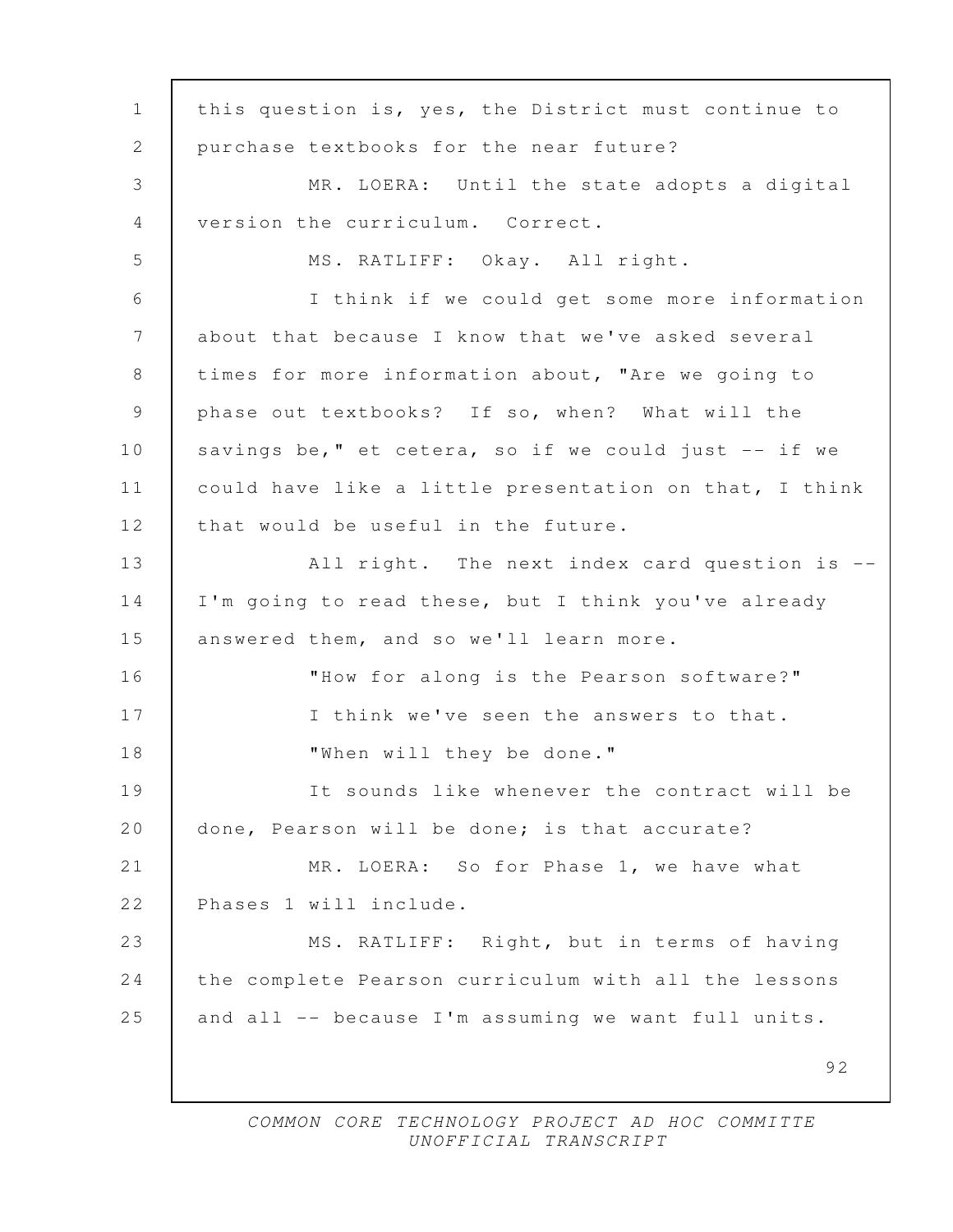93 1 | MR. LOERA: Right. Correct. 2 MS. RATLIFF: Right. And so at the end of 3 Phase 3, I'm assuming we're expecting to get a full set 4 of curriculum for, say, kinder or first or second, are 5 we not? 6 MR. LOERA: Yes, we are. Yes. 7 | MS. RATLIFF: So at the end of Phase 3, by the 8 time Phase 3 finishes, we should be able to hand the 9 teacher and the student a device, and it's got the 10 curriculum for Math and English Language Arts on it. 11 MR. LOERA: Yeah. We can bring the time frame 12 for what that looks like for Phase 2 and 3 at a later 13 time. 14 MS. RATLIFF: Okay. Great. Thank you. All 15 right. Okay. 16 **The Interpolana Communis** 16 **The Curriculum** is 17 and what it will be?" 18 | I think we're going to answer that at a future 19 meeting whatever has not been answered today in terms 20 of that, and there was another question about -- oh, 21 yes. All right. 22 **Notai As Dr.** Aquino is the head of instruction" --23 I'm modify the question somewhat -- "As Dr. Aquino is 24 the head of instruction, is he still engaged in this 25 process?"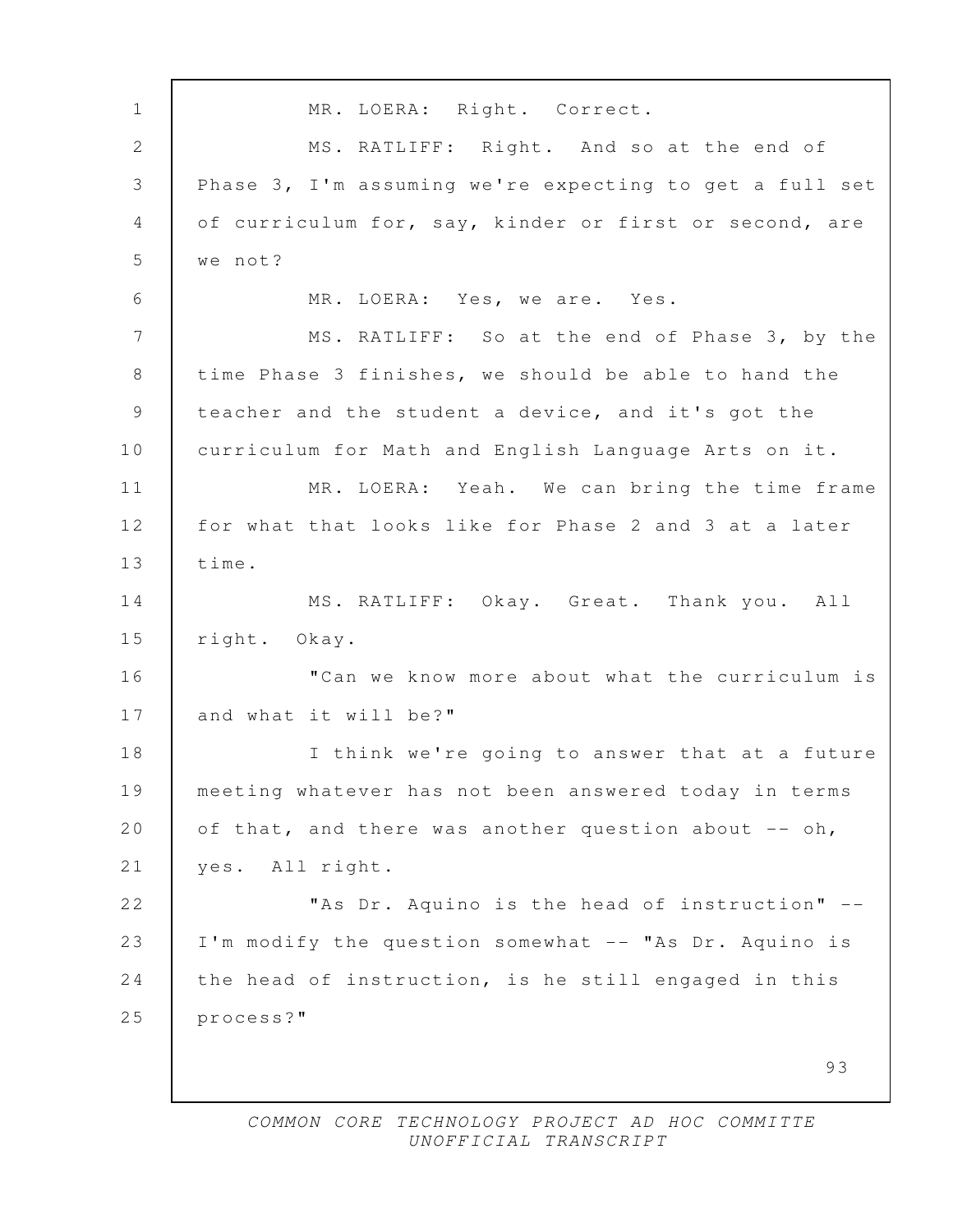| $\mathbf{1}$ | MR. LOERA: Dr. Aquino is a district employee           |
|--------------|--------------------------------------------------------|
| 2            | still, and he is engaged in supporting the             |
| 3            | instructional portion of the school district, so I     |
| 4            | think he said he wasn't going to resign until the end  |
| 5            | of December.                                           |
| 6            | MS. RATLIFF: Thank you. All right. This                |
| 7            | person put their E-mail address on the bottom, so I am |
| 8            | very grateful to this person. This is the only person  |
| 9            | that has put their E-mail address on the bottom, and   |
| 10           | unfortunately I can't say them out loud and commend    |
| 11           | them out loud, but they know who they are. All right.  |
| 12           | "At what point will the Pearson                        |
| 13           | apps provide actual data so                            |
| 14           | teachers know if the content is                        |
| 15           | being mastered or not?"                                |
| 16           | MR. LOERA: I would have to bring that back.            |
| 17           | MS. RATLIFF: Okay. So would you, please,               |
| 18           | because this person --                                 |
| 19           | MR. LOERA: Sure.                                       |
| 20           | MS. RATLIFF: -- worked really hard at this.            |
| 21           | Okay. Questions from this side of the                  |
| 22           | horseshoe?                                             |
| 23           | MR. ALVARENGA: Going back to apps and drop-in          |
| 24           | lessons, we keep using apps from Pearson and lessons.  |
| 25           | Is it one or the other or both?                        |
|              | 94                                                     |
|              |                                                        |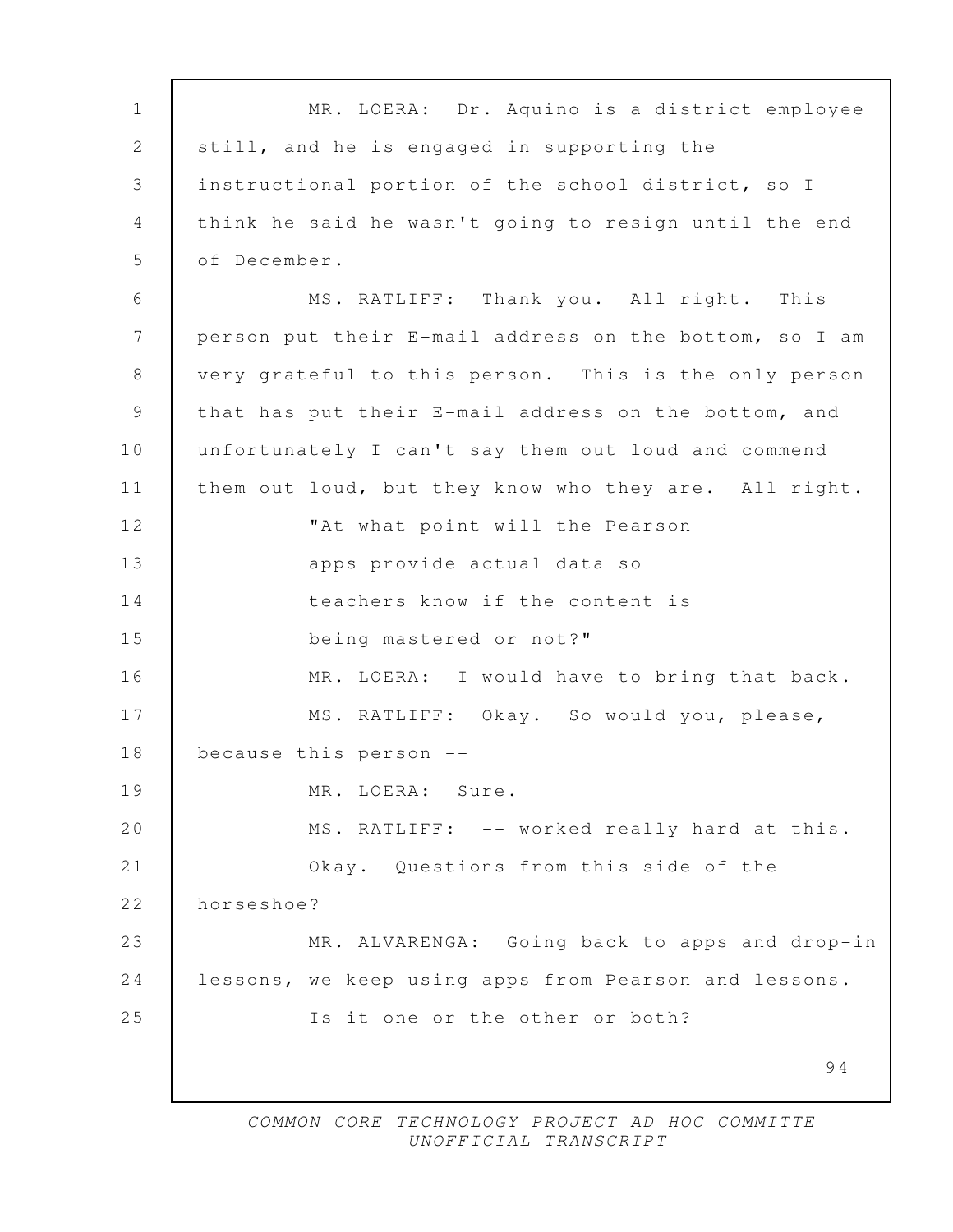95 1 | MR. LOERA: So Pearson is an app, and it's an 2 app that's a digital curriculum, so it's a more 3 developed app when it come to curriculum than what most 4 apps are. 5 MR. ALVARENGA: Okay. With that said, 6 Phase 1, since we're planning on slowing it down a 7 little bit, so we're taking time away from the other  $8$  two phases; is that  $-$  9 MR. LOERA: So the revised plan that was 10 submitted by the superintendent extended the deployment 11 over another extra year. 12 MR. ALVARENGA: And this might not be for you, 13 but -- so would that -- will it be necessary to expand 14 the contract over three years? 15 MR. LOERA: That would be a procurement 16 | contract question. 17 MR. ALVARENGA: Okay. Thank you. 18 MR. CANDELARIA: With regards to the 19 purchasing of the variety of apps that are out there, 20 who's responsibility is it to cover financially the 21 cost of these apps? 22 Is it going to fall in the hands of the 23 District, or is the teacher going to have to buy 24 | \$5 apps times 25, 30 students, and is there any 25 restriction with regards to, you know, are some of the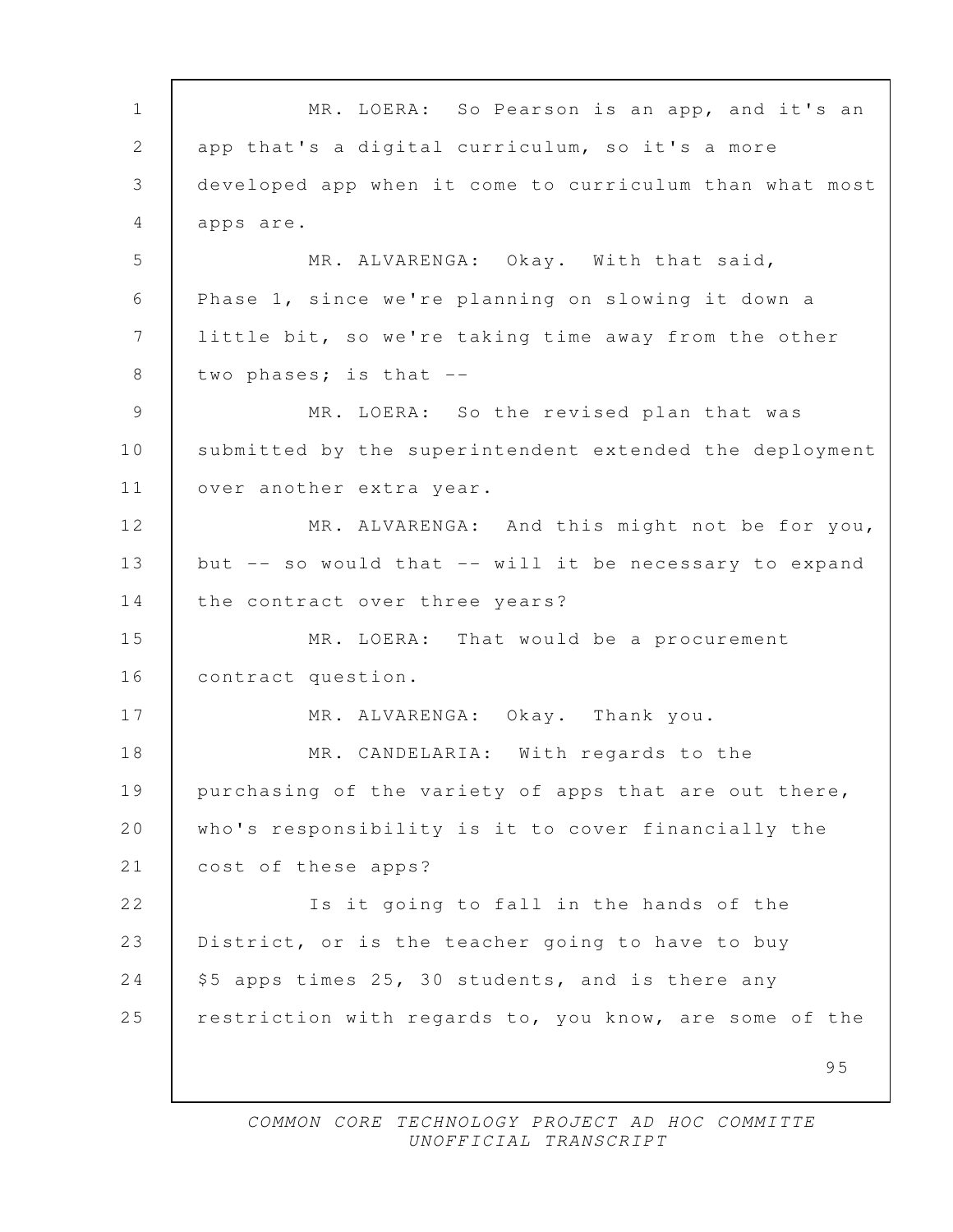| $\mathbf 1$    | devices going to possibly be more heavily loaded than  |
|----------------|--------------------------------------------------------|
| $\mathbf{2}$   | others based on what each of the teachers are          |
| 3              | purchasing, or will parents have a position to be      |
| $\overline{4}$ | purchasing apps themselves?                            |
| 5              | MR. LOERA: So the iPads do come with some              |
| 6              | apps already loaded and that was part of the contract  |
| 7              | in Phase 1. For any subsequent addition of apps, we    |
| 8              | would have to bring you that information about the     |
| $\mathcal{G}$  | process and who does the cost and all that at a later  |
| 10             | time.                                                  |
| 11             | MS. RATLIFF: Thank you. If there are no                |
| 12             | further questions about these slides, let's go on the  |
| 13             | next section, please. I believe we're in Professional  |
| 14             | Development.                                           |
| 15             | MR. LOERA: Oh, right. So let me -- if we can           |
| 16             | bring the PowerPoint back up.                          |
| 17             | So the professional development that occurred          |
| 18             | over the summer is -- this is an overview, so we had   |
| 19             | about 1,500 teachers that were representative of the   |
| 20             | 47 schools; elementary, middle and high, so we had a   |
| 21             | combination of training dependent on what grade level  |
| 22             | what grade span teachers were from.                    |
| 23             | And so for teachers that were at the                   |
| 24             | elementary level, we provided three days of training   |
| 25             | that were around the device and the content loading of |
|                | 96                                                     |
|                |                                                        |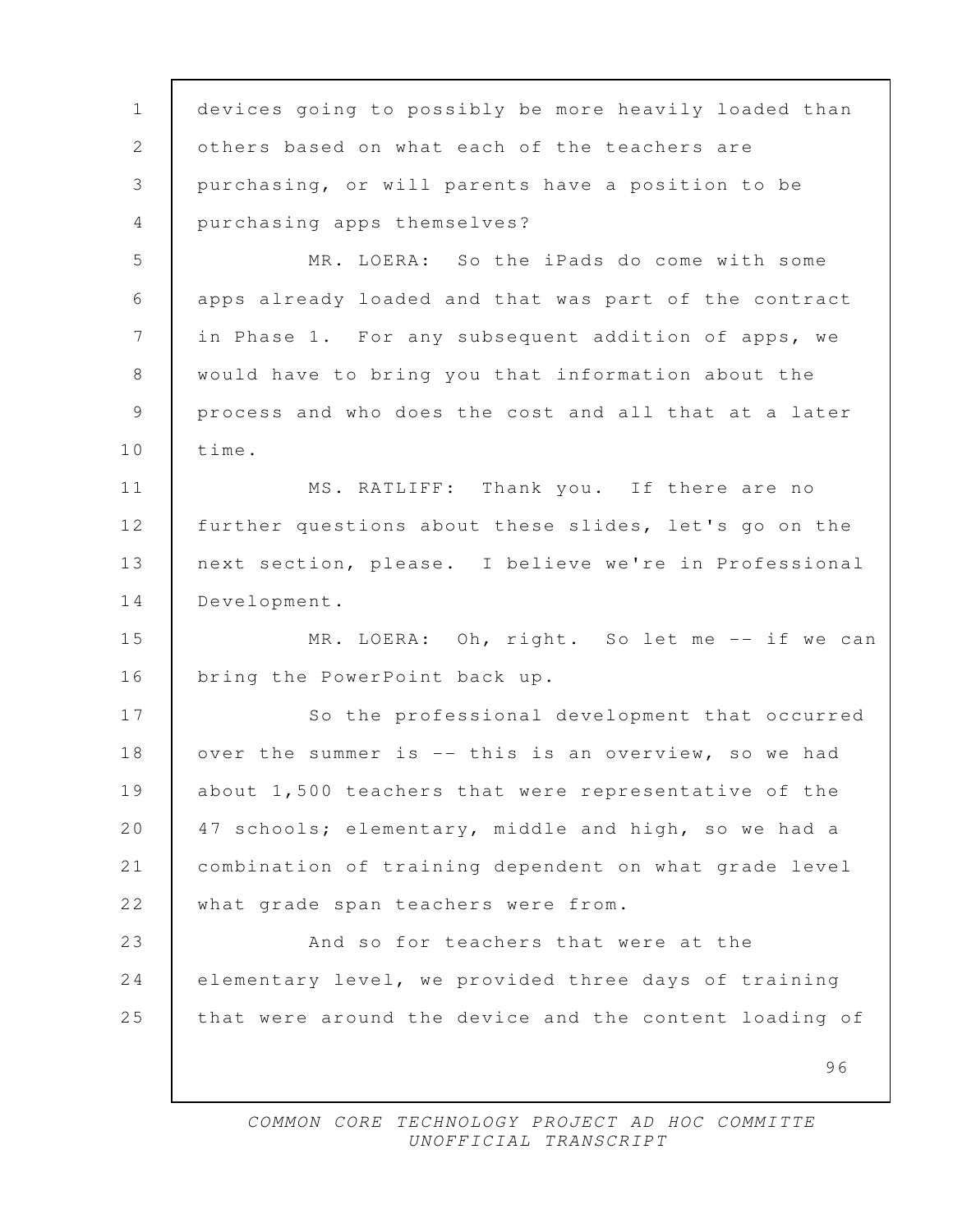| $\mathbf 1$ | the device, and that occurred over the summer. So       |
|-------------|---------------------------------------------------------|
| 2           | one day was around the device itself, one day was       |
| 3           | around English Language Arts, and one day was around    |
| 4           | Math. And the elementary teachers teach both content    |
| 5           | area, so that's why they received three days.           |
| 6           | And in secondary, it looked a little                    |
| 7           | different. So for English teachers, it was one day on   |
| 8           | the device, two days of English Language Arts, and for  |
| $\mathsf 9$ | the math teachers, it was two days, I believe, on the   |
| 10          | device itself as well as some additional strategies to  |
| 11          | bring this into mathematics. Keep in mind that we       |
| 12          | didn't have the content yet in Phases 1 for high school |
| 13          | mathematics.                                            |
| 14          | And so that occurred over the summer. We did            |
| 15          | some make-up sessions afterwards. The responses and     |
| 16          | feedback that we got back from the training was really  |
| 17          | favorable from the teachers, and we also provided a     |
| 18          | one day face-to-face training with the administrators,  |
| 19          | the principals at the 47 schools, and we're going to    |
| 20          | continue to have sort of monthly meetings around the    |
| 21          | work in addition to adding professional development for |
| 22          | the Phase 1 principals.                                 |
| 23          | What we will be doing over time is finding              |
| 24          | additional ways, such as the bottom row indicates,      |
| 25          | around how we can provide virtual professional          |
|             | 97                                                      |
|             |                                                         |

 $\mathbf l$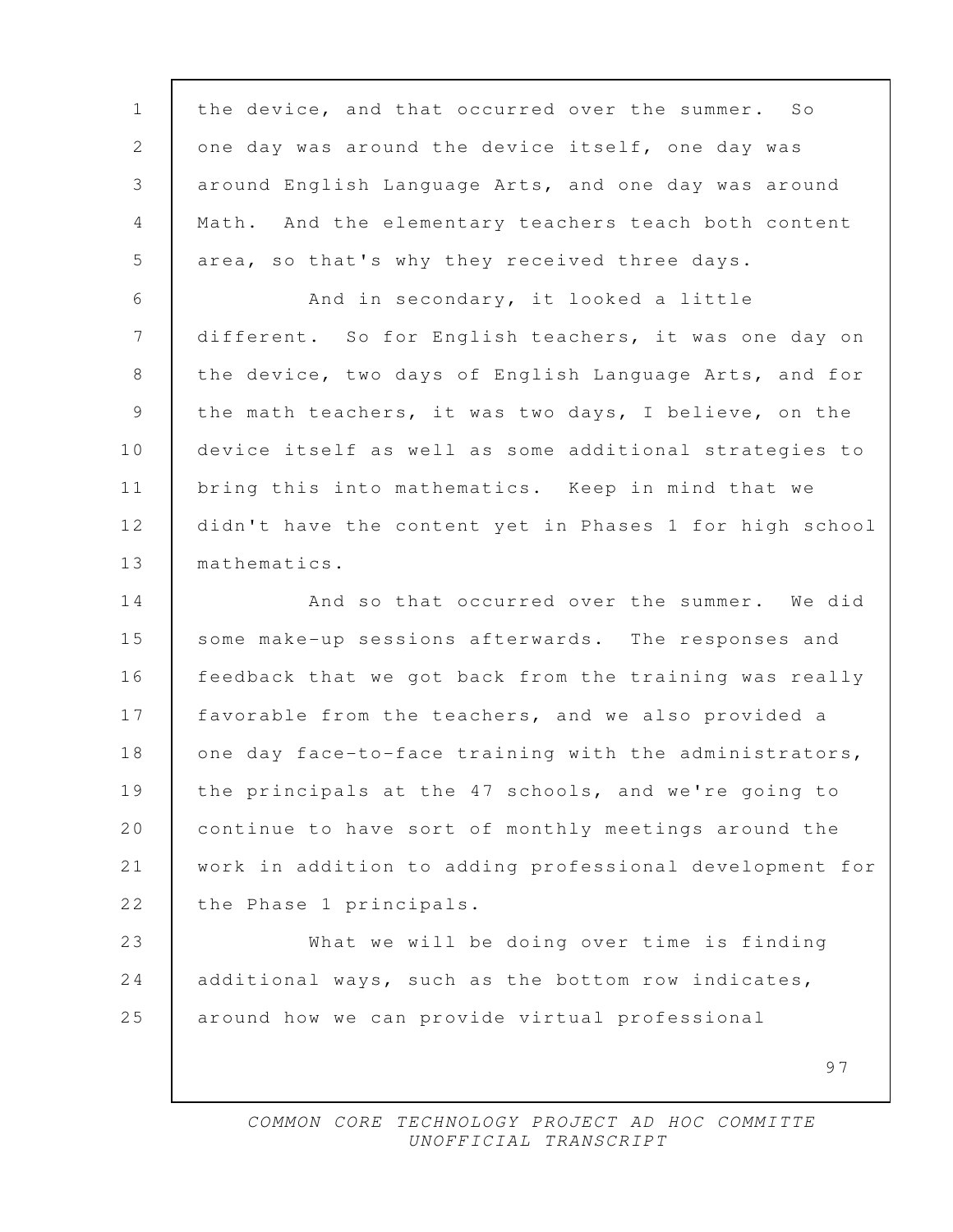1 development sessions throughout the course of the year 2 where people don't necessarily have to drive to one 3 particular place to engage in PD, so we're working on 4 that piece.

5 The top three rows have already occurred, and 6 then Pearson themselves sends out on a monthly basis at 7 least to visit the schools that have received their 8 devices to see how best they can both support and learn 9 | from the rollout themselves.

10 **And so that's the training that's occurred as** 11 it relates specifically to the Common Core Technology 12 Project. Keep in mind that we are also doing 13 additional training in the overall work with Common 14 Core. And so that basically is, in a nutshell, what we 15 provided. The teachers receive their iPads before the 16 students receive them, so as a condition to making sure 17 that the teachers had received appropriate training 18 prior to the iPad distribution at the elementary level, 19 we made it a requirement that in order for the students 20 to receive their iPads, the teacher had to have 21 participated in the training kind of thing.

22 **At the secondary level, it looks a little** 23 different because students have different teachers 24 throughout the day, but, regardless, we have engaged in 25  $\vert$  a face-to-face training with the teachers at -- of the

> COMMON CORE TECHNOLOGY PROJECT AD HOC COMMITTE UNOFFICIAL TRANSCRIPT

98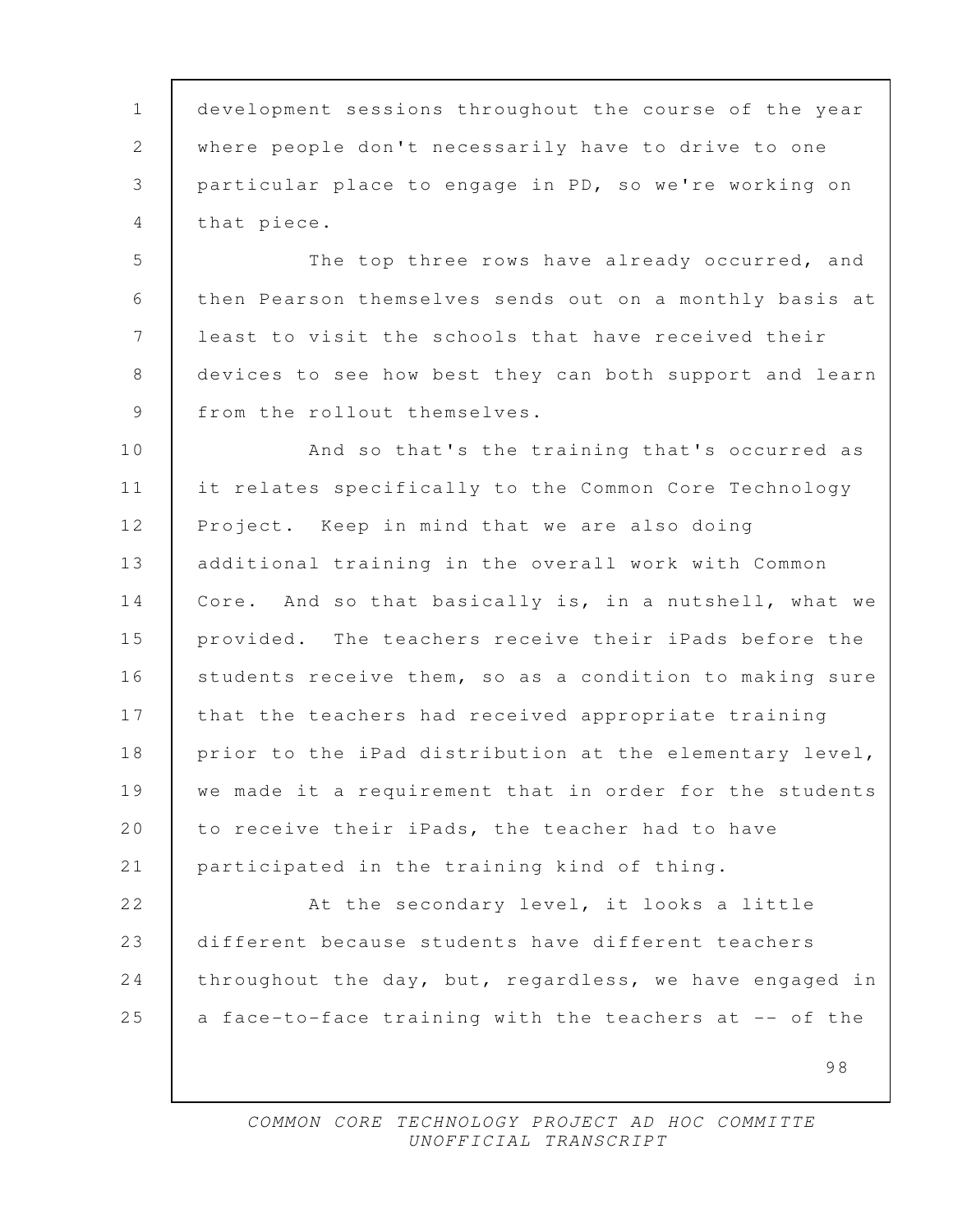99 1 47 schools. Keep in mind that as the rollout 2 continues, as far as the teachers, they've had the 3 devices over the summer. Now they've had a few months 4 to actually have the device in their hands before their 5 students get them, and so we actually think that's a 6 positive piece as well to get the teachers more 7 comfortable with the technology as they prepare for 8 | their own planning. 9 MS. RATLIFF: Questions about this particular 10 slide? 11 | MS. ESCOBEDO: Yes. I actually have a few 12 questions if that's okay. 13 The first question I have around the 14 Professional Development piece, is it at all possible 15 for the teachers that are participating as part of the 16 professional development to evaluate the quality of the 17 development? 18 | In other words, is it meeting their needs; 19 what are some areas where there could be improvement; 20 et cetera. 21 MR. LOERA: Are you talking about the quality 22 of the professional development (unintelligible)? 23 | MS. ESCOBEDO: Yes. 24 | MR. LOERA: Absolutely. 25 So every teacher submitted an evaluation at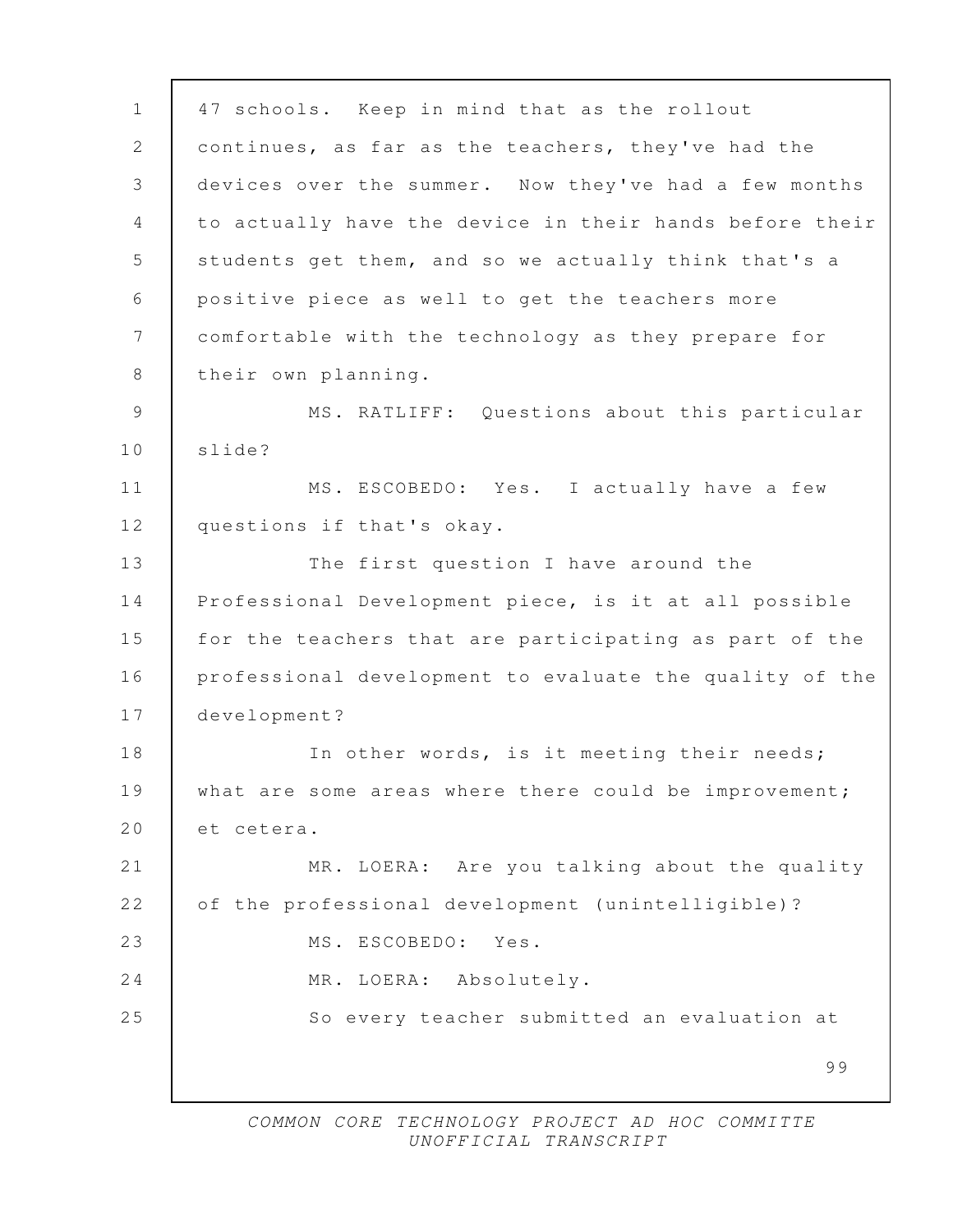100 1 the end of every training then, and we're actually 2 doing that on a much larger scale now in the district 3 being consistent about how we get feedback from 4 participants that engage in professional development, 5 and so we take that feedback very, very seriously as we 6 all engage in the cycle of continuous improvement. 7 | MS. ESCOBEDO: Yes. This is more around the 8 | classroom management piece. 9 The video that you showed earlier, my 10 assumption is that's a teacher that has a command over 11 | the classroom with respect to management. 12 What are we doing specifically for some of our 13 | less experienced teachers that may still have some 14 challenges with classroom management because I could 15 see this potentially becoming an issue. 16 MR. LOERA: Yes. So the initial training 17 actually began with sort of studying the routines and 18 procedures which is the classroom management piece, and 19 so we will continue to do that in terms of supporting 20 Schools and providing guidance around that and working 21 with the principals as we do with them monthly about 22 sharing best practice to make sure that we make the 23 most effective use of the technology every day. 24 MS. CEDILLO: I just have a couple of 25 questions.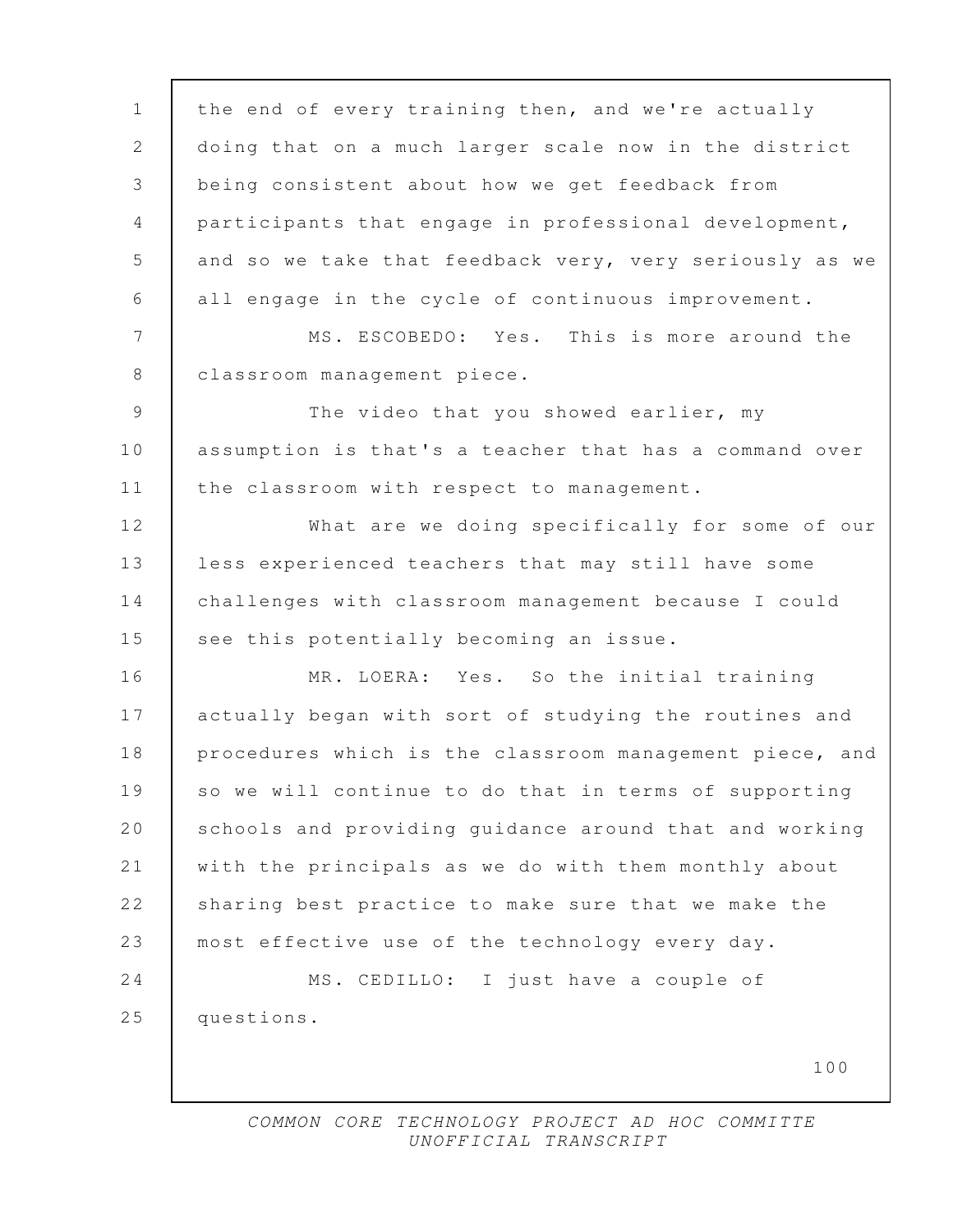101 1 The first one, with the professional 2 development, will teachers be getting like modules or 3 anything like a booklet in case they didn't -- they 4 don't unders- -- like they didn't get the face to face, 5 | because it was only two or three days, you said, so 6 will they have modules to keep in the classrooms 7 | regarding the tablets? 8 And, also, will teachers be responsible for 9 teaching the elementary children like kinder and first 10 and second how to use the tablets? 11 MR. LOERA: So are we providing modules to 12 teachers that would make use of them? 13 MS. CEDILLO: Like for those who aren't like 14 tech savvy and might need some extra help -- 15 MR. LOERA: Yes. 16 MS. CEDILLO: -- would modules be provided for 17 them? 18 MR. LOERA: So if I'm understanding your 19 question right, we are engaging in adding additional 20 resources to teachers so that they can make use of them 21 for their own individual training and use as a 22 resource. We are not providing sort of scripted 23 modules where "You shall do this, that and the next 24 thing." We don't believe that to be an effective 25 process for this to work well, so as we as a district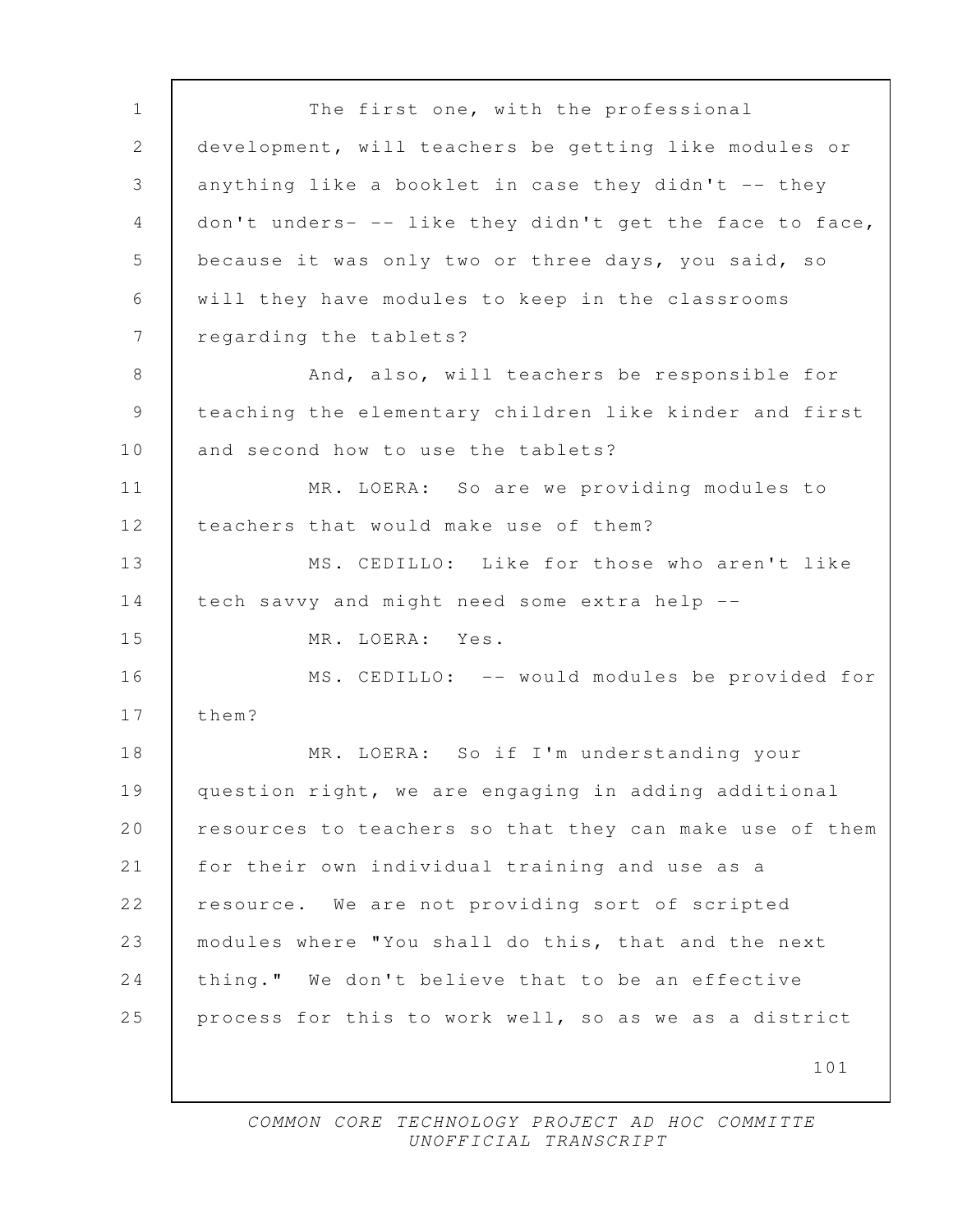102 1 get more engaged in this work, we will be taking more 2 advantage of what virtual learning has to offer and 3 engage folks in that capacity as well. 4 MS. CEDILLO: And will teachers be responsible 5 for teaching the elementary level children how to use 6 the tablets? 7 MR. LOERA: So part of the -- so for the 8 elementary, middle and high schools teachers, that's 9 the same question for all teachers, so there has to --10 so the quickest response I can give you to that is 11 | students really, in terms of learning the device, pick 12 it up really fast. Actually, our biggest challenge is 13 making sure that the adults are as familiar and 14 comfortable with the use of the technology as the 15 Students are. 16 What the main challenge for the teacher is to 17 get to the content and that's the piece that we have to 18 get the students to. That's usually the bigger 19 challenge of making sure that we are engaging high 20 quality teaching and learning beyond the actual use of 21 the device. The device itself usually doesn't present 22 | itself to be a huge challenge. 23 MS. CEDILLO: And my last comment, I would 24 love to see a video on the kindergarten class and the 25 first grade class because I had my child test this out,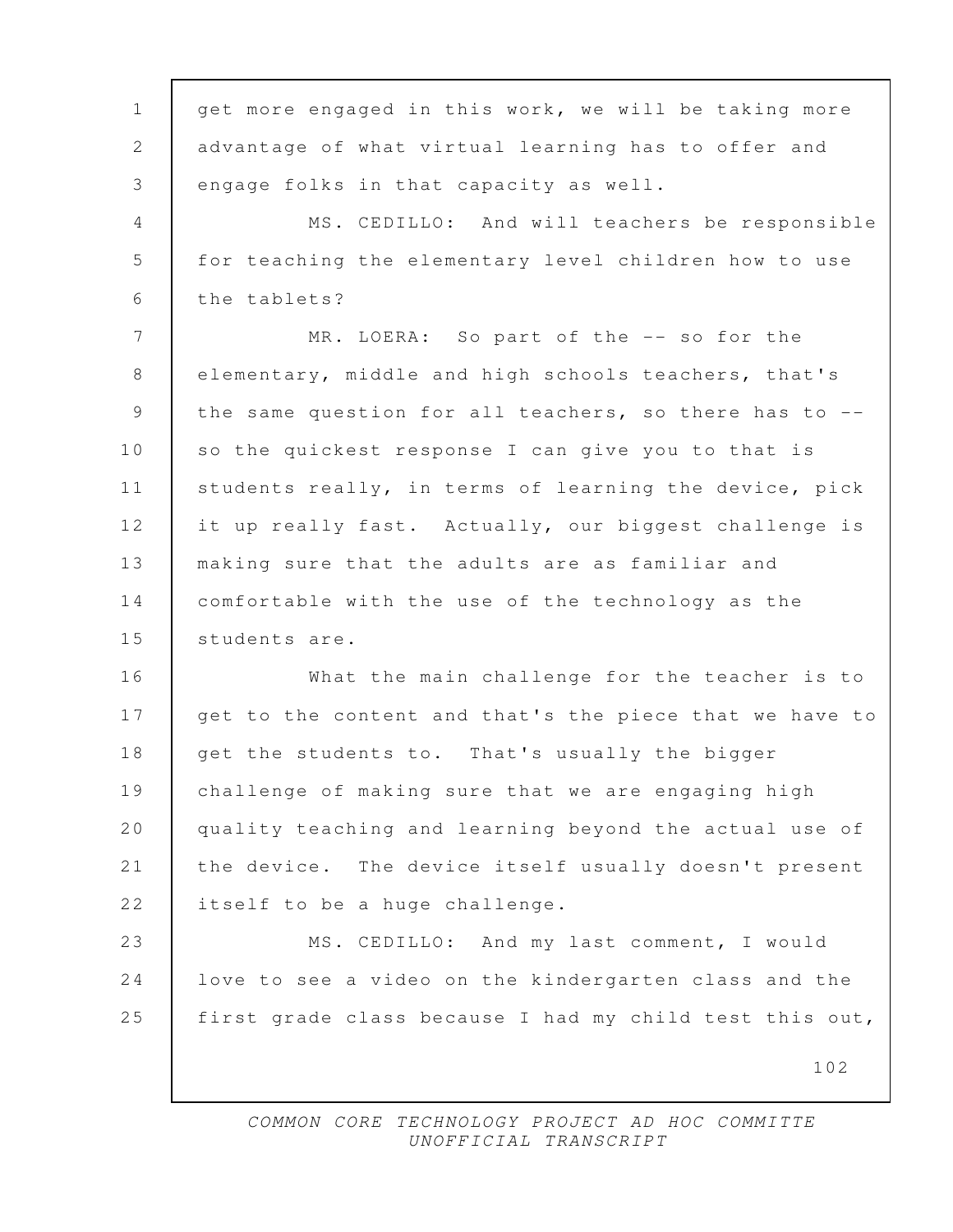| $\mathbf{1}$   | and it was a challenge to get her to look at the        |
|----------------|---------------------------------------------------------|
| 2              | curriculum versus all the little apps with the games on |
| 3              | it.                                                     |
| 4              | MS. RATLIFF: Other questions from the                   |
| 5              | horseshoe?                                              |
| 6              | Yes.                                                    |
| $\overline{7}$ | MS. AMAN: Just a quick question. This is the            |
| 8              | professional development that you had on the slide is   |
| $\mathcal{G}$  | from Pearson.                                           |
| 10             | Is Apple offering any workshops just on like            |
| 11             | the more technical pieces because there's like a --     |
| 12             | there's a lot of things that you can do with it.        |
| 13             | MR. LOERA: Right. So actually the training              |
| 14             | that occurred in the summer was a combination of        |
| 15             | Pearson and Apple, so Apple facilitated the first day   |
| 16             | and then Pearson the second day, so -- so that's --     |
| 17             | MS. AMAN: Any additional --                             |
| 18             | MR. LOERA: So we don't have any additional              |
| 19             | training like that from Apple and Pearson directly.     |
| 20             | That will fall on us to do.                             |
| 21             | MS. ESCOBEDO:<br>And my question is around              |
| 22             | English Learners and professional development. To the   |
| 23             | extent that it's possible, if you can come back to us   |
| 24             | with information on how that professional development   |
| 25             | is happening or not happening. And then the follow-up   |
|                | 103                                                     |
|                |                                                         |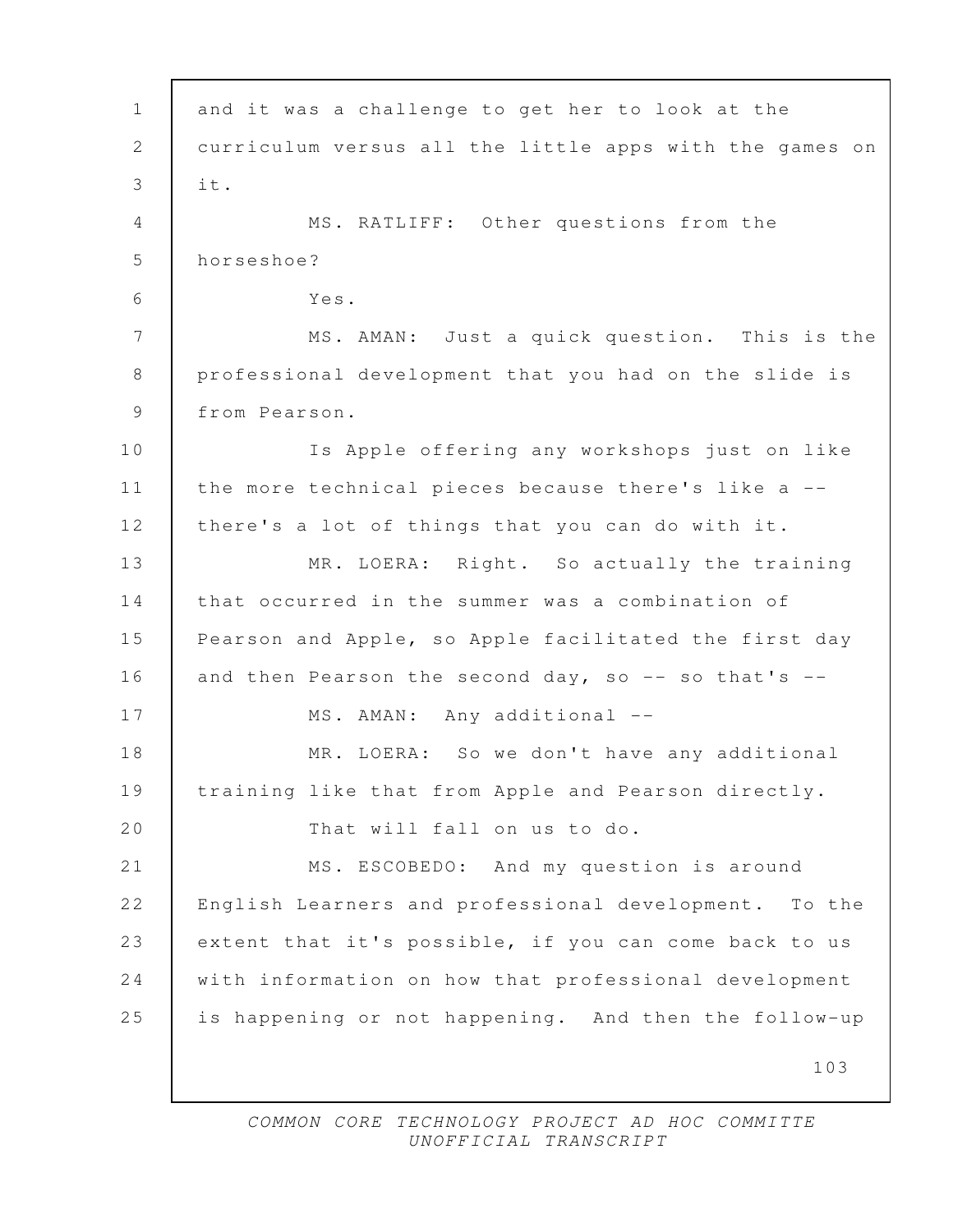| $\mathbf 1$     | piece to that, assuming if it's at all possible, in     |
|-----------------|---------------------------------------------------------|
| 2               | addition to looking at an early childhood education     |
| 3               | classroom like a kinder or first grade, to see these    |
| 4               | devices in an English Learner classroom I think will be |
| 5               | very, very helpful for us.                              |
| $6\,$           | MS. RATLIFF: Questions from this side of the            |
| $7\phantom{.0}$ | horseshoe?                                              |
| 8               | Any other questions? All right.                         |
| $\mathcal{G}$   | So, you know, I know you said that -- and I             |
| $10$            | remember when I was at one of these professional        |
| 11              | developments hearing how the teachers were going to     |
| 12              | submit a survey at the end, and I think it would be     |
| 13              | really useful. I know Cynthia Lim had brought us back   |
| 14              | some information, but we never really got to see very   |
| 15              | much about it.                                          |
| 16              | And so actually, I wanted to let, I guess, the          |
| 17              | people here know, since nobody's watching it on Tv      |
| 18              | right now, that actually my Board office is working     |
| 19              | with UTLA and AALA to survey the teachers and           |
| 20              | administrators who are part of Phase 1.                 |
| 21              | So if you are one of those teachers and                 |
| 22              | administrators, hopefully you've received a link to a   |
| 23              | survey, and it would be really useful if you would      |
| 24              | complete that survey because UTLA and AALA will be      |
| 25              | gathering that data and providing it to my Board office |
|                 | 104                                                     |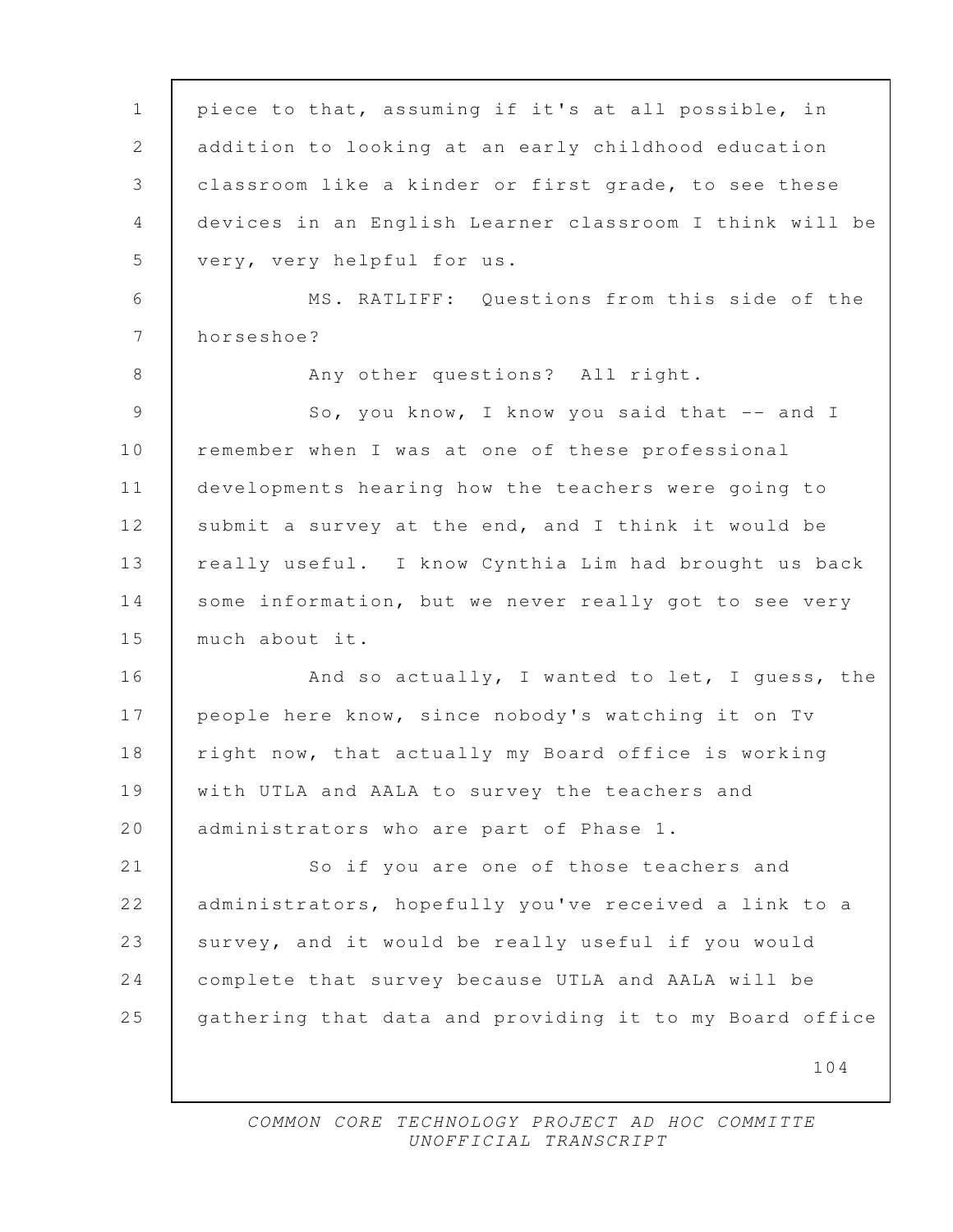| $\mathbf{1}$   | and then, of course, I'll provide it to the District    |
|----------------|---------------------------------------------------------|
| 2              | and everyone else.                                      |
| 3              | And then if we could get survey information             |
| $\overline{4}$ | from the District, that would also be very useful, I    |
| 5              | think, in a greater form. I mean we could go ahead --   |
| 6              | you can give it to us like -- essentially like          |
| 7              | Attach- -- you know, like Appendix J. We don't need to  |
| 8              | go over every single thing in there, but if you would   |
| $\mathcal{G}$  | just provide us with all of the information, that would |
| 10             | be very useful.                                         |
| 11             | And then I'm going to go ahead and skip -- and          |
| 12             | I'm sorry that I'm doing this -- but I'm going to go    |
| 13             | ahead and skip "Digital Library Compatibility." We      |
| 14             | will go back to "Digital Library Compatibility" in the  |
| 15             | future, but in the interest of time, we need to skip    |
| 16             | some slides. And I do want to mention that we have a    |
| 17             | couple of digital library questions, so we will need to |
| 18             | answer these questions at our future meeting.           |
| 19             | First question: "How many of the                        |
| 20             | resources in the district's digital                     |
| 21             | library are available when the iPad                     |
| 22             | is accessing a wireless network                         |
| 23             | besides LAUSD," as in the internet, so for the          |
| 24             | future, let's answer that.                              |
| 25             | "Will the professional development                      |
|                | 105                                                     |
|                |                                                         |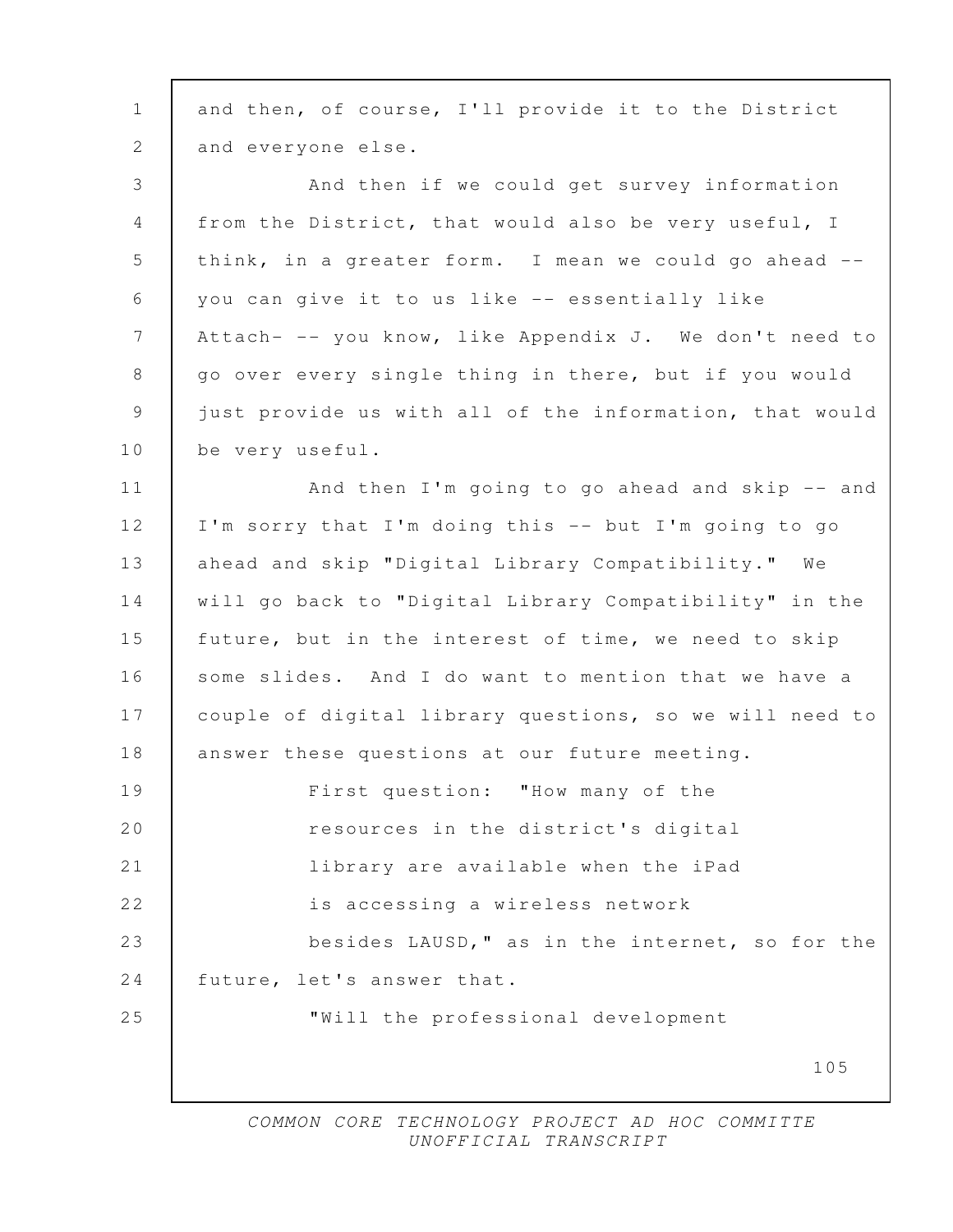| $\mathbf 1$     | include using the Destiny Library                      |
|-----------------|--------------------------------------------------------|
| 2               | software to see what resources are                     |
| $\mathcal{S}$   | available in a teacher's school                        |
| 4               | library that support specific                          |
| 5               | Common Core Standards; book" --                        |
| 6               | "books, videos, libraries,                             |
| $7\phantom{.0}$ | center" -- a listen center, kids," et cetera.          |
| 8               | We'll need to do that in the future.                   |
| 9               | "Will iPad users be able to use the                    |
| 10              | device to access the Destiny                           |
| 11              | Library database, and is there a                       |
| 12              | shortcut on the iPad to Destiny?                       |
| 13              | If not, will it be added?"                             |
| 14              | So please make sure we answer that at a future         |
| 15              | meeting. So we're skip slide 19. All right. Let's go   |
| 16              | to slide 20, please.                                   |
| 17              | MR. LOERA: Okay. So "Backup Plan for Common            |
| 18              | Core Testing" slide, so let me move this up.           |
| 19              | So there was a question here around what is            |
| 20              | the district's backup plan to accommodate students for |
| 21              | testing purposes. So by -- so the bottom line is we    |
| 22              | don't have a large scale -- any backup plan that we    |
| 23              | would actually provide the same level of access to our |
| 24              | students than we do with this actual plan here.        |
| 25              | So one option that we would consider is                |
|                 | 106                                                    |
|                 |                                                        |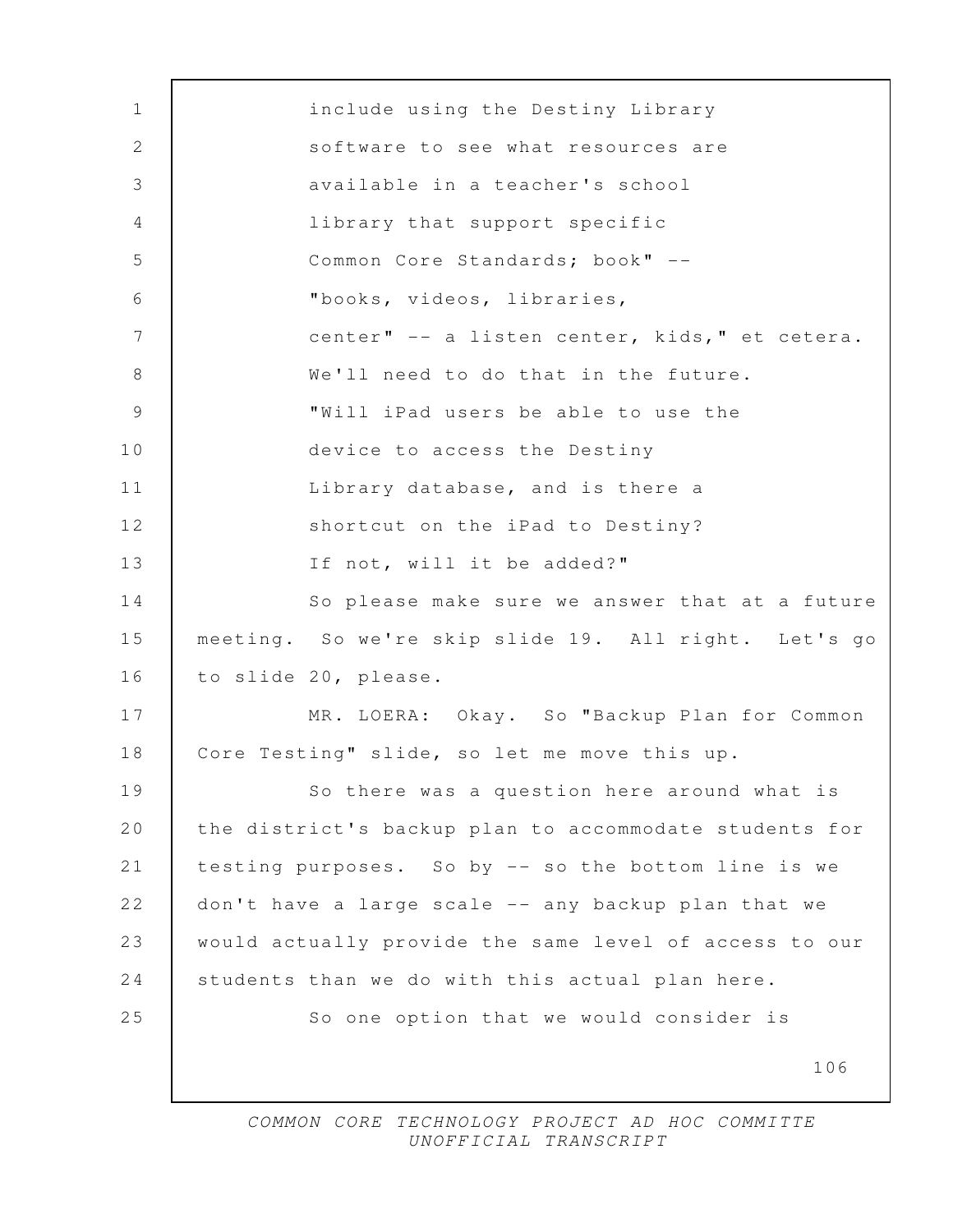107 1 providing some access to schools for a very limited use 2 of technology if they don't have any at all so that 3 they would engage for the purpose of testing, which we 4 don't think actually would be an ideal process at all 5 because then basically what we would be doing is giving 6 students access to technology only for the sole purpose 7 of testing and only at testing time, so not for 8 actually -- not for actual teaching and learning. 9 So that would be something that we would have 10 to do or consider. Additionally in terms of the 11 testing window, as was mentioned at the former -- at 12 the last meeting, we would have to rotate students 13 through various types of labs or technology stations in 14 order for students to take a test. 15 And so as a district, we don't believe that to 16 be ideal by any means and that's why we are engaged in 17 this work because we ultimately believe that the 18 teaching and learning that would occur every day is 19 really the driving force behind it, so that's more than 20 | doing it specifically for a test. 21 | MS. RATLIFF: Okay. Questions on slide 22 No. 20? 23 Okay. One of the things I know I'd mentioned 24 to you the other day -- I think I mentioned it to you. 25 I might have mentioned it to somebody else, so I'm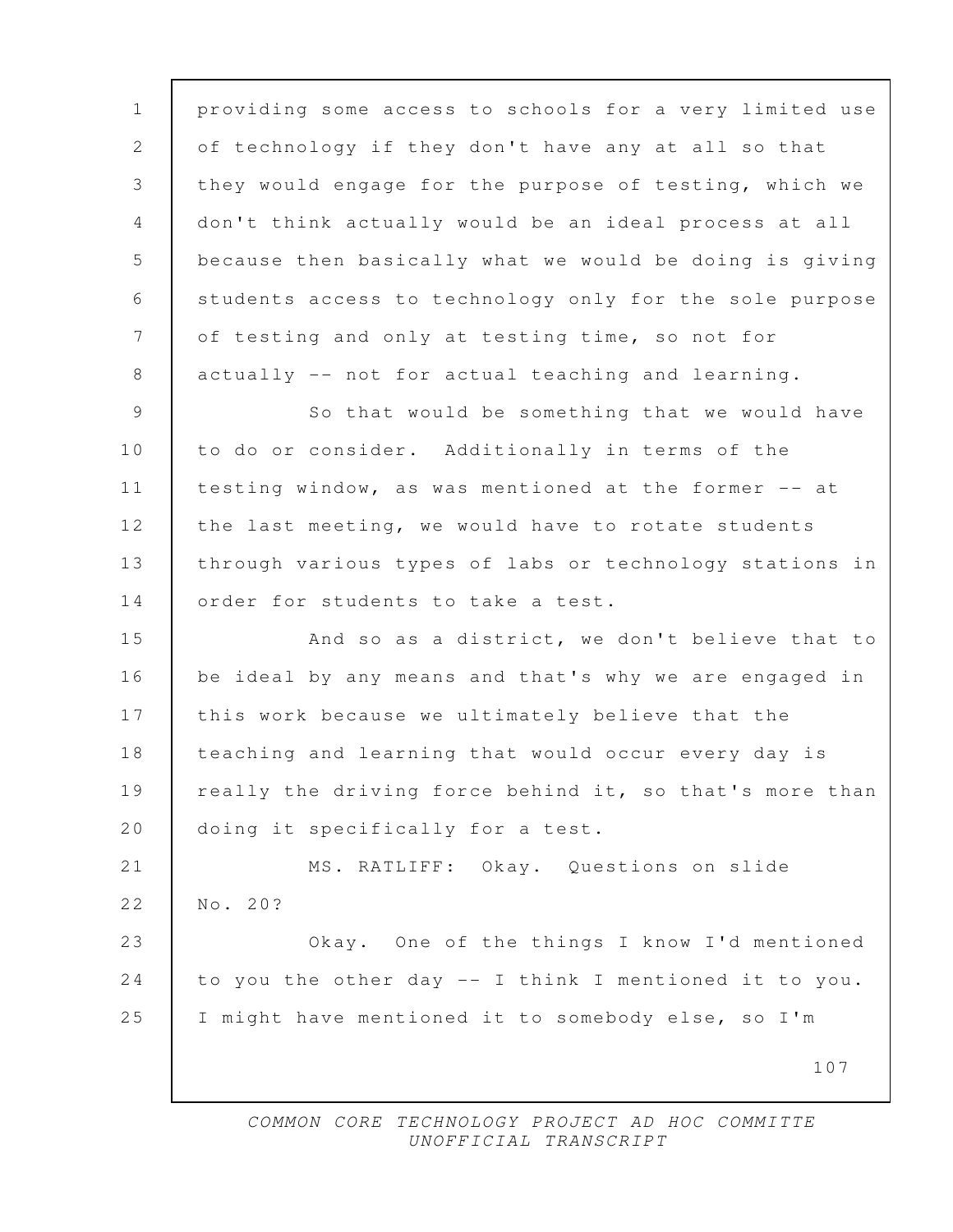108 1 going to go ahead and mention it now, which is that a 2 principal had asked at a school, "Okay, well, if there 3 aren't enough iPads to go one to one and my school 4 doesn't have any iPads, I need to know what is the 5 testing schedule, so that I can begin preparing my 6 students in the sense of what" -- literally when are we 7 taking the test. What month? Which classes are going 8 to take it first? Can we do the upper grade classes 9 later so that they can have greater" -- "more time with 10 the curriculum," so if we could have some sort of 11 timeline in the future -- at a future meeting for how 12 would we share these iPad carts. What would be the 13 | plan for that. 14 MR. LOERA: Yes. So we can bring that back at 15 a later time, and keep in mind that even just doing the 16 logistics behind that would be a significant 17 undertaking. And we do have a committee that's 18 being -- that's organized this meeting that's put 19 together by the Office of Data and Accountability about 20 how we would best support schools in that process, 21 period, in the spring of 2014 coming up. 22 MS. RATLIFF: Great. So if we could get more 23 information in the future, that would be great. 24 MR. LOERA: Sure. 25 MS. RATLIFF: Okay. So I'm not sure who is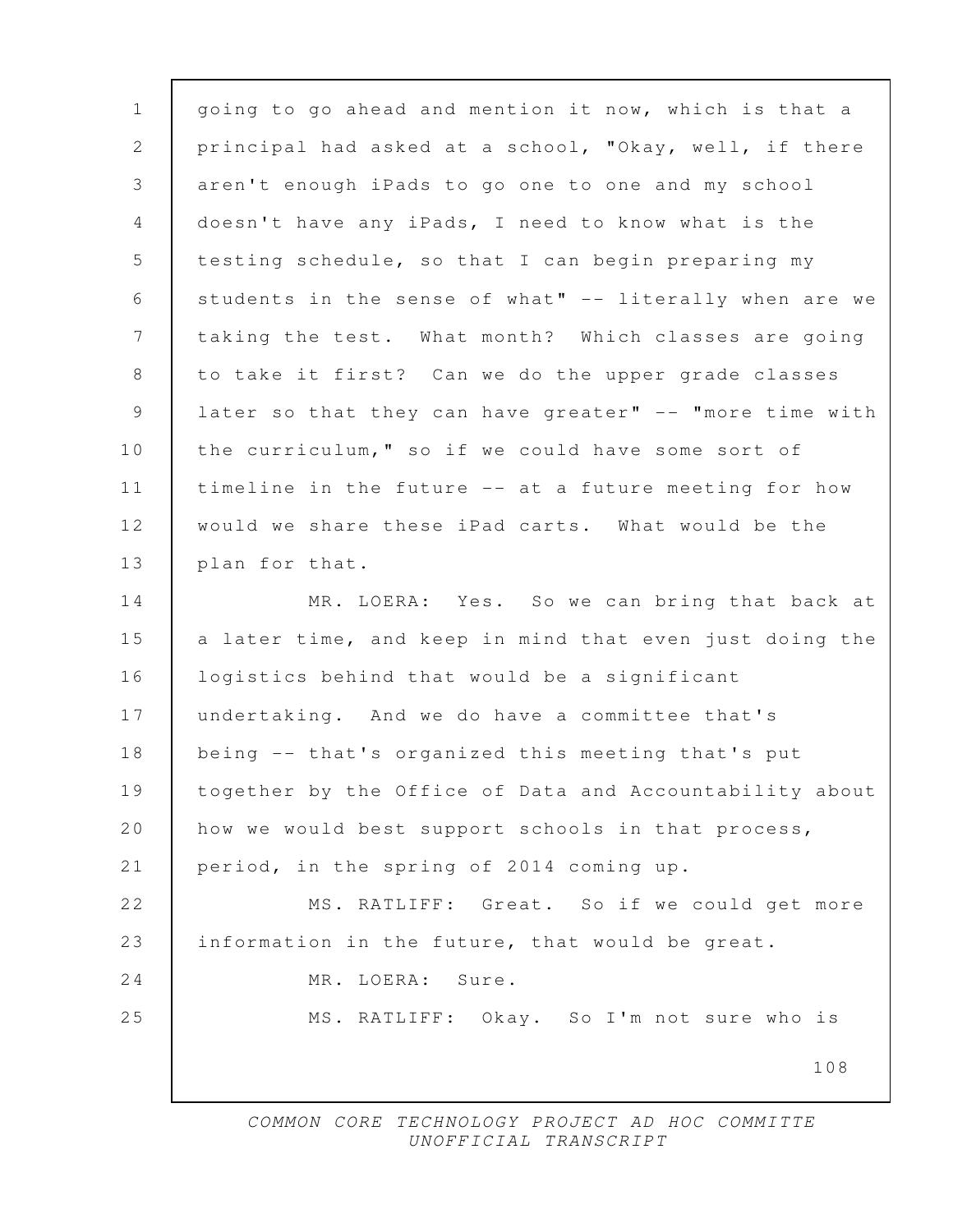| $\mathbf 1$     | moving on, and we've got additional questions, and      |
|-----------------|---------------------------------------------------------|
| $\mathbf{2}$    | we've got $--$ that's slide 21, additional questions,   |
| 3               | then we have a slide that says "CCTP Governance Model," |
| 4               | but it's not clear who's speaking on this slide.        |
| 5               | Anyone? Anyone?                                         |
| 6               | MR. CHANDLER: I am.                                     |
| $7\phantom{.0}$ | MS. RATLIFF: All right. Thank you.                      |
| 8               | All right. Mr. Chandler's going to speak to             |
| $\mathcal{G}$   | that.                                                   |
| 10              | Thank you.                                              |
| 11              | MR. BUZZETTI: Could he just do it from there?           |
| 12              | I mean it's going on 9:00, guys. We've been             |
| 13              | here for nine hours now.                                |
| 14              | Does anybody have any control of anything               |
| 15              | here?                                                   |
| 16              | All you're listening to is a bunch of lies.             |
| 17              | MR. CHANDLER: So Ron Chandler, Chief                    |
| 18              | Information Officer.                                    |
| 19              | MR. BUZZETTI: Yeah. Your name's all over                |
| 20              | everything, Dude, and I've got (unintelligible).        |
| 21              | MR. CHANDLER: So this slide is the                      |
| 22              | "Governance" slide, and one of the questions that was   |
| 23              | proposed or posed last time was the management          |
| 24              | structure of the project, and so I won't take a lot of  |
| 25              | time to go through this, but what I will say is that    |
|                 | 109                                                     |
|                 |                                                         |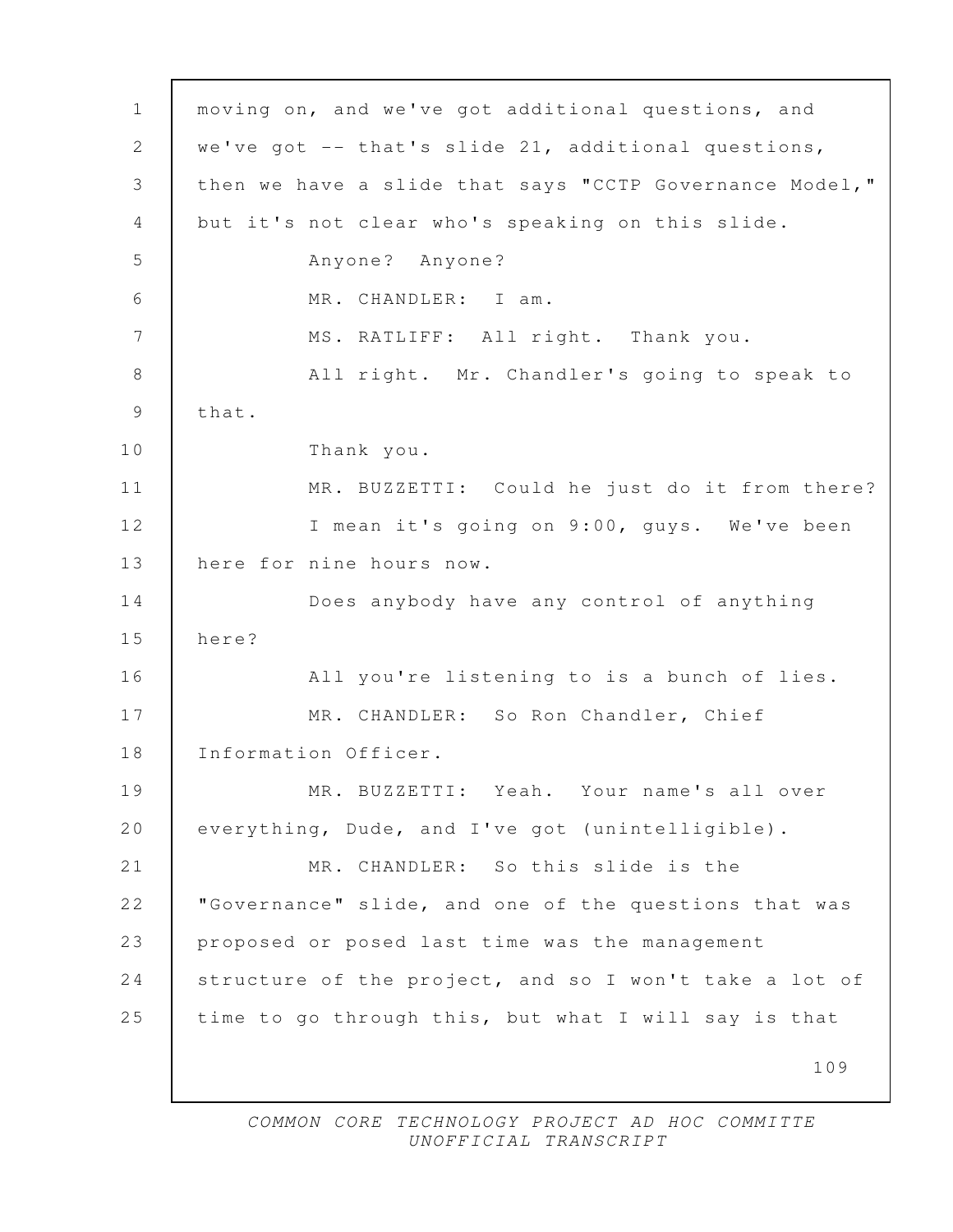| $\mathbf{1}$  | there is the project team, which is in the red, which  |
|---------------|--------------------------------------------------------|
| 2             | is -- and we'll get you the names of who the team is,  |
| 3             | and this is the reporting structure. So Bernadette     |
| 4             | Lucas is the project director, and then there's a      |
| 5             | project steering committee that overlooks the actual   |
| 6             | day-to-day of the project, and then it's actually      |
| 7             | broken up, and so the instructional committee, who is  |
| 8             | really led by Gerardo Loera as well as an advisory     |
| $\mathcal{G}$ | committee, so this is really just a glimpse into how   |
| 10            | the decisions are made on the project from day-to-day. |
| 11            | MS. RATLIFF: Great. And so you'll get us the           |
| 12            | names in the future?                                   |
| 13            | MR. CHANDLER: We'll get you that.                      |
| 14            | MS. RATLIFF: Thank you.                                |
| 15            | All right. Slide 23.                                   |
| 16            | MR. CHANDLER: So the next question --                  |
| 17            | MS. RATLIFF: Oh, I'm so sorry. I'm sorry.              |
| 18            | We have a question on the last slide.                  |
| 19            | I'm sorry.                                             |
| 20            | MS. KARAHALIOS: The money for the iPads is             |
| 21            | coming from the bond fund.                             |
| 22            | Where is the money coming from to pay the              |
| 23            | people on this flow chart?                             |
| 24            | It looks like a plumbing diagram at my house.          |
| 25            | Is that coming from the general fund?                  |
|               | 110                                                    |
|               |                                                        |

 $\Gamma$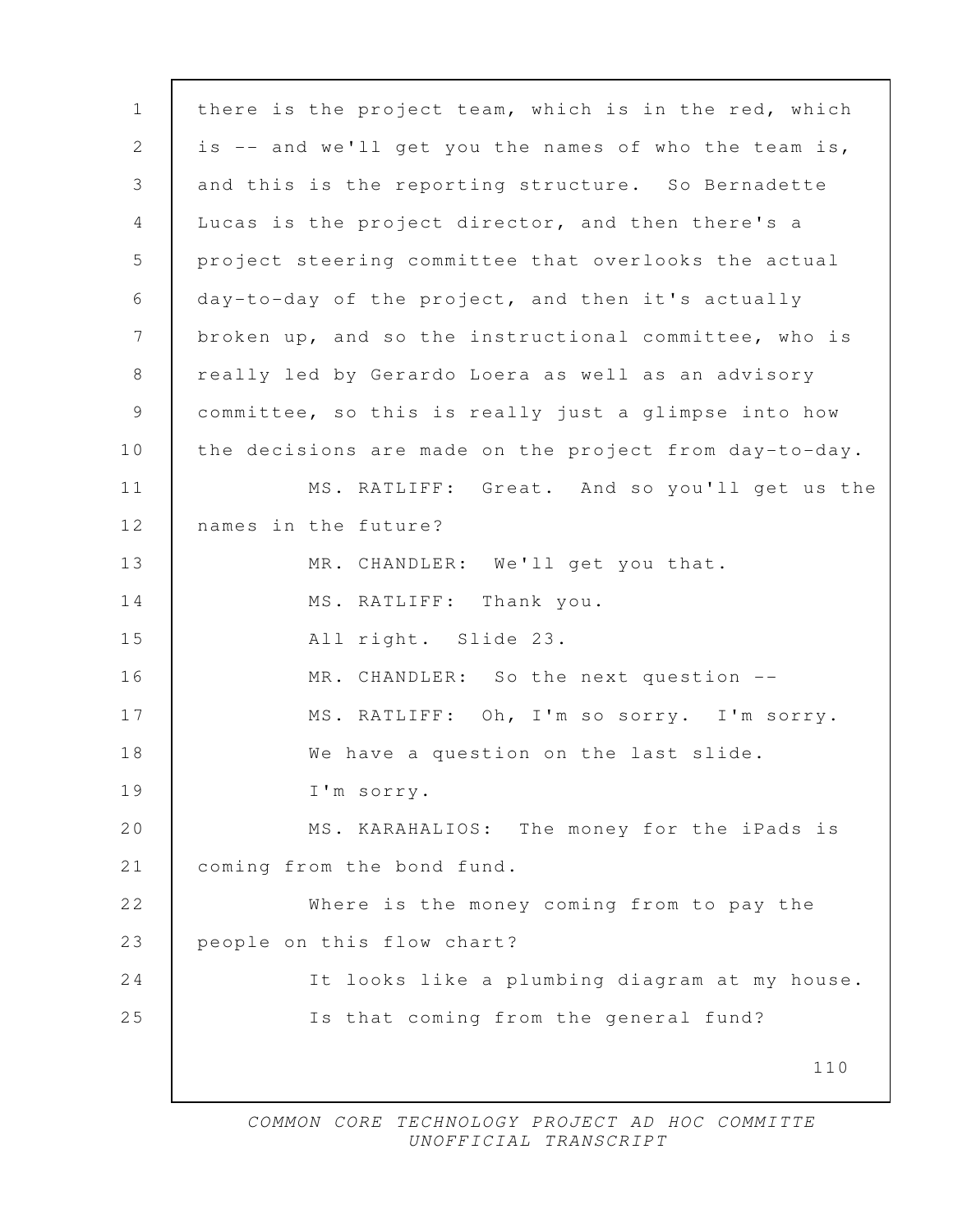111 1 MR. CHANDLER: Well, it's certainly not a 2 plumbing diagram, but what it is is the -- there are 3 multiple people who have roles in the district, and 4 | they're not on the team full time. So on the bottom is 5 | the Common Core Technology, and what we'll do is we'll 6 bring back to this committee who's on the team full 7 time and how they're funded if you'd like. 8 | MS. KARAHALIOS: Yes, please. 9 MS. RATLIFF: Yes, please. Thank you. 10 All right. 11 | MR. BUZZETTI: Ignorance. 12 | MS. RATLIFF: Slide 23, "Devices Going Home." 13 | MR. BUZZETTI: Illegal. 14 MR. CHANDLER: So the devices are not going 15 home now, and early on it was -- we got an opinion from 16 legal that it was -- they opined that it was okay to do 17 | that, and so at the end of the day, where we are now is 18 | that they're not going home. There are many people who 19 are saying they should and many people who are saying 20 | that they shouldn't, so what is the -- what the process 21 is around letting them go home is still to be defined, 22 but the short story is they're not going home as we 23 | speak. 24 MS. RATLIFF: Great. Now, I understand one of 25 the questions that had been asked, though, was how did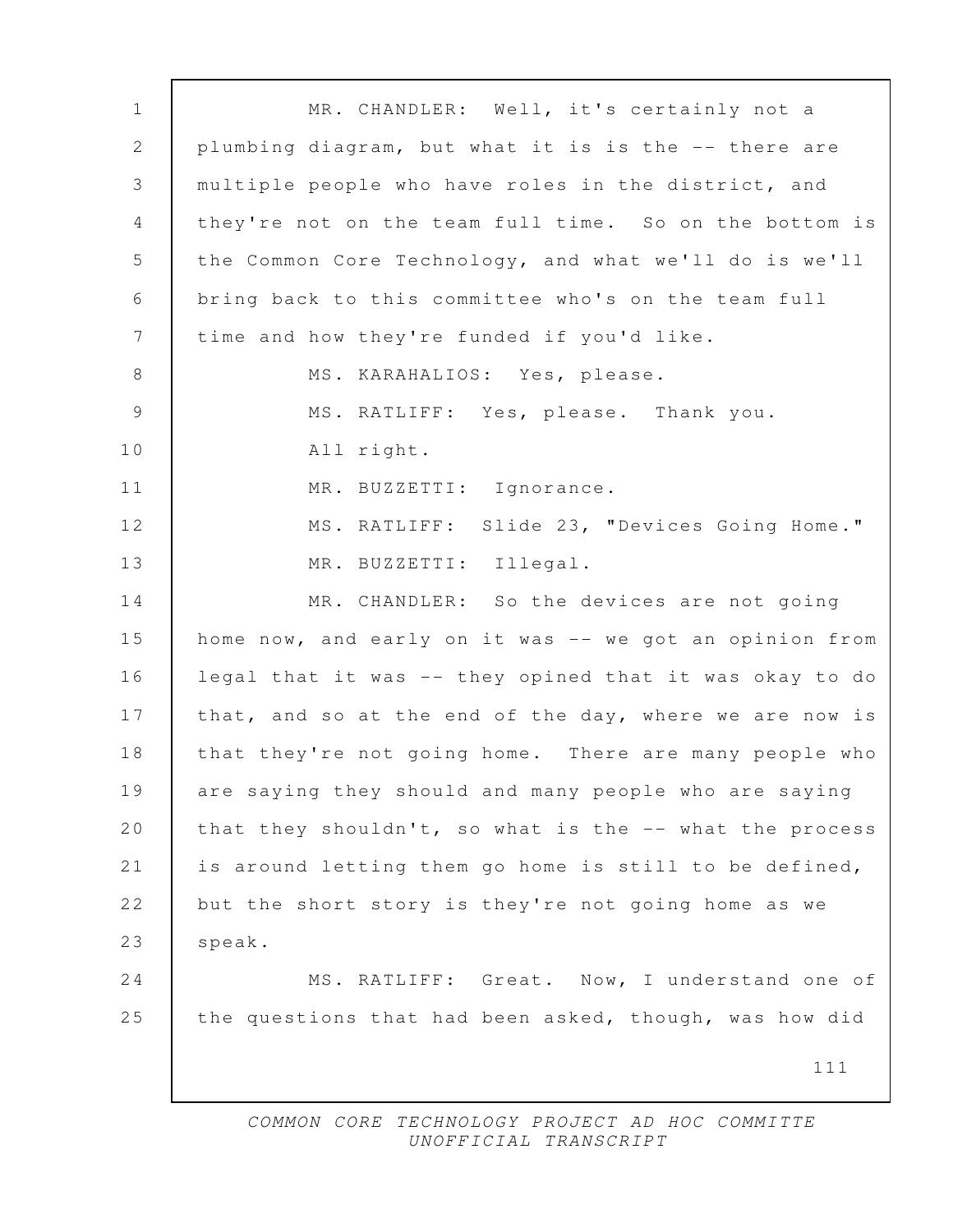112 1 the iPads end up going home? How was the decision 2 | made? 3 So you're saying legally opined that it was 4 okay to send them home? 5 MR. CHANDLER: Yes. 6 MS. RATLIFF: And so then I'm guessing that 7 one of the groups on this diagram of the "Governance" 8 model okayed them to go home? 9 MR. CHANDLER: So the Executive Sponsor group, 10 yes. Absolutely. 11 | MS. RATLIFF: Okay. All right. 12 So the Executive Sponsors okayed them to go 13 home, and they started going home? 14 MR. CHANDLER: Yes. 15 MS. RATLIFF: But now they're not going home? 16 | MR. CHANDLER: Yes. 17 MS. RATLIFF: Okay. Thank you. And we're 18 | going to get the names in the future. 19 MR. CHANDLER: We'll get you that. 20 MS. RATLIFF: Okay. Thank you. 21 Any questions about this slide? 22 Okay. Oh, Raquel. 23 MS. CEDILLO: For those that did go home, did 24 all of them return? 25 MS. RATLIFF: I think we're going to have a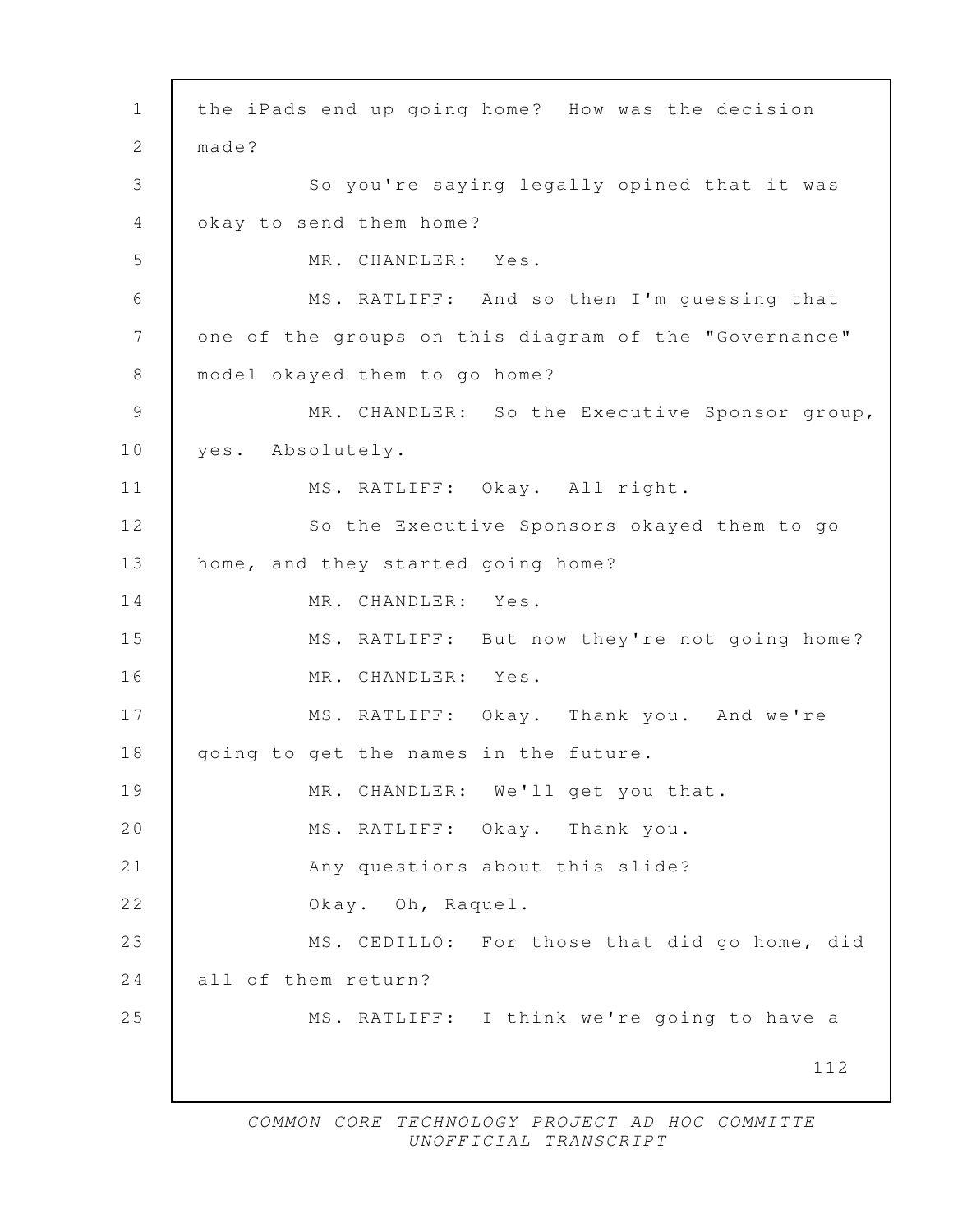113 1 slide on that? 2 | MR. CHANDLER: We're going to have a slide on 3 that. We'll have a slide on that. 4 MS. RATLIFF: Okay. So the next one, No. 24, 5 "Smarter Balanced Sample Items," I'm going to hold this 6 one for the future. 7 Is that okay, Ron? 8 MR. CHANDLER: That's fine. 9 | MS. RATLIFF: All right. 10 | All right. "Safety and Security Plan," slide 11 | No. 25, moving on to the "CCTP 4 Point Safety 12 | Strategy." 13 MR. CHANDLER: Right. So we have 14 Lieutenant Santome to talk to that. 15 MS. RATLIFF: Thank you. 16 LIEUTENANT SANTOME: Thank you. 17 Good evening, everybody. I'm Jose Santome. 18 I'm an lieutenant with the Los Angeles School Police 19 Department, and our Chief of Police, Chief Zipperman 20 asked me to join the project team mid July, so 21 certainly it's been an exciting couple of weeks for us. 22 I wanted to speak briefly about our 4-point safety 23 strategy. Let's see if I can move the slide forward 24 here. I need some technician help here. 25 Oh, here we go. Hey, I figured it out.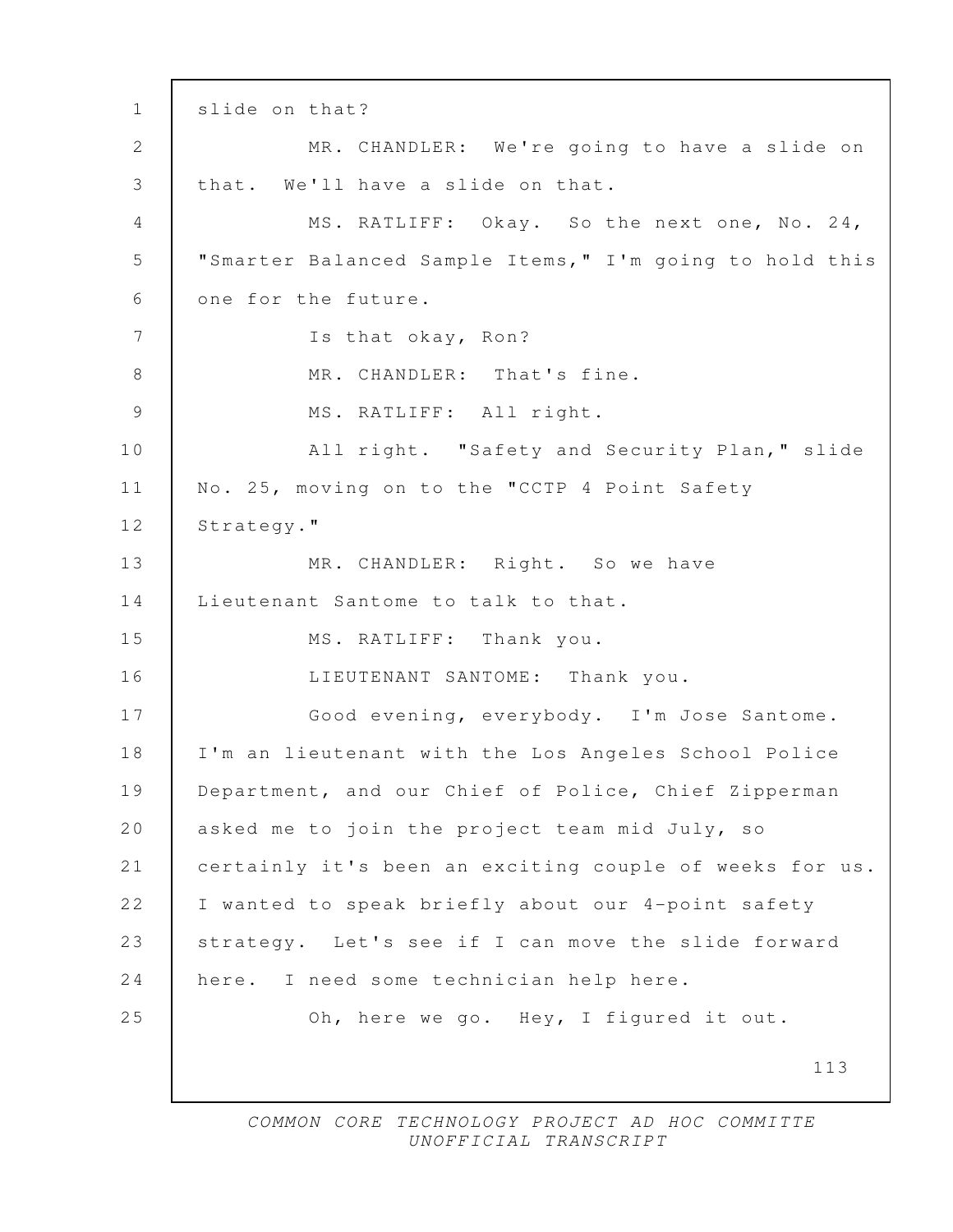114 1 Okay. First and foremost, we're looking at 2 our cyber safety. We need to be CIPA compliant, and 3 that means we have the same filtering -- CIPA is an 4 acronym for the child -- Children's Internet Protection 5 | Act. And we've been compliant for a number of years, 6 and we intend to continue to have that compliance. 7 The reason I'm speaking about it is the 8 overall safety plan is comprised of a variety of 9 concepts and cyber safety and digital citizenship is at 10 the fore- -- forefront of that. We want to make sure 11 that the kids are safe while they're using the devices. 12 The next thing is our community outreach, so 13 | that began during a roll out with our showcase schools, 14 and as the name would imply, the media was invited, and 15 they could look at the interaction that the kids and 16 the staff were having with the devices and how learning 17 could happen. Town Hall meetings, one at each ESC to 18 include Isaac schools. Student assemblies and parent 19 meetings where we can facilitate with our own police 20 officers to come and help answer some questions because 21 we know moms and dads have a lot of questions about how 22 the safety is going to work with the devices. 23 MS. RATLIFF: May I -- I'm going to interrupt 24 you here if I may. 25 LIEUTENANT SANTOME: Yes, ma'am.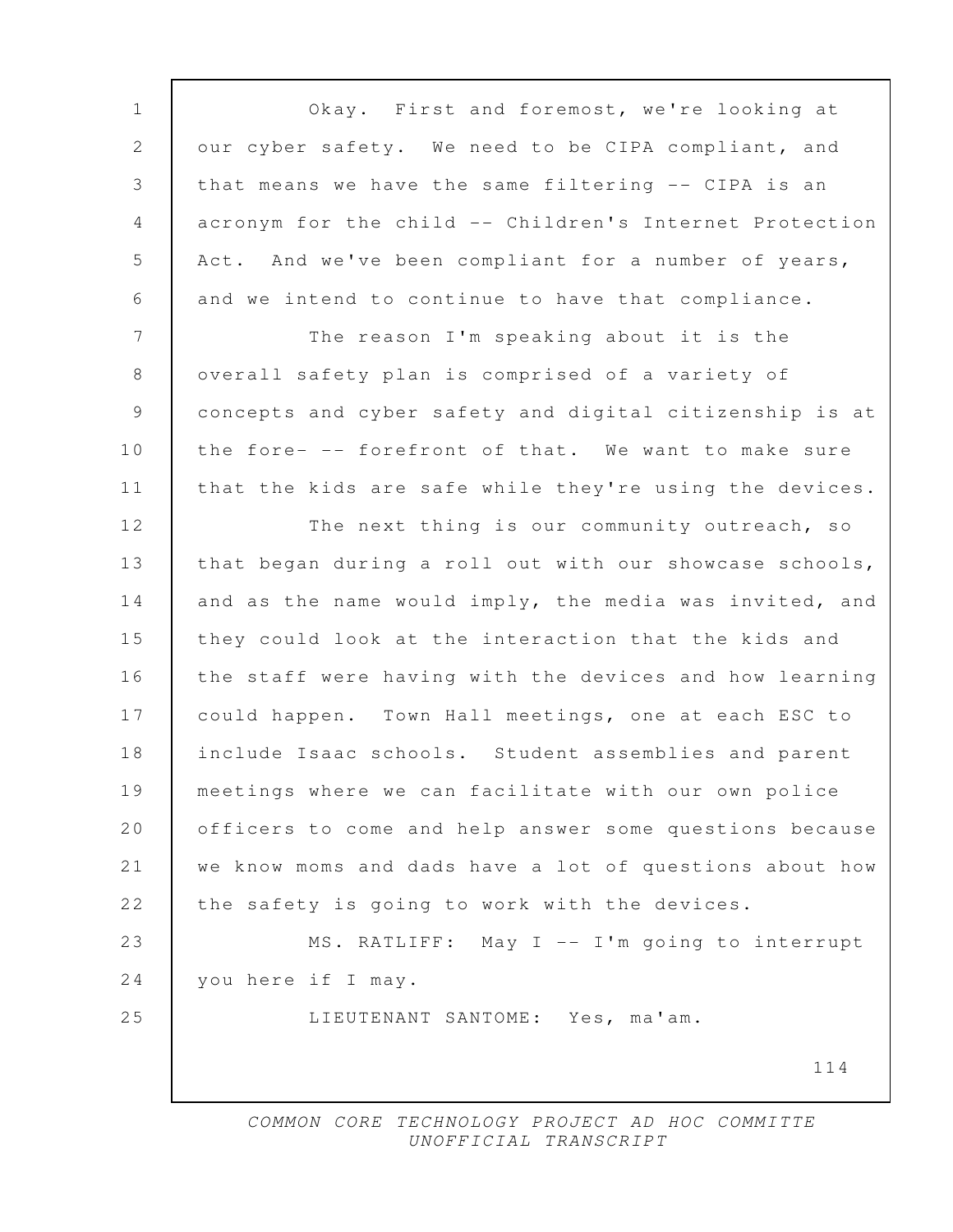| $\mathbf{1}$   | MS. RATLIFF: I'm going to go ahead -- I think           |
|----------------|---------------------------------------------------------|
| $\mathbf{2}$   | you're going to answer some of these questions, so I'm  |
| 3              | going to go ahead and read them into the record, and if |
| 4              | you are going to answer them, just say, "I'm going to   |
| 5              | answer them," and then answer them when we get to that  |
| 6              | point.                                                  |
| 7              | $0$ kay?                                                |
| 8              | LIEUTENANT SANTOME: Great. Yes.                         |
| $\overline{9}$ | MS. RATLIFF: Okay.                                      |
| 10             | "How are we going to protect our                        |
| 11             | small children from getting jumped                      |
| 12             | or robbed when walking home with an                     |
| 13             | iPad?"                                                  |
| 14             | You're going to answer that; right?                     |
| 15             | LIEUTENANT SANTOME: Yes, ma'am.                         |
| 16             | MS. RATLIFF: Okay.                                      |
| 17             | "Exactly how will L.A.P.D. be able                      |
| 18             | to ensure my child's safety when                        |
| 19             | she is in possession of her iPad?                       |
| 20             | What collaboration is happening                         |
| 21             | $exactly?$ "                                            |
| 22             | Yes? You're going to answer that; correct?              |
| 23             | LIEUTENANT SANTOME: (No audible response.)              |
| 24             | MS. RATLIFF: Okay. And then, "When" -- "Who             |
| 25             | will" -- I don't know if your are going to answer this  |
|                | 115                                                     |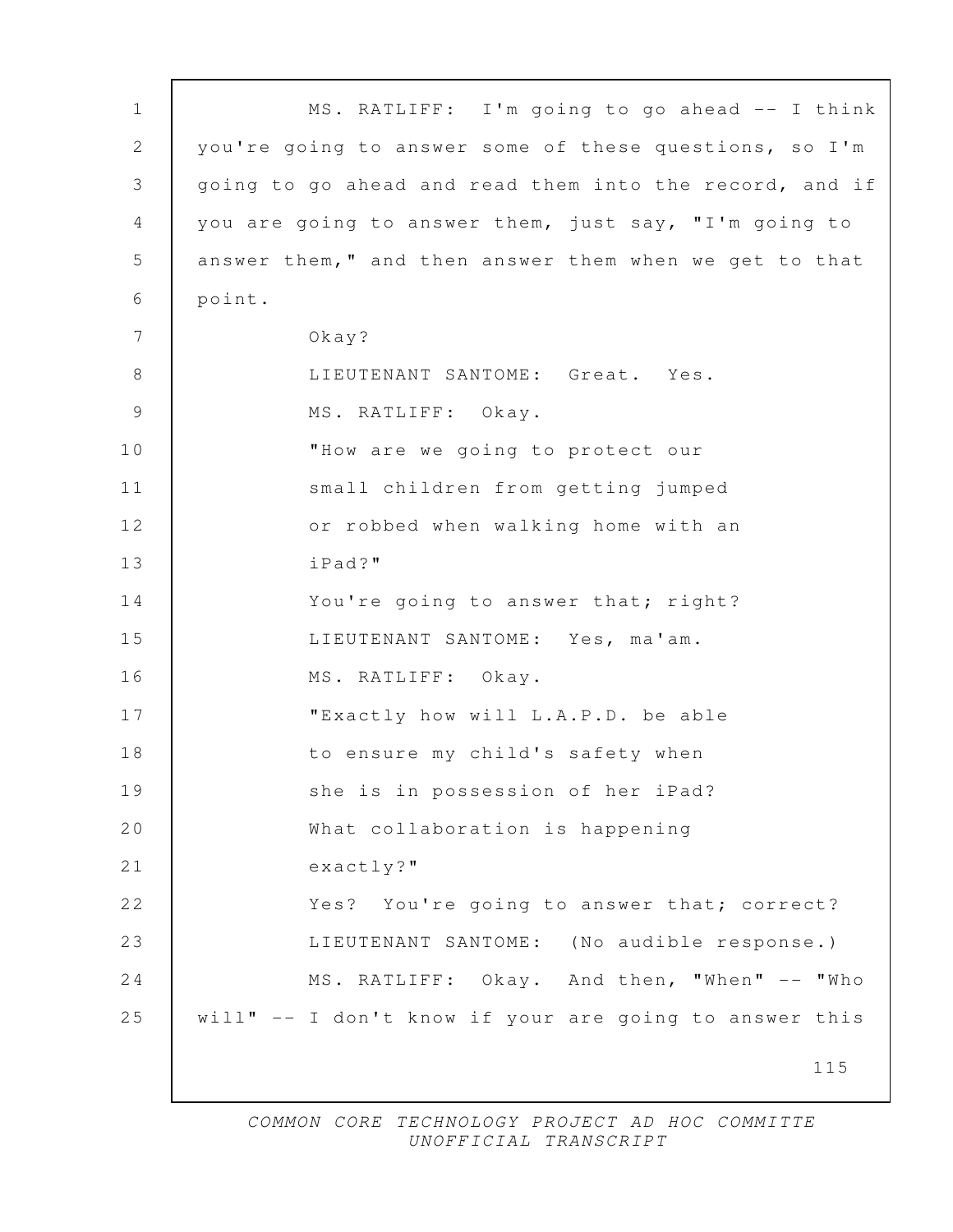116 1 one, so -- but I'm going to read it now. 2 Who will be tracked? Teachers? 3 Students? Who will control the 4 collected data?" 5 Is that something that you're going to be able 6 to speak to, or should we hold that for the future? 7 LIEUTENANT SANTOME: That's not really 8 Something that I can speak to. 9 MS. RATLIFF: Okay. So I'll read this one 10 into the record later, and we'll answer it in the 11 future. 12 **Okay.** Thank you. 13 LIEUTENANT SANTOME: So -- and let me touch 14 a little bit on that. When we refer to 15 "Lock it/Freeze it/Track it," we're talking about the 16 | location of the device, not the usage, not for the 17 purposes of what my team is looking at. We're looking 18 at being able to lock and freeze the device and track 19 it while we do that for a device that's been reported 20 | lost or stolen. So I want to be very clear that the 21 police department is not interested or looking at 22 usage. That's another part of this project, and we're 23 not doing it. 24 So let me move ahead on -- let me touch one --25 two quick points. I was touching on a parent meetings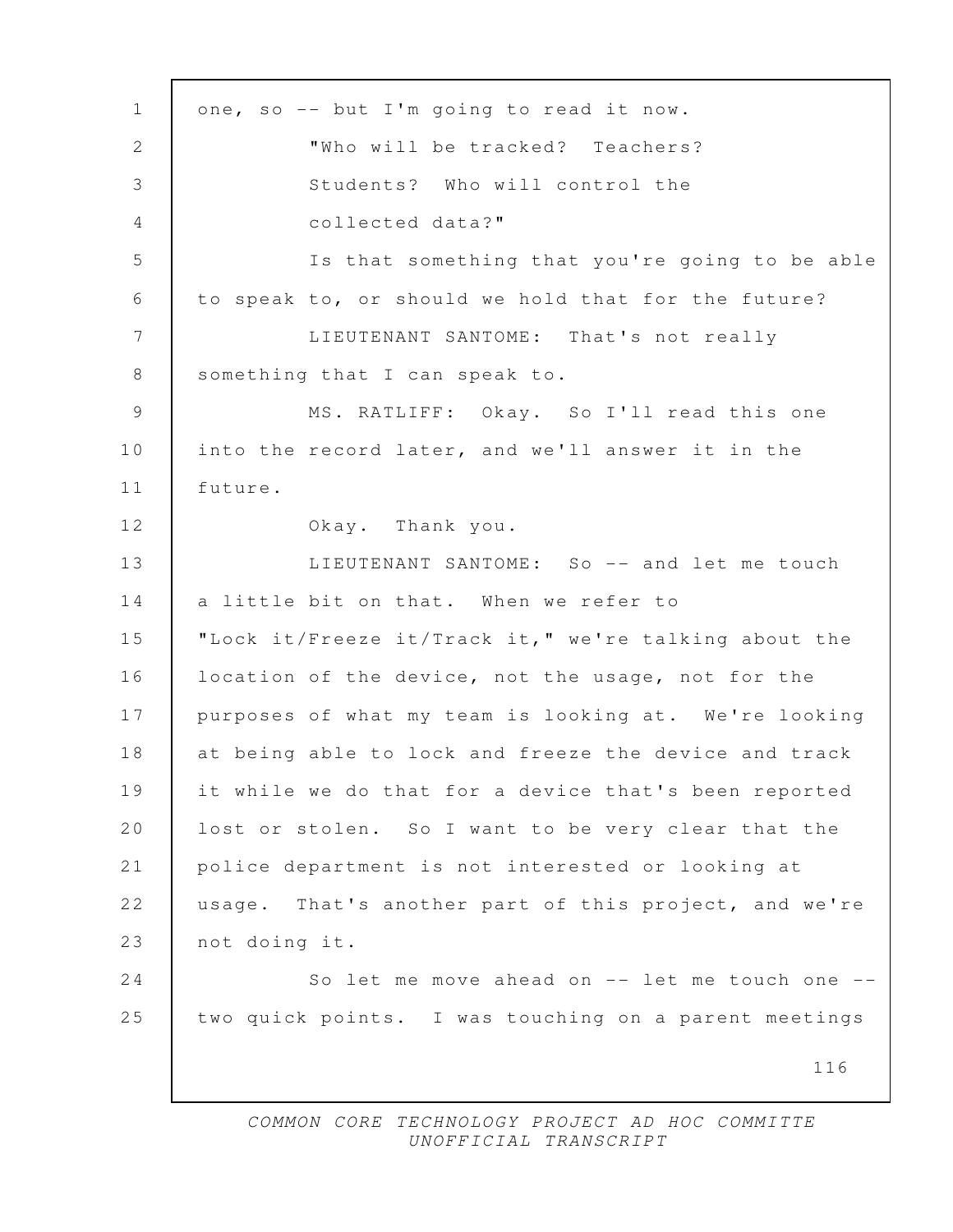| $\mathbf 1$     | inevitably at the school principal's request. We're     |
|-----------------|---------------------------------------------------------|
| 2               | also exploring the use of Public Safety Announcements;  |
| $\mathfrak{Z}$  | Bus Wraps, Tri-folds, Posters to get the word out about |
| $\overline{4}$  | our efforts. And our efforts are bridging gaps.         |
| 5               | The Los Angeles School Police Department can't          |
| 6               | do it on its own. There are actually 12 police          |
| $7\phantom{.0}$ | departments that police L.A. Unified. They're a         |
| $8\,$           | fairly large geographic district, and so there are      |
| $\overline{9}$  | 11 municipal agencies and a County Sheriff's Department |
| 10              | that we all collectively police and patrol              |
| 11              | L.A. Unified.                                           |
| 12              | So we're bringing together -- we have brought           |
| 13              | together the agency heads of those 12 agencies, but     |
| 14              | also of other state agencies like the California        |
| 15              | Highway Patrol of prosecuters' offices. We're trying    |
| 16              | to be holistic in our approach, and interestingly       |
| 17              | enough, we actually have a total of 17 agencies, so     |
| 18              | even other municipal agencies outside of the district   |
| 19              | are very interested in what we're doing partly because  |
| 20              | of their own expected rollouts, but partly because our  |
| 21              | kids traverse municipal boundaries. And a kid that      |
| 22              | goes to Venice High might have to take an afternoon     |
| 23              | class in Culver City and take our device into           |
| 24              | Culver City, or one of our kids in the north end of the |
| 25              | Valley might go into Burbank or Glendale for an         |
|                 | 117                                                     |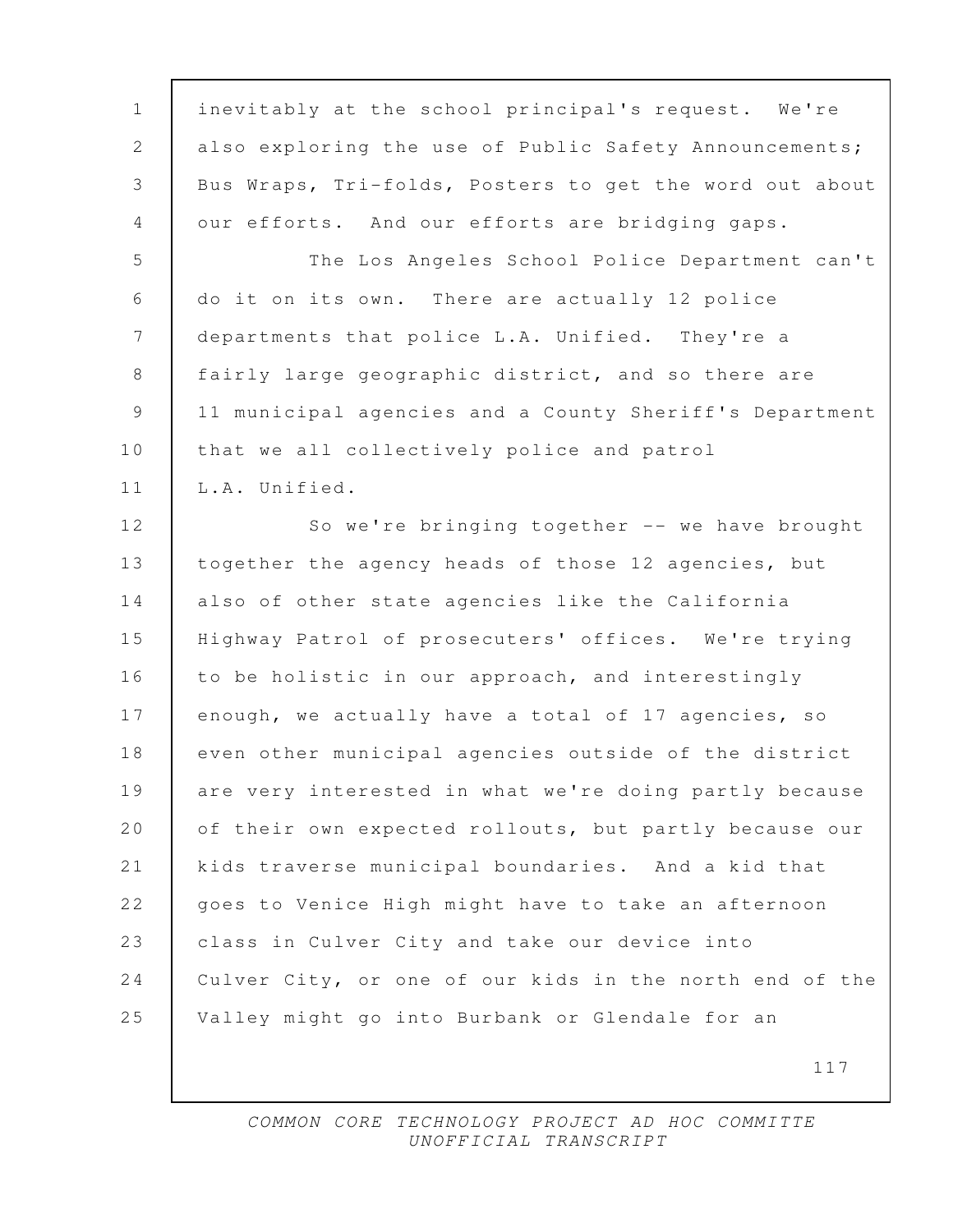| $\mathbf{1}$ | after-school class. We want to make sure all of our    |
|--------------|--------------------------------------------------------|
| 2            | neighbor agencies understand our process and know how  |
| 3            | to reach the L.A. School Police Department, and it's   |
| 4            | important for them to understand what our iPads look   |
| 5            | like; what they can and can't do.                      |
| 6            | To refer you back to the slide, one of the             |
| 7            | things we're doing, we're creating a Law Enforcement   |
| $8\,$        | Working Group and that speaks directly to that         |
| 9            | question, what's the communication between L.A.        |
| 10           | Unified, L.A. School Police and the other              |
| 11           | 12 jurisdictions that we work with.                    |
| 12           | So it begins with the Law Enforcement Working          |
| 13           | Group to develop questions, to develop concepts as a   |
| 14           | working group on how to provide that safety; how to    |
| 15           | cover the gaps; firstly, identify the gaps, and how to |
| 16           | cover those gaps, but also it leads into the next      |
| 17           | conversation of how do we protect the kids.            |
| 18           | So it's partly technology -- technology                |
| 19           | application of how we're able to lock and track and    |
| 20           | freeze the device and also hard link to local law      |
| 21           | enforcement agencies, how they can help us and we can  |
| 22           | help them once a device has been lost or stolen.       |
| 23           | So the question is, "Well, how does that keep          |
| 24           | my child safe to and from school?"                     |
| 25           | The way it keeps the children safe through our         |
|              | 118                                                    |
|              |                                                        |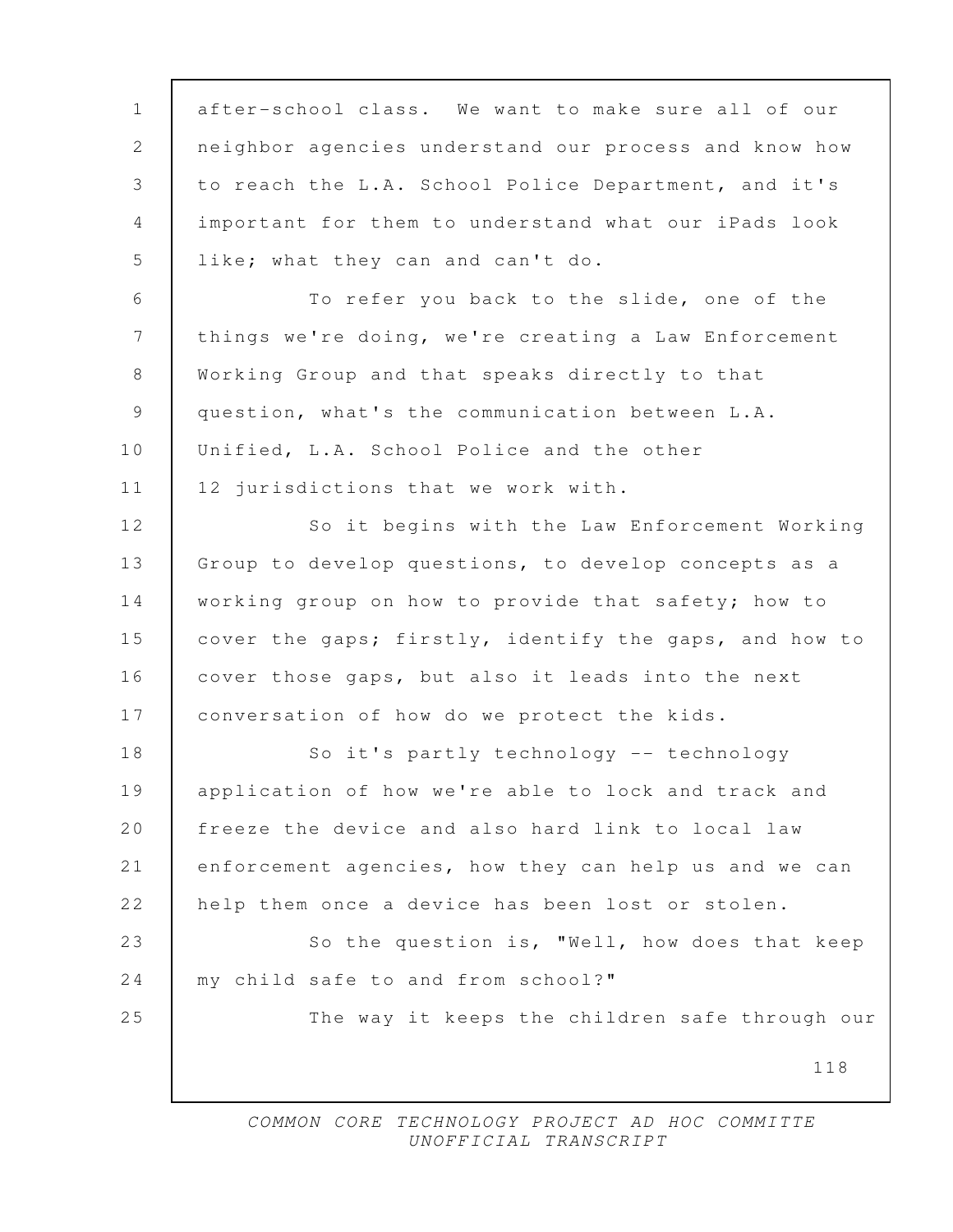1 community outreach, we're going to develop a very high 2 risk, very low reward system so that anyone looks at 3 this iPad not as a consumer product that they can turn 4 around and sell for a couple hundred bucks, but as a 5 device that's worthless outside the authorized user. 6 And if we are able to do that, then we can remove the 7 | iPad as an attractive target for thieves, and, 8 therefore, minimize the risk to children walking to and 9 from school every day.

10 We can't do it alone. L.A.P.D. can't do it by 11 themselves. Gardena P.D. can't do it by themselves. 12 We can do it together. So one of the things that the 13 Law Enforcement Working Group is doing is developing 14 the communication, but also developing the tactics and 15 techniques of how we're going to go after people that 16 target our kids because they're carrying an iPad.

17 So I need to be clear and say that if a 18 nine year old takes an iPad and we recover it because 19 mom brings it back to school, that's a whole lot 20 different -- and that will be dealt with in the 21 administrative arena at the school -- that's a whole 22 | lot different than someone using force or fear or a 23 weapon to take an iPad from somebody. Or someone that 24 decides that they're going to make a criminal 25 enterprise out of this, we're going to put the full

119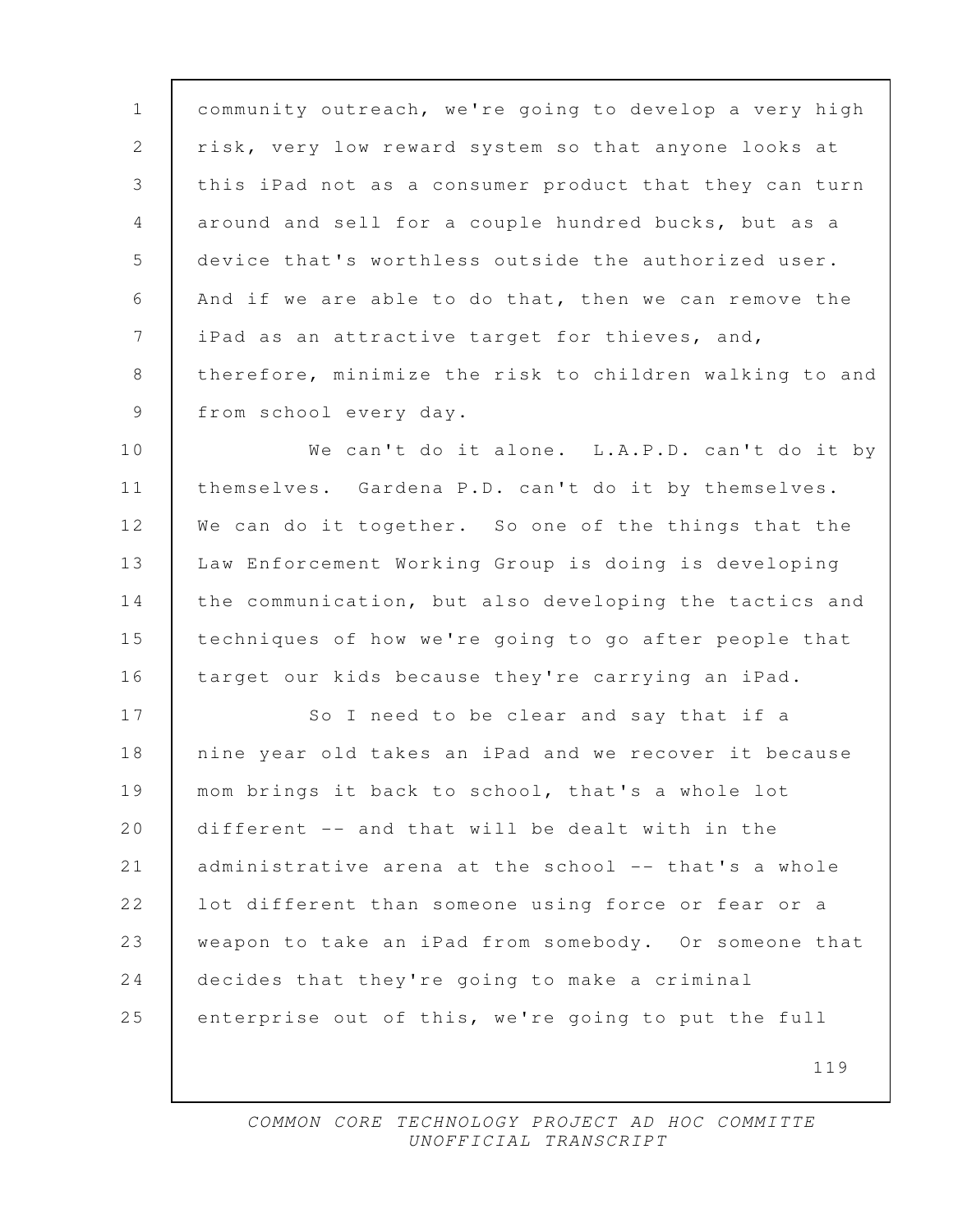120 1 weight of the criminal justice systems behind that. 2 So we're going to target the relevant arrests 3 and have very rigorous prosecution on those. That's 4 | how we intend to establish that very high risk, very 5 low reward system, and we're going to be very public 6 about our relevant arrests and our relevant convictions 7 | on how it is that we are prosecuting and going after 8 and putting some lengthy prison terms to those people 9 that choose to target our kids simply because of this 10 device. 11 Yes, ma'am. 12 MS. RATLIFF: So let's take questions on those 13 two slides, if there are any, on 26 and 27. 14 **Are there any questions on that?** 15 Okay. 16 LIEUTENANT SANTOME: Thank you. So I'll move 17 forward to -- 18 | MS. RATLIFF: I guess one question I had was, 19 so when -- did you already -- it says here contacting 20 the pawn shops and so forth, so in the areas where the 21 rollout has already occurred around those schools, has 22 your office already contacted those pawn shops and so 23 on around there? 24 | LIEUTENANT SANTOME: We are working -- yes. 25 The short answer is, yes. We're working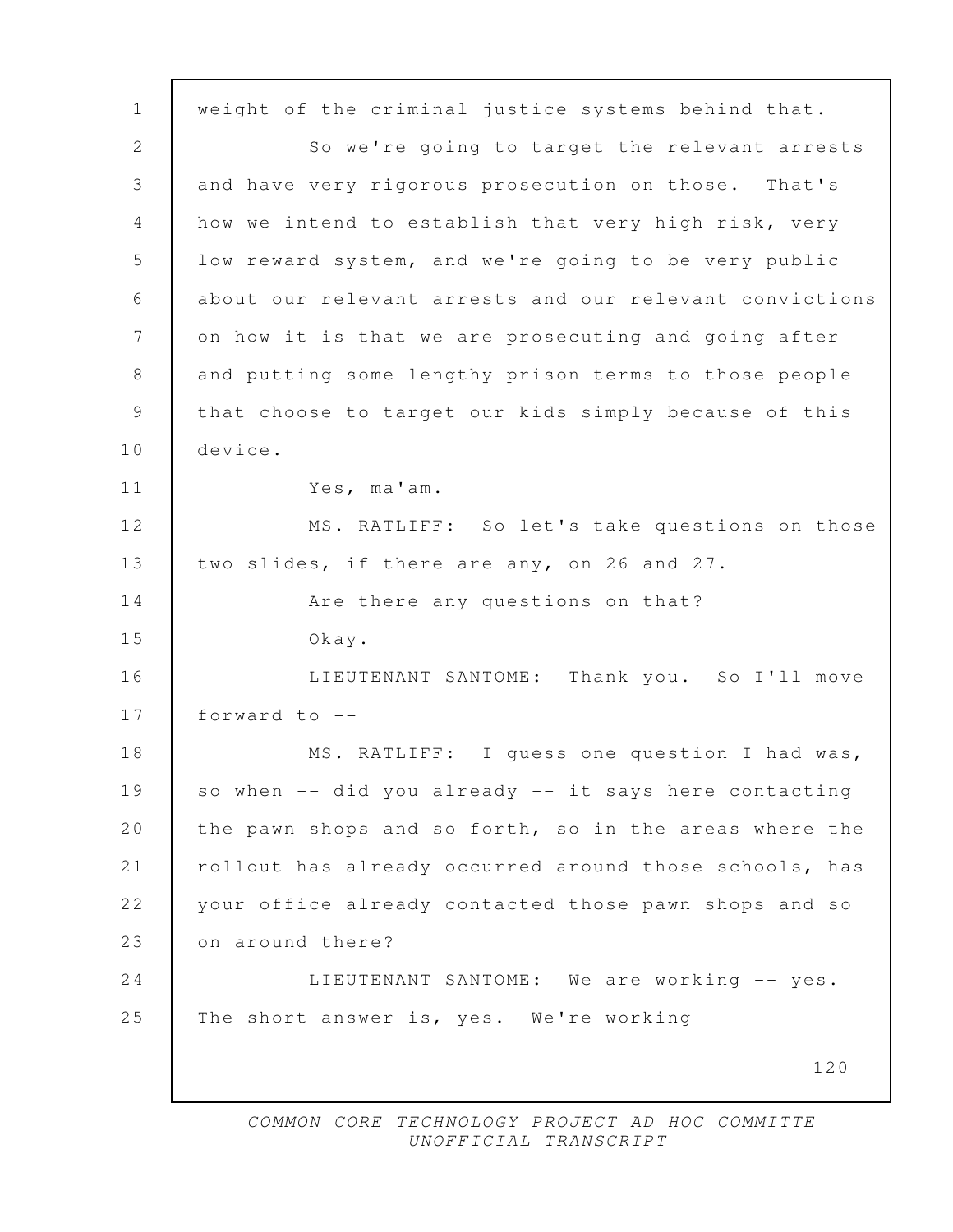121 1 collaboratively with our local law enforcement agencies 2 and through them, because they already have an 3 established protocol and an established communication 4 system, we've already began to do that. 5 The next meeting that the law enforcement 6 group will have -- because we have two meetings, and I 7 want to explain it. We have a monthly investigator 8 meetings where the men and women are actually 9 investigating these crimes and looking at crime trends 10 and looking at data points to develop, and predicted 11 policing will get together and develop task forces and 12 methodologies because what works for L.A.P.D. with 13 10,000 officers is not going to work for Bell P.D. with 14 30 officers, so we need to work collaboratively and 15 cooperatively across boundary lines to really be 16 effective. 17 So that's part of it, Ms. Ratliff. The other 18 part of it is they already have this standing 19 relationship with their secondhand retailors, so we're 20 simply piggybacking on that great relationship and 21 | feeding that information forward. 22 MR. ALVARENGA: When it comes to -- we're 23 assuming that sometime in the future, they will be 24 taken home again, and that's why we're doing this, so 25 if a child brings an iPad home and the parent is not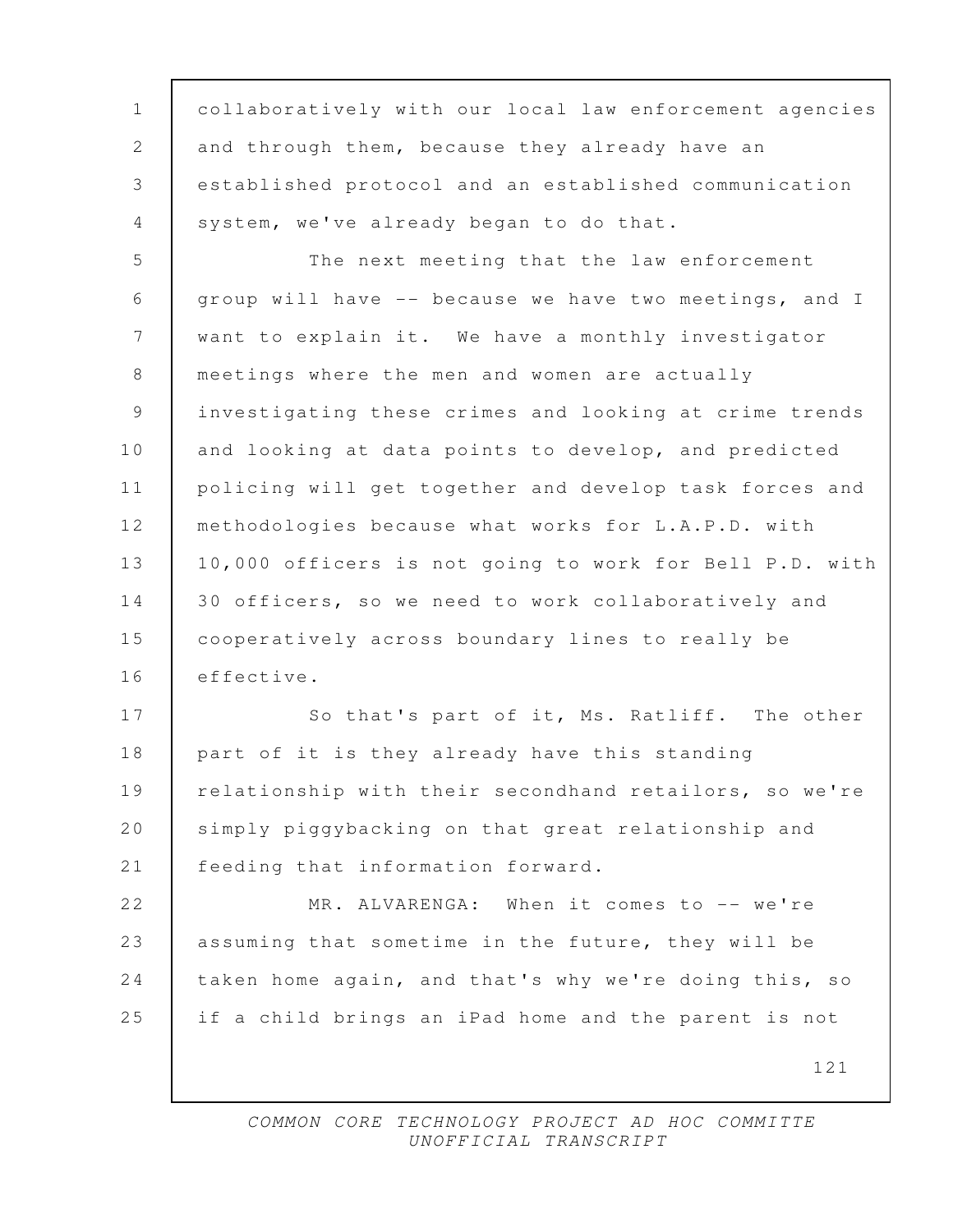1 sure whether it was issued to that child, is there a 2 place where they can call? They can call the school 3 and say, you know, "My child got one. Was it issued to 4 him or her?" 5 LIEUTENANT SANTOME: Sure. And I think that 6 might happen -- it could happen. Any time anyone finds 7 an iPad, the next batch of iPads are going to come with 8 a silk screen on the back that says, "If found, call 9 L.A. School Police Department," and our 24-hour number. 10 So moms and dads can call our 24-hour number. Our 11 dispatchers can, within a few keystrokes, run the 12 serial number of that iPad and verify who it actually 13 belongs to. 14 And it might be really helpful for moms and 15 dads to know that if they have three or four kids at 16 home and one of the iPads is lost or damaged, they 17 don't know which one to report if the three kids go to 18 | three different schools, but they can always also refer 19 back to the administrator at that local school. Each 20 school will have access or already has access to M.D.M. 21 because we expect them to manage their inventory as 22 well. 23 So there's two sources right there. The 24 principal or the L.A. School Police Department has that 25 capability.

122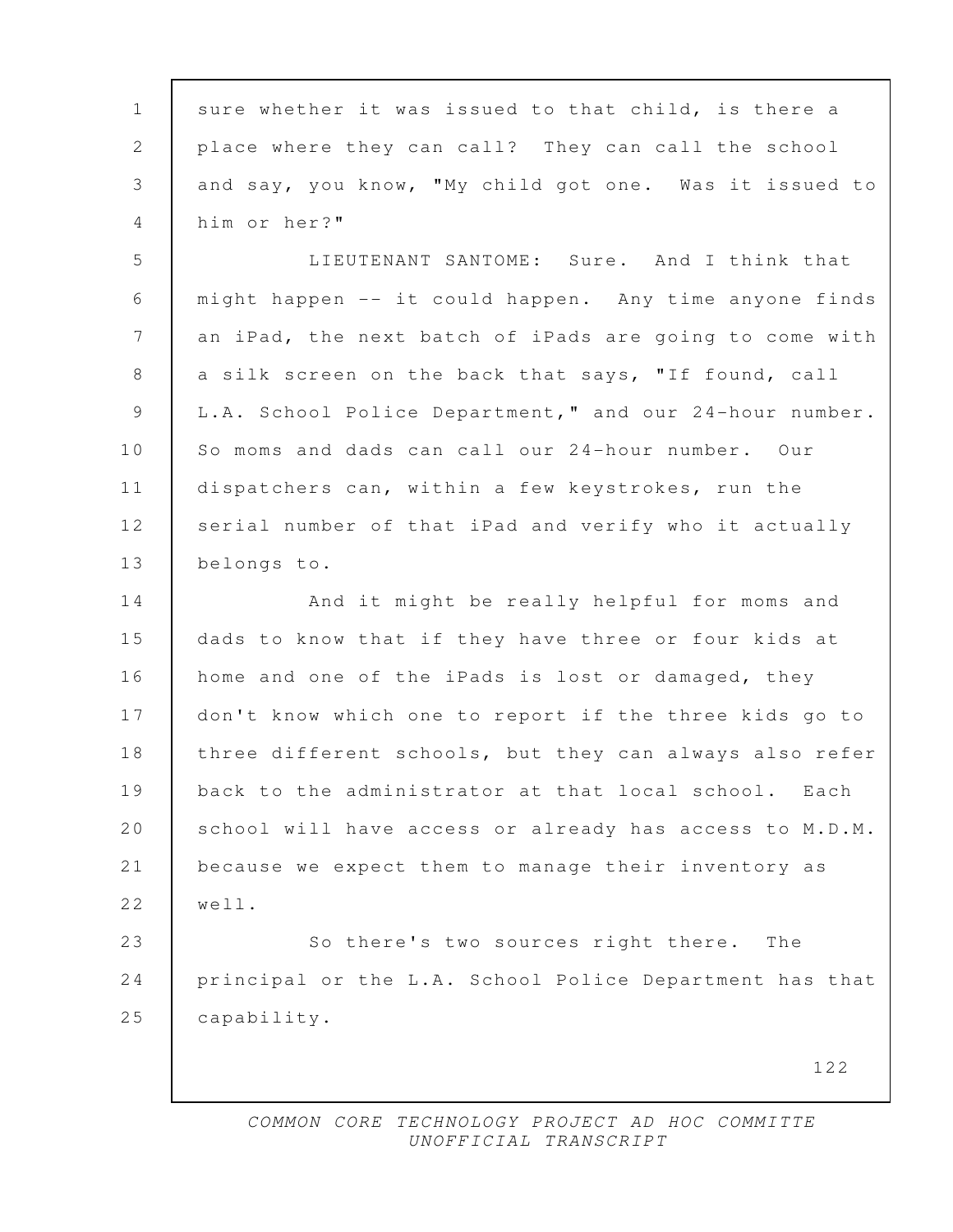123 1 MR. ALVARENGA: And a follow-up question with 2 | that, with the security. 3 Are we going to train parents more? 4 I know that we have the Town Hall meetings and 5 the principal can request to have some training for 6 parents. 7 | Are we going to continue providing that in the 8 three phases of the rollout? 9 A Certainly. We actually hope to expand it 10 because one of the concepts we're looking at is 11 developing a script package, in other words, a package 12 that has scripts so that if a school police officer is 13 | not available, any one of our partner agency officers 14 can pick up the script and use our message. So a 15 deputy sheriff can go to a school in East L.A. and do 16 his or her presentation to parents. 17 And we call that, in public safety, we call 18 | that a "force multiplier" where it doesn't necessarily 19 | require an L.A. school police officer to do it. We can 20 ask one of our local -- or if they volunteer -- it's 21 already happened where at one rollout, the local 22 division sent 12 police officers from that local 23 division to go visit classrooms and do safety 24 presentations, so that's a remarkable, significant 25 | contribution of a local law enforcement agency partner.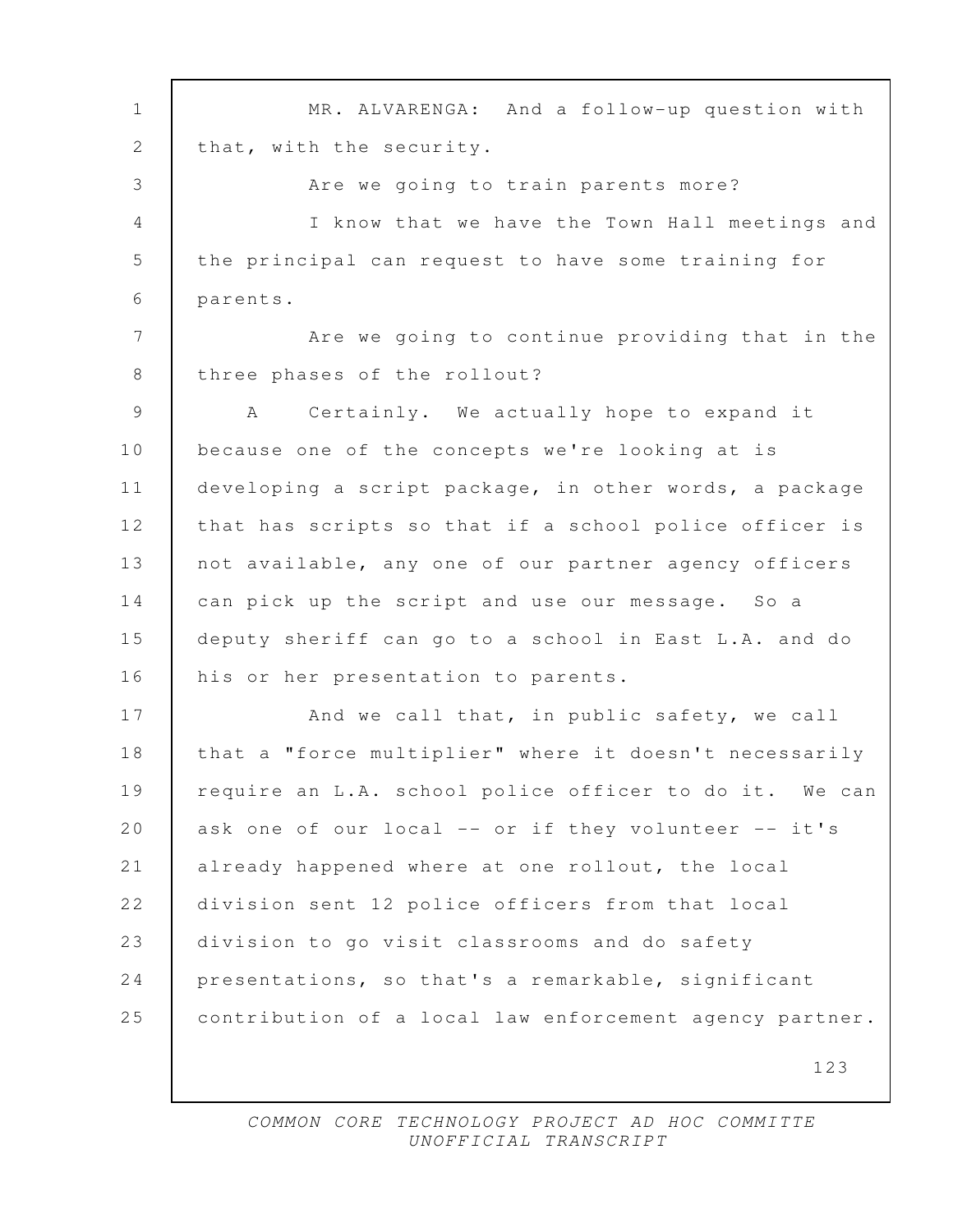| $\mathbf{1}$    | They didn't have to do it. They offered it, and, of                  |
|-----------------|----------------------------------------------------------------------|
| 2               | course, we accepted. So, yes. And the idea is we have                |
| 3               | a different -- slightly different message for the kids               |
| 4               | and a slightly different message for the parents. And                |
| 5               | then, actually, we have three messages for the kids                  |
| 6               | that are age appropriate for each grade level or each                |
| $7\phantom{.0}$ | type of school, so the high schoolers get a little bit               |
| 8               | different than the middle schoolers or the elementary                |
| 9               | children.                                                            |
| 10              | MR. ALVARENGA: Thank you.                                            |
| 11              | LIEUTENANT SANTOME: Yes, sir.                                        |
| 12              | Okay.                                                                |
| 13              | MS. RATLIFF: Thank you.                                              |
| 14              | LIEUTENANT SANTOME: Let's move forward to the                        |
| 15              | slide. If we can have the PowerPoint back up on the                  |
| 16              | screen, please.                                                      |
| 17              | So one of the questions asked was, "How are we                       |
| 18              | doing with loss or theft," and our numbers are                       |
| 19              | extraordinary. We're at about 24,000 devices, a little               |
| 20              | over, and, actually, the number needs to be revised.<br>$\mathbb{I}$ |
| 21              | learning today we had one additional theft, so out of                |
| 22              | the 24,000-plus devices, we've lost six. Out of those                |
| 23              | six, we recovered one, and I kind of alluded to it.                  |
| 24              | A mom was going through and was -- Gerardo                           |
| 25              | just mentioned -- a mom's going through the son's room               |
|                 | 124                                                                  |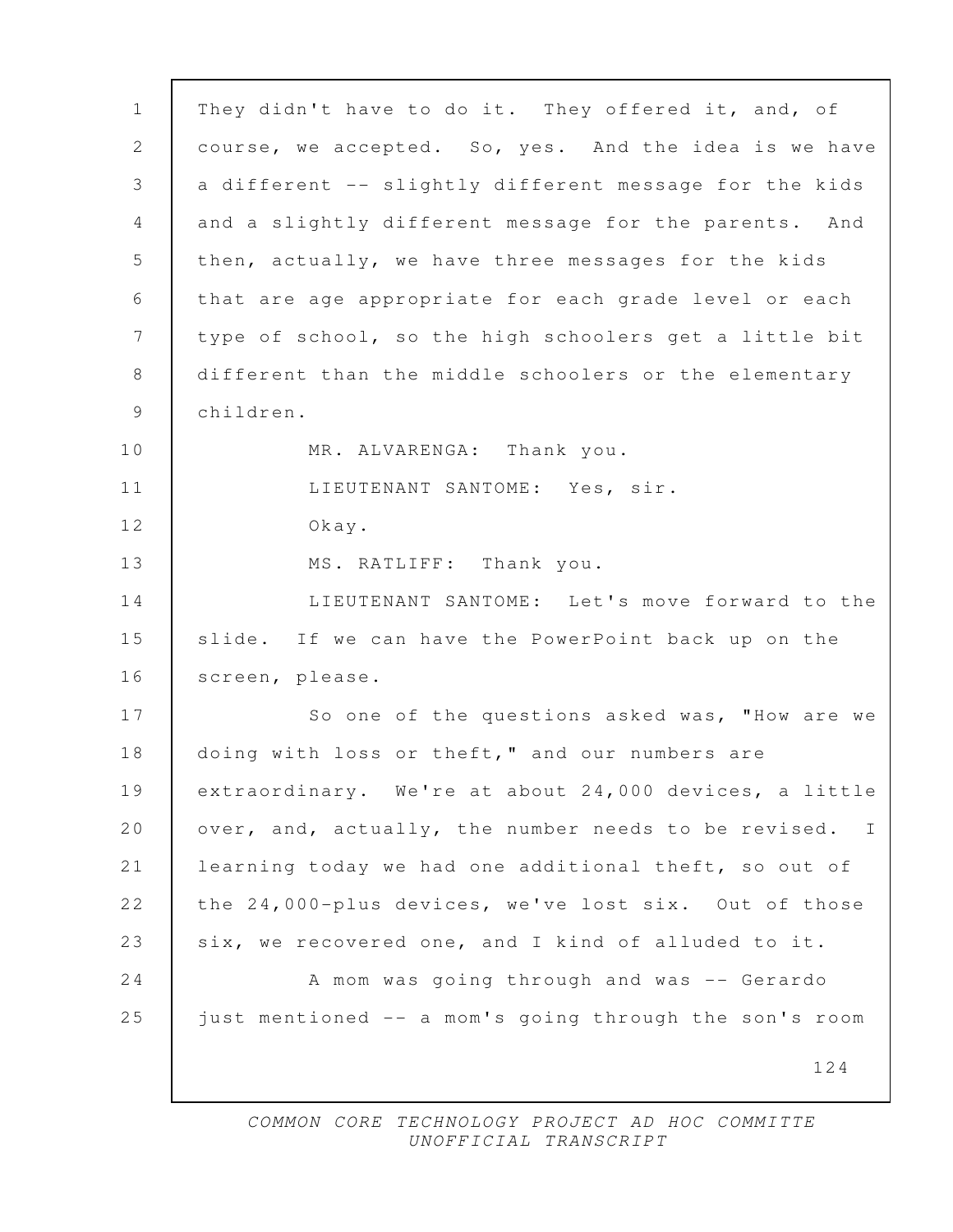| $\mathbf{1}$ | as some moms tend to do, and "Where did you get this    |
|--------------|---------------------------------------------------------|
| 2            | iPad from?"                                             |
| 3            | And after the fifth story of who gave it to             |
| 4            | me, who he's borrowing it from, or who he owes it to,   |
| 5            | the mom said, "Oh, I'm going to take this back to the   |
| 6            | school." So she took it right back to the principal,    |
| 7            | and the principal said, "Oh, that's our stolen iPad     |
| 8            | from Ms. So-and-so's class who happens to be" -- okay.  |
| 9            | So we expect that to happen with some                   |
| 10           | frequency. Now, the nice thing is it was recovered      |
| 11           | intact, and we can put it back into the inventory.      |
| 12           | There was a little bit of damage, but, you know, we can |
| 13           | reconfigure those devices and put them right back       |
| 14           | into -- into the service -- into the buffer pool.       |
| 15           | And that's our intent. Our intent is to be              |
| 16           | able to recover these devices, send it back to the      |
| 17           | original manufacturer, have them do whatever technical  |
| 18           | they need to do, refurbish them and put them back into  |
| 19           | the buffer. If we create the high risk, low reward      |
| 20           | system, there's no reason why we won't be able to       |
| 21           | recover these.                                          |
| 22           | As people steal them and they get into trying           |
| 23           | to reconfigure it, reface it, do whatever, jailbreak is |
| 24           | another term, they'll -- they'll figure out, "Hey, this |
| 25           | thing is frozen. I can't do much with it. Maybe I can   |
|              | 125                                                     |
|              |                                                         |

 $\mathsf{l}$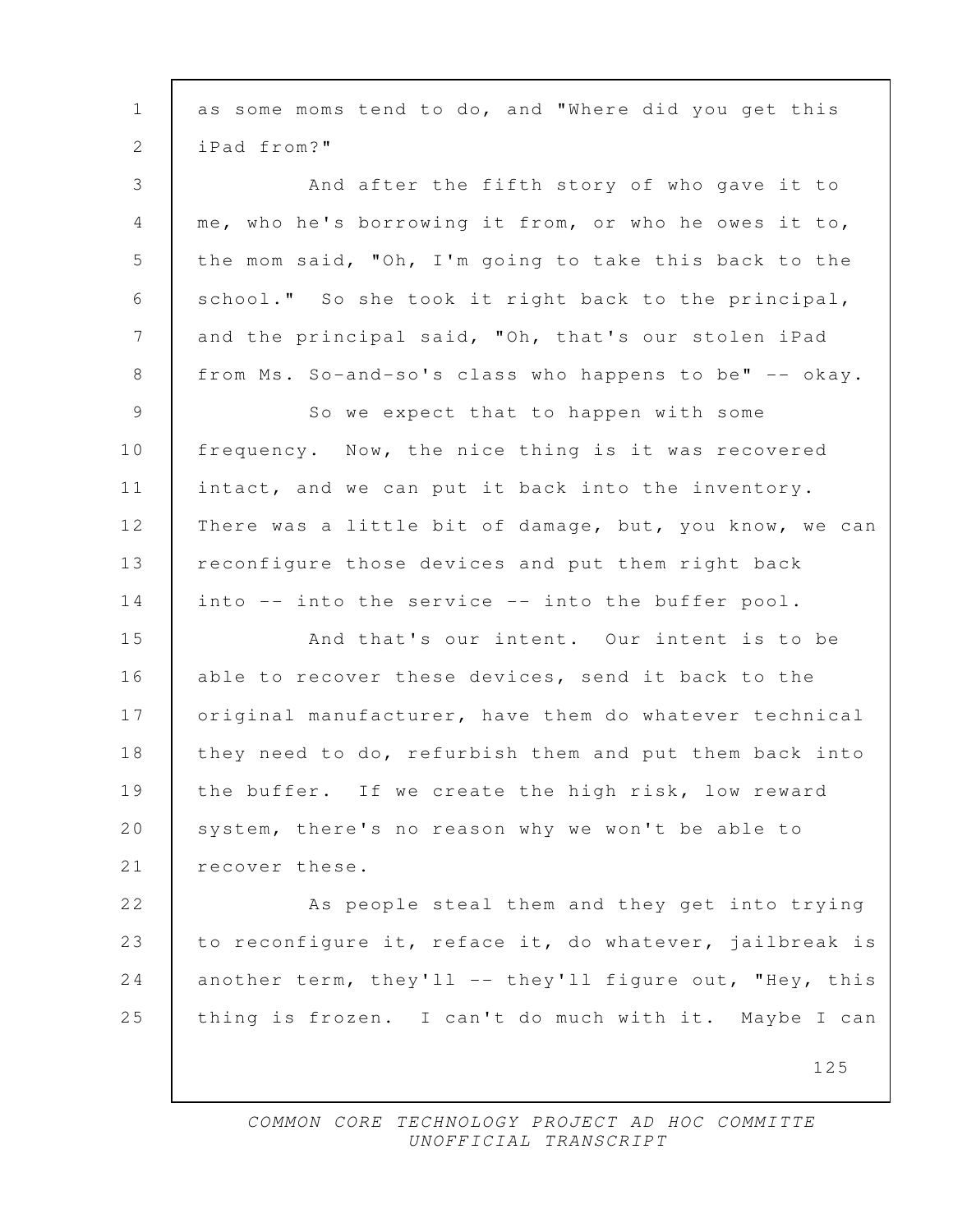| $\mathbf 1$     | just turn it back in," and that's one of our hopes is   |
|-----------------|---------------------------------------------------------|
| 2               | that we're going to be able to develop where the        |
| 3               | general public will just say, "Gosh. These things are   |
| 4               | just really not worth taking."                          |
| 5               | MS. RATLIFF: Any questions about this slide?            |
| 6               | Okay. I have a question about this slide.               |
| $7\phantom{.0}$ | LIEUTENANT SANTOME: Yes, ma'am.                         |
| $8\,$           | MS. RATLIFF: Oh, no. Go ahead, Quynh.                   |
| $\overline{9}$  | MS. NGUYEN: I was just going to say, earlier            |
| 10              | you mentioned that when you do recover, you want to     |
| 11              | publicize it, so the one stolen device that was         |
| 12              | recovered, how did you publicize it?                    |
| 13              | LIEUTENANT SANTOME: Well, that one is, you              |
| 14              | know, it's a nine-year-old student. I think that one    |
| 15              | is best handled by having the administrator             |
| 16              | appropriately deal with it at the class level.          |
| 17              | What I was referring to is when someone is              |
| 18              | using criminal enterprise or by force or fear or cause  |
| 19              | the victim to be injured. This simply was, quite        |
| 20              | frankly, an iPad being left unattended for a very short |
| 21              | period of time and someone taking advantage of that,    |
| 22              | and I think for those, we can all agree that we can     |
| 23              | allow local administrators to use that very good        |
| 24              | discipline model that they know how to use.             |
| 25              | Really what I meant to say was and what I               |
|                 | 126                                                     |
|                 |                                                         |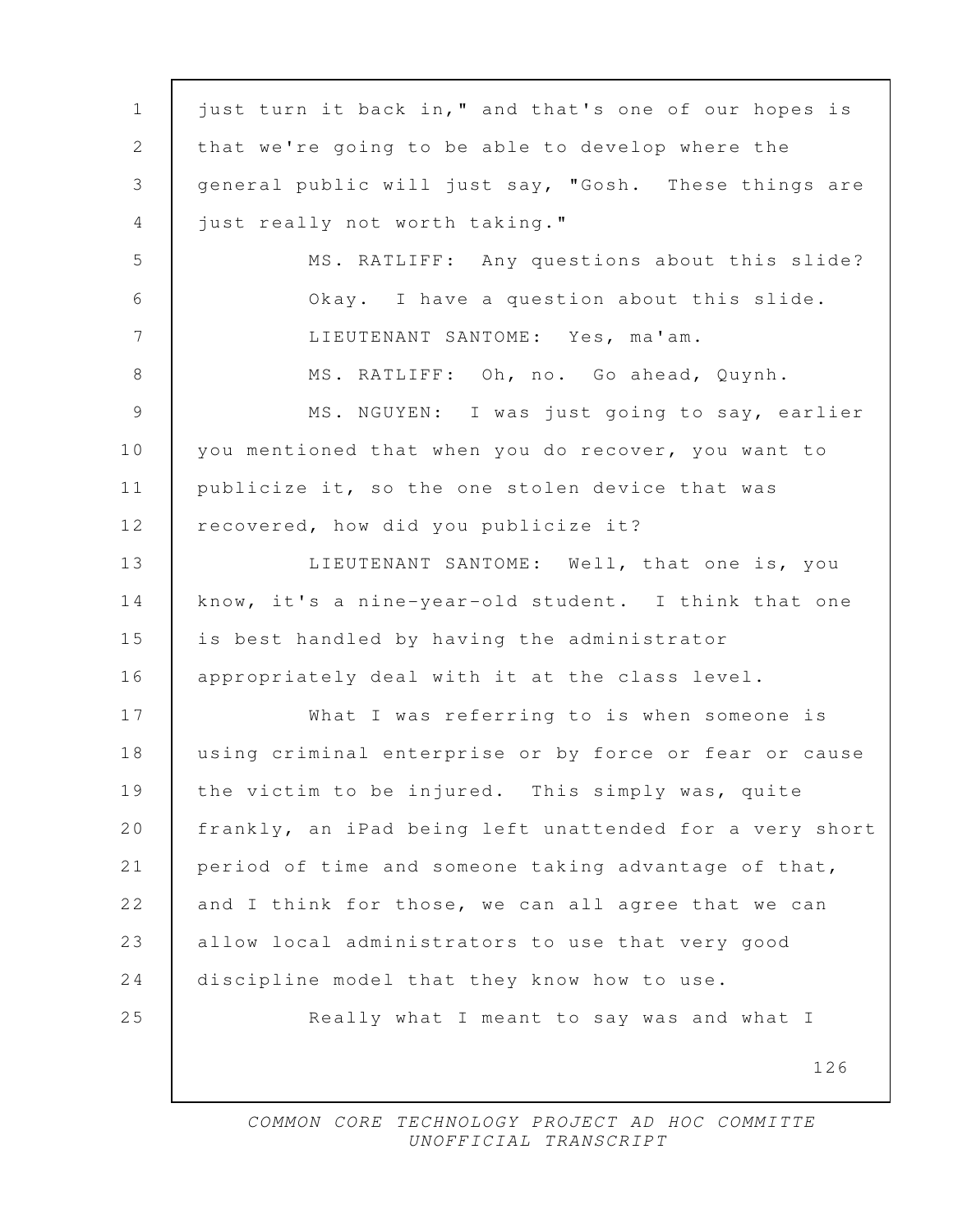127 1 really want to re-emphasize is what I expect to see on 2 the local channel, 9:00 news is this bad guy, prison 3 sentence for taking an iPad that belongs to a kid and 4 that's really what we want to do is to drive that point 5 home; "It's not worth it. Don't take these tablets 6 away from kids." 7 MS. RATLIFF: So my question was, I think 8 | these numbers are pretty good, I think, you know -- 9 LIEUTENANT SANTOME: Knock on wood. 10 MS. RATLIFF: -- for 1,500 iPads. For the 11 | teacher/administrator only three were stolen. One was 12 recovered. 13 LIEUTENANT SANTOME: Yes, ma'am. 14 MS. RATLIFF: My question was, though, you 15 know, the public -- every once in a while when I'm out, 16 people tell me, "Oh, isn't it going to have GPS on it? 17 Aren't we going to be able to track these down like 18 | they did with the" -- I guess there's a famous news 19 case where somebody went to a person's house. They 20 | stole -- it was an air traffic or air -- or I don't 21 know who it was -- somebody stole an iPad, and they 22 were able to track it down and go to their house and 23 knock on the door and find the iPad. 24 Do we have that capability? 25 LIEUTENANT SANTOME: So to quote a movie,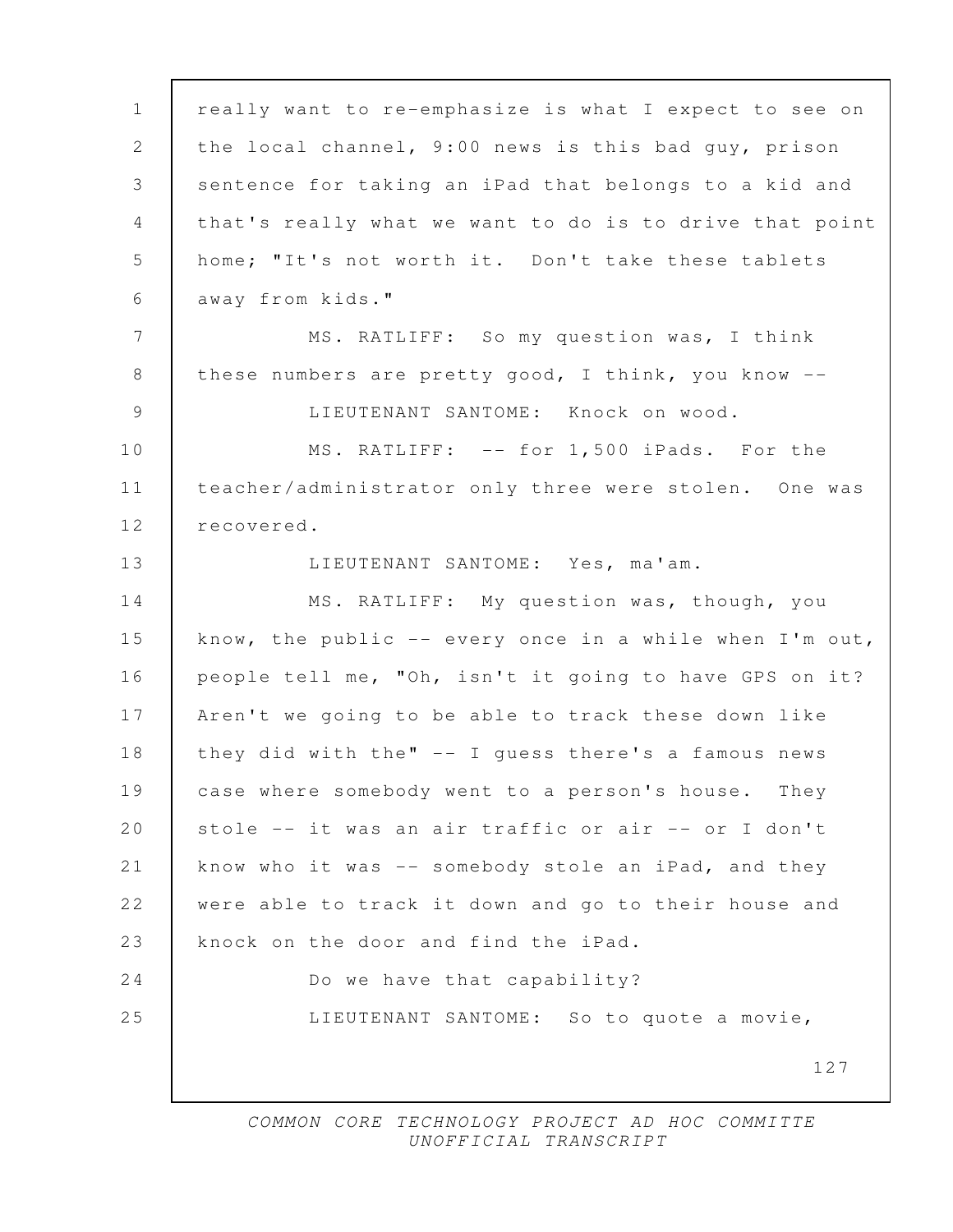128 1 "It's Not in my Nature to be Mysterious," however, 2 there are certain operational strategies and technical 3 capabilities that I cannot discuss in this forum, but, 4 yes, we can track the devices. 5 How we can track the devices, that's something  $6$  that  $-$  7 MS. RATLIFF: Well, you don't have to tell us 8 | that. 9 LIEUTENANT SANTOME: Yes, ma'am. 10 | MS. RATLIFF: But you can track the devices; 11 right? 12 LIEUTENANT SANTOME: Yes, ma'am. 13 MS. RATLIFF: So theoretically, these two that 14 are still out there, are you tracking them or --15 LIEUTENANT SANTOME: No. There are 16 limitations to what we can do. The device has to be 17 on, the battery has to be charged, and it has to be 18 hitting a wireless land. 19 MS. RATLIFF: Interesting. 20 LIEUTENANT SANTOME: So I don't mind sharing 21 that because eventually someone's going to turn them on 22 and try to use them and that's when we come knocking on 23 | your door or one of our partner agencies. 24 But, no, thus far -- and you can imagine, when 25 we get closer to the end of Phase 3 and we potentially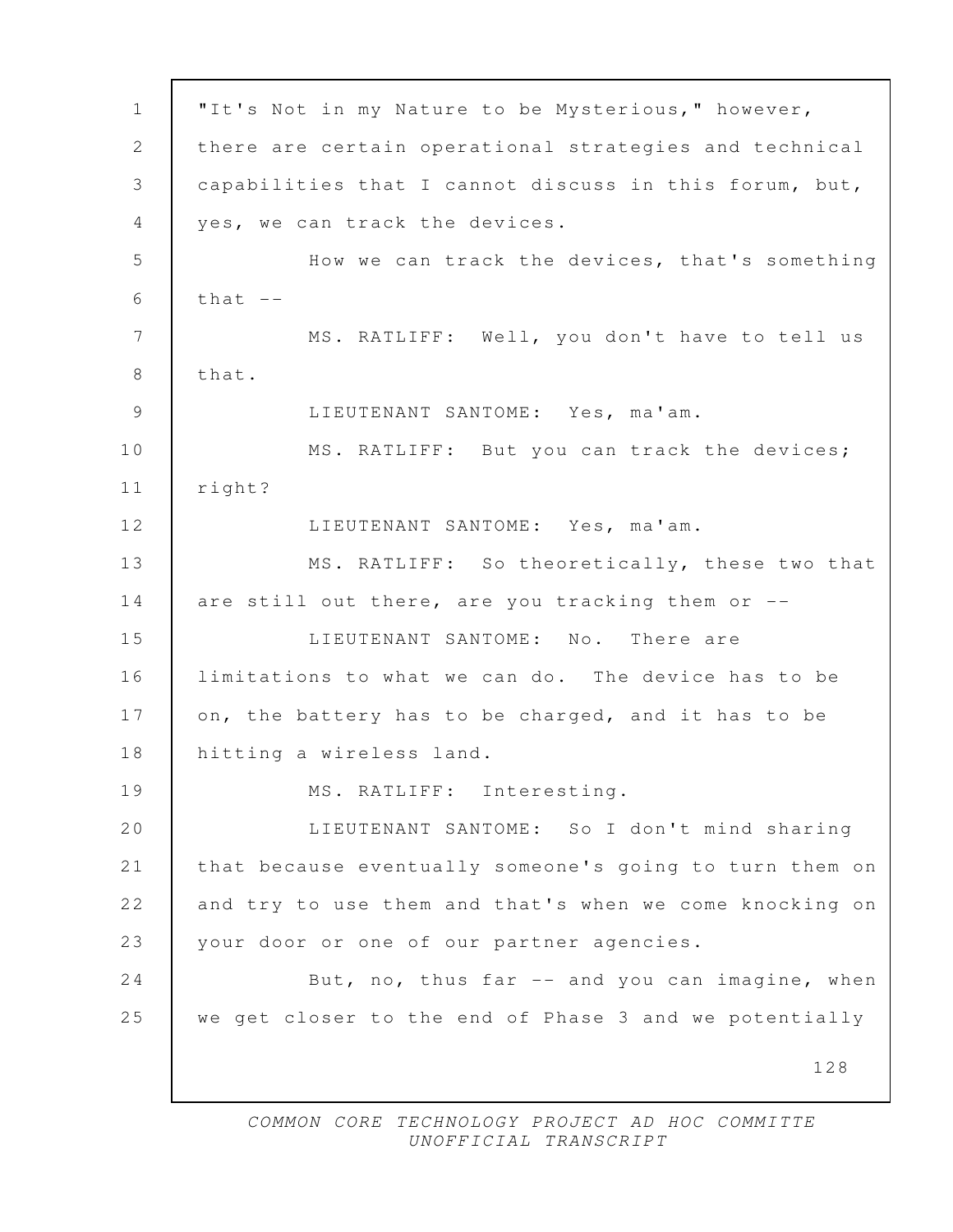129 1 have 600,000 devices, we're going to have to be very 2 selective on what we track and for what reasons. 3 So, yes, right now with six devices 4 outstanding, we could do that. And I should tell you 5 that none of these have pinged the system in the last 6 two weeks. 7 So we do periodically go and see are they on? 8 Are they pinging the system? 9 So it's sitting in someone's shelf somewhere, 10 and they're thinking about how to get away with it. 11 Q And I believe that in another slide, you're 12 going to be answering the question -- somebody asked, 13 "What is the safety guidelines for on-line bullying or 14 hacking from other networks?" 15 **Are you going to be able to answer that in a** 16 later slide in terms of the on-line bullying? 17 LIEUTENANT SANTOME: No, ma'am. I'm going to 18 | pass that along to Mr. Chandler and the I.T. folks. We 19 talk about it because we believe parents will be 20 concerned about that, but really it's an instructional 21 issue also as well. Some of those lessons are embedded 22 as part of lesson plans. 23 And here I go, Ron, saying I'm going to let 24 you answer, but I'm answering. 25 MR. CHANDLER: Well, you did a good job teeing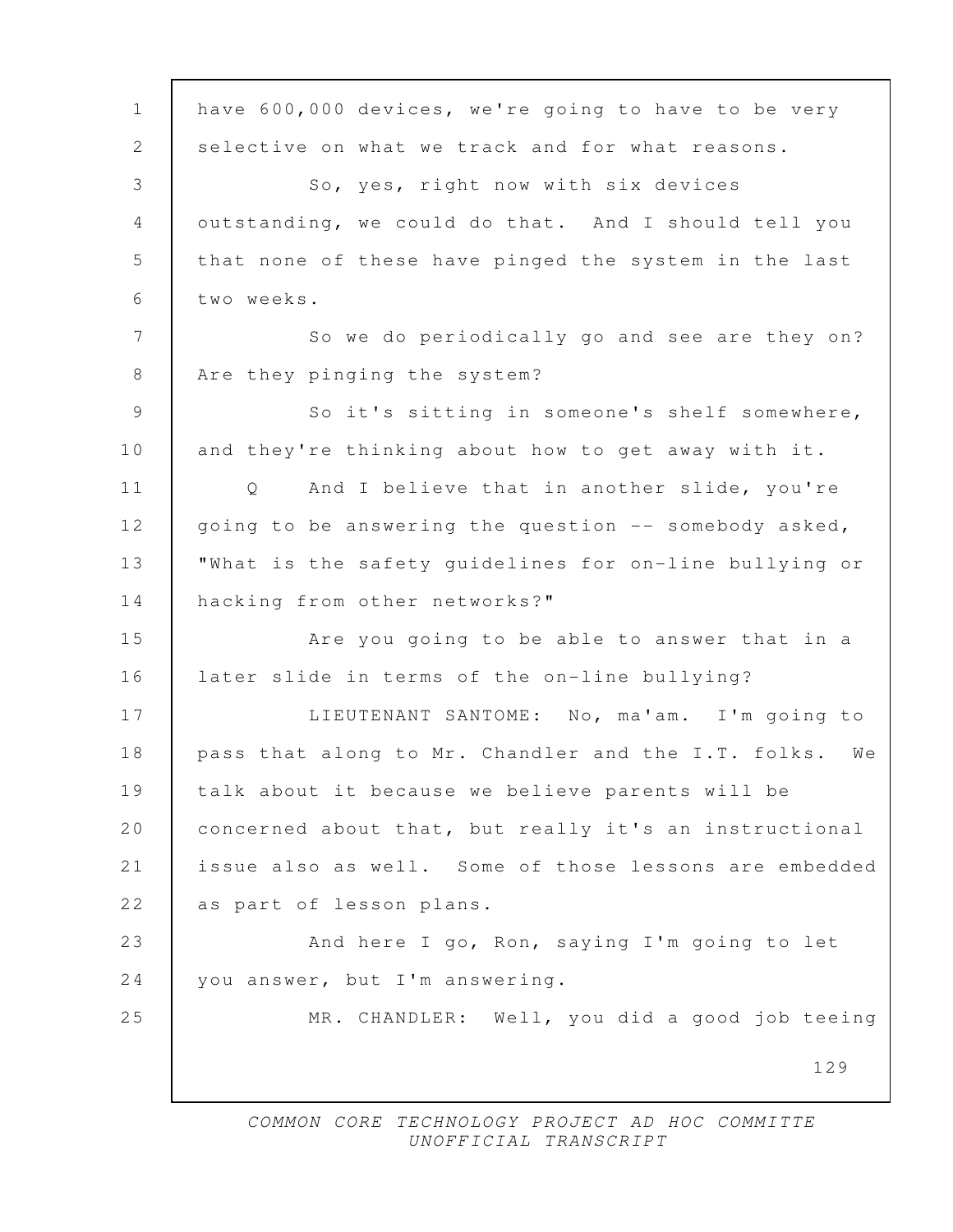130 1 it up. 2 So there'll be a full communication strategy 3 around that targeted for different levels, and so maybe 4 what we'll do is we'll bring that back at the next 5 meeting and show you what that is as well as the 6 acceptable use policies that are being revised, and so 7 | we'll bring that back to you. 8 MS. RATLIFF: Great. 9 MR. CHANDLER: Sure. 10 MS. RATLIFF: And I believe you're going to do 11 | slide No. 29 about the "Summer Storage Options"? 12 | LIEUTENANT SANTOME: Yes, ma'am. 13 That's a project we're working on currently. 14 We're trying to get ahead of the curve. Obviously 15 summer is not right around the corner, but it is coming 16 | whether we want it to or not. 17 So some of the options that we're going to 18 | share with principals once we do our site visits are 19 "In school Safe Rooms, School Site Metal Storage 20 | Containers, modifications to the storage carts 21 themselves, and a combination of solutions. We don't 22 believe a single solution will fit every school. 23 Different schools have different plant layout and 24 configurations. They were built at different times 25 | over the last 50 years plus, so obviously your schools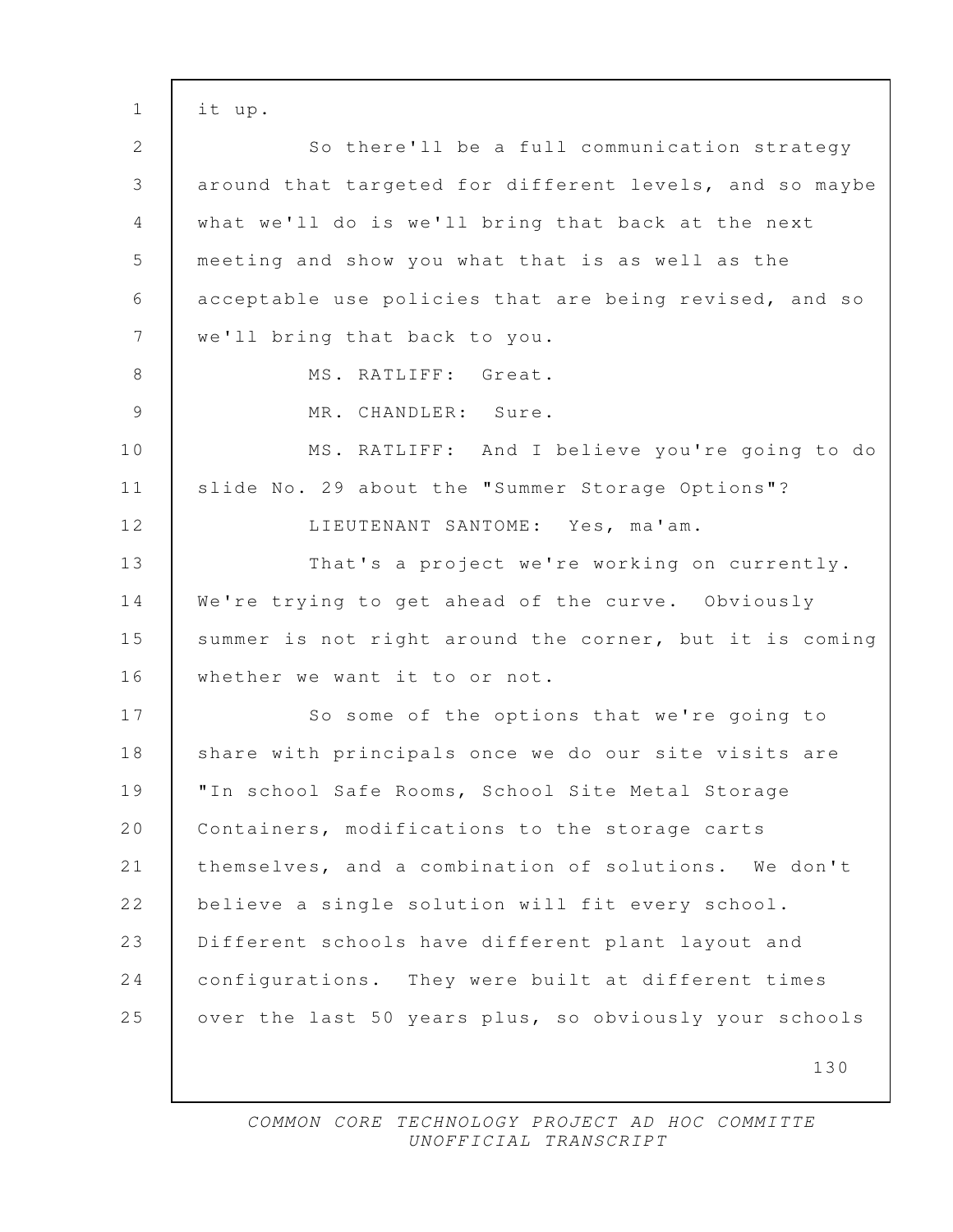| $\mathbf{1}$ | will have different needs than much older schools.     |
|--------------|--------------------------------------------------------|
| 2            | Schools with multi-story classroom buildings will have |
| 3            | different needs than schools that maybe sprawl over a  |
| 4            | larger area and are mostly single-story bungalows.     |
| 5            | So for that reason, part of our methodology is         |
| 6            | meeting with the local administrator, that school      |
| 7            | principal and her team or his team and walking around  |
| $8\,$        | and collaboratively making a decision with our best    |
| $\mathsf 9$  | recommendations on how we propose to do it.            |
| 10           | And also we are very aware and we don't want           |
| 11           | to have the tendency that central office is dictating  |
| 12           | how things are going to be done. We need to make it    |
| 13           | friendly and approachable for the school staff, and    |
| 14           | they need to give us the input of where they think     |
| 15           | their best storage options are.                        |
| 16           | The opportunities obviously are we can                 |
| 17           | maintain local control of the inventory. I believe     |
| 18           | it's a much better way to do it than one central       |
| 19           | location where you're going to try to sort             |
| 20           | 600,000 iPads back to the original schools.            |
| 21           | "Minimize Inventory Loss," obviously that's            |
| 22           | our goal. We want to maximize the provisioning and     |
| 23           | deployment, and when we use the term "provisioning and |
| 24           | deployment" is some devices may need to have the       |
| 25           | content rebooted, and we also need to put all the new  |
|              | 131                                                    |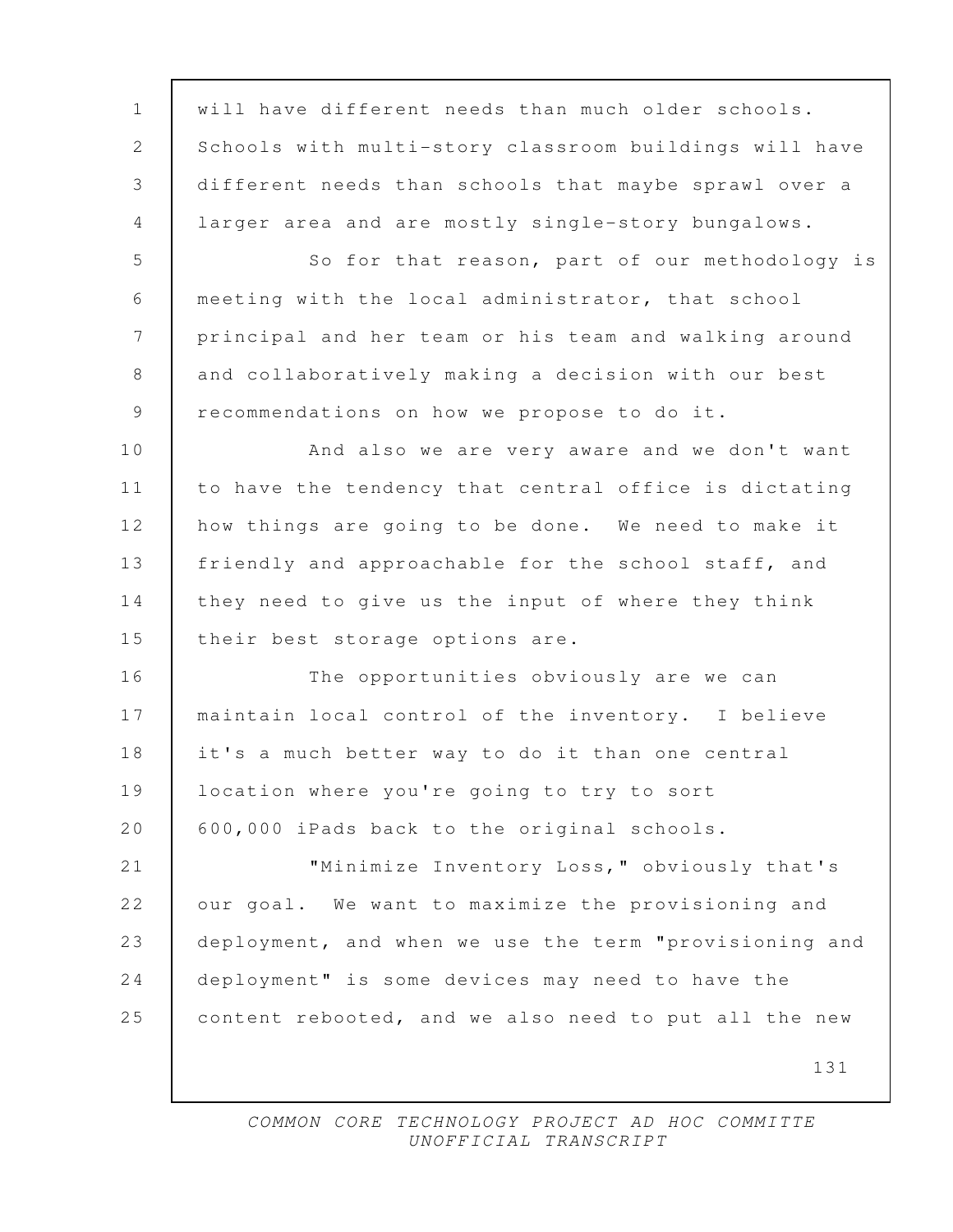132 1 user configurations for that next class that's coming 2 in. 3 So from semester to semester, provisioning 4 doesn't happen, but for in between the end of one term 5 school year to the beginning of the next school year, 6 we need to do a certain amount of reprovisioning, and 7 we believe that they'll maximize the way provisioning 8 and deployment is done. And, also, we hope to minimize 9 the collateral building damage from burglaries. 10 In some schools there may be a history of 11 | repeated burglaries to certain parts of the campus, and 12 you can imagine if now we add, hey, now there's iPads 13 sitting here for two months unattended. We don't want 14 to have an unattended consequence of more burglaries 15 costing us more money because, quite frankly, every 16 time someone breaks through into a building, they do 17 cause quite a bit of property damage that has to be 18 | fixed. So it's not just the loss of inventory. It's 19 the actual facility cost that we're trying to minimize 20 or prevent all together. 21 | MS. RATLIFF: Great. 22 Do you have a question over here? 23 MS. CEDILLO: I have two questions. The first 24 one, you hit upon the fact that some schools get 25 continuously burglarized. The elementary school that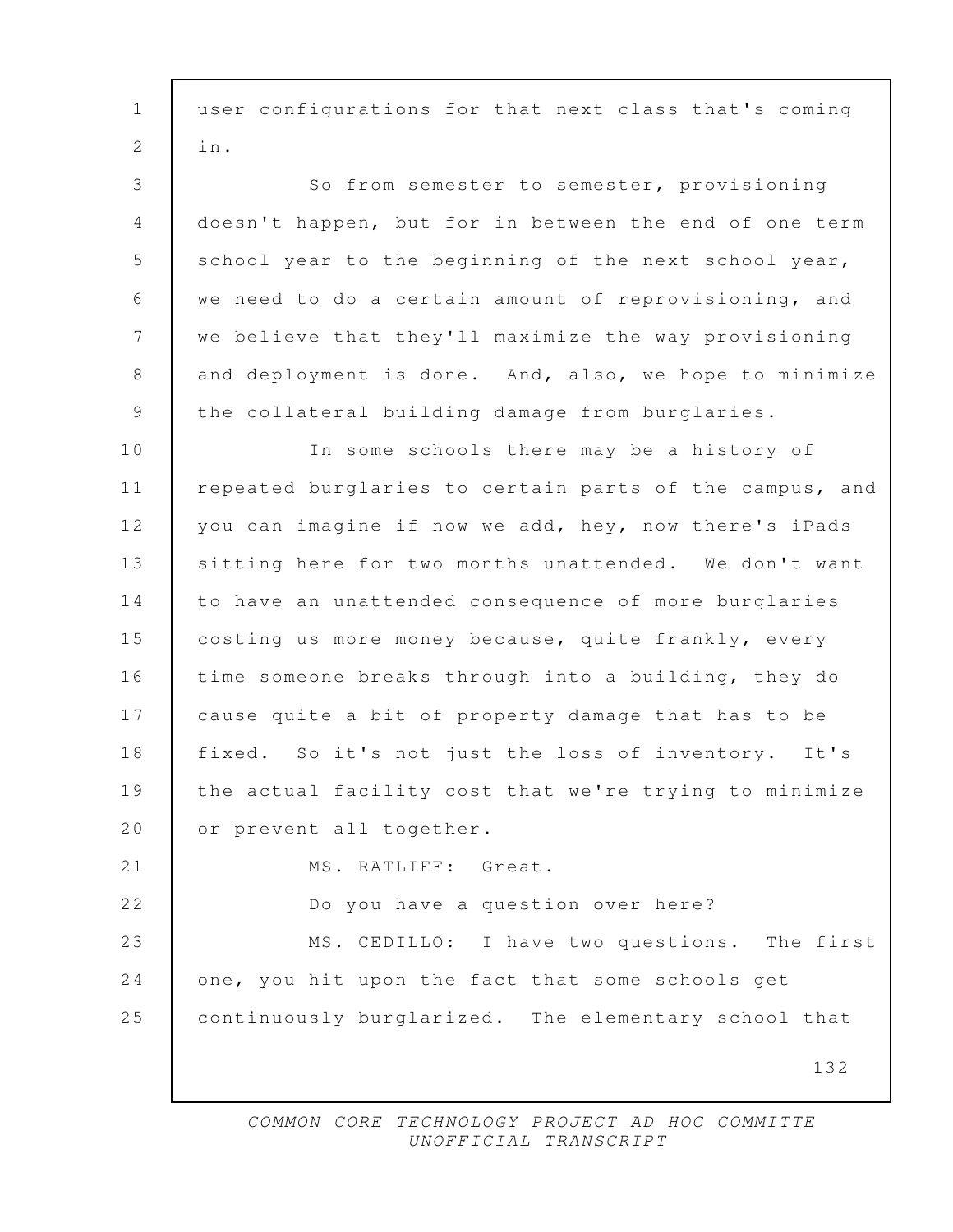133 1 I'm familiar with does because of air-conditioning 2 parts or whatever. 3 Will you be putting more patrol cars out 4 during the summer around those schools just to keep an 5 eye on the schools over the summers? 6 LIEUTENANT SANTOME: Yes, ma'am. That's a 7 great question. Thank you. Maybe you should run for 8 chief because that's what our chief does. 9 Our chief mandates that during school shutdown 10 times, we redeploy officers that would normally work 11 day patrol or out-of-school assignment, that they go 12 | work nights exactly for that reason. So we have more 13 people on patrol without using overtime because we 14 know, hey, the school is shut down. That may be an 15 attractive nuisance, so we take people that would 16 normally be working at schools when the schools are 17 shut down and redeploy them either to a weekend shift, 18 | the graveyard shift, or the afternoon shift. And we do 19 that during the summer. We do that during spring 20 break. We do that during the winter break. 21 MS. CEDILLO: My second question is, you said 22 here we'd have storage bins and -- for those over the 23 Summer. 24 Would these also be used during the school 25 year for those students who are like in Woodcraft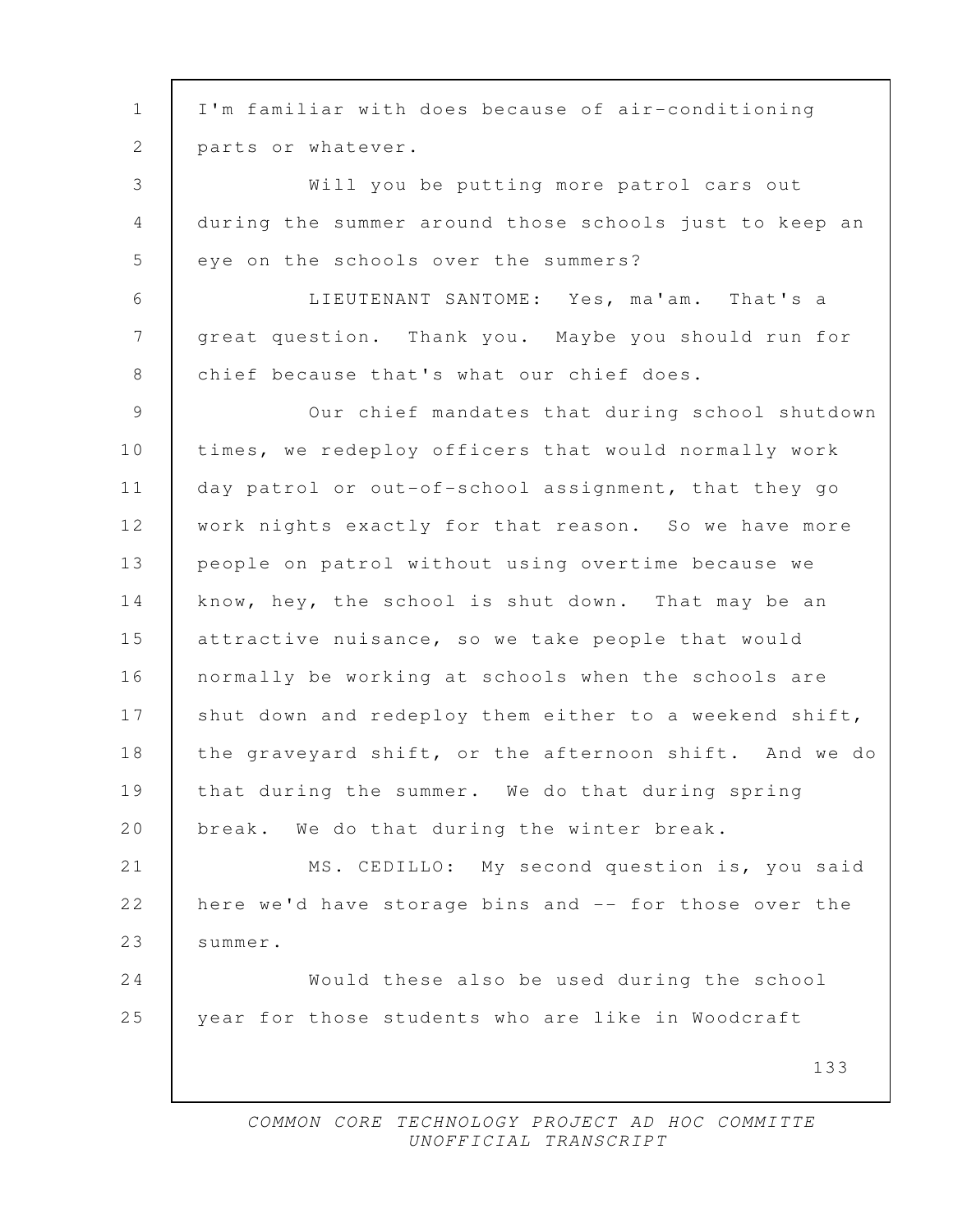| $\mathbf{1}$    | Rangers, YS or L.A.'s Best who stay at the school until |
|-----------------|---------------------------------------------------------|
| 2               | $6:00$ at night?                                        |
| 3               | LIEUTENANT SANTOME: That could be a                     |
| $\overline{4}$  | possibility. Really it has to be some discussion and    |
| 5               | decision with the principal. We want to empower the     |
| $\sqrt{6}$      | principals to really make those decisions and have full |
| $7\phantom{.0}$ | ownership of their inventory and how they control it    |
| $8\,$           | because there are other options. They could use the     |
| 9               | storage carts at a predesignated classroom for those    |
| 10              | kids and then they can pick them up first thing in the  |
| 11              | morning from that cart. So there are a couple of        |
| 12              | options that would work in that.                        |
| 13              | MS. CEDILLO: Thank you.                                 |
| 14              | MS. NGUYEN: I was asked to ask whether the              |
| 15              | District has looked into the option of sending the      |
| 16              | devices home with the students in the summer which      |
| 17              | gives them the advantage of continuing to work on the   |
| 18              | curriculum over the summer. And I understand there's    |
| 19              | some costs, but can we do an analysis of, you know,     |
| 20              | projected loss there as opposed to the cost of          |
| 21              | securing, you know, storage at every single school?     |
| 22              | MR. CHANDLER: So that's part of the same                |
| 23              | conversation about allowing students to take them home, |
| 24              | so that's something that is certainly not the I.T.      |
| 25              | decision, but that's certainly a conversation that the  |
|                 | 134                                                     |
|                 |                                                         |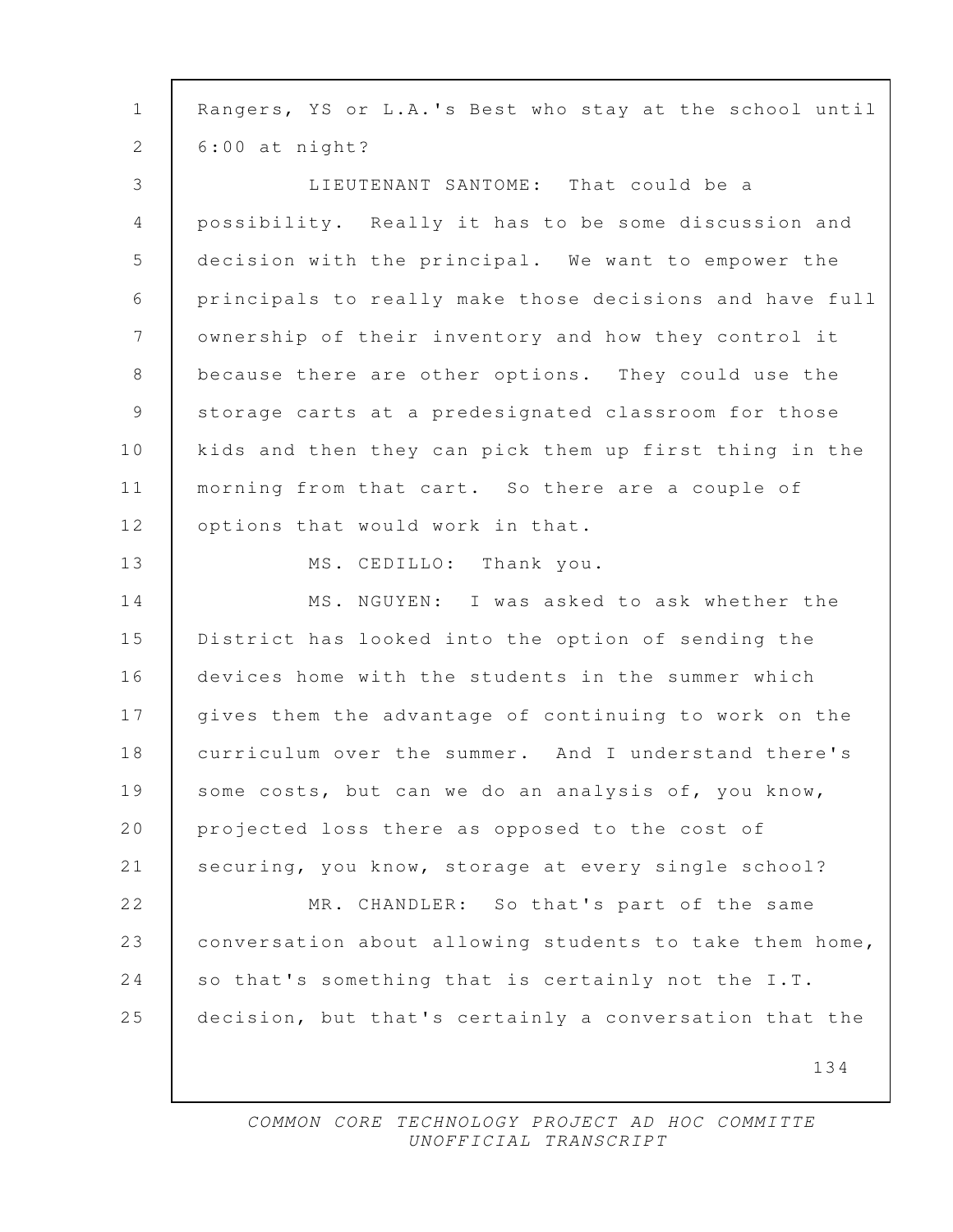135 1 project team and the Board and BOC would have, but we 2 would definitely do the analysis of. It's not just 3 based on the loss-preventive analysis, but it's about 4 letting the students bring them home; what the 5 expectation is during the summer, and it's just a more 6 involved conversation, but that's certainly something 7 we're looking at. 8 MS. RATLIFF: So one question that was sent 9 before to our CCTP questions was less in terms of 10 stealing and more in terms of just keeping it -- so, 11 | for example, the person says: 12 "Schools like Verdugo do not assign 13 **The Second Exercise Schools** regular lockers, and other schools 14 like Millikan do not have lockers 15 in their dance studios. I'm not 16 worried about stealing as much as 17 Somebody stepping on the iPad." 18 What is -- what are these students being told 19 they're supposed to do with these iPads when they're in 20 a sort of transition place? 21 **Are they going to have to take them into the** 22 bathroom because there's nowhere to put it safely? 23 | Like what is the plan there? 24 LIEUTENANT SANTOME: So that certainly speaks 25 to what we expect our inventory ratios to look like as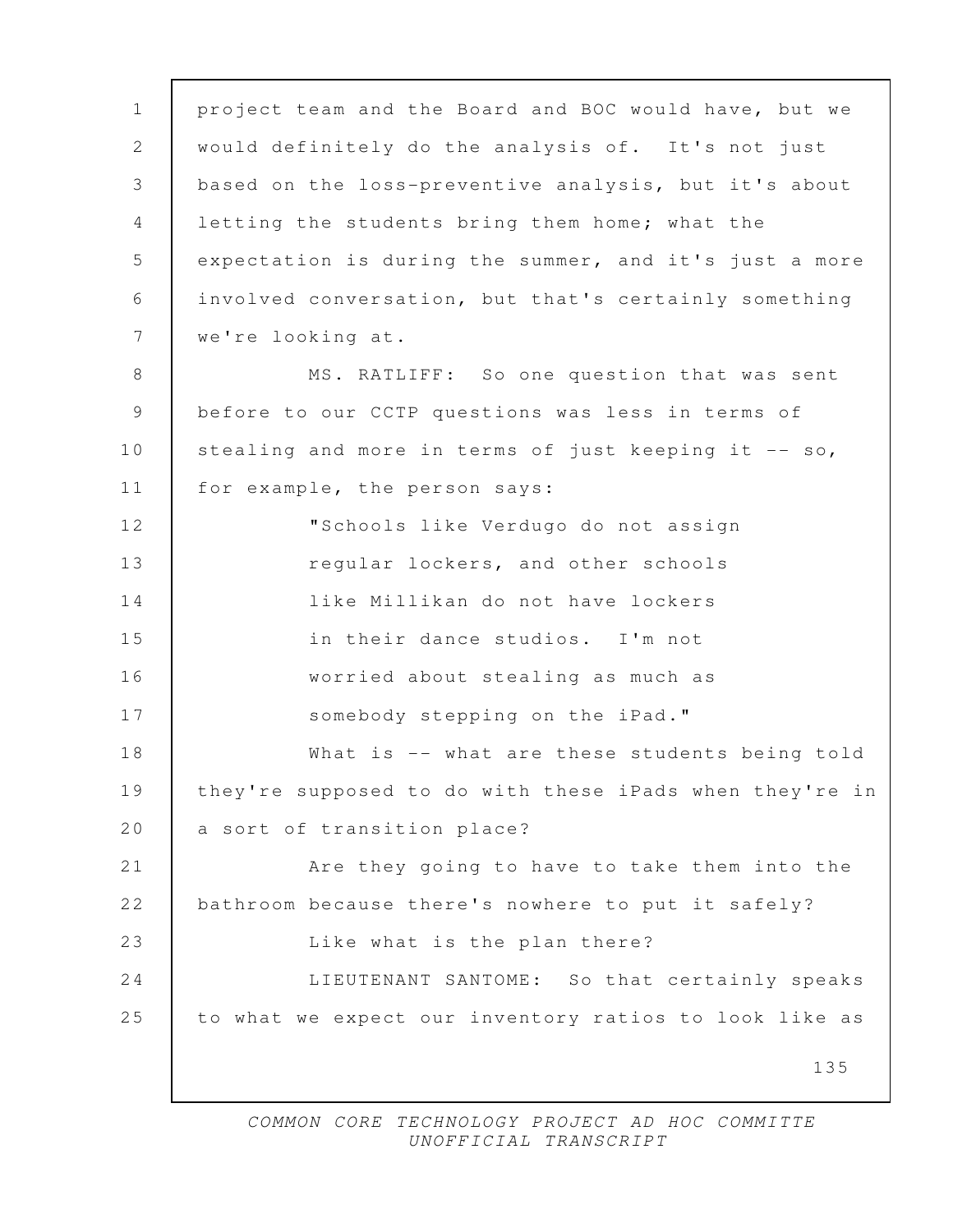136 1 far as loss. We talk loss in general terms. We expect 2 to see more loss, damaged devices. The next category 3 will be lost devices, and the smallest category will be 4 stolen devices, so that's part of that curriculum I was 5 speaking about and Ron spoke about. 6 Part of that curriculum and digital 7 citizenship is being safe on-line, not bullying others 8 and what to do when someone tries to bully you on-line, 9 but also how to take care of your device. And it's -- 10 it's that -- part of that continuum of curriculum on a 11 how do we keep them safe, but also how do they keep 12 their device usable and in service. 13 So, again, it goes back to local control. 14 Some schools can do certain things, other schools 15 can't, and because each school is a little different, 16 we have to allow principals to, and their staff, which 17 are very talented and very involved, to develop those 18 strategies. 19 What works at Verdugo Hills High may not work 20 down the street in an elementary school. So the short 21 answer is it varies by school, but it's based on that 22 cyber citizenship component, the digital citizenship 23 component. It also has a component on how to carry 24 your iPad; where to put your device in your backpack; 25 to walk around with the zipper on; just don't put it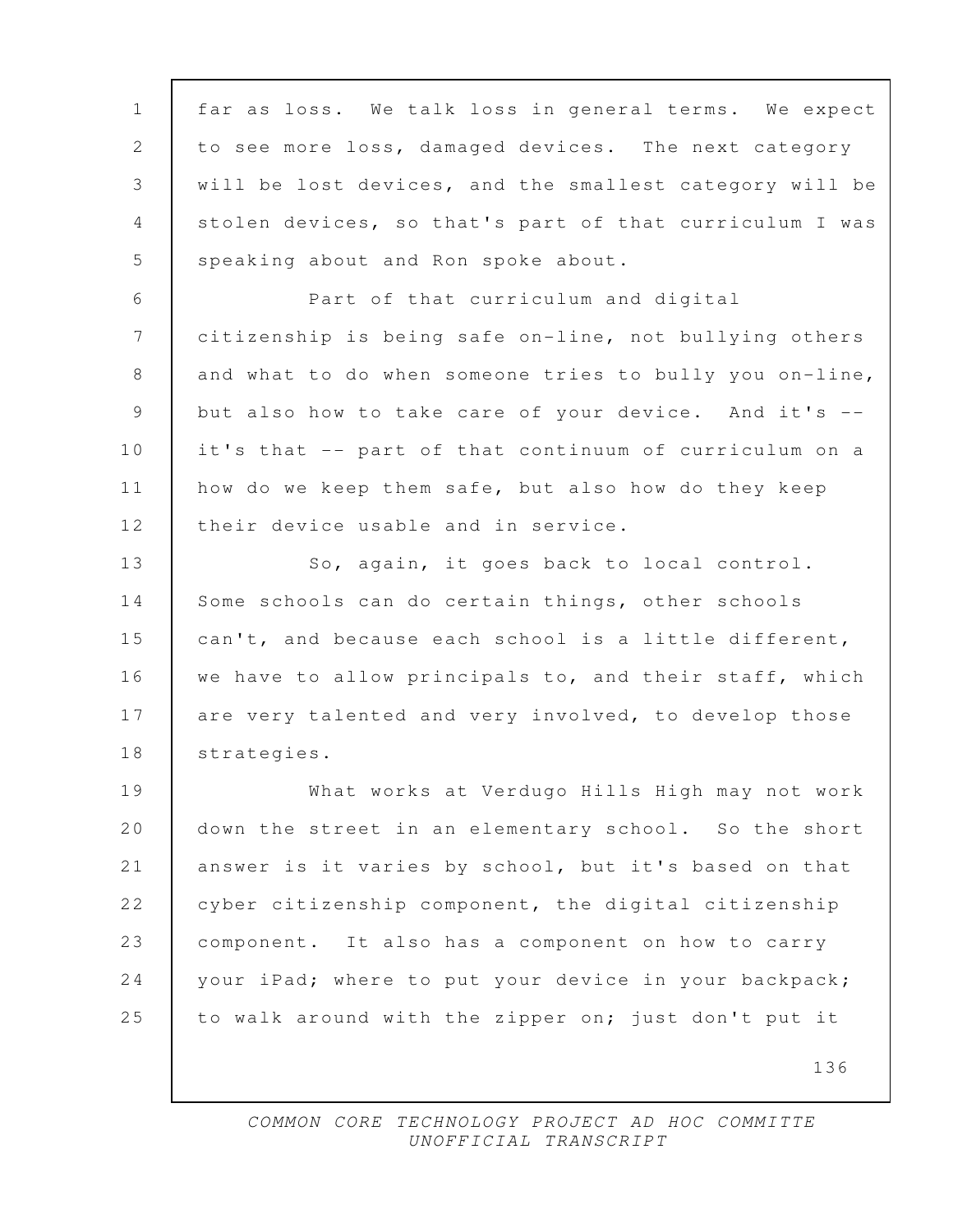| $\mathbf{1}$   | down. Those type of things. Don't put your backpack     |
|----------------|---------------------------------------------------------|
| 2              | down and walk away from it. It is all included in part  |
| 3              | of that curriculum.                                     |
| $\overline{4}$ | MS. RATLIFF: So I think in the end, it would            |
| 5              | be good to, maybe not today but on a different day,     |
| 6              | hear more about that because I know that at San Pedro   |
| 7              | where I was teaching, after school, the students who    |
| 8              | were in the after-school program didn't have an         |
| 9              | official place to leave their backpacks -- right? -- so |
| 10             | they would leave them in piles all around the yard.     |
| 11             | And so I would have students -- well, a                 |
| 12             | student came to me and said, "I can't find my           |
| 13             | backpack," so I'd go out there with the student. I'm    |
| 14             | trying to help him find the backpack. The backpack's    |
| 15             | missing. We never found the backpack. Okay?             |
| 16             | And the point is that they don't have a                 |
| 17             | place -- I don't expect the student to give up          |
| 18             | after-school activities in order to guard the iPad, but |
| 19             | it seems like we have to know kind of what are -- what  |
| 20             | are the plans that are going to take place at these     |
| 21             | schools when they're doing after-school activities;     |
| 22             | when they're moving into a class where they're not      |
| 23             | going to use the iPad and so forth, where are they      |
| 24             | expected to store this?                                 |
| 25             | I understand you're saying it's a local                 |
|                | 137                                                     |
|                |                                                         |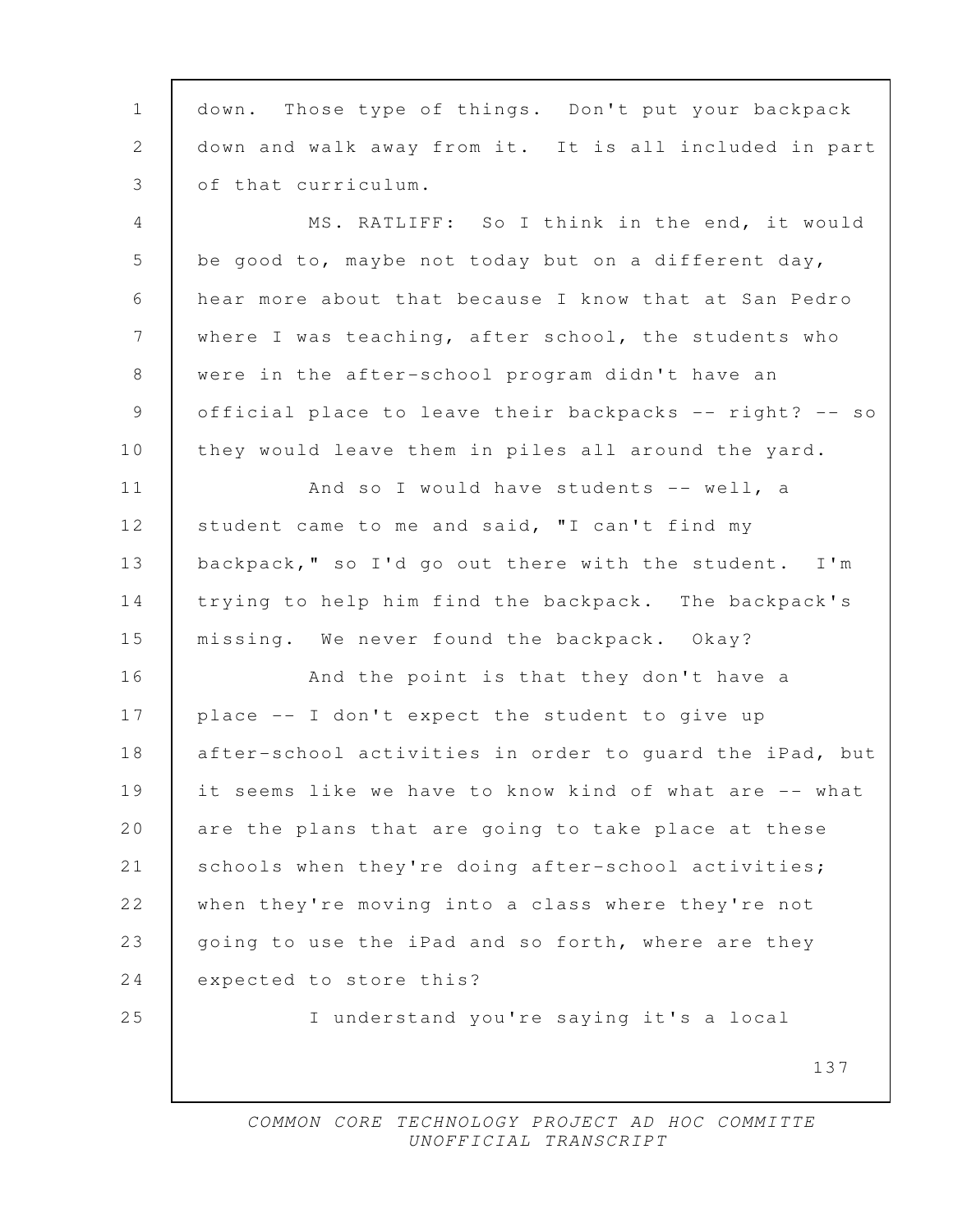138 1 control issue, but it would be nice to hear what 2 recommendations -- the District must be giving 3 recommendations to these locations. It would be nice 4 to hear what those recommendations are. 5 LIEUTENANT SANTOME: Certainly. And we -- our 6 team serves in an advisory capacity for this -- this 7 topic, and we prefer that it comes from the 8 instructional side, as Mr. Loera used the phrase, as we 9 develop scripting for the principals and for teachers 10 on how to carry the device; what to do, what not to do, 11 and how to keep the device safe. Not just safe from 12 | being stolen, but safe from being damaged. 13 MS. RATLIFF: And is any of this -- is any of 14 this related to -- we do have a question here, and the 15 person did put their E-mail address: 16 "Is this why the police are getting 17 S15 million more on the 2014 18 budget?" 19 So do you know if -- if this is related 20 somehow to the budgeting in terms of getting more money 21 | for police officers? 22 | LIEUTENANT SANTOME: I can tell you that part 23 of that decision that the superintendent made to 24 increase the payroll budget of the police department -- 25 so let's be clear. We're not going to be buying more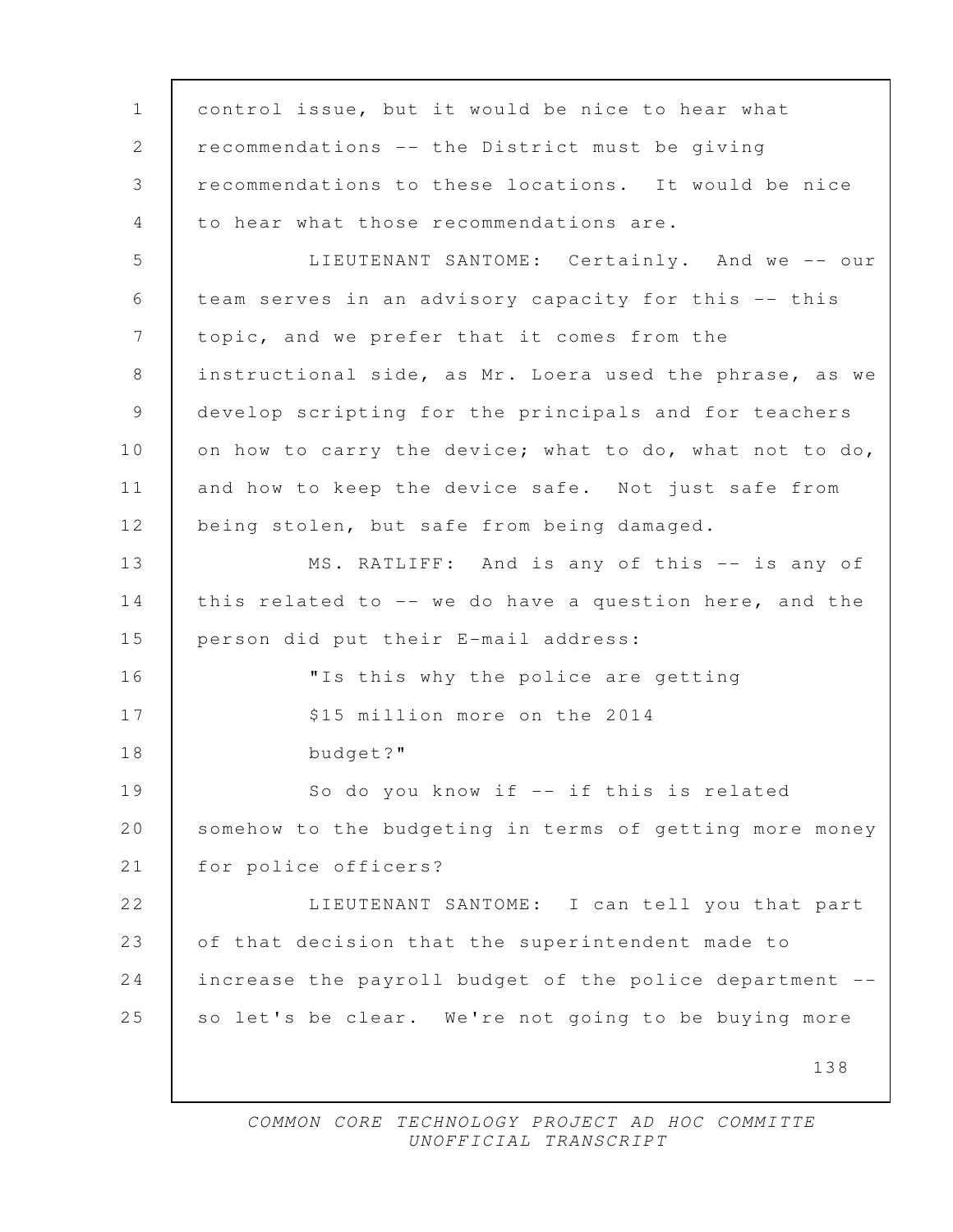139 1 police cars. We're actually hiring more officers 2 because the Chief of Police developed a staffing plan 3 for existing needs for staffing schools. Not for 4 taking care of a device, but for staffing schools to 5 take care of kids, to take care of staff, to take care 6 of moms and dads. That's why we're hiring more 7 officers because people come first, and we want to make 8 | sure that people are safe. 9 MS. RATLIFF: Okay. So we can go ahead and 10 move on to the next slide, and I don't believe that's 11 you. 12 | LIEUTENANT SANTOME: Okay. 13 MS. RATLIFF: It's "Student and Parent 14 Responsibility and Training," slide 30. 15 MR. CHANDLER: So I think Principal 16 Bernadette Lucas is going to take that. 17 MS. LUCAS: Are we waiting for the slide to 18 | come up, or should I just speak? 19 MR. CHANDLER: You should switch the slide. 20 I think you have the clicker in front of you 21 there. 22 MS. LUCAS: Thank you. The CCTP directed me 23 to the little prompting with the clicker. Okay. I'm 24 going to skip this slide. It's a little slided 25 research.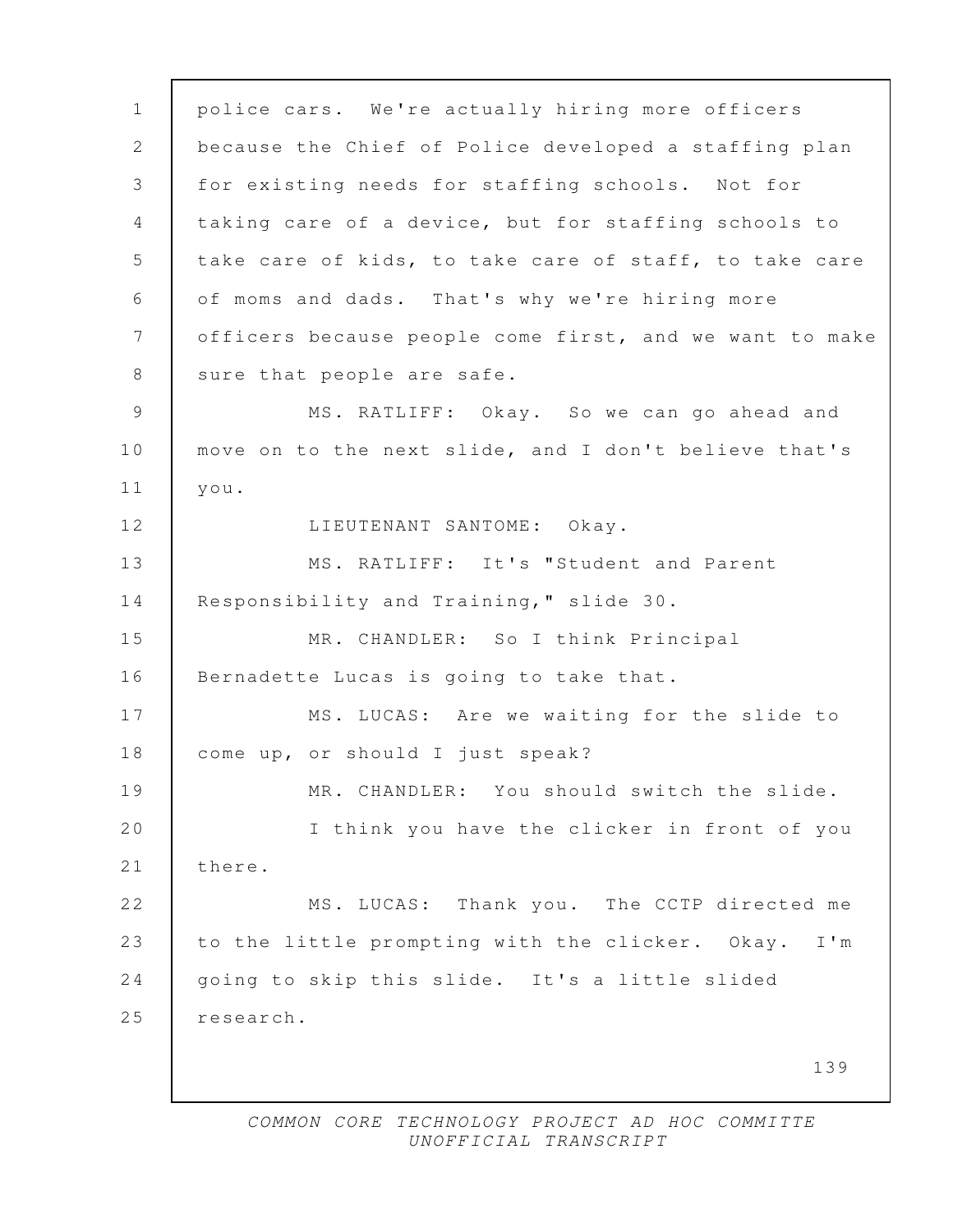140 1 "Parent/Student Responsibilities." Once 2 again, we reference the Parent/Student Acknowledgment 3 form. It has been revised since the beginning of the 4 rollout based on feedback from schools and advisement 5 from the sponsors, and the new iterations are uploaded 6 to the website. 7 Shall I pause or continue? 8 MS. RATLIFF: I quess you should pause only 9 because the last form I saw anyway, I believe was dated  $10 \mid 9/13$ . 11 | So is there a newer form? 12 MS. LUCAS: Yes. There was one revised 13 | effective today or maybe yesterday. 14 MS. RATLIFF: Okay. Effective today or 15 yesterday? 16 MS. LUCAS: Yes. Uh-huh. 17 MS. RATLIFF: Okay. And does that new form --18 because the old form said on it that you -- the parents 19 are responsible if it's lost, stolen, or whatever. 20 Does that new form no longer say that? 21 MS. LUCAS: That language was deleted. 22 MS. RATLIFF: Okay. Thank you. 23 MS. LUCAS: Slide 33, "Parent Involvement." 24 So the distribution of the acknowledgment 25 form, of course, varies from school to school, and the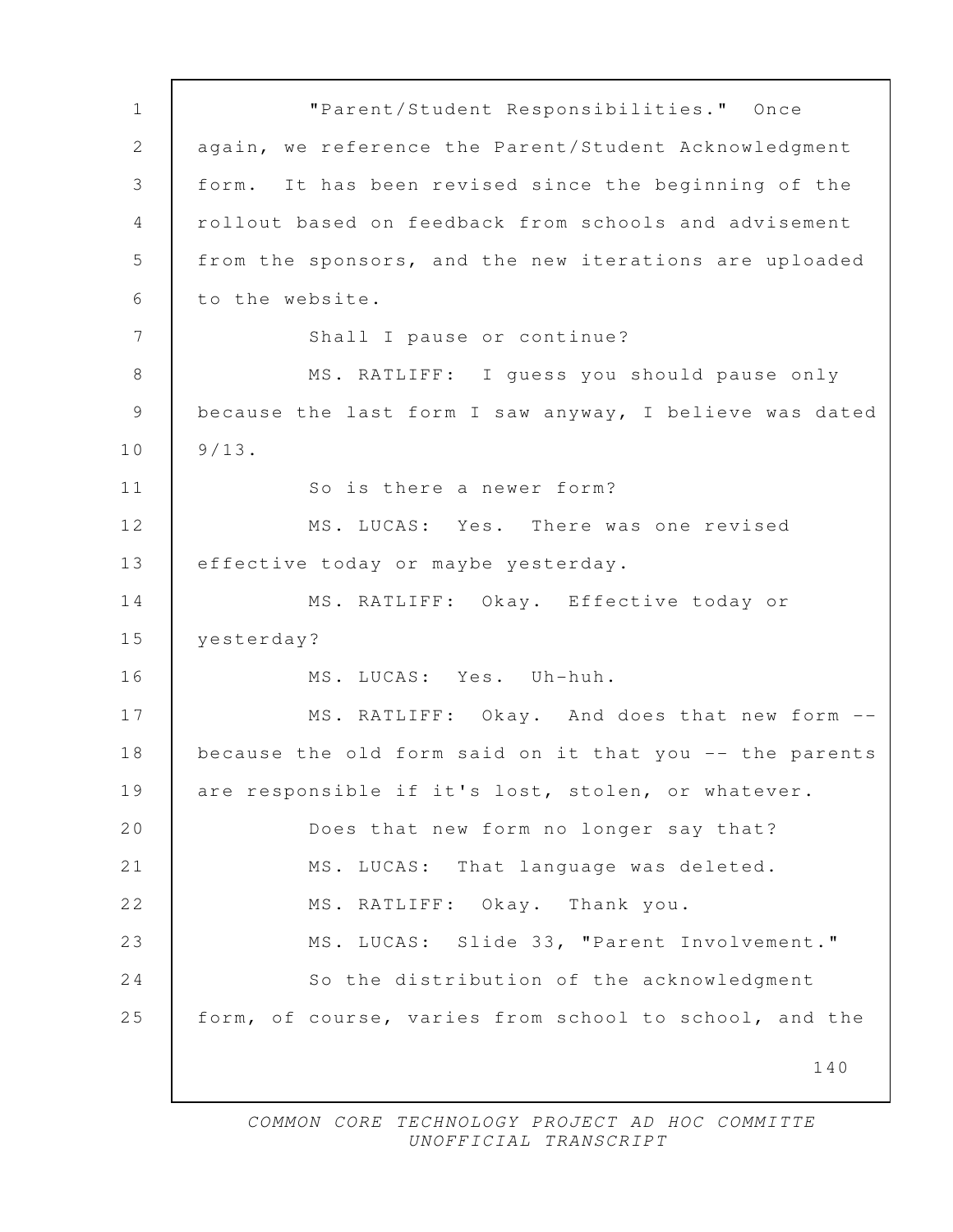141 1 method of distribution does as well. Most schools 2 distributed the acknowledgment via the parent meetings 3 and/or through backpack delivery by students. The vast 4 majority of principals used "Connect Ed" as a way to 5 get out information about meetings and the form coming 6 home. 7 We understand as a project and I know as a 8 principal who wrote this out, the parent involvement is 9 absolutely essential. It's without question that 10 parent involvement advances the success of the project, 11 and so our principals and the project are working 12 diligently to support that work at the local site. A 13 parent signature is not required for a student to be 14 issued an iPad because it's an instructional tool. It 15 would be the same as not issuing a student a textbook 16 if the a parent didn't sign the library form, for 17 example. 18 MS. RATLIFF: So when the devices were going 19 | home, was a parent signature required? 20 MS. LUCAS: When the devices were going home, 21 there were some parents who had not returned the 22 acknowledgment form signed. 23 MS. RATLIFF: And so -- but the device was 24 Still issued? 25 MS. LUCAS: Yes.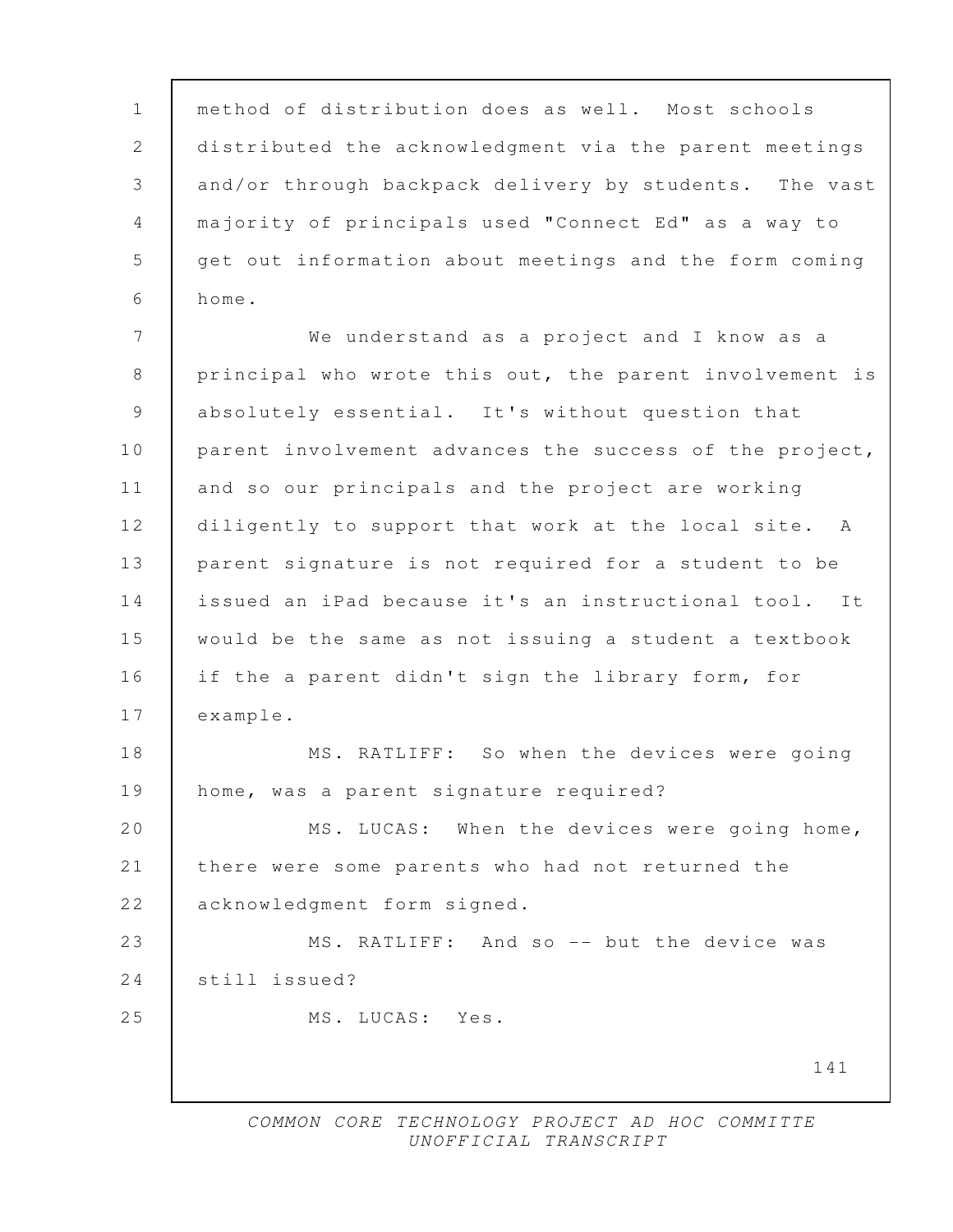142 1 May I continue to slide 34? 2 MS. RATLIFF: Are there any questions about 3 the other slides? 4 | MS. LUCAS: Okay. 5 MS. RATLIFF: I'm sorry. We do have a 6 question. 7 | MS. CEDILLO: My question is, so you're saying 8 | there's no parent responsibility in paying it back if 9 it's lost or stolen -- 10 MS. LUCAS: That's correct. 11 MS. CEDILLO: -- even after it's the 5 percent 12 of what Apple will cover? 13 MS. LUCAS: That's correct. 14 MS. CEDILLO: Okay. Thank you. 15 MS. LUCAS: You're welcome. 16 So slide 34, if there are no other questions. 17 Once again, the return rate of the 18 acknowledgment form varies school by school. Our 19 lowest reported rate was in the low 80S. Our highest 20 was in the 99 percent. 21 And, let's see. What is the process? So --22 are we -- and so the parent signature is not required. 23 We talked about that. We're more than hoping for 24 schools to implement plans. We're working hard for the 25 return rate on the forms. So it's important to note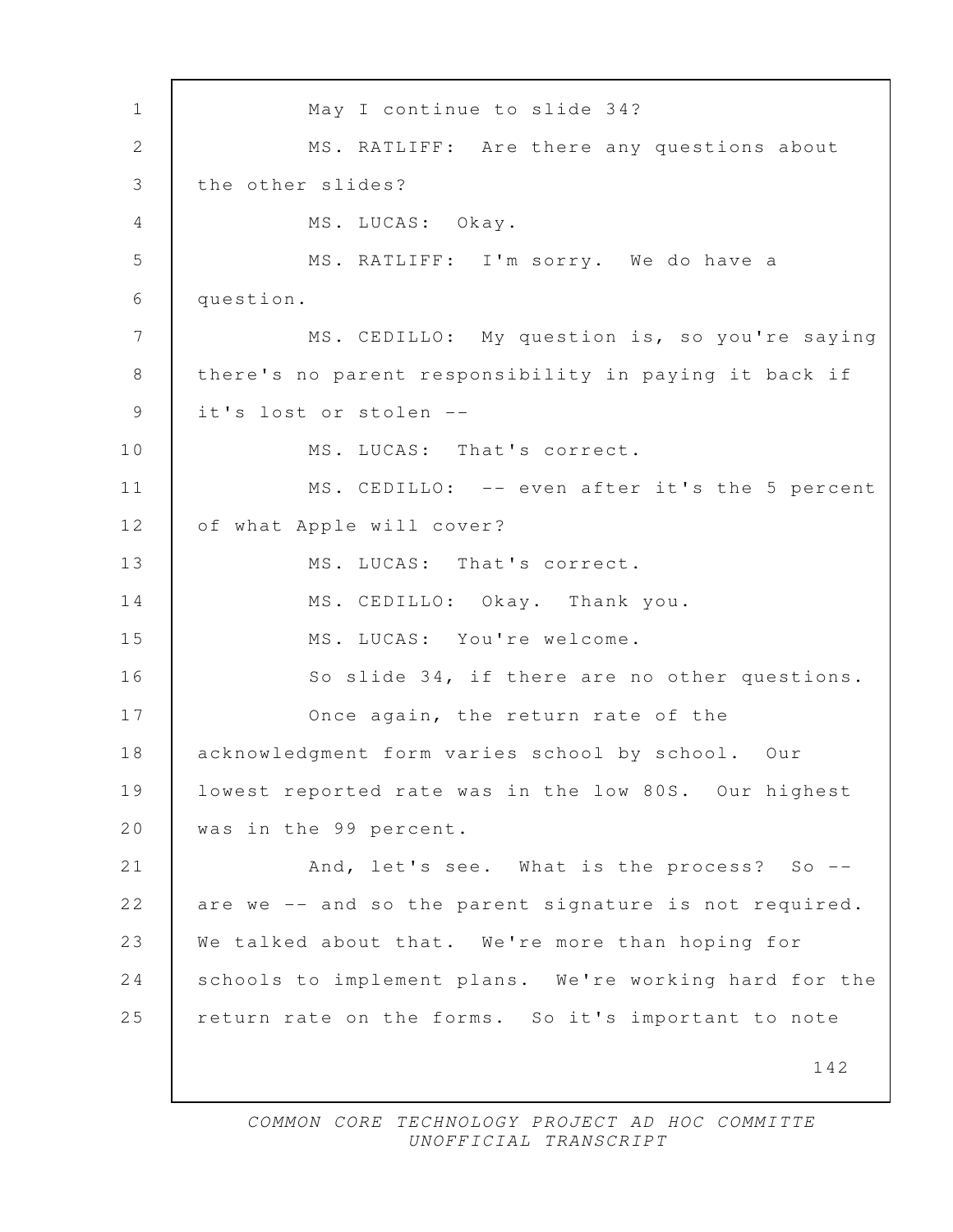| $\mathbf 1$     | that even if a child was issued an iPad, the school is  |
|-----------------|---------------------------------------------------------|
| 2               | still actively working with the parents to secure the   |
| 3               | acknowledgment form because it's more than just a about |
| 4               | the form. It's about the culture around the device      |
| 5               | rollout, and it's critical to schools and to us.        |
| 6               | A pause for questions.                                  |
| $7\phantom{.0}$ | Yes, ma'am.                                             |
| 8               | MS. ESCOBEDO: Yes. Just a clarifying                    |
| $\mathsf 9$     | question around the percentage of the forms that you    |
| 10              | all received.                                           |
| 11              | MS. LUCAS: Yes.                                         |
| 12              | MS. ESCOBEDO: Do we have any information on             |
| 13              | what did the schools that got to the 99 percent, what   |
| 14              | did they do differently as opposed to the schools that  |
| 15              | had a lower percentage?                                 |
| 16              | I understand you may not have that data                 |
| 17              | readily available, but the geeks that like data like    |
| 18              | myself would really, really like to know just to        |
| 19              | understand what's the difference.                       |
| 20              | MS. LUCAS: It's a great question.                       |
| 21              | We do know they're different, and we'll come            |
| 22              | back with more data around that. We do know that the    |
| 23              | rate varied based on, you know, if a parent had more    |
| 24              | than one job and wasn't able to make a meeting or       |
| 25              | something like that, but we'll get more information on  |
|                 | 143                                                     |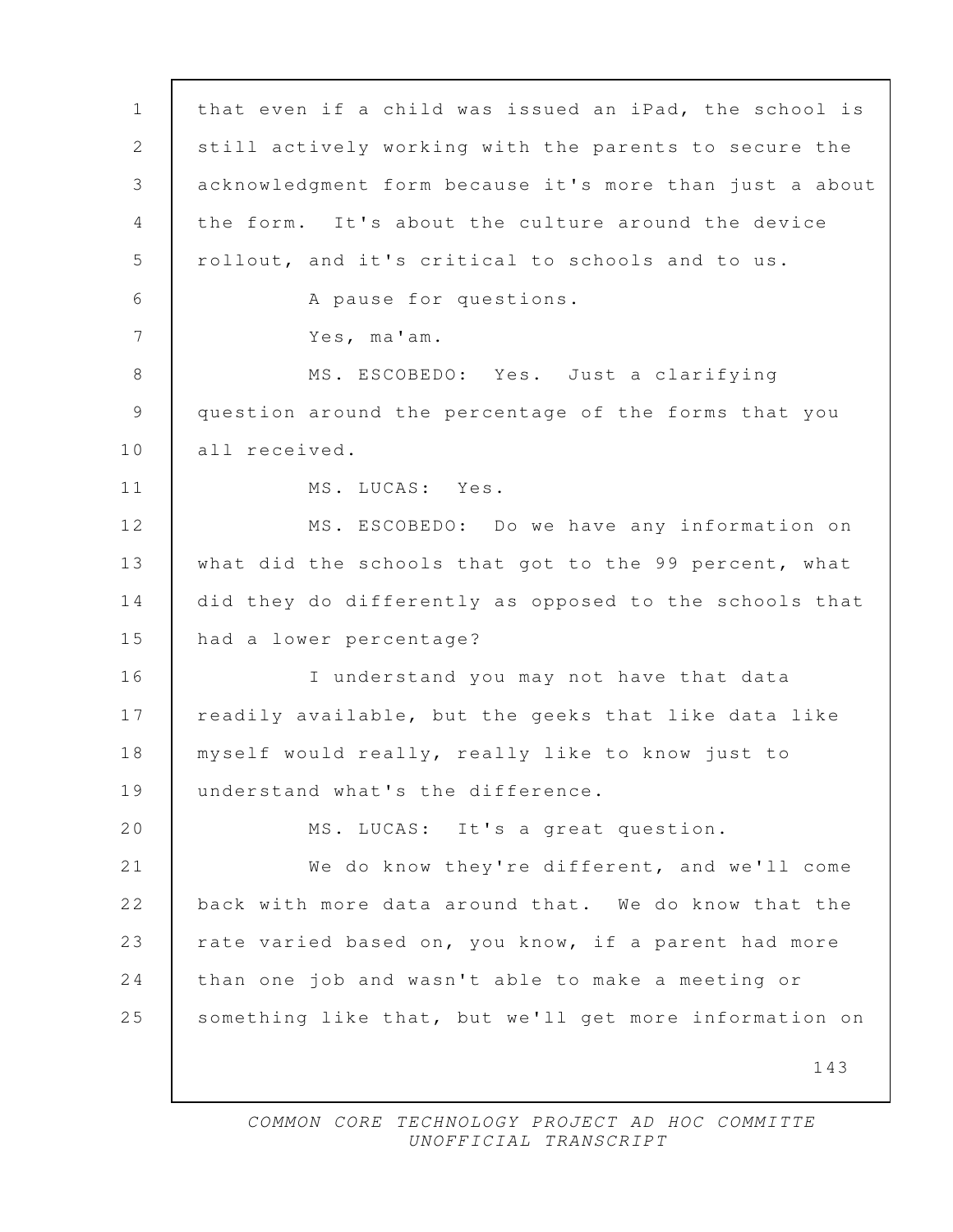144 1 that for you all. 2 Any additional questions? 3 Okay. I think we've addressed this one. 4 Are there questions to this slide? 5 MS. RATLIFF: So you're on 35? 6 MS. LUCAS: Yes. 7 MS. RATLIFF: So "If a parent doesn't want to 8 accept the liability for a device, what responsibility 9 do we have as a district to provide some sort of 10 comparable, alternative textbook" -- "what 11 responsibility do we have as a district to provide some 12 sort of comparable, alternative textbook to make sure 13 | that students are still receiving the education that 14 they're supposed to?" 15 Tht schools, students will use the devices." 16 | MS. LUCAS: Yes. 17 | MS. RATLIFF: "If a parent declines to allow 18 | the device to go home, the District will provide hard 19 copies of instructional materials." 20 So I believe, yes, that Mr. Loera had 21 mentioned that before. I think the only question I 22 would like to have answered in the future is, in light 23 of the fact that this is a -- that this -- I mean how 24 are we going to provide them with hard copies of 25 instructional material?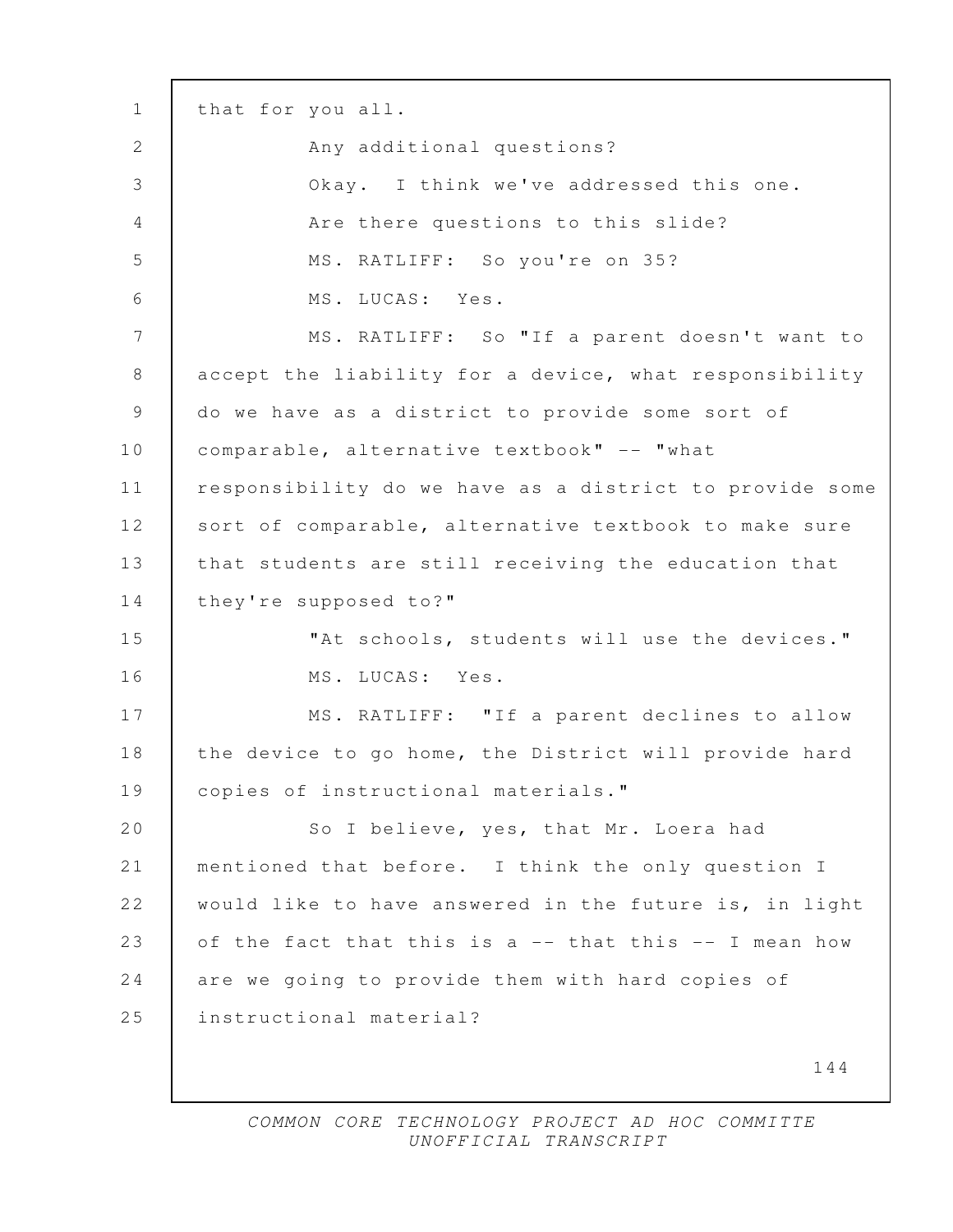145 1 | I don't think you can answer that. If you 2 can, feel free, but, otherwise, why don't we address it 3 at the next meeting because that is a good question. 4 MS. LUCAS: Yes. 5 MS. RATLIFF: And that was another question 6 that was brought up several times in other areas. 7 MS. LUCAS: Okav. 8 | So moving on to the next slide, "Parent Ed," I 9 Shared earlier that the parent education piece is 10 crucial, and we want to re-emphasize the importance of 11 the cultural change and differentiating parent 12 education based on the needs of the school and the 13 individual parents. 14 So we're working with schools around needs 15 assessments for parents so that we target professional 16 development at the local level to parent need. That's 17 absolutely crucial, and it's not without importance. 18 It's probably the most important thing that our 19 students will absolutely play a role in educating their 20 parents around these devices. Students leadership in 21 this rollout is essential. 22 I'll pause. 23 MS. RATLIFF: All right. Let's take some 24 questions if there are any questions on this slide. 25 MS. PEREZ: It's going to be very difficult to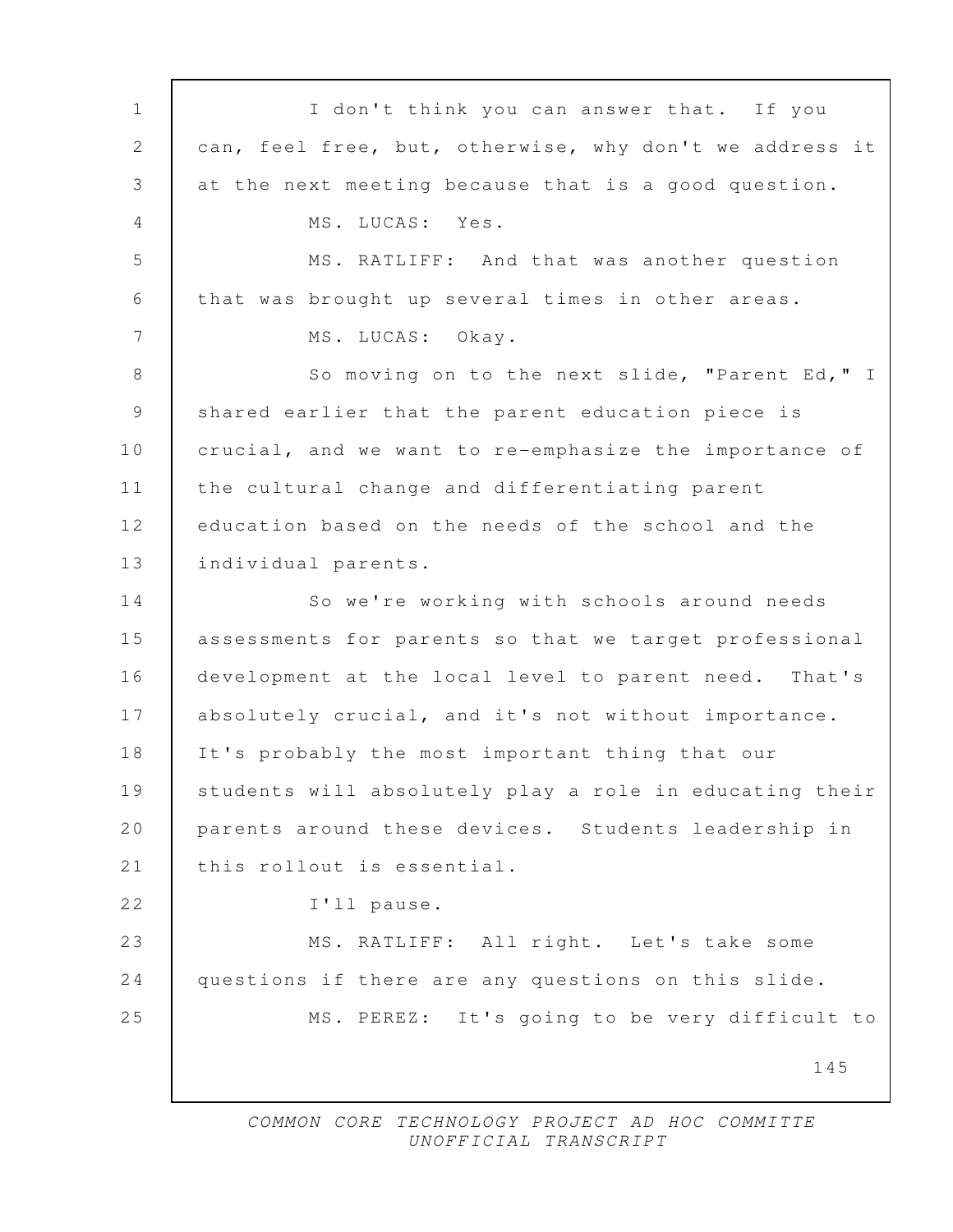| $\mathbf{1}$   | teach the parents because many of them don't know how   |
|----------------|---------------------------------------------------------|
| 2              | to read and write, and they don't know English, so how  |
| 3              | would they understand the use of these machines?        |
| 4              | MS. LUCAS: Okay. That's a great question.               |
| 5              | So at the school site, this is why the                  |
| 6              | local -- local level piece is so important. So we       |
| 7              | provide the school sites with education episodes for    |
| 8              | the parents. The school will then provide the           |
| $\overline{9}$ | translation or the staff that will deliver the training |
| 10             | in the language that's necessary for parents as they do |
| 11             | any other parent meeting or parent training or          |
| 12             | education.                                              |
| 13             | And we found, for example, at my school, we             |
| 14             | rolled out -- you know, there were parents all along    |
| 15             | the spectrum, and so that's why differentiating to      |
| 16             | parent need is so important. You take the parent just   |
| 17             | as you would the teacher or the student from where they |
| 18             | are making it engaging and relevant. We also use a      |
| 19             | model at our school of students helping to facilitate   |
| 20             | parent education after school and that was highly       |
| 21             | effective. So the kids would come with their parents    |
| 22             | to professional development or Parent Ed.               |
| 23             | Okay. Thank you.<br>MS. PEREZ:                          |
| 24             | MS. RATLIFF: Are there questions on this?               |
| 25             | MR. ALVARENGA: So the schools have an                   |
|                | 146                                                     |
|                |                                                         |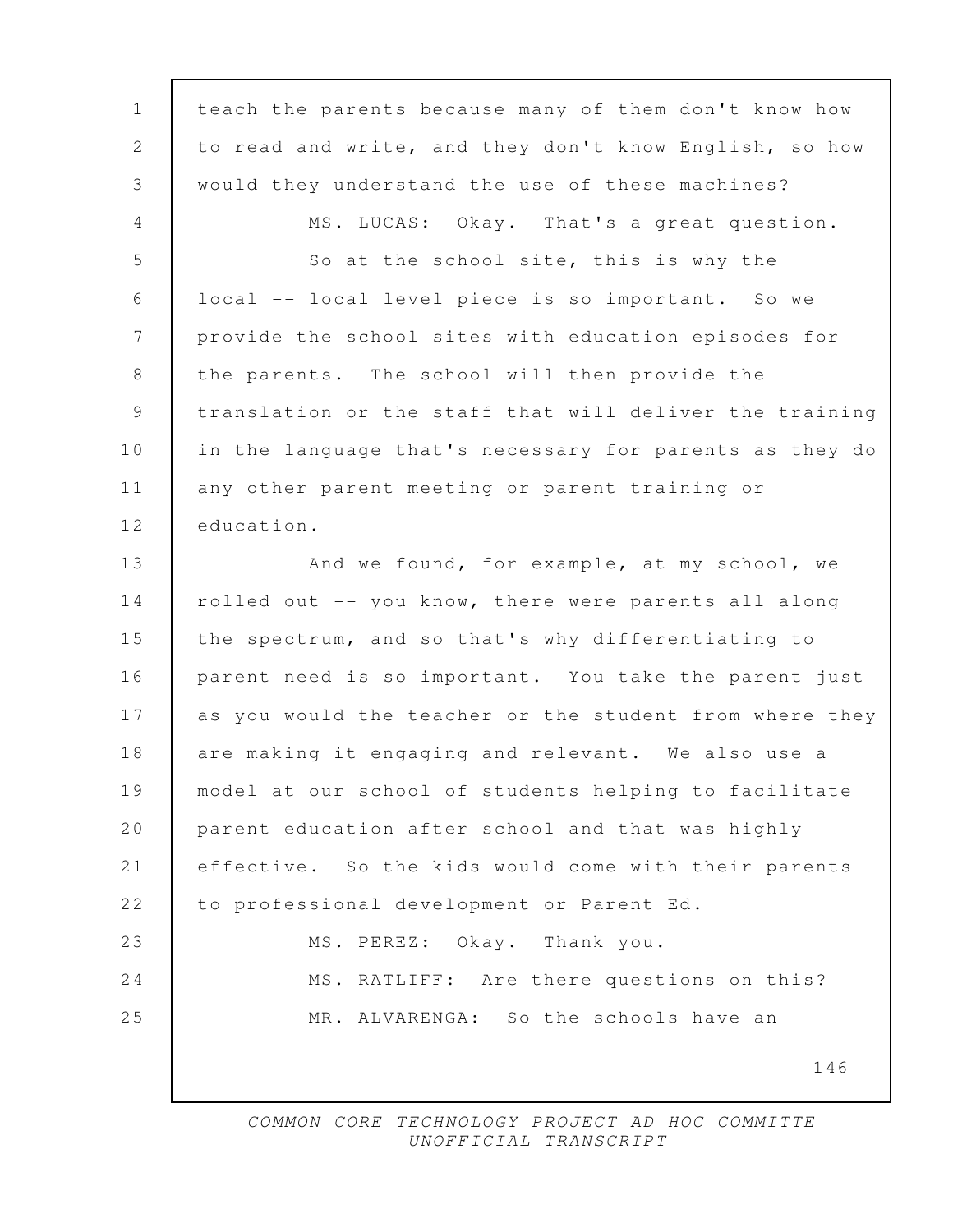147 1 expectation to train the parent or an option to train 2 the parents? 3 MS. LUCAS: I know of no school that doesn't 4 have a parent education plan. 5 MR. ALVARENGA: When it comes to the iPads and 6 the use of them, not anything else. 7 | MS. LUCAS: There's an expectation that the 8 parents -- this would be embedded into parent 9 education, but, again, it's a local school decision 10 | given the school's single school plan and other plans 11 that inform their Parent Ed, so we're providing the 12 Schools with the resources. 13 MR. ALVARENGA: So the resources that we're 14 providing for the schools such as the tool kits, are we 15 maybe suggesting that other parent can help train 16 parents as well? 17 MS. LUCAS: Absolutely? 18 MR. ALVARENGA: Because as I understand what 19 Ms. Perez said, there is some difference in parents -- 20 you know, the digital device that we so much talk about 21 and then literacy, but there are parents out there that 22 can definitely help and make the process much, much 23 Smoother for our schools. 24 MS. LUCAS: You are absolutely right, and we 25 | have parents who facilitate a Parent Ed in our context,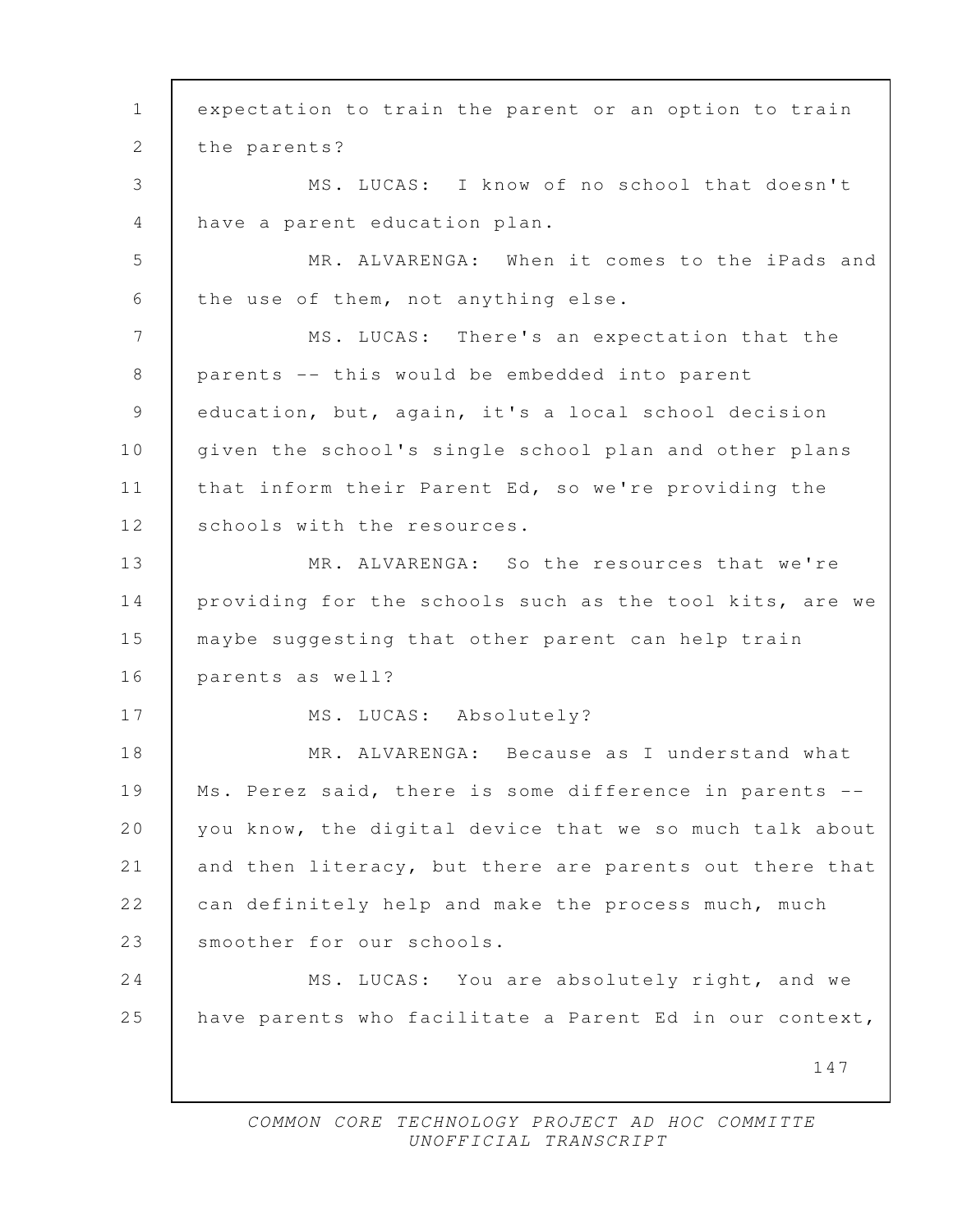148 1 and in some ways it makes it that much more accessible. 2 Yes, sir. 3 MR. ALVARENGA: Thank you. 4 MS. LUCAS: You're welcome. 5 Any additional questions? 6 MS. ESCOBEDO: Yes. Just a quick question on 7 the needs assessment piece. 8 MS. LUCAS: Yes. 9 MS. ESCOBEDO: So to clarify, you said you're 10 in the process of developing that? 11 MS. LUCAS: Yes, for schools. 12 MS. ESCOBEDO: Is that something that this 13 committee would be able to see just to get a sense of 14 what are some of the types of questions that are  $15$  being  $-$ 16 | MS. LUCAS: Sure. 17 MS. ESCOBEDO: -- asked and to the extent that 18 it makes sense, if we could give input just to ensure 19 that we're really capturing as much information as 20 possible? 21 MS. LUCAS: Absolutely, yes. 22 MS. RATLIFF: Ms. Perez. 23 MS. PEREZ: I was just thinking about the 24 parents that can educate other parents. 25 Wouldn't it be a good idea to offer a stipend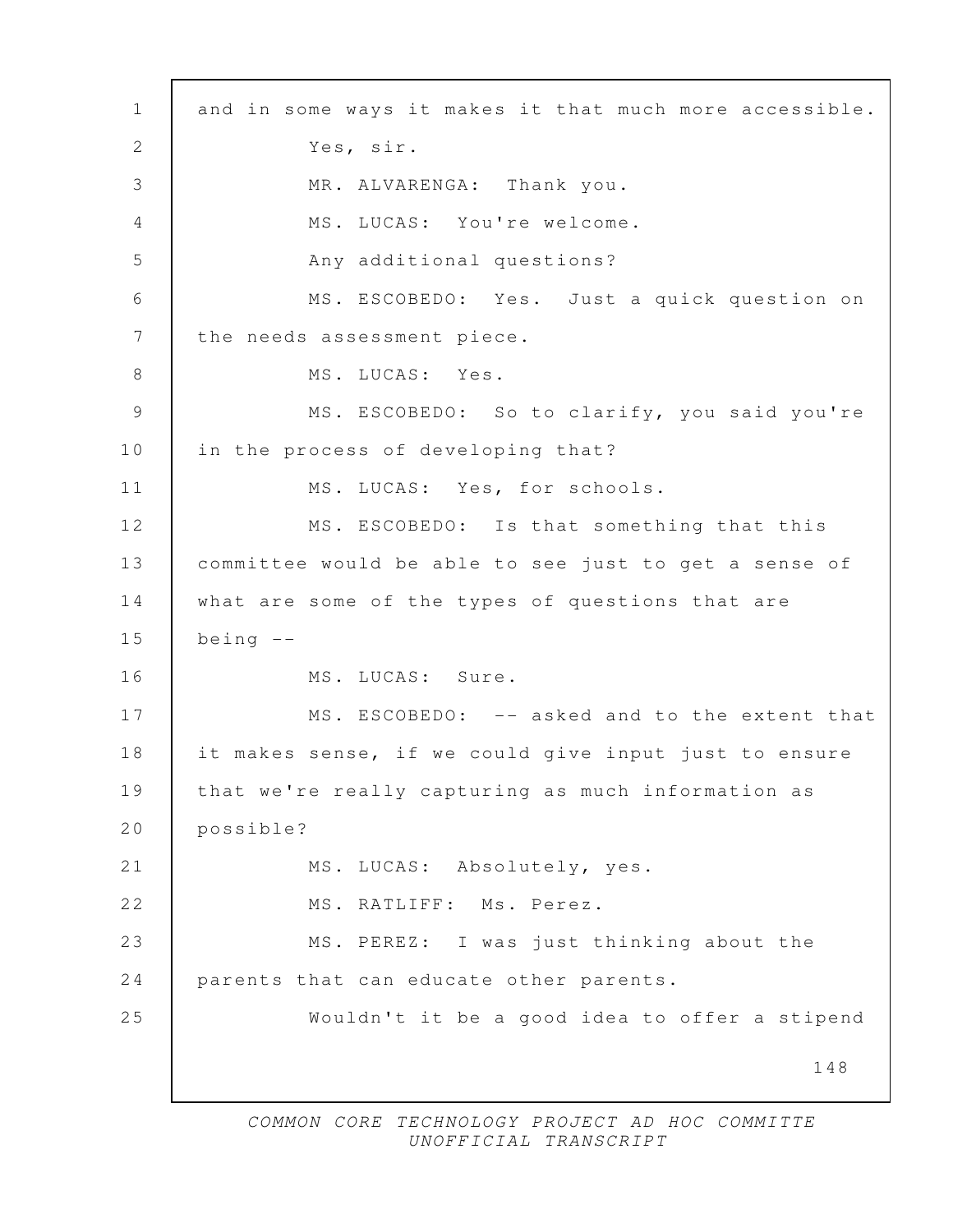149 1 to the parents that can train parents in the evenings 2 or on a weekend because parents many times work 3 two jobs, and they're not able to come to the meetings, 4 so I'm sure they would come to a Saturday training. 5 And a parent, you know, that knows how to deal 6 with these machines can train other parents. With a 7 stipend, they will be very happy to do it, you know, 8 because not everybody volunteers their time to do 9 things like that. 10 | MS. LUCAS: I cannot speak to whether or not 11 parents can be compensated for training. I've not had 12 that experience in my career, but we can bring that 13 back. 14 MS. PEREZ: Many parents go to the meetings, 15 and they are offered a check just for attending 16 meetings. 17 | MS. LUCAS: I wasn't aware. Okay. So we can 18 get information about that. Okay. Thank you. 19 MS. PEREZ: And, also, is the Spanish 20 | translation on that letter; is that correct? No -- you 21 know, or correctly translated letter that the parent 22 can understand? 23 MS. LUCAS: In our experience, it has been, 24 but we welcome you to look at it and give us feedback  $25$  as well.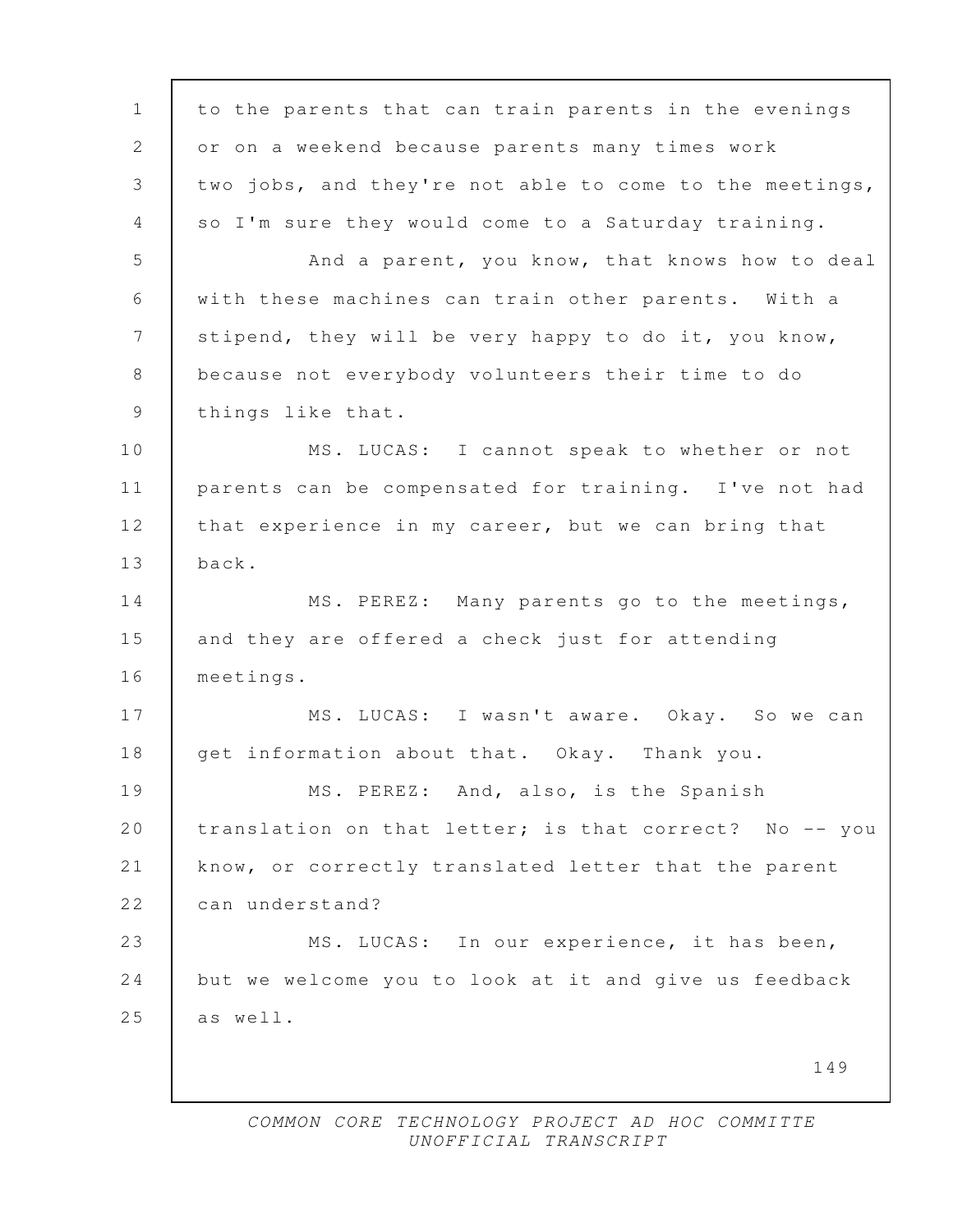150 1 MS. PEREZ: I did last time, so I would like 2 to do that again. 3 MS. LUCAS: Okay. 4 MS. PEREZ: Thank you. 5 MS. LUCAS: You're very welcome. 6 MS. RATLIFF: So I had two and -- 7 | MR. ALVARENGA: A quick --8 MS. RATLIFF: Okay. 9 MR. ALVARENGA: I can for a quick 10 clarification. 11 MS. RATLIFF: Oh, of course. Go ahead. 12 MR. ALVARENGA: I don't think parents get paid 13 to go to trainings or train others. I know there's 14 more about reimbursement maybe for transportation which 15 is the same rate as an employee will get for mileage, 16 but as far as I know, the District doesn't offer any 17 stipends or any kind of payment to parents to attend or 18 provide training. It's just reimbursement for mileage. 19 MS. LUCAS: Okay. Thank you. 20 | MS. RATLIFF: Well, why don't we find out more 21 in the future about the parent education piece if 22 possible, and the reason I'm saying that it because -- 23 oh, before I go that far, Chief Zipperman wants us to 24 state that the school police budget was increased to 25  $\frac{1}{25}$  \$4 million, not \$15 million, so I do want to state that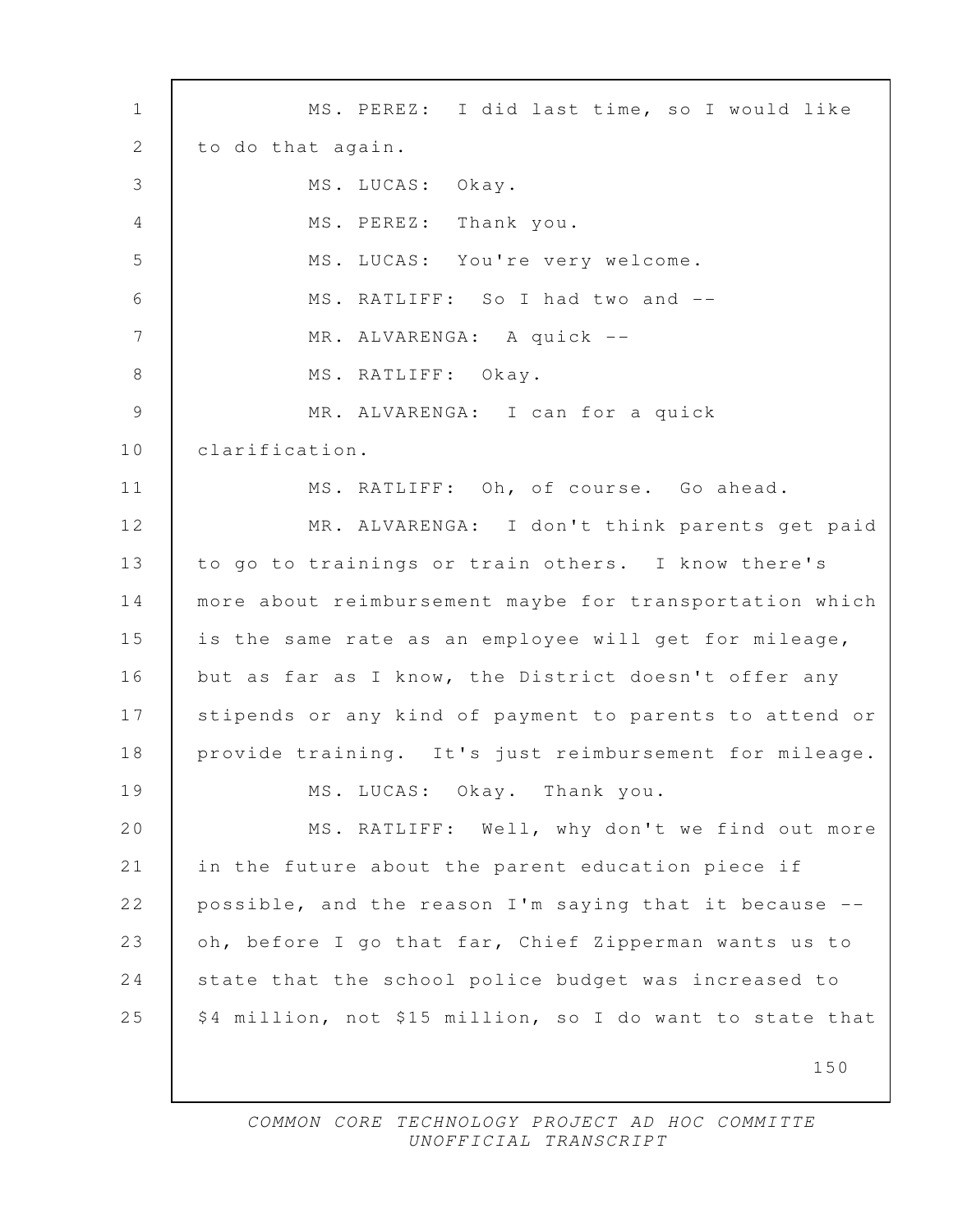151 1 for the record. It's \$4 million, not \$15 million. 2 Now, what I wanted to say was, when we were at 3 Cohasset Elementary the other day and we were in the 4 | Parent Center, the parents were very concerned about 5 what kind of training they were going to get, and they 6 didn't seem to want it from their student. They seemed 7 to actually want it from the District because they 8 wanted to be able to keep track of their student, and 9 they seemed to feel that they were at a little bit of a 10 disadvantage, and they wanted the District to provide 11 them with training so that they would better be able to 12 monitor the system and also be able to help them with 13 | work and so forth. 14 So I would like to hear more about what is the 15 District's plan in terms of parent education; what has 16 already happened at some of the schools where it's been 17 | rolled out; what are some of the best practices that 18 | we're suggesting and so on. 19 | And I know that the Common Core budget that we 20 passed recently included a section that could be used 21 for parent training regarding the Common Core, and so 22 it'd be interesting to learn more about how is that 23 been done where the devices have been rolled out 24 because I do think this is an extreme concern to the 25 parents that I spoke to, and they did not seem excited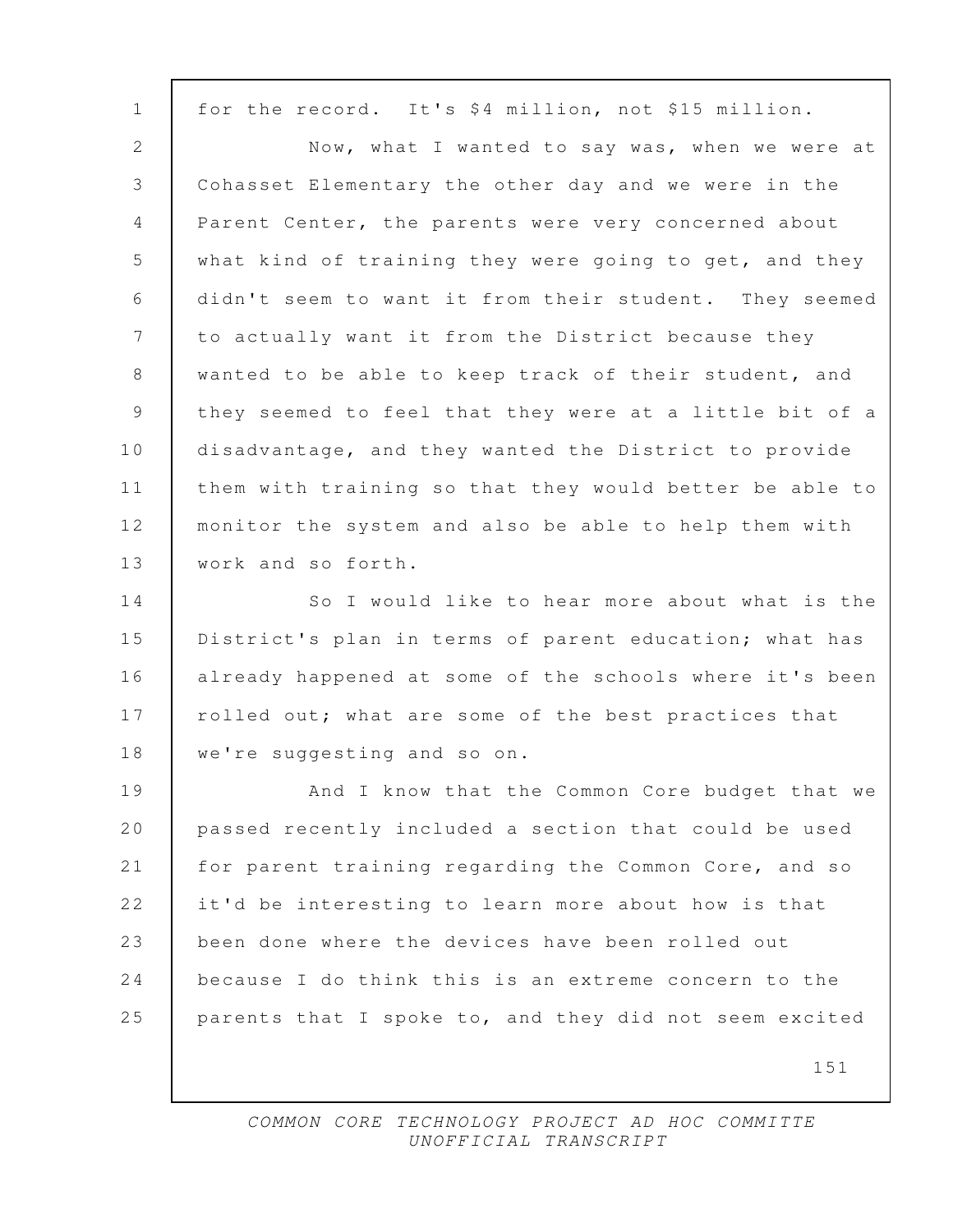152 1 about the idea of them learning from their student. 2 They seemed to want to have the District give them some 3 quidance and so forth. 4 MS. LUCAS: So forgive me if I misspoke. Our 5 Parent Ed piece is multifaceted, so there'll be 6 training from the District from the project at the 7 local level with students because that is so important 8 when you look at the research around this. 9 So the parent delivery model is multifaceted, 10 but we will absolutely, Board Member Ratliff, bring 11 | that information back. 12 MS. RATLIFF: Great. And then the only other 13 | thing I wanted to say was, in relation to the parent 14 acknowledgment -- I think there is still -- I'm 15 curious, and I don't -- I think this may be a question 16 for legal at our next meeting or something, but I 17 wanted to point out that the parent acknowledgment form 18 that I have anyway for 10/22/2013, page 2, does state 19 | that it references the California Ed Code which states, 20 in pertinent part, that, "The parent or guardian of any 21 minor who willfully cuts, defaces or otherwise injures 22 any real or personal property of the District or its 23 employee or fails to return same upon demand of the 24 District shall be liable for all damages caused by the 25 minor. District property includes the loaned equipment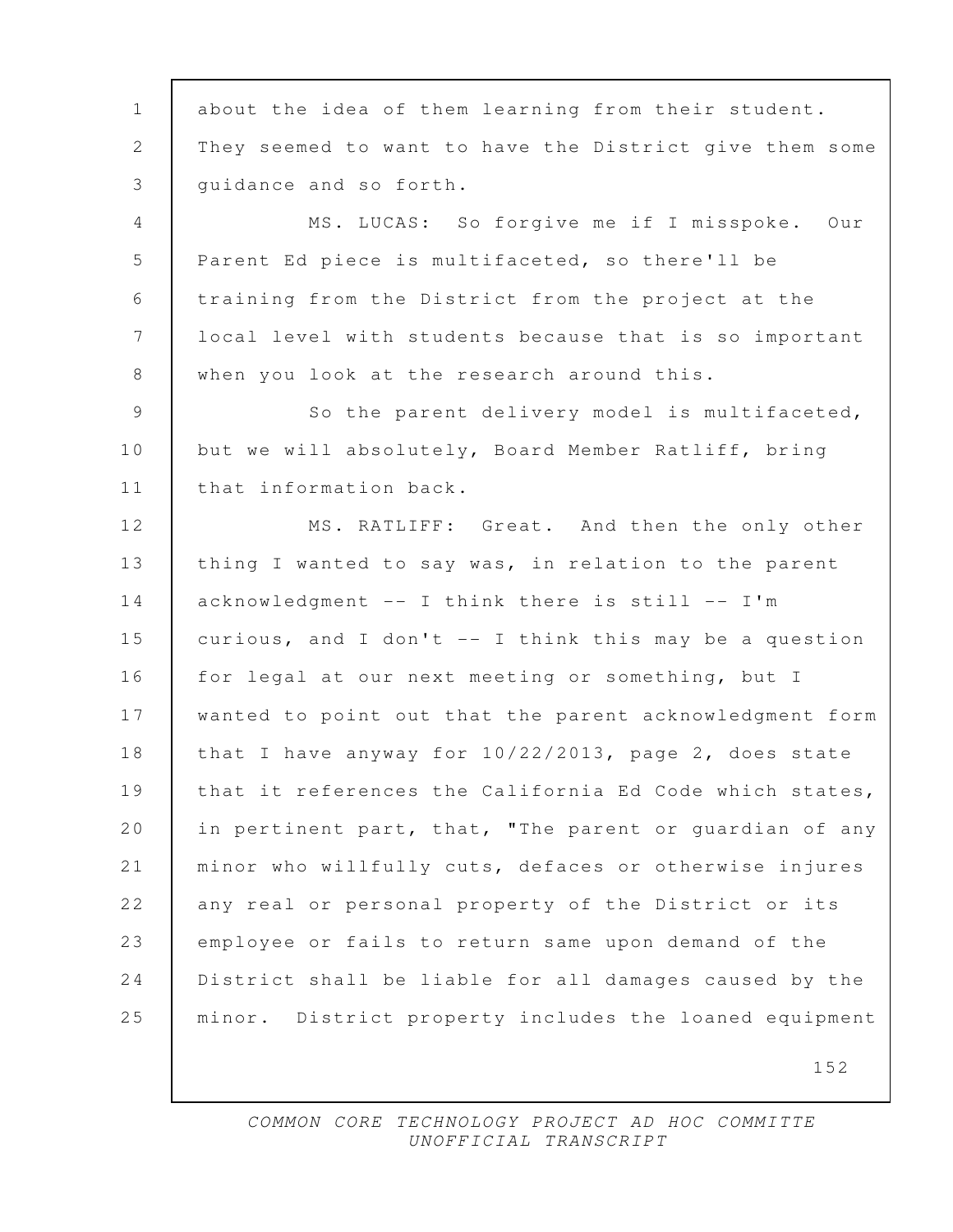153 1 | which has an approximate value of \$700." 2 And then it states, "I agree to the care and 3 safekeeping and returned conditions for the loaned 4 equipment," blah, blah, blah. "Failure to abide by the 5 rules and regulations may be considered a willful act 6 for which I am liable under the law as discussed 7 above." 8 And then the parents are supposed to sign it, 9 and it says with the loaned equipment description, so 10 | I'm concerned that we're still telling parents orally, 11 | "You are not responsible," and they're still asked to 12 sign forms that state that they are responsible. 13 MR. CHANDLER: So, yeah. Let's consult with 14 legal. I'll get back to you with that one. 15 MS. RATLIFF: Okay. Thank you. 16 Sure. 17 MR. ALVARENGA: One follow-up question with 18 | the parents in learning from the students or others. 19 Do the iPads, are they capable of giving a 20 | report of what the students have been doing or what 21 | sites they've been going to? 22 There's different apps that can do that, so if 23 I as a parent, I want to know where my child, where has 24  $\vert$  she been  $\vert$ -25 MS. LUCAS: Of course.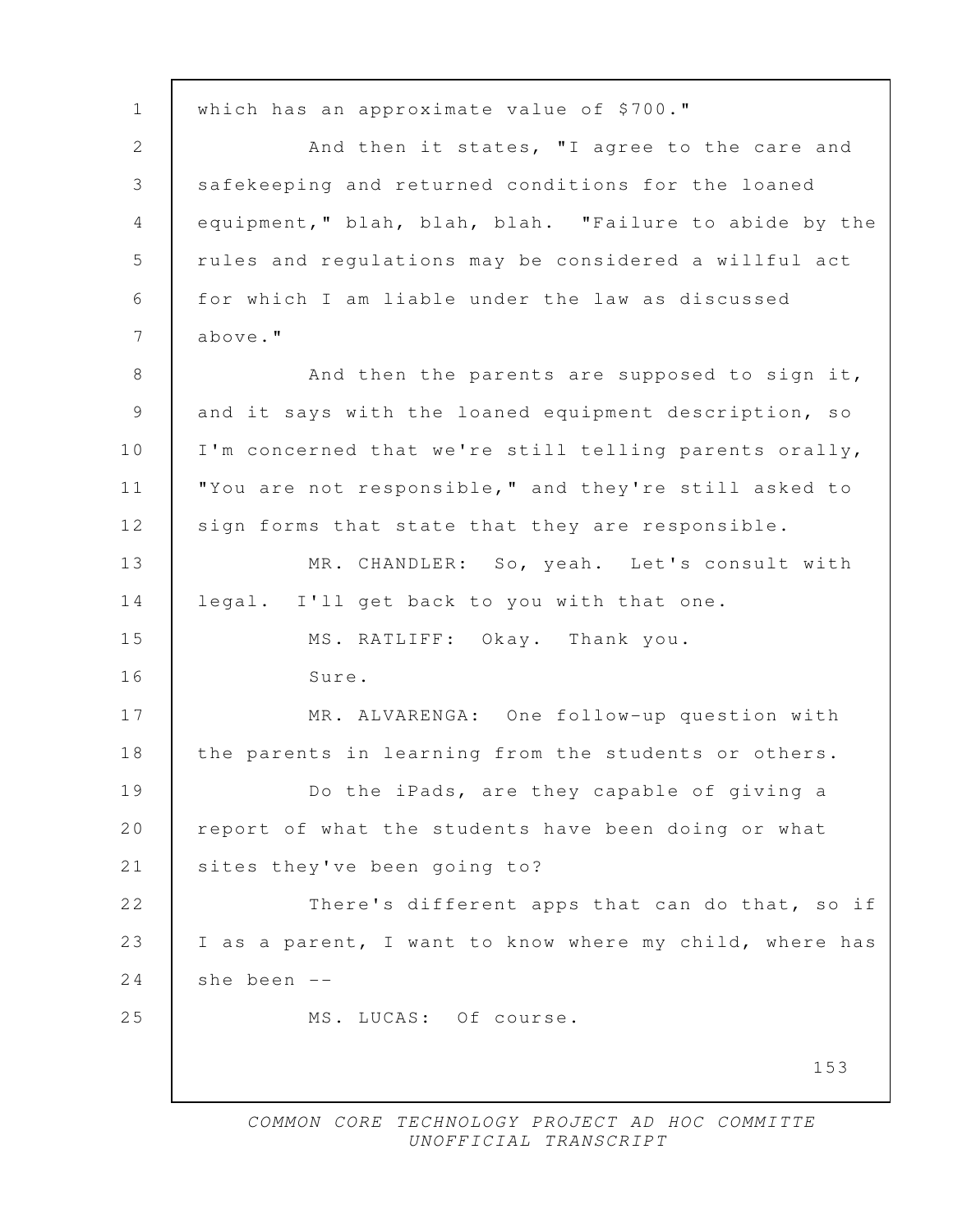154 1 MR. ALVARENGA: -- and depending on the apps, 2 depending on the device itself, I can easily look it 3 up. Of course, those are tricks that we will have to 4 teach our parents separate from our students -- 5 MS. LUCAS: Yes. 6 MR. ALVARENGA: -- because -- but are we 7 thinking of something like that so the parents have 8 more information on how the device is being utilized by 9 child? 10 | MS. LUCAS: That was such a great point. 11 | May I defer to Mr. Chandler around monitoring 12 of app usage. You can check history and all that. 13 MR. CHANDLER: All right. So there are 14 several ways to answer that question. One, we actually 15 do know where devices go using our filter. There is a 16 learning management system that we'll also put out 17 | there that helps to facilitate them going to the right 18 places -- excuse me -- as well as collaboration. 19 And then, finally, I don't know what the last 20 part of your question was, but in terms of training, we 21 can certainly deal with that training. Yeah. 22 MR. ALVARENGA: Just teach parents some of the 23 tricks on how to -- 24 MS. LUCAS: Absolutely. 25 MR. ALVARENGA: -- keep an eye out on the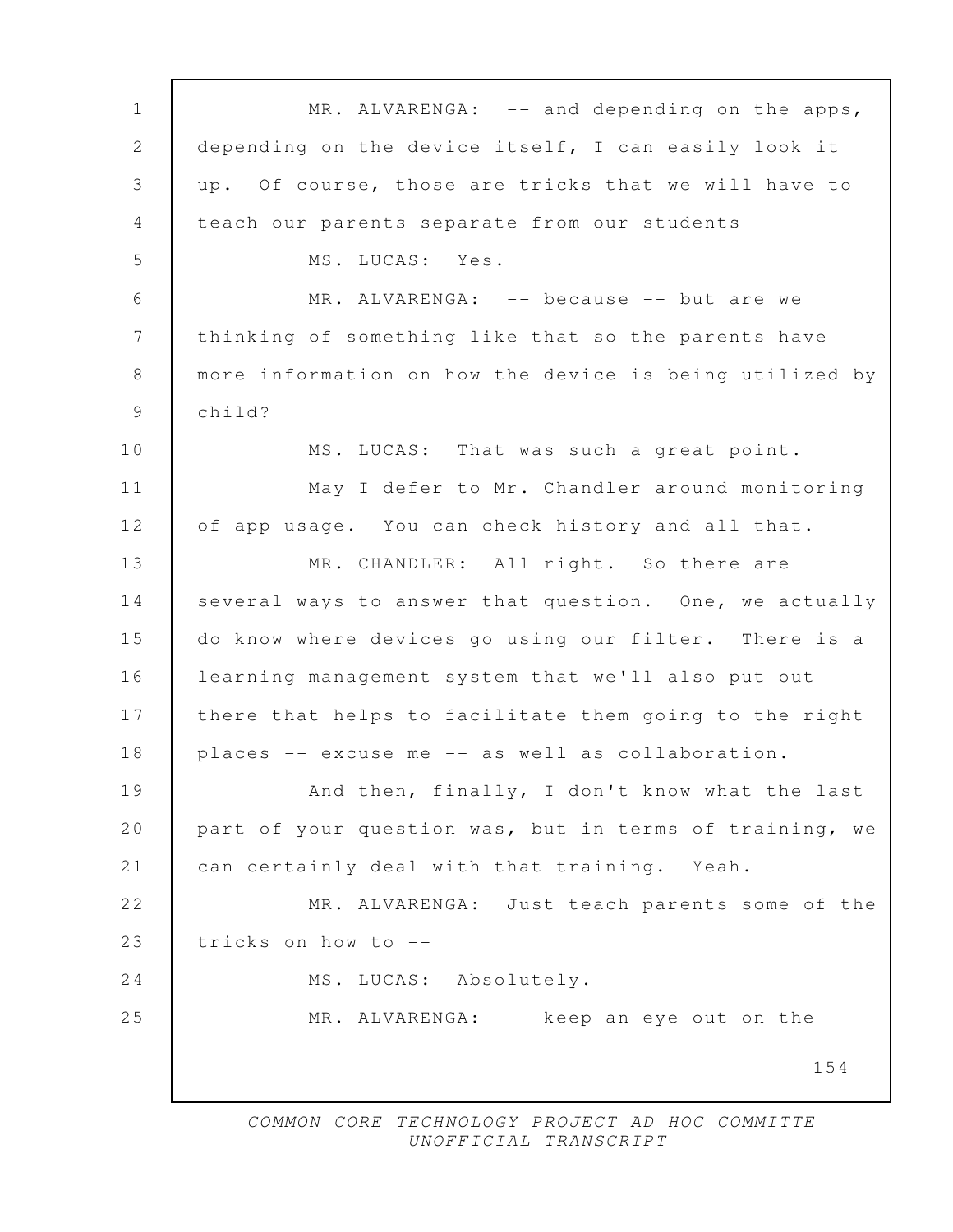155 1 kids. 2 MS. RATLIFF: So that questions brings up 3 whether or not a parent could even put on the iPad an 4 app that allows them to track usage -- 5 MR. BUZZETTI: A parent. 6 MS. RATLIFF: Right. 7 | The South Correlation or would the District provide that? 8 So -- because it sounds like you can't just 9 download apps onto these devices; is that accurate? 10 MS. LUCAS: I believe that's accurate. 11 | Mr. Chandler? 12 MR. CHANDLER: So you will be able to download 13 some apps, and what we'll do is we'll come back to you 14 with categories of how you do that sort of thing. 15 MS. RATLIFF: Is there a question? 16 Great. Okay. So I believe we're on 37; is 17 that accurate? 18 | MS. LUCAS: Yes. The presentation was taken 19 off. 20 So 37, "How do we ensure that we're not 21 neglecting the needs of our youngest learners," and so 22 without reading to you, it's -- it's grounded in 23 best practices. We actually found that the iPads can 24 be highly effective for young learners when implemented 25 well and with consistency. We're going to ensure that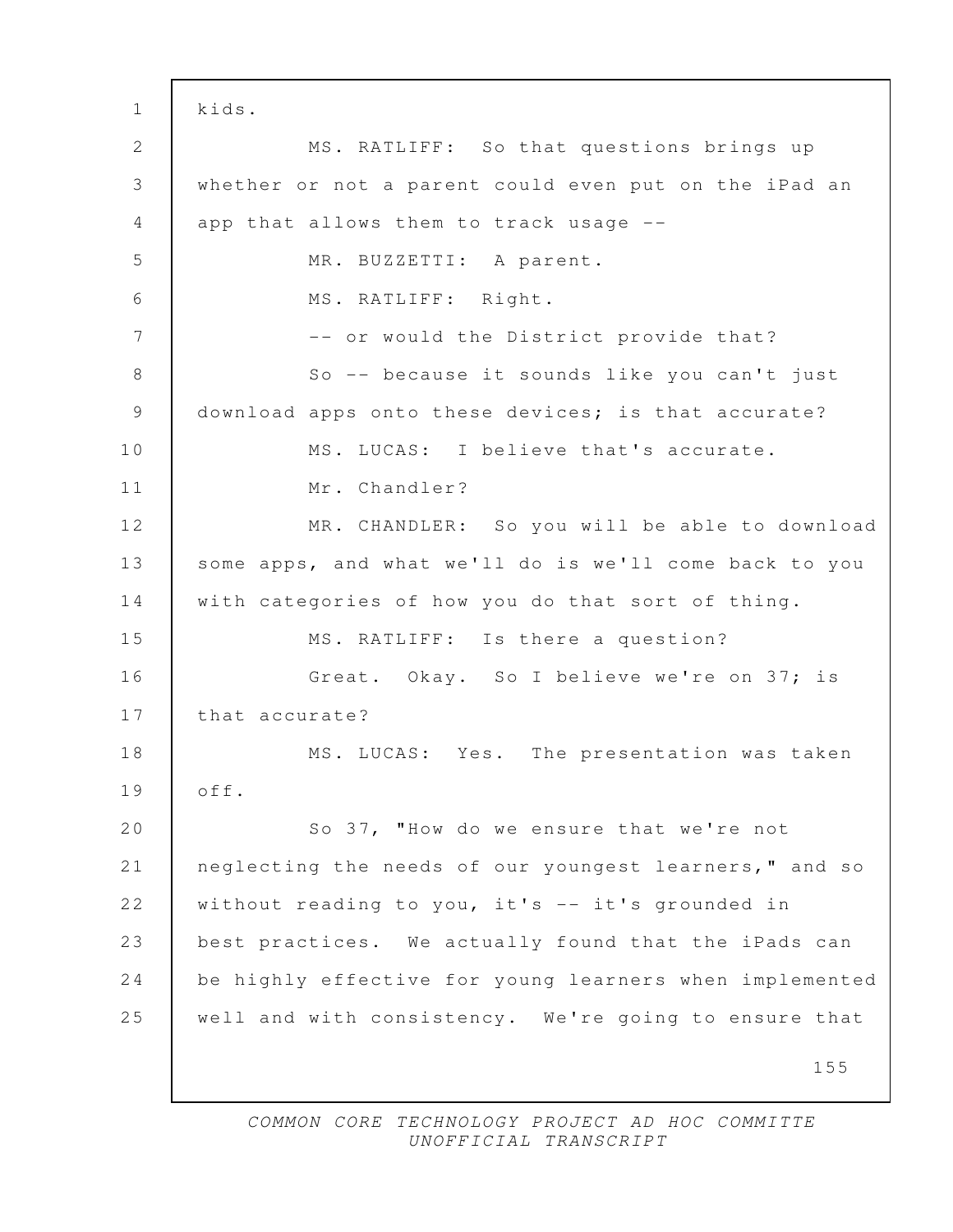| $\mathbf 1$<br>or support that by recommending apps for younger<br>2<br>learners to our schools and to our teachers, and<br>equally as important, receiving feedback from teachers<br>3<br>about what apps they're finding to be highly effective<br>4<br>5<br>for students.<br>6<br>Once, again, I shared earlier that we're<br>7<br>vetting apps and creating a clearing-house for<br>8<br>teachers. So if you're a second grade teacher and you<br>9<br>want an app that focuses on a certain aspect of<br>writing, you can laser in on that via the iPad -- I<br>mean, excuse me, the app warehouse.<br>And once again, monitoring evidence of student<br>learning is absolutely crucial because I continue to<br>emphasize that the teachers role in this rollout is<br>absolutely essential. The device is a tool.<br>I'll pause for questions.<br>MS. ESCOBEDO: Yes. I have a question over<br>here.<br>MS. LUCAS: Yes.<br>MS. ESCOBEDO: With respect to the piece<br>around our youngest learners, I brought this up in a<br>different context, but to the extent that we can get<br>some best practices around the E.L. piece, the English<br>Learner piece, I want to say I was on the California<br>156 |                                                         |
|--------------------------------------------------------------------------------------------------------------------------------------------------------------------------------------------------------------------------------------------------------------------------------------------------------------------------------------------------------------------------------------------------------------------------------------------------------------------------------------------------------------------------------------------------------------------------------------------------------------------------------------------------------------------------------------------------------------------------------------------------------------------------------------------------------------------------------------------------------------------------------------------------------------------------------------------------------------------------------------------------------------------------------------------------------------------------------------------------------------------------------------------------------------------------------------------------------------------|---------------------------------------------------------|
|                                                                                                                                                                                                                                                                                                                                                                                                                                                                                                                                                                                                                                                                                                                                                                                                                                                                                                                                                                                                                                                                                                                                                                                                                    |                                                         |
|                                                                                                                                                                                                                                                                                                                                                                                                                                                                                                                                                                                                                                                                                                                                                                                                                                                                                                                                                                                                                                                                                                                                                                                                                    |                                                         |
|                                                                                                                                                                                                                                                                                                                                                                                                                                                                                                                                                                                                                                                                                                                                                                                                                                                                                                                                                                                                                                                                                                                                                                                                                    |                                                         |
|                                                                                                                                                                                                                                                                                                                                                                                                                                                                                                                                                                                                                                                                                                                                                                                                                                                                                                                                                                                                                                                                                                                                                                                                                    |                                                         |
|                                                                                                                                                                                                                                                                                                                                                                                                                                                                                                                                                                                                                                                                                                                                                                                                                                                                                                                                                                                                                                                                                                                                                                                                                    |                                                         |
|                                                                                                                                                                                                                                                                                                                                                                                                                                                                                                                                                                                                                                                                                                                                                                                                                                                                                                                                                                                                                                                                                                                                                                                                                    |                                                         |
|                                                                                                                                                                                                                                                                                                                                                                                                                                                                                                                                                                                                                                                                                                                                                                                                                                                                                                                                                                                                                                                                                                                                                                                                                    |                                                         |
| $10$<br>11<br>12<br>13<br>14<br>15<br>16<br>17<br>18<br>19<br>20<br>21<br>22<br>23<br>24<br>25                                                                                                                                                                                                                                                                                                                                                                                                                                                                                                                                                                                                                                                                                                                                                                                                                                                                                                                                                                                                                                                                                                                     |                                                         |
|                                                                                                                                                                                                                                                                                                                                                                                                                                                                                                                                                                                                                                                                                                                                                                                                                                                                                                                                                                                                                                                                                                                                                                                                                    |                                                         |
|                                                                                                                                                                                                                                                                                                                                                                                                                                                                                                                                                                                                                                                                                                                                                                                                                                                                                                                                                                                                                                                                                                                                                                                                                    |                                                         |
|                                                                                                                                                                                                                                                                                                                                                                                                                                                                                                                                                                                                                                                                                                                                                                                                                                                                                                                                                                                                                                                                                                                                                                                                                    |                                                         |
|                                                                                                                                                                                                                                                                                                                                                                                                                                                                                                                                                                                                                                                                                                                                                                                                                                                                                                                                                                                                                                                                                                                                                                                                                    |                                                         |
|                                                                                                                                                                                                                                                                                                                                                                                                                                                                                                                                                                                                                                                                                                                                                                                                                                                                                                                                                                                                                                                                                                                                                                                                                    |                                                         |
|                                                                                                                                                                                                                                                                                                                                                                                                                                                                                                                                                                                                                                                                                                                                                                                                                                                                                                                                                                                                                                                                                                                                                                                                                    |                                                         |
|                                                                                                                                                                                                                                                                                                                                                                                                                                                                                                                                                                                                                                                                                                                                                                                                                                                                                                                                                                                                                                                                                                                                                                                                                    |                                                         |
|                                                                                                                                                                                                                                                                                                                                                                                                                                                                                                                                                                                                                                                                                                                                                                                                                                                                                                                                                                                                                                                                                                                                                                                                                    |                                                         |
|                                                                                                                                                                                                                                                                                                                                                                                                                                                                                                                                                                                                                                                                                                                                                                                                                                                                                                                                                                                                                                                                                                                                                                                                                    |                                                         |
|                                                                                                                                                                                                                                                                                                                                                                                                                                                                                                                                                                                                                                                                                                                                                                                                                                                                                                                                                                                                                                                                                                                                                                                                                    |                                                         |
|                                                                                                                                                                                                                                                                                                                                                                                                                                                                                                                                                                                                                                                                                                                                                                                                                                                                                                                                                                                                                                                                                                                                                                                                                    |                                                         |
|                                                                                                                                                                                                                                                                                                                                                                                                                                                                                                                                                                                                                                                                                                                                                                                                                                                                                                                                                                                                                                                                                                                                                                                                                    |                                                         |
|                                                                                                                                                                                                                                                                                                                                                                                                                                                                                                                                                                                                                                                                                                                                                                                                                                                                                                                                                                                                                                                                                                                                                                                                                    |                                                         |
|                                                                                                                                                                                                                                                                                                                                                                                                                                                                                                                                                                                                                                                                                                                                                                                                                                                                                                                                                                                                                                                                                                                                                                                                                    |                                                         |
|                                                                                                                                                                                                                                                                                                                                                                                                                                                                                                                                                                                                                                                                                                                                                                                                                                                                                                                                                                                                                                                                                                                                                                                                                    |                                                         |
|                                                                                                                                                                                                                                                                                                                                                                                                                                                                                                                                                                                                                                                                                                                                                                                                                                                                                                                                                                                                                                                                                                                                                                                                                    |                                                         |
|                                                                                                                                                                                                                                                                                                                                                                                                                                                                                                                                                                                                                                                                                                                                                                                                                                                                                                                                                                                                                                                                                                                                                                                                                    | Department of Ed website a few weeks ago, and it seemed |
|                                                                                                                                                                                                                                                                                                                                                                                                                                                                                                                                                                                                                                                                                                                                                                                                                                                                                                                                                                                                                                                                                                                                                                                                                    |                                                         |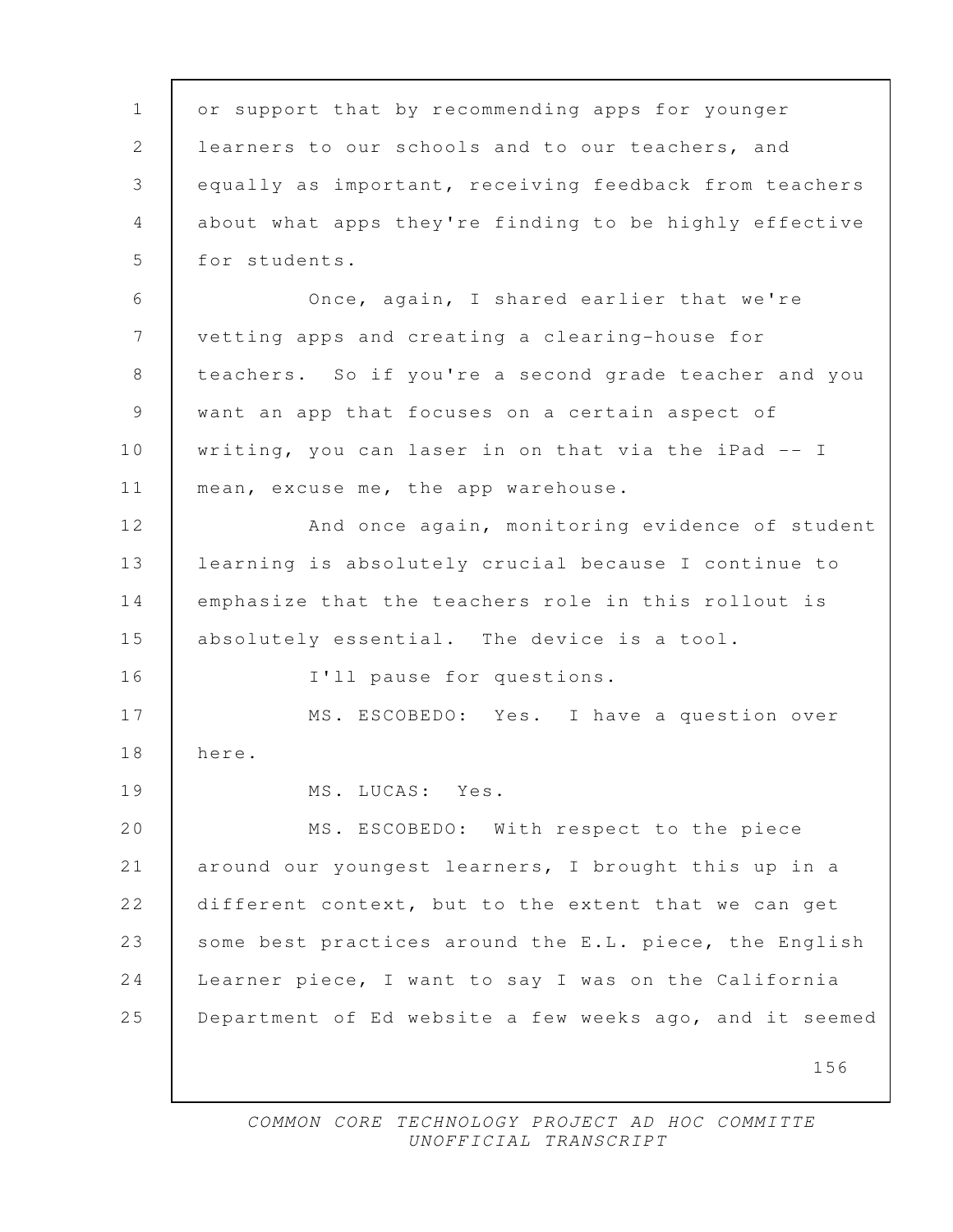157 1 to -- the data seemed to suggest that we have a really 2 high percentage of our English Learners concentrated 3 between grades kindergarten through third. 4 So to the extent that we could really hone in 5 on that piece, I think it would be really important 6 because at the end of the day, if the purpose of this 7 tool is to aid instruction and improve outcomes, then 8 we need as much information as we can to be able to 9 assess whether that's happening or not. 10 | MS. LUCAS: Absolutely. So we'll embed that 11 in the E.L.P.'s for bringing that back next time. 12 So any additional questions for that slide? 13 **Okay.** We'll move on to 38, the "Progressive 14 Discipline Plan." 15 So we're convening a task force to work on 16 iust this very thing. As we all know, there are 17 District policies governing many behaviors in the 18 District now including bullying that was brought up 19 earlier, so we want to work collaboratively with school 20 | sites around what is a progressive discipline piece 21 around the technology integration. 22 So that piece is in development, and we'll 23 keep you abreast of updates around that as they occur. 24 MS. RATLIFF: I was a little concerned by this 25 slide, I'll be honest with you, because my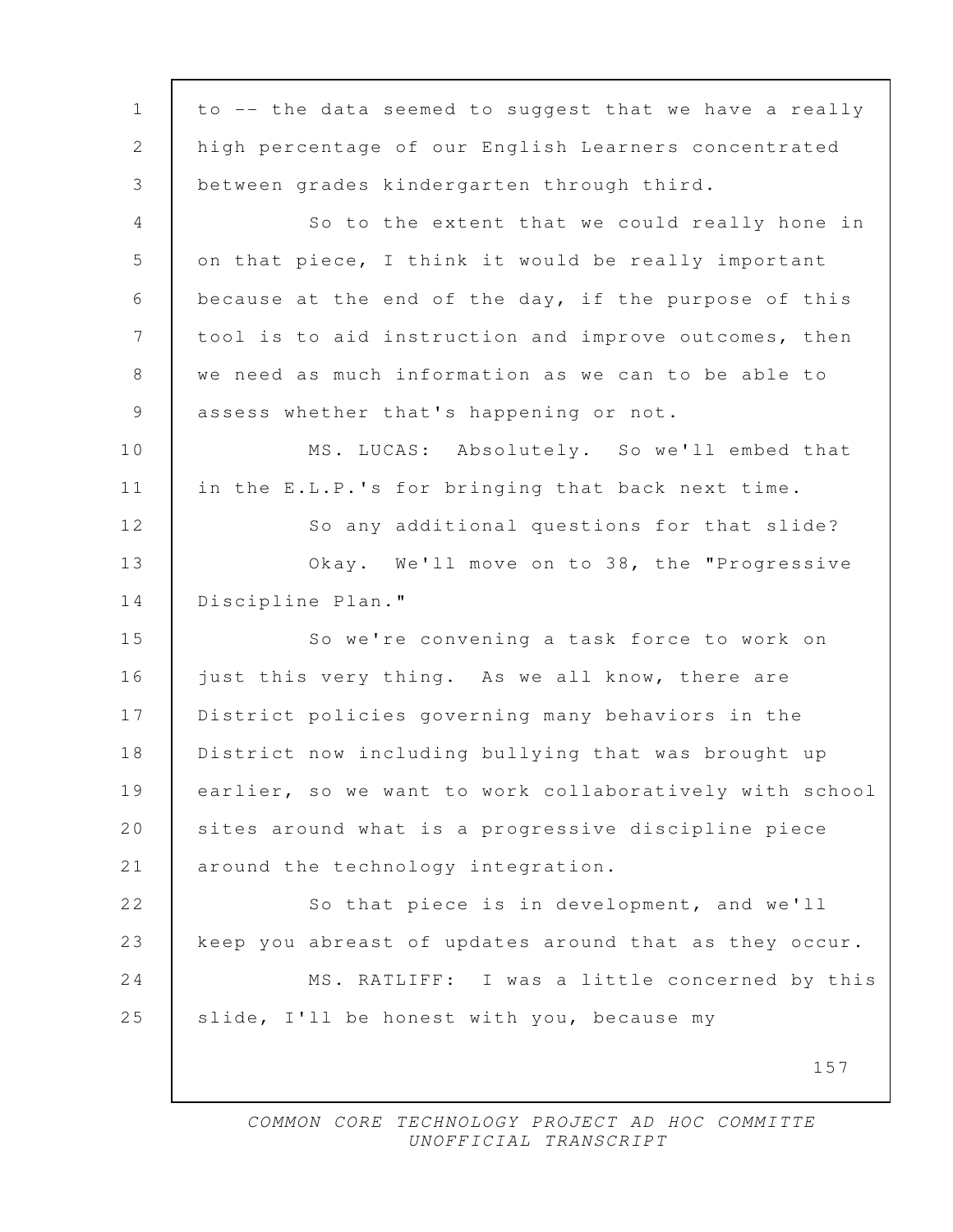158 1 understanding was that after the hacking event, that a 2 matrix had actually already been created. That a 3 progress discipline plan had been created. 4 So I'm curious, was I misinformed, or was it 5 Something created, and it's been altered? 6 MS. LUCAS: It's not been created yet in 7 particular to this project -- excuse me. So I don't 8 know who shared that information, but it's in 9 development now. 10 MS. RATLIFF: Okay. I'll try to have somebody 11 pull it up. 12 | MS. LUCAS: Okay. 13 MS. RATLIFF: Are there any other questions 14 about this section? 15 MS. LUCAS: Okay. And so our next slide -- 16 MR. BUZZETTI: (Unintelligible.) 17 MS. LUCAS: So we have a Public Service 18 Announcement that's available here we created for -- so 19 that we can ensure that we're getting the message out 20 to our various stakeholders around. We're not going to 21 play it now. They are available via our CCTP website 22 if you're interested because I know we're short on 23  $time.$ 24 MR. BUZZETTI: Get out of here. 25 MS. RATLIFF: Thank you very much.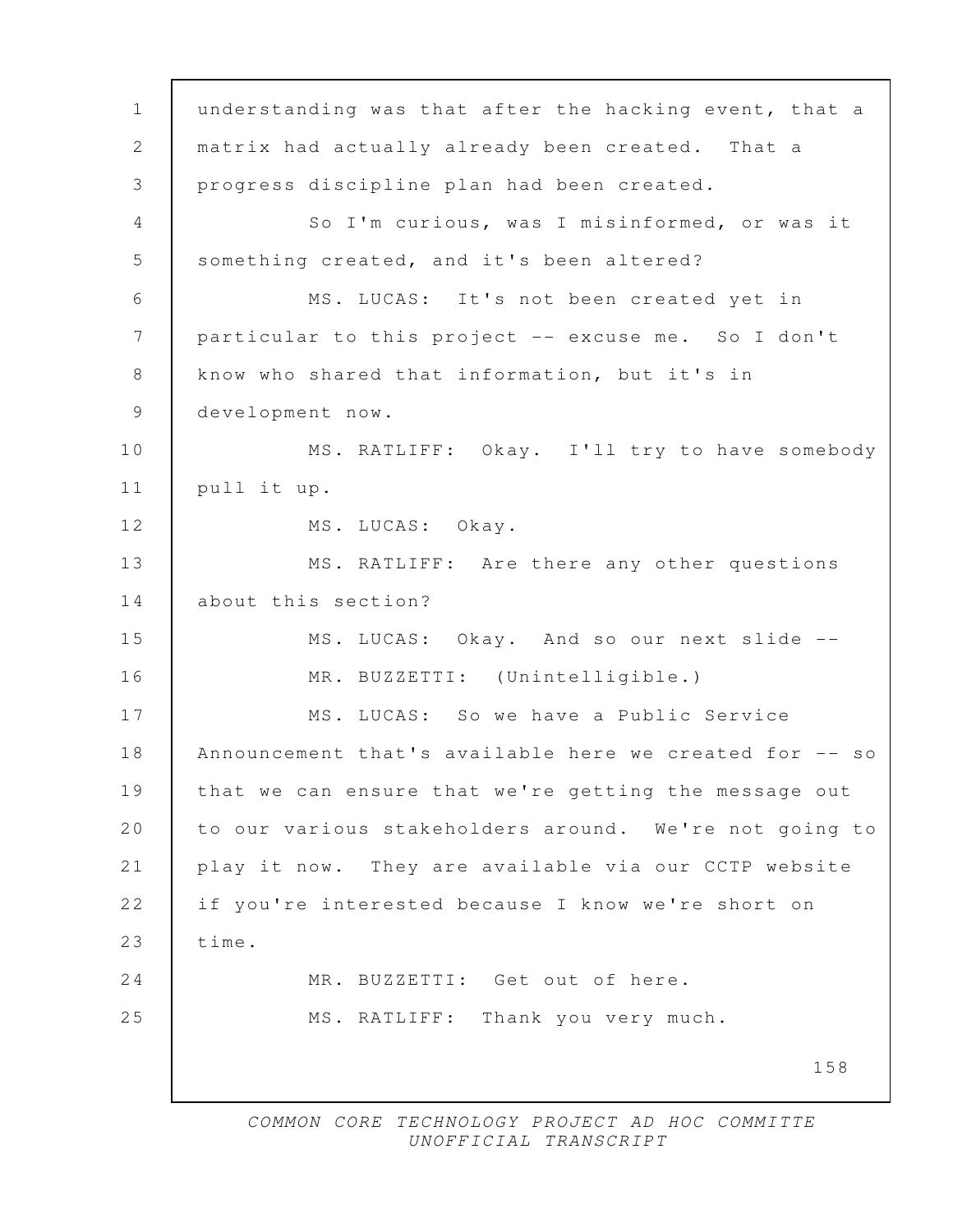159 1 MS. LUCAS: Thank you very much. 2 | MS. RATLIFF: Thank you. 3 MS. LUCAS: Thank you. 4 | MS. RATLIFF: All right. Are there -- 5 MR. BUZZETTI: You haven't told the truth 6 about anything. 7 | MS. RATLIFF: -- any questions for the end? 8 Any questions? 9 Yes. 10 MR. ALVARENGA: Something that you brought up 11 at the end and the students being able to bypass the 12 | security futures. 13 What's the update after that? 14 I know -- I understand that there were some --15 there was something trying to -- you were trying to 16 have a better system. 17 MR. CHANDLER: I'm sorry. Could you restate 18 that? 19 MR. ALVARENGA: When the students were able to 20 bypass the security's different profiles, so do we have 21 now safequards against that? 22 MR. CHANDLER: So, you know, first of all, it 23 wasn't a hack, and so they customized their local 24 machine -- 25 MR. ALVARENGA: Their profile.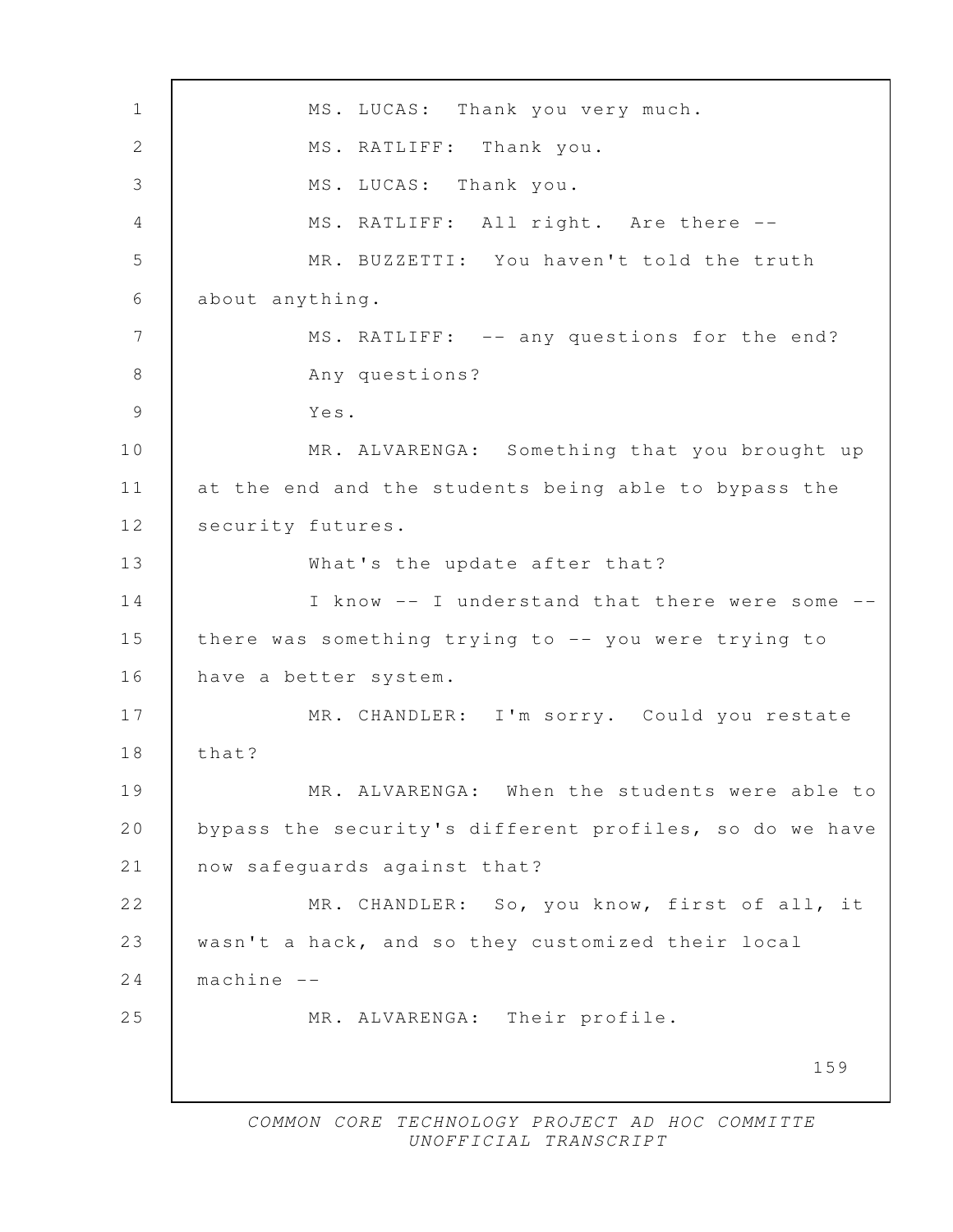160 1 | MR. CHANDLER: -- and we -- you know, we said 2 that. And so, anyway, we continue to work with Apple 3 on that, and, you know, we'll have a conversation about 4 that soon. 5 MR. ALVARENGA: Okay. Thank you. 6 MS. RATLIFF: All right. So I wanted to go 7 ahead and read into the record some of the questions 8 | we've had. We had a lot of questions, a lot, about 9 electrosensitivity, so we have many, many, many cards 10 on electrosensitivity and the safety aspects related to 11 the iPads, so I believe we're going to have to answer 12 that question at a later date. And I believe it came 13 up in facilities as well, so hopefully we can get an 14 answer to those questions in the future. 15 The other one was that somebody had asked, 16 they work at John Muir Middle School, and they were one 17 | of the pilot schools for the iPad rollout, but they 18 have not received their iPads yet, and when can they 19 expect to receive their iPads. 20 I don't know that you have that at your 21 fingertips, but -- 22 MR. CHANDLER: Yeah. We'll get back to you. 23 MS. RATLIFF: Okay. So if we could get 24 information about that in the future. 25 Oh, great. Ms. Lucas is going to deal with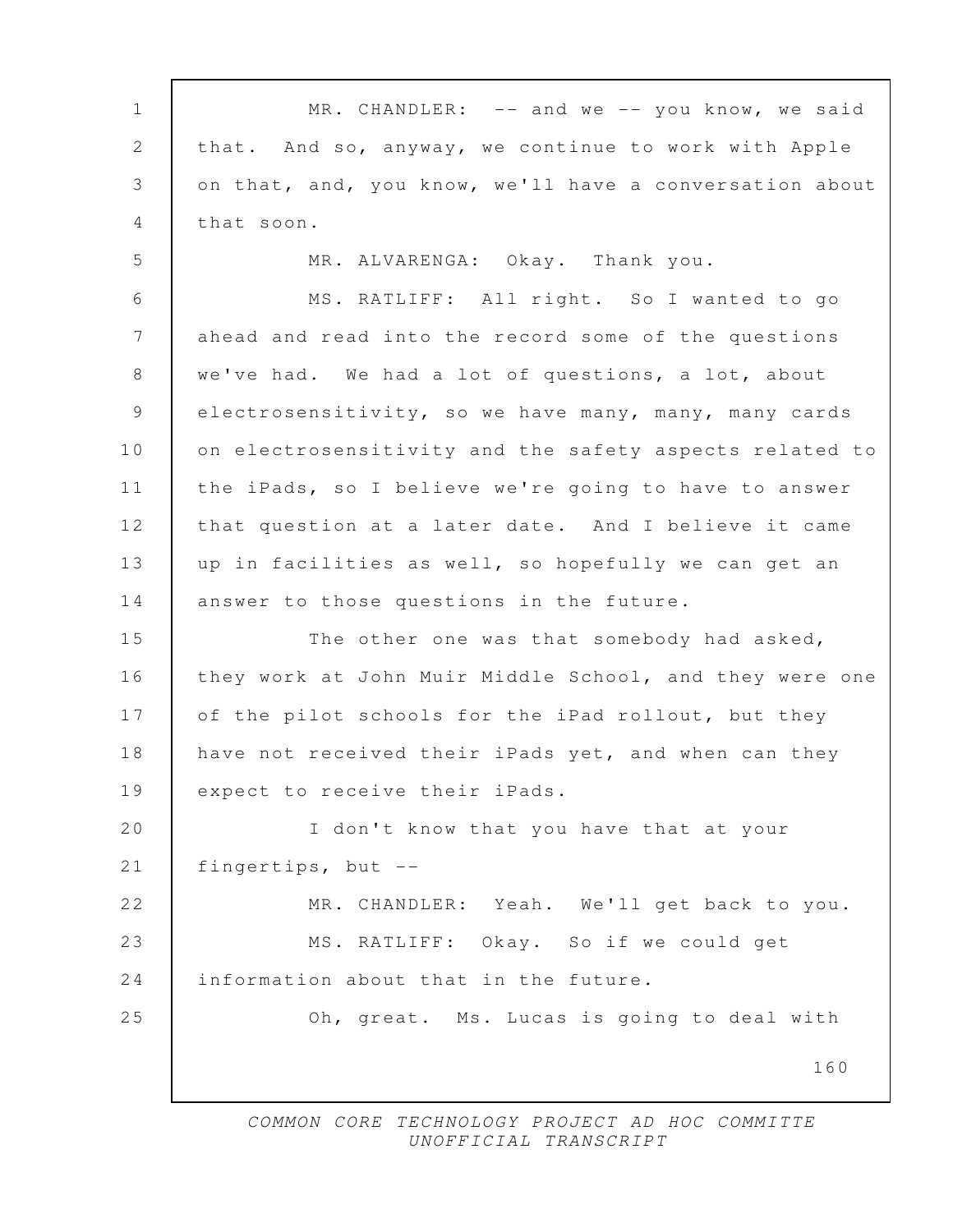161 1 that. 2 Thank you so much, Ms. Lucas. 3 Another question was, "How much money will we 4 have to" -- "will have to be spent from the general 5 fund to pay for training," ultimately through Phase 1, 6 2 and 3, so maybe we could, as we get more information 7 about the funding, we could bring that back. 8 Thank you. 9 And one of the questions was, "If the iPads 10 are going to go home, why should we buy carts and 11 | safes," so I believe that that's an (unintelligible) 12 question that we could discuss in the future. Maybe 13 we'll trying to do some mix of the two, but if we can 14 answer that question in the future, that would be 15 fantastic. 16 | All right. So if there are no further 17 | questions, then we're going to go ahead and move into 18 public comment -- 19 | MR. BUZZETTI: Wow. 20 | MS. RATLIFF: -- but before that, I wanted to 21 let you know that our next meeting is going to be on 22 Tuesday, November 19th, and Mr. Chandler will be here. 23 Mr. Loera will not be able to be here, but our next 24 meeting will be November 19th, from 5:30 to 7:30, so. 25 All right. So Speaker No. 1 or Speaker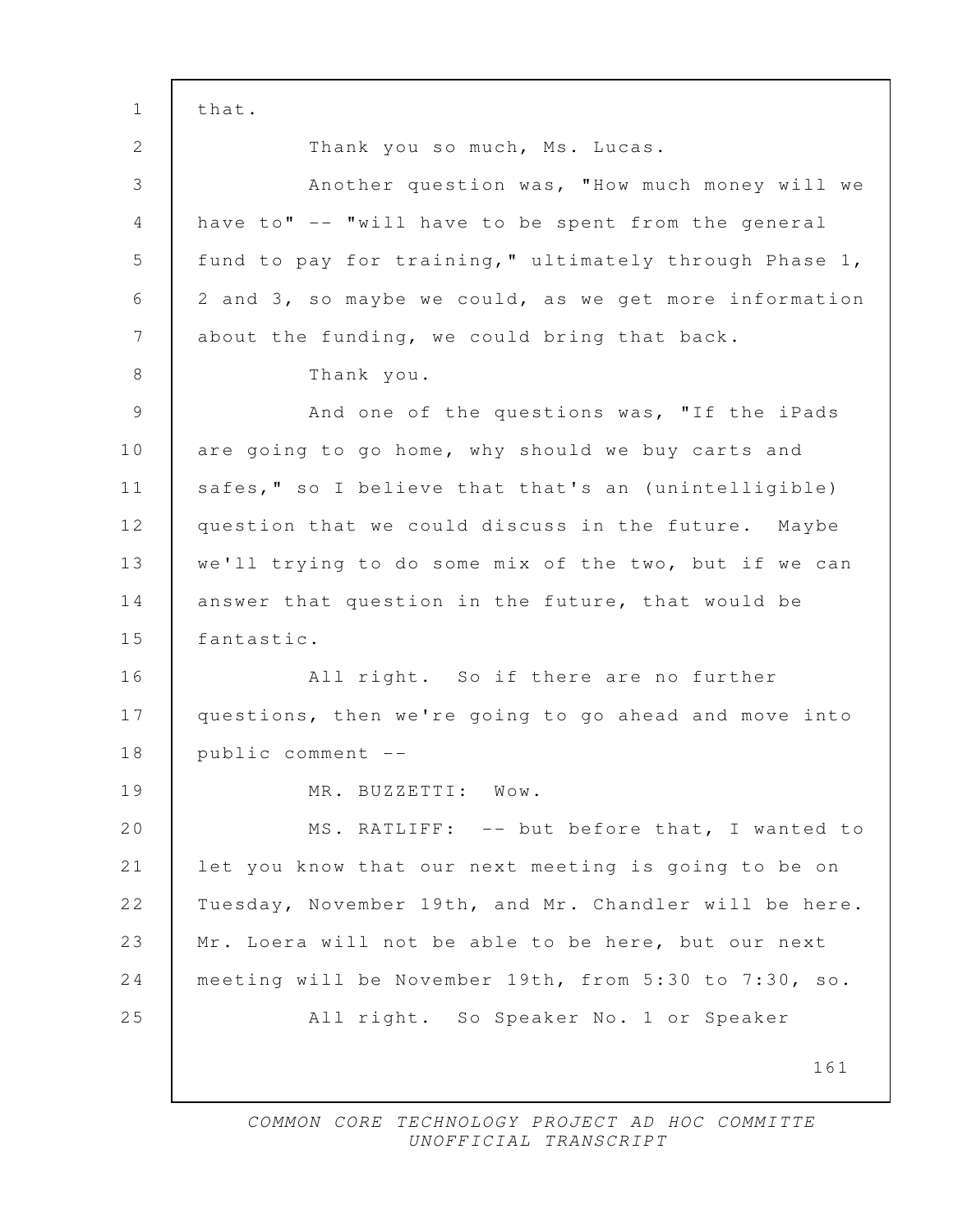| $\mathbf 1$ | No. 2. If we could maybe have the speakers line up,     |
|-------------|---------------------------------------------------------|
| 2           | that would be great. Great. And if you would, please,   |
| 3           | I saw this at the budget hearings, they had the         |
| 4           | speakers line up ahead of time, and it did make things  |
| 5           | go faster. So if you have your number in hand and       |
| 6           | would like to go ahead and step to the side, that would |
| 7           | be fantastic.                                           |
| 8           | So we have Speaker No. 1. Come on up.                   |
| 9           | Thank you.                                              |
| 10          | MS. SANCHEZ: Good evening. My name is                   |
| 11          | Virginia Sanchez. I have three children with autism,    |
| 12          | and my daughter graduated from high school, and now     |
| 13          | she's in the second grade of college. So I wish all of  |
| 14          | the luck to LAUSD, teachers, parents, students, because |
| 15          | this process that has just started -- started, it's a   |
| 16          | challenge, a big challenge. And, in my opinion,         |
| 17          | parents should work together with the school district   |
| 18          | so the children can be successful.                      |
| 19          | So I do belong to a committee. I'm a member             |
| 20          | of a committee, and I talked with the members of my     |
| 21          | community and the teachers of my school, and many of    |
| 22          | the issues that they raised were already discussed in   |
| 23          | this meeting. So, what my concern is right now is that  |
| 24          | this year what was implemented is that the teachers     |
| 25          | have a limit of 5,000 copies per year to make, and I    |
|             | 162                                                     |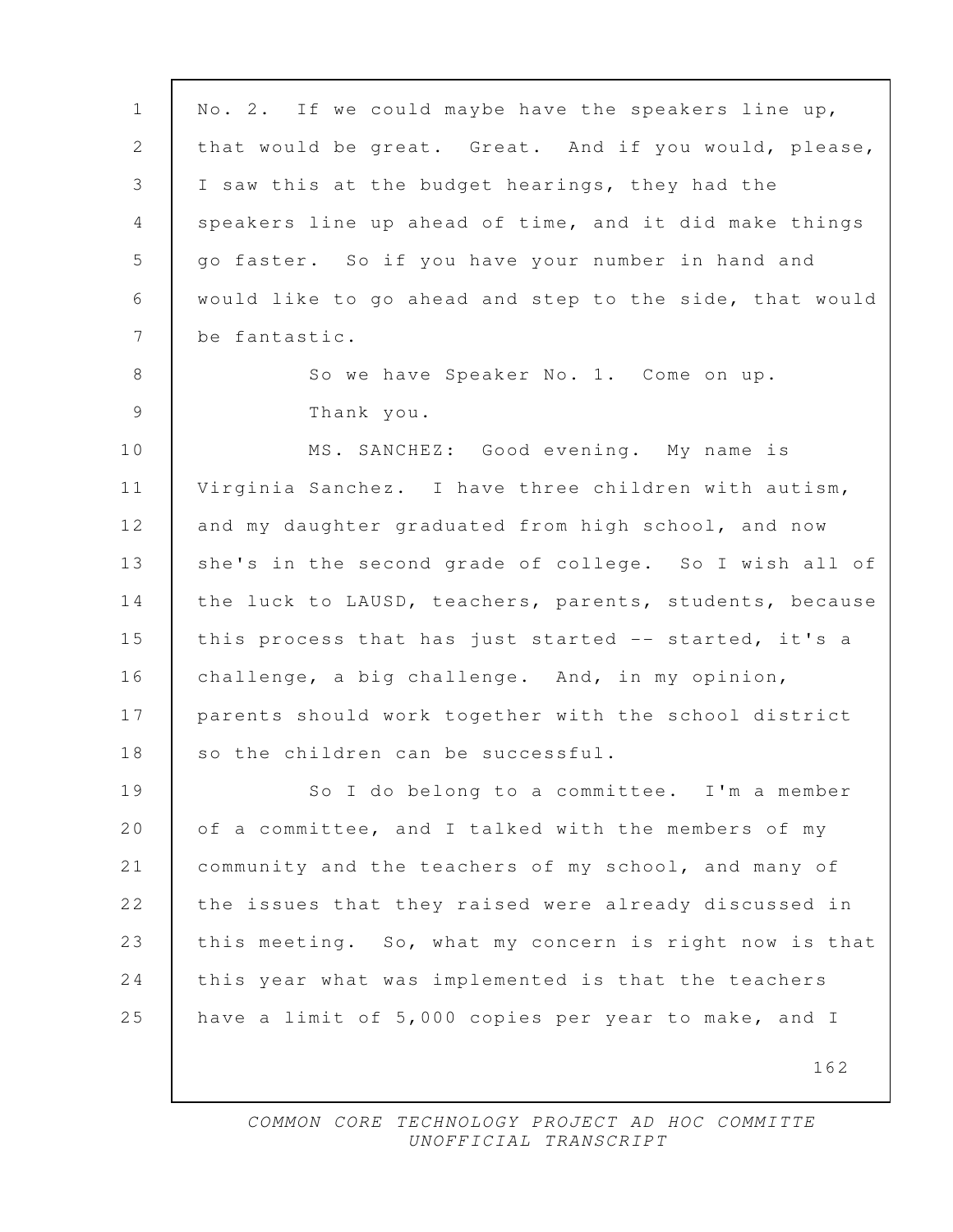1 invite you or anyone who would be appropriate to visit 2 the schools because right now the school is already 3 running out of ink.

4 So I raise this point because this has been 5 already implemented, and my concern that now the issue 6 of the iPads will make this issue even worse. So 7 another question is when are they going to connect the 8 computers to the printers because the teachers are not 9 using them. Teachers are using different strategies, 10 and so if the principal comes and asks questions, they 11 will just say, "Oh, we don't have a printer."

12 So next I would like to make -- so I would 13 make another recommendation. When you talk about 14 the -- doing those Town Halls and you talk about 15 education, it would be great if you can also include 16 the Special Education for those parents. So I don't 17 know anything about technology, and I know -- I don't 18 know anything or a lot about technology, and I know 19 that this is something that children are going to have 20 to learn, and what will happen with children in special 21 education? They will find it very difficult.

22 **And now I know there is a push for full** 23 inclusion with regular and special education, so what 24 kind of services are they going to have? 25 What supplementary services are they going to

163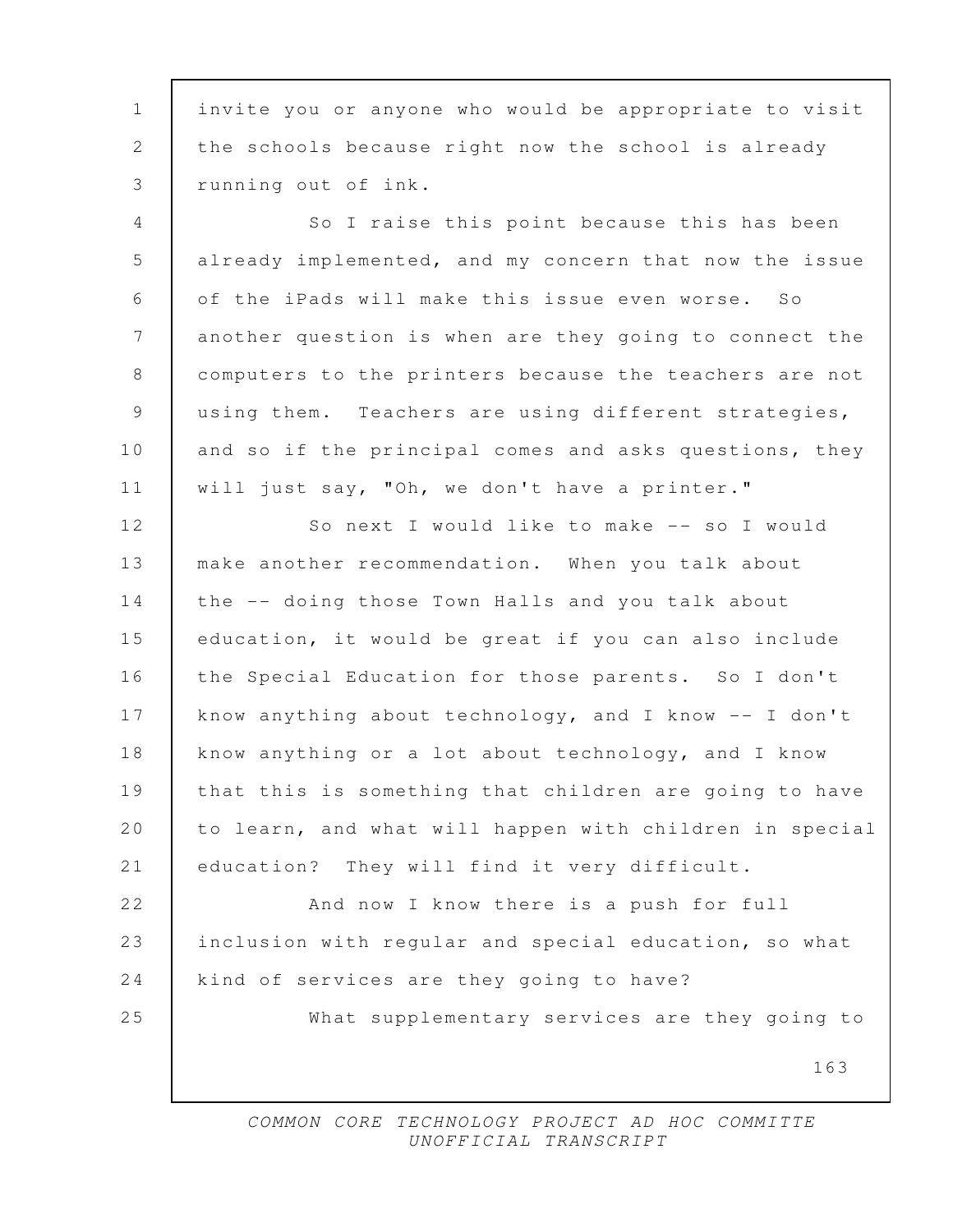164 1 get? 2 Parents need to know about special education 3 services, and I've been here for ten years. 4 Thank you for the opportunity. Thank you for 5 waiting for me to be able to give my opinion. 6 Thank you and good evening. 7 MS. RATLIFF: Speaker No. 2. 8 SPEAKER NO. 2: I'm going to try again. 9 Okay. I heard lots of questions and lots of 10 talk. I still have no idea what the actual curriculum 11 is. 12 What are they going to be teaching with these 13 things? 14 I guess the new information I heard in this 15 last part is that there is no Pearson until Phase 3. 16 | I've looked at the contract. I -- the way I read it 17 | was you get the iPad, you get the Pearson. That's what 18 | you're paying the 700 bucks for, and you get a 19 | three-year warranty on that. 20 I don't know what we're paying \$700 for now. 21 I don't kind of get it. We're supposed to be teaching 22 children. There's no curriculum yet, and they still 23 have to buy textbooks? 24 **Are they teaching the book?** Are they teaching 25 the iPad?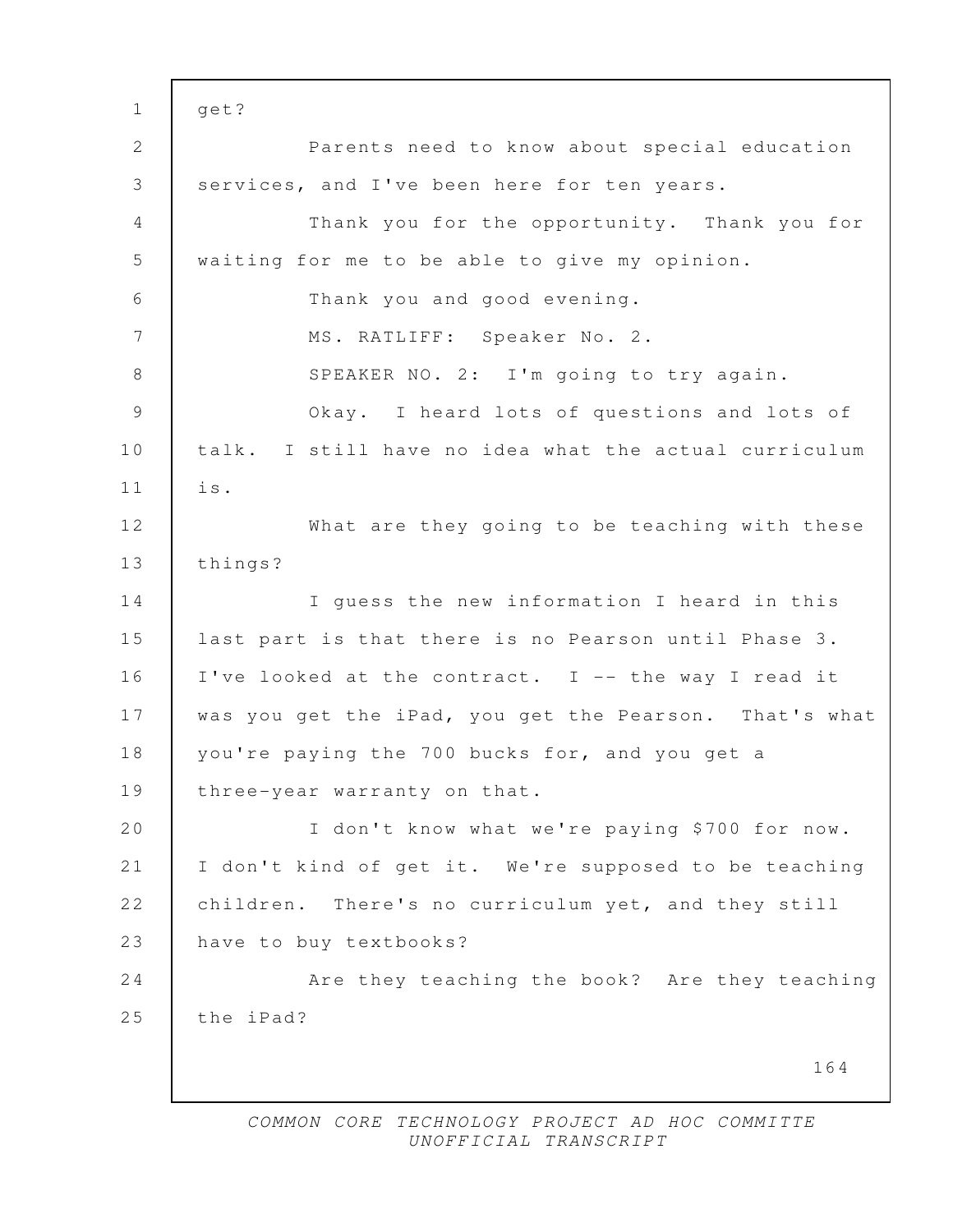1 Please, can we get some clarity here -- out 2 here in the world? 3 I guess that's it. Thanks. 4 MR. BUZZETTI: Yes. 5 MS. RATLIFF: Speaker No. 3. 6 MR. MOTTUS: Can you reset that? 7 | MS. RATLIFF: Yes. Absolutely. We need to 8 restart the timer. 9 MR. MOTTUS: Okay. Hi. My name's Kevin 10 Mottus. I'm a very concerned citizen. I think we need 11 to ask some questions -- some other questions that we 12 haven't talked about, and I appreciate the intelligent 13 questions that you've asked. And I gave out some 14 information, and hopefully you will look yourself at 15 the websites looking at health effects from wireless. 16 Health effects are real. I mean we should ask 17 Steven Jobs if wireless is completely safe. We should 18 ask Johnnie Cochran if wireless is completed safe. And 19 at the school in our district with his namesake, they 20 had six staff member deaths due to cancer six months 21 after installing WiFi. And we should also ask our 22 question -- ask the question why did they turn the WiFi 23 off since then if it's so safe, and how many other 24 schools do we want like this that are going to have 25 these kind of health effects.

165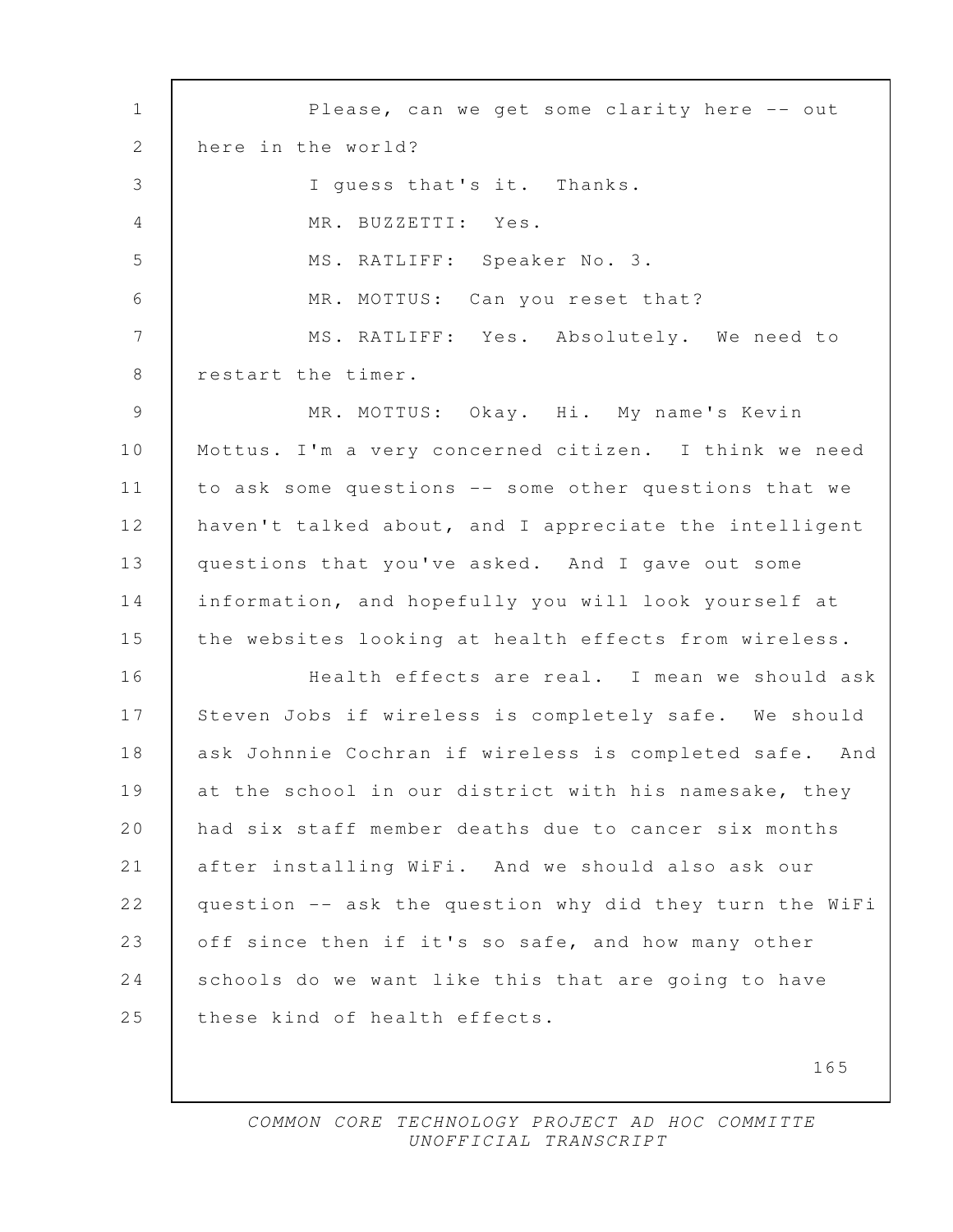166 1 The also thing -- we also -- also -- also --2 we also should ask, why aren't we going to be doing any 3 follow-up to look at health effects given that the 4 wireless -- the wireless radiation used with wireless 5 is considered a Class 2B carcinogen. And if it's a 6 Class 2B carcinogen classified by the World Health 7 | Organization, why aren't we going to be doing any 8 follow-up and education to teachers to look for 9 effects. 10 We're not doing follow-up, and we're not 11 educating teachers through feedback information if 12 there is problems. We know people become 13 electrosensitive, and we can prove that people become 14 electrosensitive, but we're going to ignore that too. 15 **And what are we going to do with the children** 16 who become electrosensitive and can't attend school 17 because the environment is considered toxic to them? 18 These are some questions we need to ask. In 19 the cost benefit analysis that the Health and Safety 20 Committee has done, they really aren't taking into 21 | consideration the health effects. 22 **And what is the cost of one child getting** 23 cancer that shouldn't have gotten cans? 24 What is the cost? 25 People say, "Well, it's limitless" --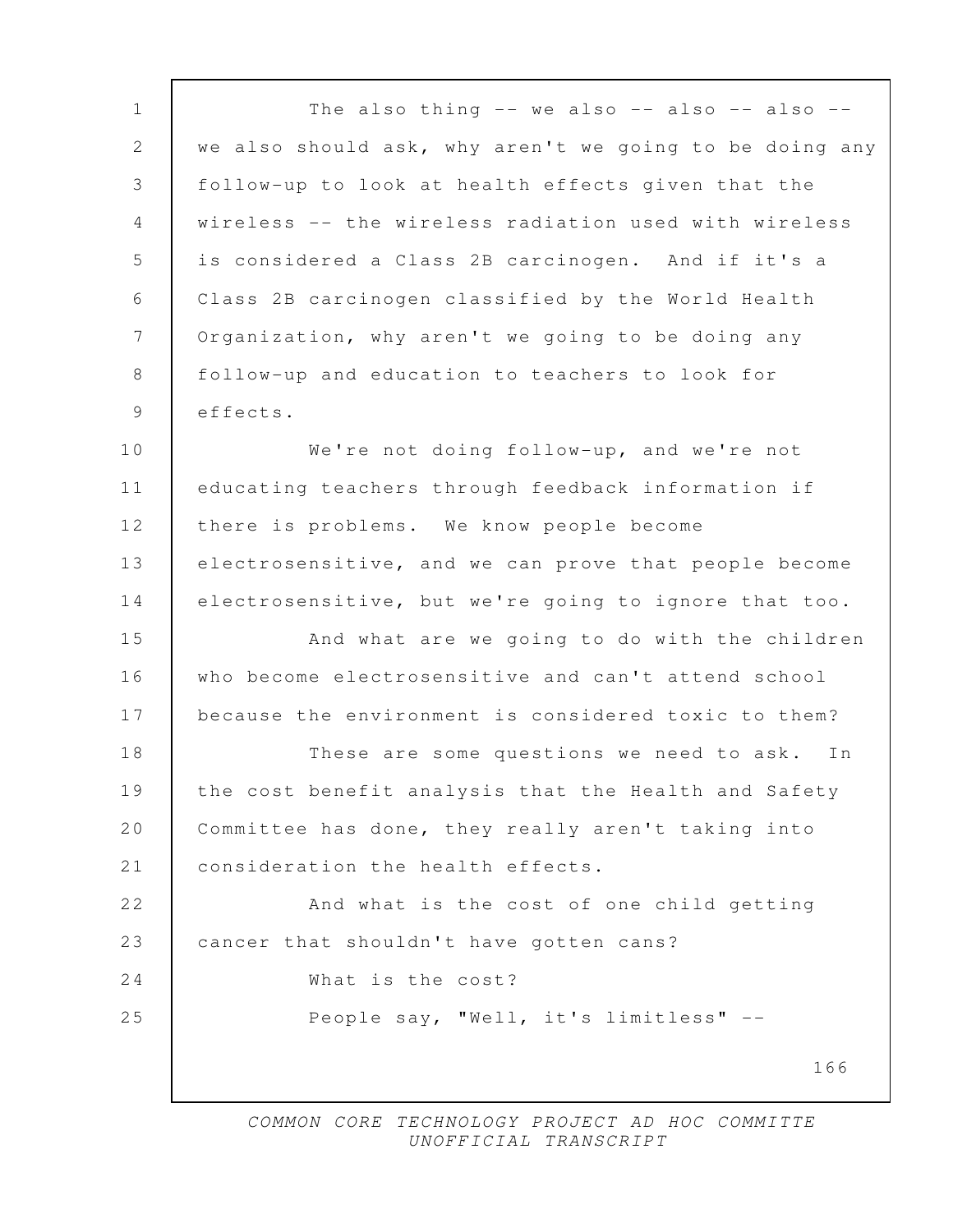| $\mathbf 1$    | right? -- but yet we're -- we're taking that cost into  |
|----------------|---------------------------------------------------------|
| $\mathbf{2}$   | account and because of the cost of going wired versus   |
| 3              | wireless which would eliminate the health effects,      |
| $\overline{4}$ | we're not doing it. We're not going to wire our         |
| 5              | classrooms. We're not going to wire our laptops.        |
| 6              | We're not getting laptops or wire our iPads.            |
| 7              | This is very serious. You know, without --              |
| 8              | right now we have FCC guidelines that oversee these     |
| $\mathcal{G}$  | exposures, and they're not safety standards, so without |
| 10             | safety standards for this technology, we are feeling    |
| 11             | confident to expose our children to something that's    |
| 12             | been classified as a Class 2B carcinogen. I think       |
| 13             | that's irresponsible. I think that's reckless,          |
| 14             | especially when there are wired alternatives available. |
| 15             | Now, there are people -- LeBron James had a             |
| 16             | huge tumor removed from his face. Okay? And people      |
| 17             | say, "Well, you shouldn't consider those kind of        |
| 18             | anecdotal stories."                                     |
| 19             | I say, "Well, when you don't have safety                |
| 20             | standards in place and people aren't looking for health |
| 21             | effects, you need to talk about these anecdotal stories |
| 22             | because we are the experiment."                         |
| 23             | And when you expose these children to this              |
| 24             | wireless -- these microwaves used in wireless, you are  |
| 25             | experimenting with them. So we have to look at the      |
|                | 167                                                     |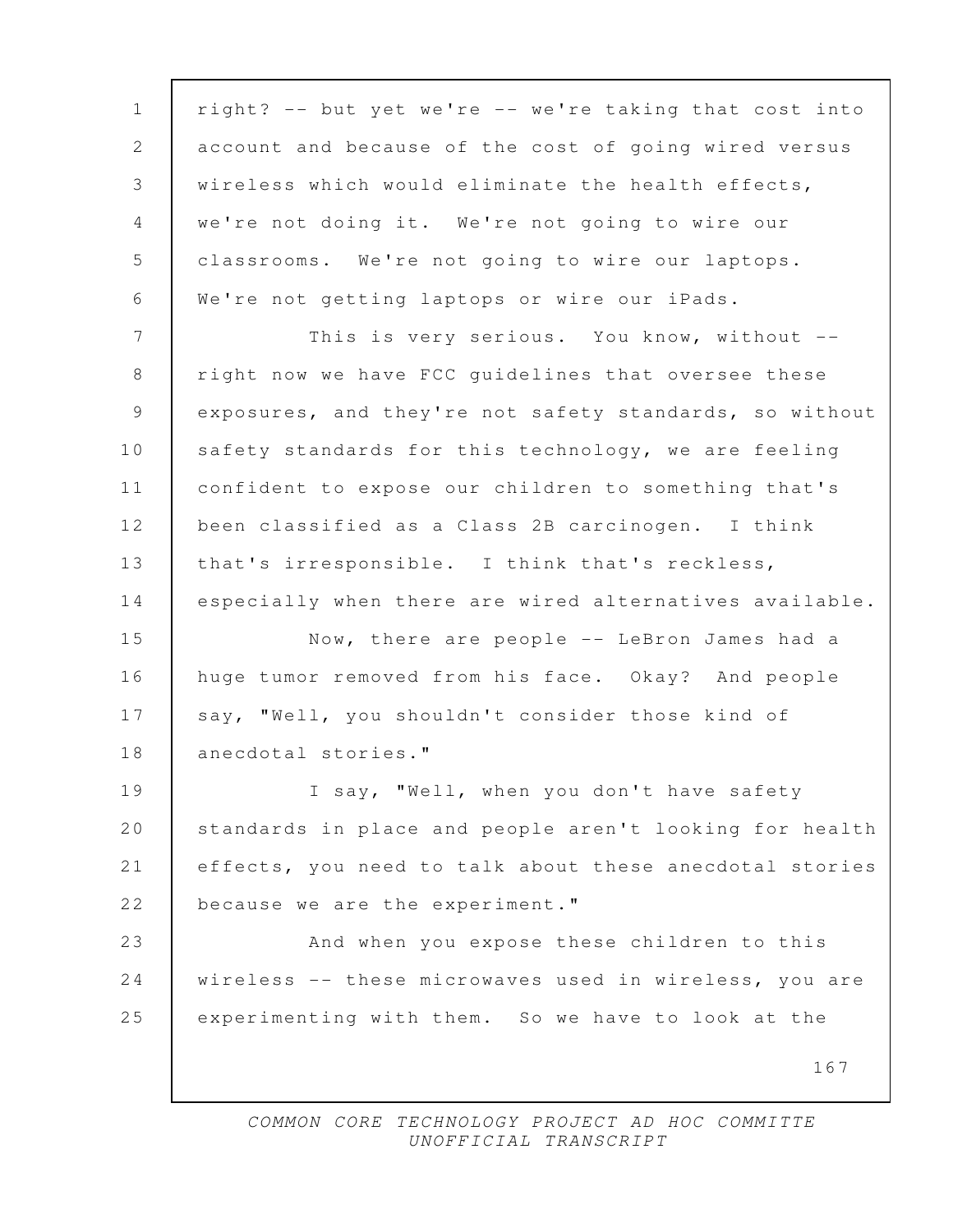168 1 LeBron Jameses. We have to look at Sheryl Crow who got 2 a brain tumor who says, "I think it's due to my cell 3 phone." We gotta look at Mark Ruffalo who had a brain 4 tumor removed. Okay? 5 These are young, healthy people that -- 6 MS. RATLIFF: Thank you so much. I believe 7 your time is up. 8 MR. MOTTUS: -- shouldn't be getting cancer. 9 MS. RATLIFF: Thank you. Next speaker. 10 | MR. BUZZETTI: Oh, there's my flash drive. 11 Cool. I thought I lost it. 12 Attorney Buzzetti, Director of Policy for the 13 | Congress of Racial Equality of California. 14 We are the only civil rights group in the 15 United States not compromised by outside 16 (unintelligible) as everybody else is. Don't look at 17 Who funds them. 18 Since I've been listening to the people on 19 wireless, I have to tune in on this because the last 20 time Verizon got beat was when I kicked their 21 | top-qun attorney's rear in appeals. 22 And do you know what happened after that, 23 after we won three cases? 24 Suddenly they work with the City so they don't 25 have to go to public anywhere. They just put them in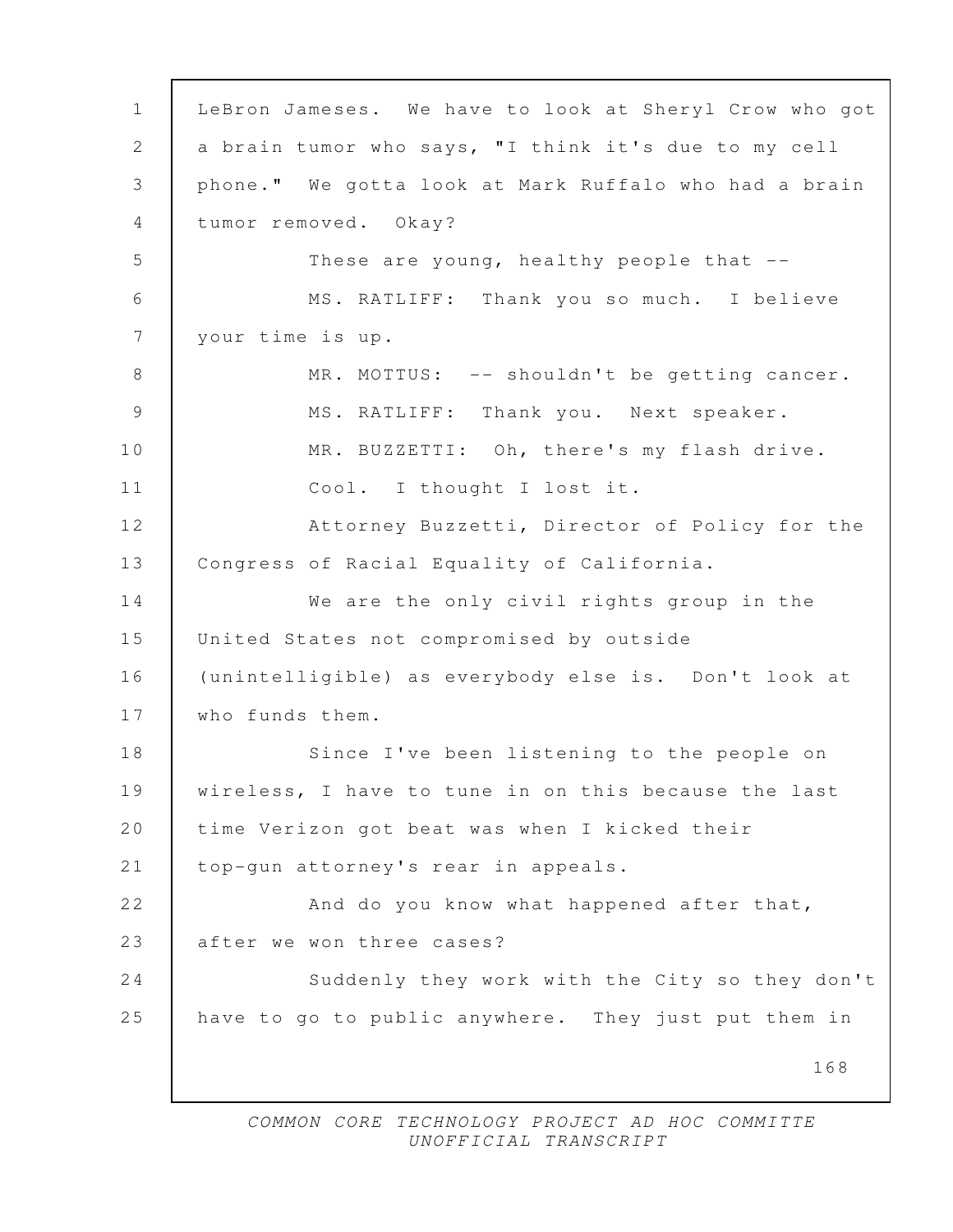169 1 anywhere. This is the only person, that man that just 2 spoke, that I know of who's really gone into this. I 3 read tens of thousands of pages from Russia going back 4 to the '50s in Europe. 5 Why is it that, except for Lisa Karaholios who 6 seems to be interested, you guys are the biggest 7 intellectual stupidest wimps who don't know anything. 8 | Data ready? You don't know data. You guys 9 don't spend a minute looking up anything. 10 September 13th, step by Jeff Crain, this year, 11 | your name, Chandler, all over this. 12 Never read it; huh? 13 September 25th, 2013, Apple price sheet for 14 schools. None of you have ever seen this; huh? 15 Any of you ever go up to the web and put in a 16 simple term called "Schools with problems with iPads"? 17 And you call yourselves something. We've been 18 here for nine hours listening to lies except for this 19 officer over here who actually came up and told you the 20 truth. I admire that, sir. It's so rare here. I 21 thought we were going to have a new Board. I made sure 22 two of you got in. I'm disgusted. I've never heard 23 worse questioning, letting people not answer the 24 questions, no proper follow-ups. 25 Do you know what I could do to you in a court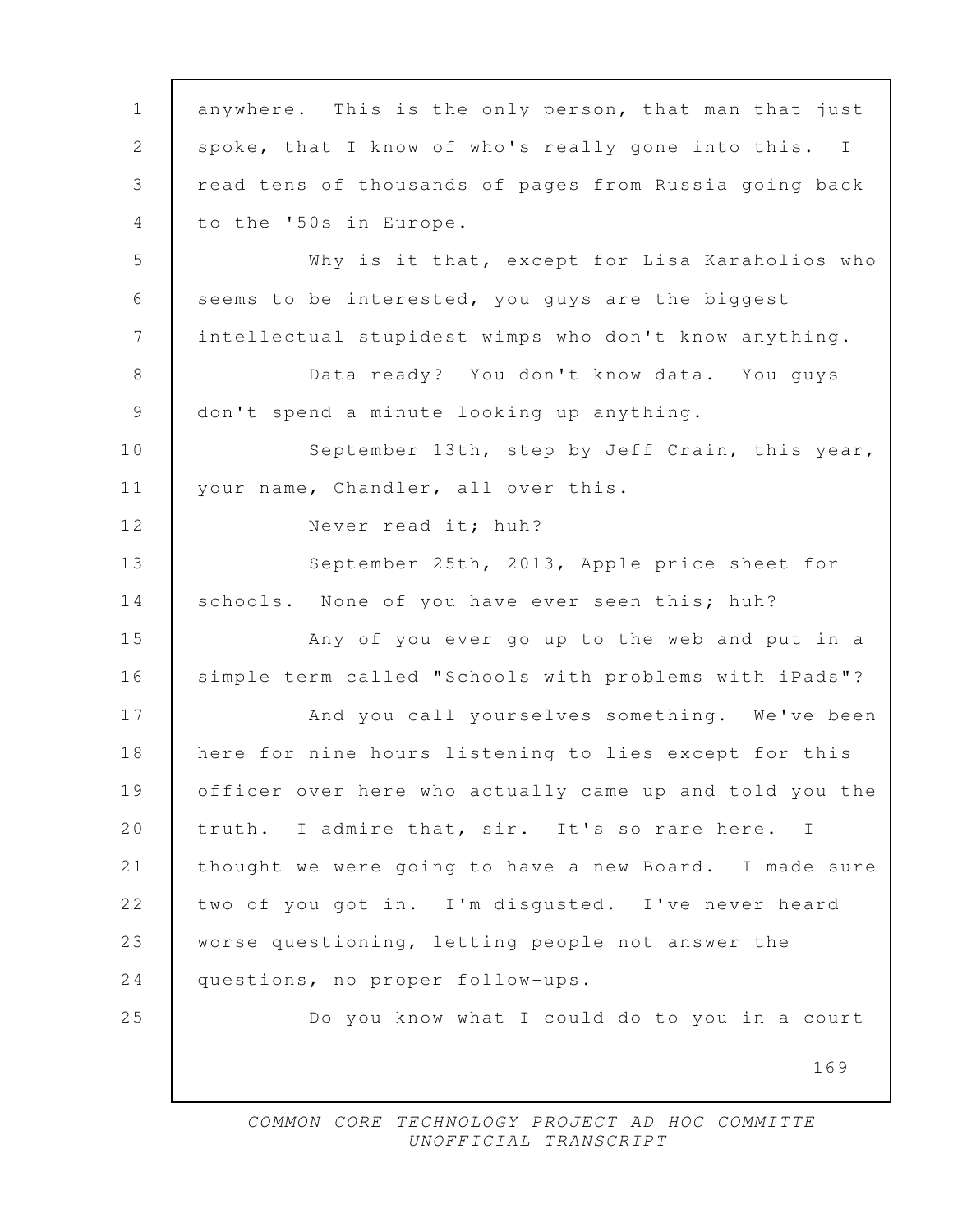170 1 | of law in about 30 seconds? 2 You, and all of you, and Tom Rubin will be 3 crawling under the table like a cockroach running from 4 the light because you're so low quality in what you do. 5 And do you know what you're getting ready to 6 do here in this district? Bankrupt every school 7 district in the United States. 8 | Do you realize that? Are you really that dumb 9 and sociopathic? 10 Because I'm going to tell you something, right 11 here, it's 15 percent. They couldn't answer charter 12 schools. Okay? If you had to pay for WiFi \$40 a 13 piece, it's \$264 million a year. I don't believe that 14 any of you actually went to school past the second 15 | grade. 16 **Any of you who got out of college, who taught** 17 | you? How did you get through it? 18 I don't -- 19 | MS. RATLIFF: I believe your time is up. 20 Thank you. 21 MR. BUZZETTI: No problem. 22 MS. RATLIFF: Do we have any other public 23 | speakers? 24 I believe we see someone coming this way. 25 And what number do you have, please?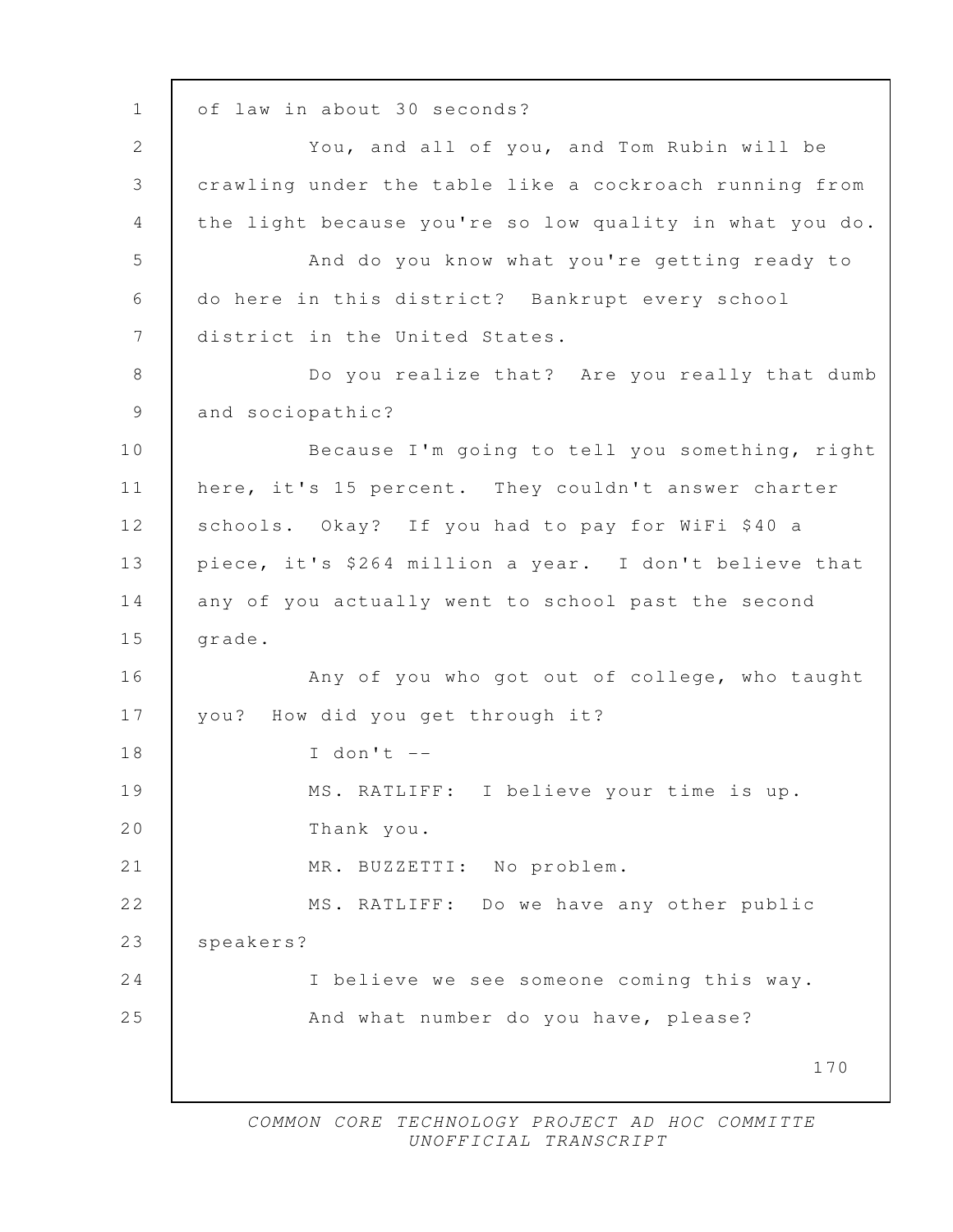171 1 Five. Great. Thank you. 2 SPEAKER NO. 5: Good evening. Thank you for 3 your time. I am not a sophisticated person that 4 | speaks. I'm going to be very simple. I mean we have 5 been fighting for this, and you know what? People just 6 ignore it unfortunately. People can come here with, 7 | oh, iPads and blah, blah, blah. I'm just going to make 8 a few questions and just think about it and you decide. 9 Why don't you listen to people talking about 10 health effects about wireless? 11 | Just one question. Think about it. Okay? 12 We are ignored constantly, and it's -- it's 13 not good. 14 Why do people believe everything that wireless 15 companies are providing? 16 Why don't you need -- you need to look out for 17 the health of the children. And also, if you have a 18 chance, look at your manual of your cell phone. I know 19 we all by cell phones, and we use it, and the manual 20 says, "Keep it away" -- "an inch away from your body." 21 Just do the homework and ask why do they say that we 22 have to do that. 23 And, two, the iPads we need to hold it in a 24 certain way where it's way from us because it causes 25 cancer. And once again, this is something to think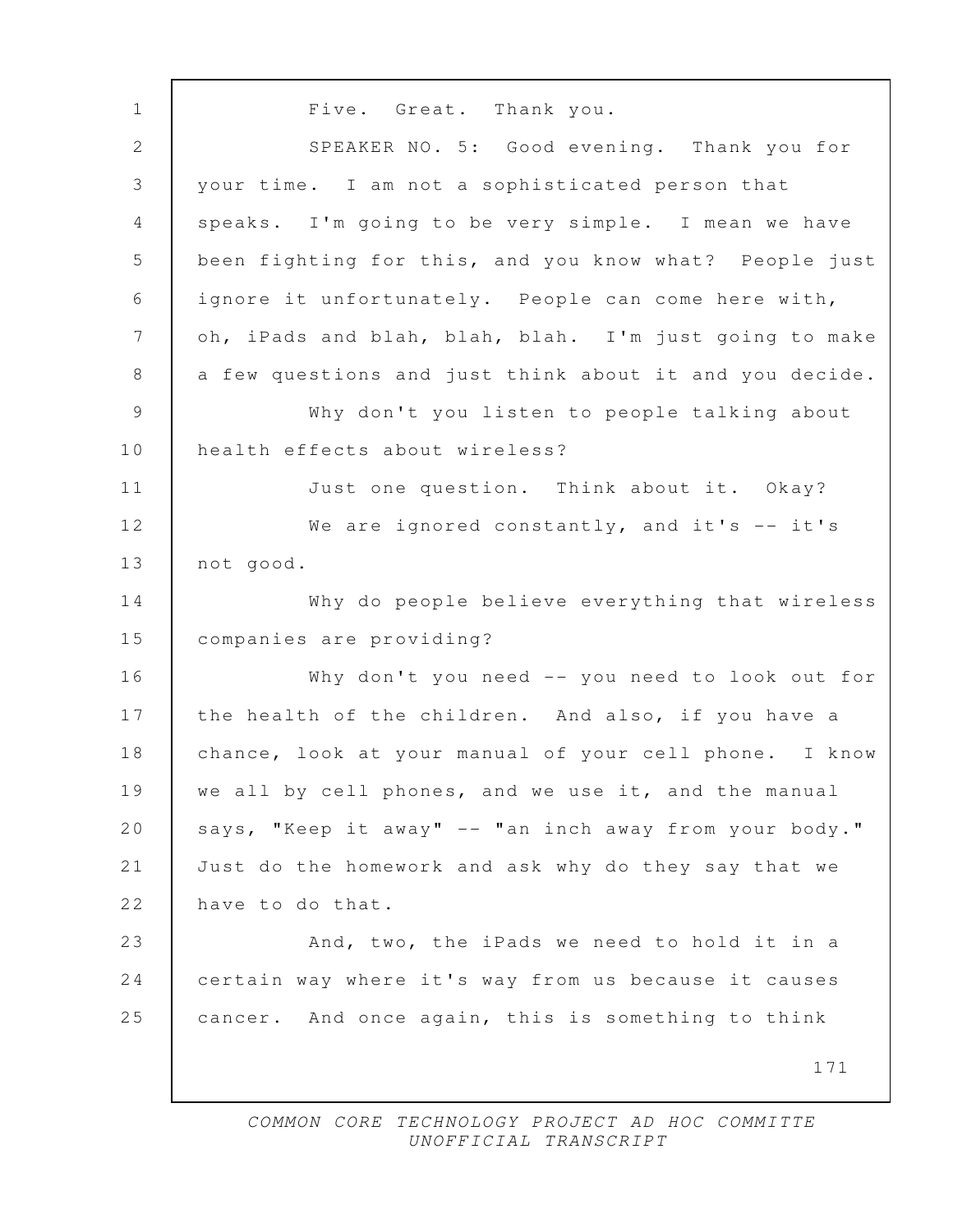| $\mathbf 1$    | about, to be concerned about, and I please beg you to   |
|----------------|---------------------------------------------------------|
| 2              | just to look into it. At least just have the courtesy   |
| $\mathfrak{Z}$ | to look into it because we have been ignored            |
| $\overline{4}$ | constantly. And you know what? I'm going to be very     |
| 5              | simple, and I'm speaking from my heart, so I beg you to |
| $\sqrt{6}$     | please, to please look into it just to be consider      |
| $\overline{7}$ | that.                                                   |
| 8              | Thank you very much. I'm not going to talk              |
| 9              | that much.                                              |
| 10             | MS. RATLIFF: Thank you very much. I just                |
| 11             | wanted to references -- so Ms. Lucas, I already spoke   |
| 12             | with -- Ms. Lucas -- oh, okay. Sorry. I didn't know     |
| 13             | it was you. I already spoke with Mr. Chandler.          |
| 14             | And so what I was referring to when we were             |
| 15             | talking about the discipline plan, the Progressive      |
| 16             | Discipline Plan was an informative that was sent        |
| 17             | out by Mr. Matt Hill and Mr. Chandler dated             |
| 18             | September 24th, 2013, and in it, it stated that No. 8   |
| 19             | was -- that there was a need to develop a disciplinary  |
| 20             | action matrix, and it said that it had been completed.  |
| 21             | It was, "A universal set of progressive                 |
| 22             | disciplinary actions has been developed for students    |
| 23             | that remove M.D.M. and violate the acceptable used      |
| 24             | policy."                                                |
| 25             | So maybe if we could see that at our next one           |
|                | 172                                                     |
|                |                                                         |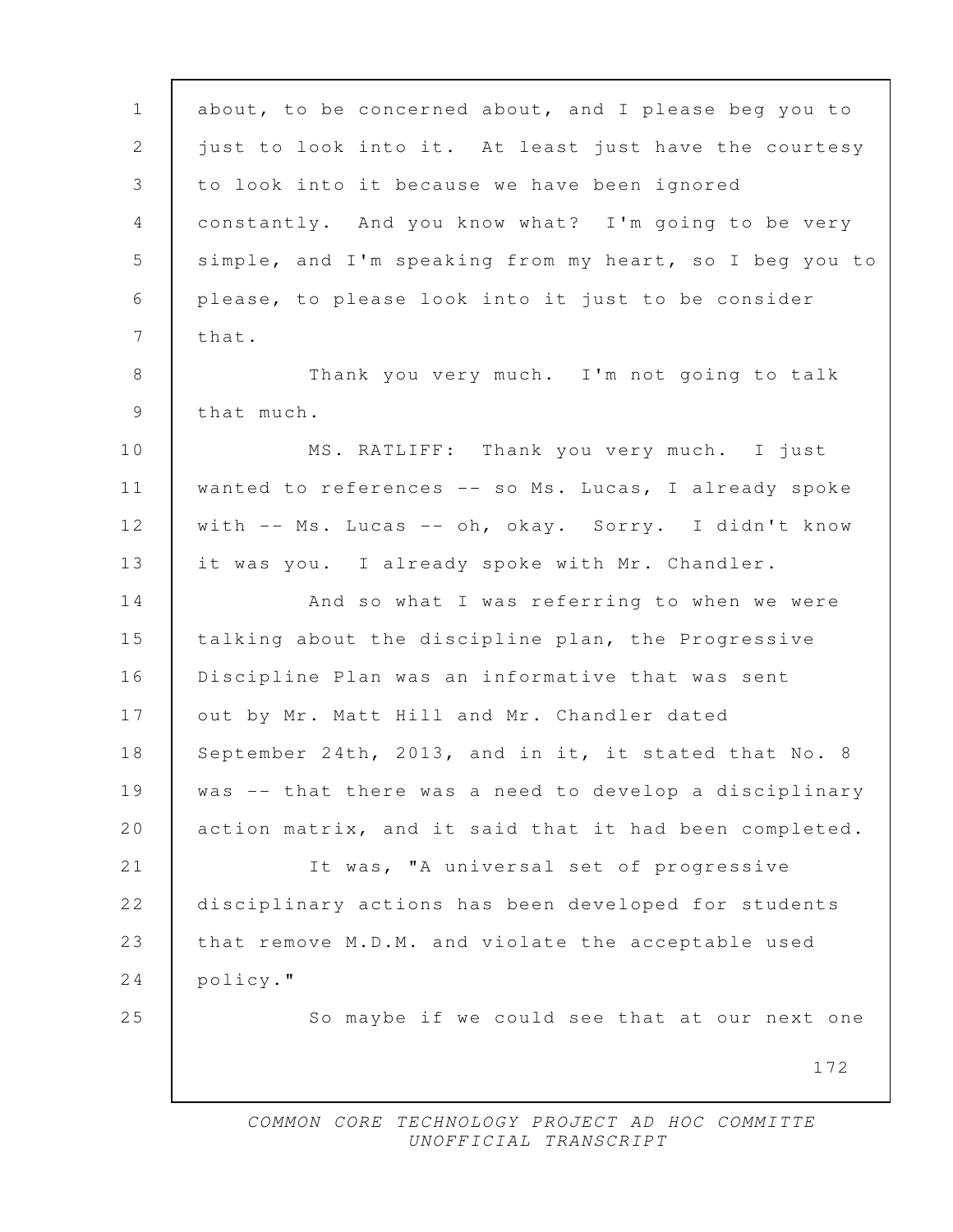| $\mathbf{1}$    | even though apparently this new one is being created,  |
|-----------------|--------------------------------------------------------|
| 2               | that would be great. Thank you.                        |
| 3               | All right. Do we have further speakers?                |
| 4               | No. 6.                                                 |
| 5               | SPEAKER NO. 6: Hello. Well, again, I want to           |
| 6               | talk about electrosensitivity. And I'm French, and     |
| $7\phantom{.0}$ | I've been here for 20 years.                           |
| 8               | I just want to let you know that on                    |
| 9               | March 2013, the National Library of Paris, which is a  |
| 10              | national and international monument, has actually      |
| 11              | removed all their wireless devices from their public   |
| 12              | library, and they actually have talked at the assembly |
| 13              | on the federal level to remove all wireless devices    |
| 14              | from public educational system for the same reasons    |
| 15              | that the gentleman before me spoke. So I won't get     |
| 16              | much into electrosensitivity because it is a problem   |
| 17              | for electrosensitive kids.                             |
| 18              | What I am also very surprised is that there is         |
| 19              | no, from what I've heard tonight, no studies on the    |
| 20              | psychological impact of too much screen time. There is |
| 21              | incredible shootings in the United States. It's        |
| 22              | unacceptable to have kids -- just a few days ago, a    |
| 23              | 12 year old -- shoot their teachers, and nobody has    |
| 24              | questioned how the amount of time that they will spend |
| 25              | in a classroom will imp- -- will be in addition to the |
|                 | 173                                                    |